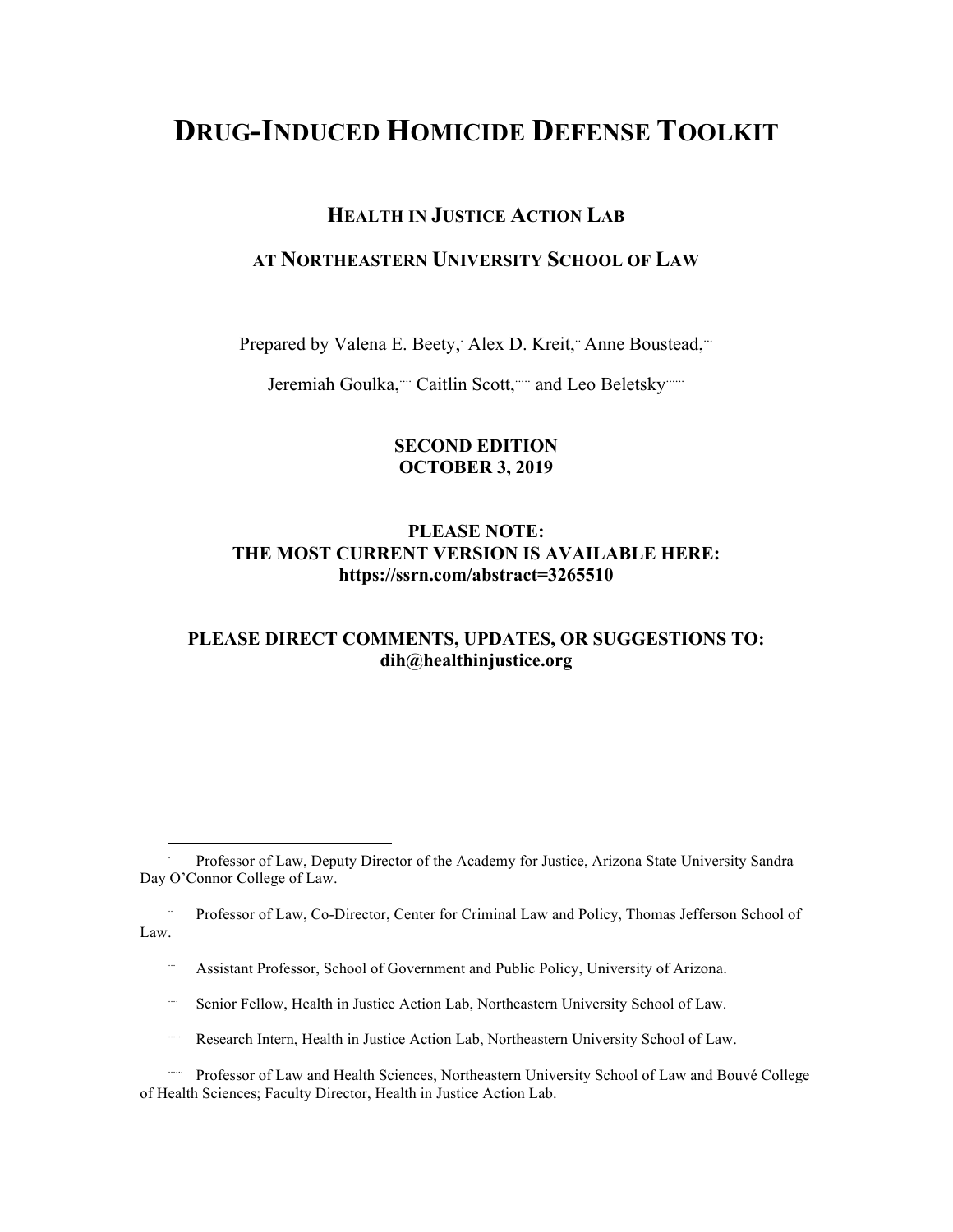# **TABLE OF CONTENTS**

| I.        |                                                                                                          |  |  |
|-----------|----------------------------------------------------------------------------------------------------------|--|--|
| II.       |                                                                                                          |  |  |
| A.        |                                                                                                          |  |  |
|           | $\mathbf{1}$ .                                                                                           |  |  |
|           | 2.                                                                                                       |  |  |
|           | 3.                                                                                                       |  |  |
| <b>B.</b> |                                                                                                          |  |  |
|           | Ask the Court for Expert Funds to Hire a Toxicologist or Forensic Pathologist/Medical Examiner  21<br>1. |  |  |
|           | 2.<br>Ask for a Daubert or Frye Hearing to Challenge the State Expert's "But-For" Testimony  22          |  |  |
|           | $\overline{3}$ .                                                                                         |  |  |
|           | Challenging the Scientific Basis of Death Certificates and Medical Examiner Autopsy Reports 26<br>4.     |  |  |
| Ш.        | <b>AVAILABLE DEFENSE #2: JOINT-USER / JOINT POSSESSION  33</b>                                           |  |  |
| A.        |                                                                                                          |  |  |
| В.        |                                                                                                          |  |  |
|           |                                                                                                          |  |  |
| C.        |                                                                                                          |  |  |
|           | 1.                                                                                                       |  |  |
|           | 2.                                                                                                       |  |  |
|           | Arguments in Support of a Broad Application of the Simultaneous Acquisition Requirement  41<br>3.        |  |  |
| D.        | Arguing for a Broad Application of Joint-User Rule Based on Distinguishing Users from Sellers  45        |  |  |
| IV.       |                                                                                                          |  |  |
| V.        | <b>CONSTITUTIONAL AND STATUTORY PROBLEMS WITH DIH</b>                                                    |  |  |
|           |                                                                                                          |  |  |
| A.        |                                                                                                          |  |  |
| <b>B.</b> |                                                                                                          |  |  |
| C.        |                                                                                                          |  |  |
| D.        | 1.                                                                                                       |  |  |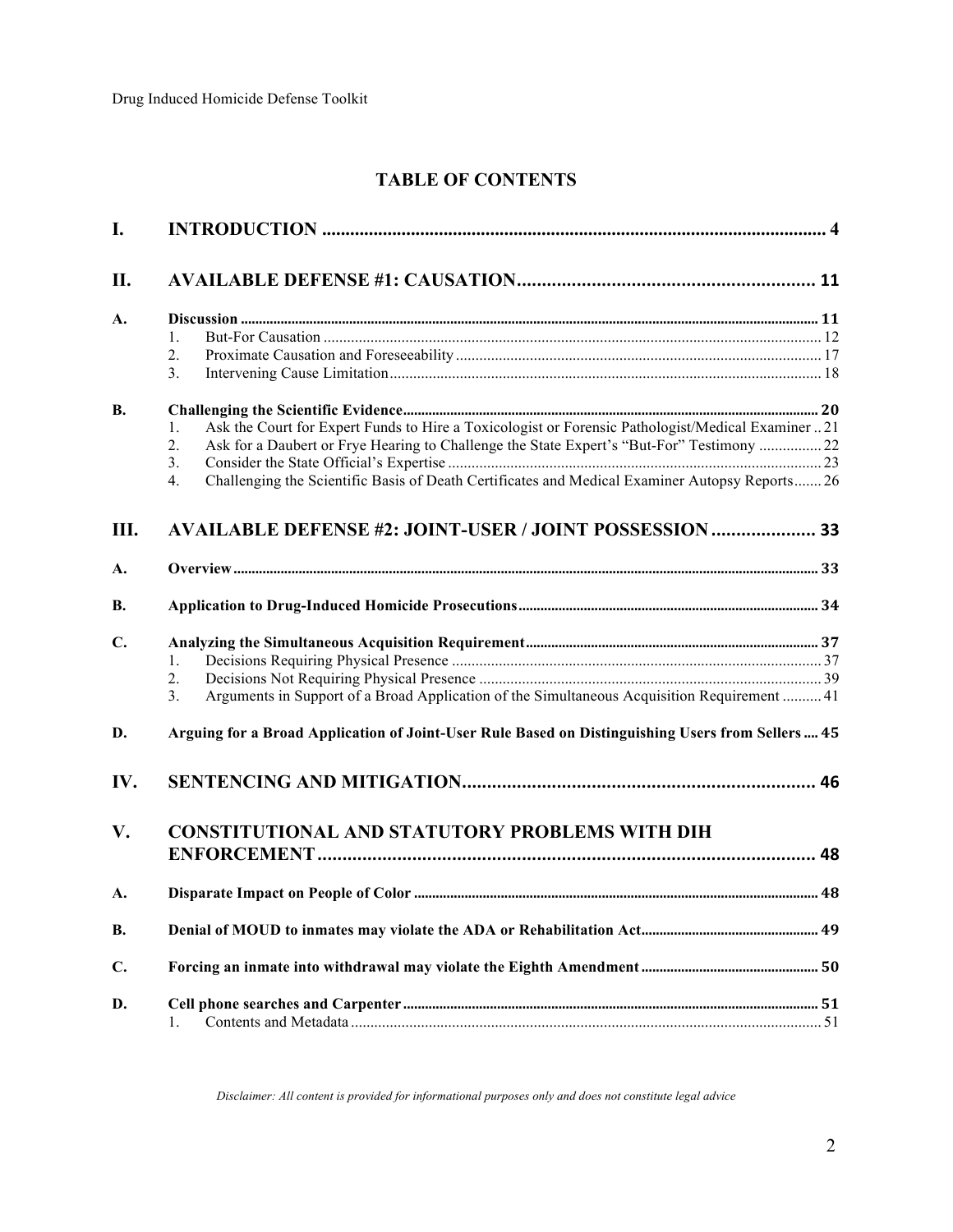|                | 2.<br>3 <sub>1</sub>                                                                                 |  |  |
|----------------|------------------------------------------------------------------------------------------------------|--|--|
| VI.            |                                                                                                      |  |  |
| A.             | DIH statutes purport to target major traffickers, but prosecutions target co-users and small-scale   |  |  |
| <b>B.</b>      | DIH enforcement actually reduces help-seeking, thereby increasing the risk that people will die from |  |  |
| $\mathbf{C}$ . |                                                                                                      |  |  |
| D.             | DIH prosecutions hinder law enforcement efforts to connect users with treatment  69                  |  |  |
| E.             |                                                                                                      |  |  |
| F.             |                                                                                                      |  |  |
| G.             |                                                                                                      |  |  |
| VII.           |                                                                                                      |  |  |
| VIII.          |                                                                                                      |  |  |
| IX.            |                                                                                                      |  |  |
| A.             |                                                                                                      |  |  |
| <b>B.</b>      |                                                                                                      |  |  |
| C.             |                                                                                                      |  |  |
| D.             |                                                                                                      |  |  |
| E.             |                                                                                                      |  |  |
| F.             |                                                                                                      |  |  |
| G.             |                                                                                                      |  |  |
| X.             |                                                                                                      |  |  |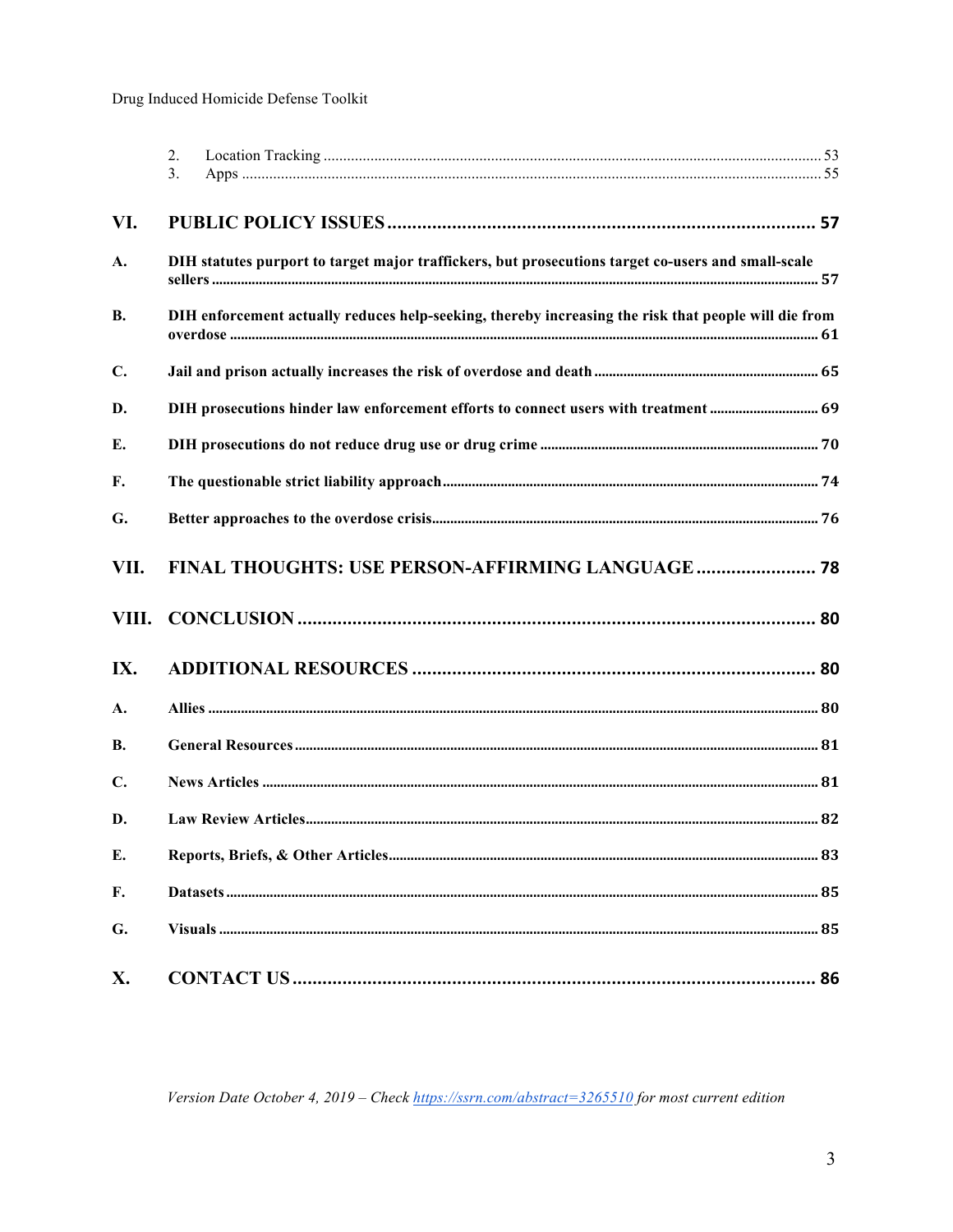#### I. INTRODUCTION

We are two decades into an overdose crisis that keeps getting worse. In 2017, approximately 72,000 people died of a drug overdose in the United States.<sup>1</sup> Overdose is now the leading cause of death for people under fifty.<sup>2</sup> Conventional wisdom holds that we are finally embracing a public health-type approach to this crisis rather than the usual punitive one. While it is true that there is a growing embrace of increasing access to the opioid antidote naloxone<sup>3</sup> and evidencebased treatment,<sup>4</sup> and of reducing the stigma associated with substance use and addiction,<sup>5</sup> progress on these and other vital public health interventions remains abysmally slow.6 Meanwhile, "progress" is anything but slow on expanding the punitive approach. Prosecuting accidental overdose deaths as homicides is the new, growing trend.

<sup>4</sup> *See id*.

FARIDA B. AHMAD ET AL., PROVISIONAL DRUG OVERDOSE DEATH COUNTS (2018), https://www.cdc.gov/nchs/nvss/vsrr/drug-overdose-data.htm.

<sup>2</sup> Josh Katz, *Drug Deaths in America Are Rising Faster Than Ever*, N.Y. TIMES (June 5, 2017), https://www.nytimes.com/interactive/2017/06/05/upshot/opioid-epidemic-drug-overdose-deaths-are-rising-fasterthan-ever.html.

<sup>3</sup> *See* LINDSAY LASALLE, AN OVERDOSE DEATH IS NOT MURDER: WHY DRUG-INDUCED HOMICIDE LAWS ARE COUNTERPRODUCTIVE AND INHUMANE 4 (2017), https://www.drugpolicy.org/sites/default/files/dpa\_drug\_induced\_homicide\_report\_0.pdf.

<sup>5</sup> *See* Wayne D. Hall & Michael Farrell, *Reducing the Opioid Overdose Death Toll in North America*, PLOS MED., at 2 (July 31, 2018), https://www.ncbi.nlm.nih.gov/pmc/articles/PMC6067703.

<sup>6</sup> *See* German Lopez, *How to Stop the Deadliest Drug Overdose Crisis in American History*, VOX (Dec. 21, 2017), https://www.vox.com/science-and-health/2017/8/1/15746780/opioid-epidemic-end.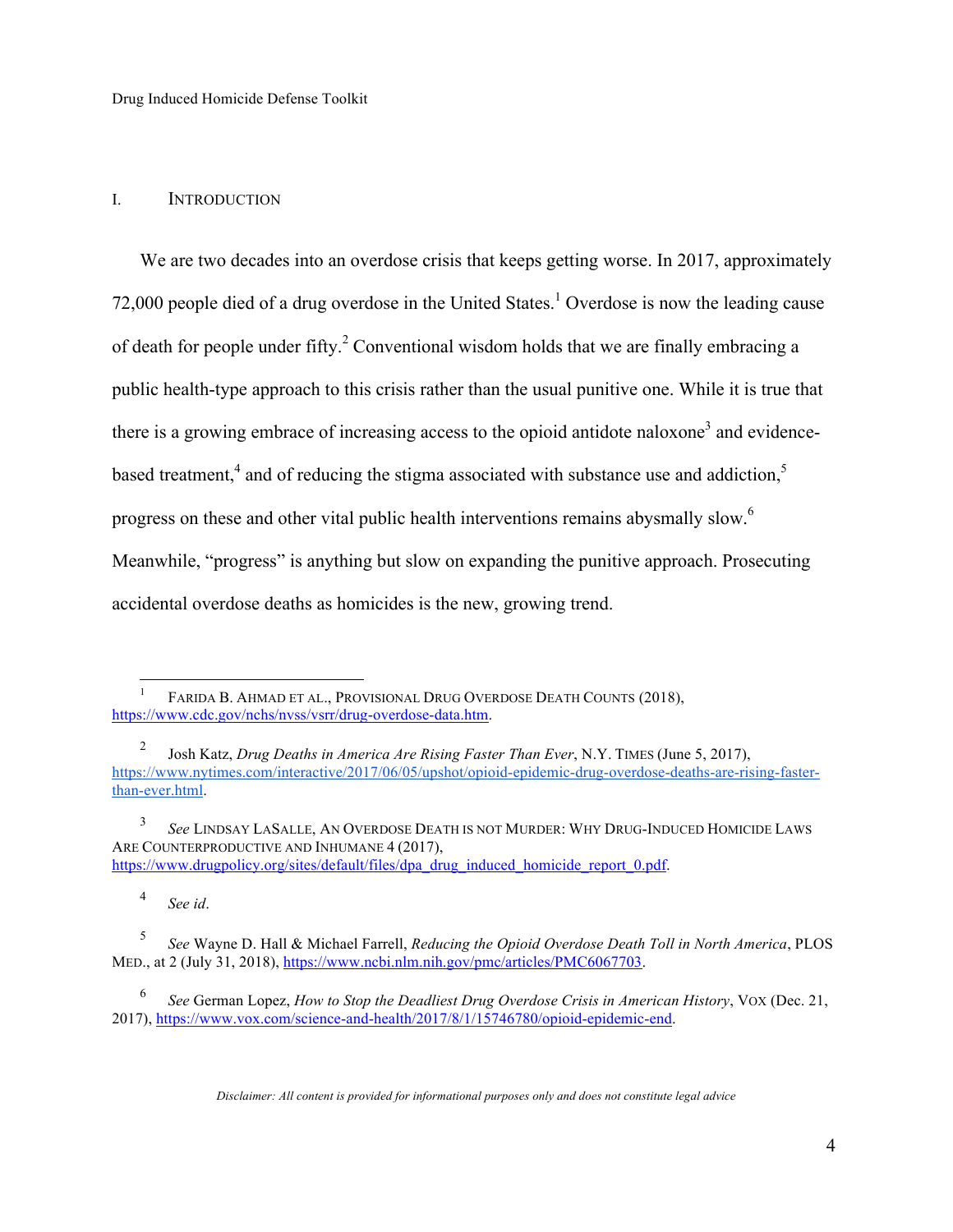Drug-induced homicide (DIH) and felony murder statutes have been on the books for decades.<sup>7</sup> DIH statutes emerged during the height of the "drugs and crime" era of crack-cocaine.<sup>8</sup> These provisions were passed under the assumption that they would be used to prosecute major drug traffickers for deaths that their products caused.<sup>9</sup> Despite the theater of passing them, they were not used much. Indeed, in our research, we found only one example of a DIH-type prosecution in the 1980s, involving the high-profile death of John Belushi and the California felony murder law, and a mere 13 in the 1990s.<sup>10</sup> However, a paradigm shift is underway, in which law enforcement and prosecutors treat as crimes what used to be considered accidents.<sup>11</sup> Under pressure to respond to mounting overdose deaths, prosecutors and police have taken to using these provisions with increasing frequency and fervor. The media has responded in kind,

For general background on DIH laws and prosecution, especially for non-lawyers, see Zachary A. Siegel  $\&$ Leo Beletsky, *Charging "Dealers" With Homicide: Explained*, THE APPEAL (Nov. 2, 2018), https://theappeal.org/charging-dealers-with-homicide-explained/, and Rosa Goldensohn, *You're Not a Drug Dealer? Here's Why the Police Might Disagree*, N.Y. TIMES (May 25, 2018), https://www.nytimes.com/2018/05/25/us/overdoses-murder-crime-police.html.

<sup>9</sup> *See* LASALLE, *supra* note 3, at 9 (quoting Act of June 4, 2003, 2003 Vt. Acts & Resolves 141).

<sup>10</sup> *See Drug Induced Homicide*, HEALTH IN JUSTICE ACTION LAB, https://www.health injustice.org/drug-induced-homicide (last visited Jan. 20, 2019).

<sup>11</sup> *See, e.g.*, Mark Neil, *Prosecuting Drug Overdose Cases: A Paradigm Shift*, 3 NAT'L ATT'YS GEN. TRAINING & RES. INST. J. 26 (Feb. 2018), https://www.naag.org/publications/nagtri-journal/volume-3-number-1/prosecuting-drug-overdose-cases-a-paradigm-shift.php (advocating for a prosecutorial "paradigm shift"). *See also* LASALLE, *supra* note 3, at 11.

<sup>8</sup> *See* Bobby Allyn, *Bystanders To Fatal Overdoses Increasingly Becoming Criminal Defendants*, NPR (July 2, 2018), https://www.npr.org/2018/07/02/623327129/bystanders-to-fatal-overdoses-increasingly-becomingcriminal-defendants.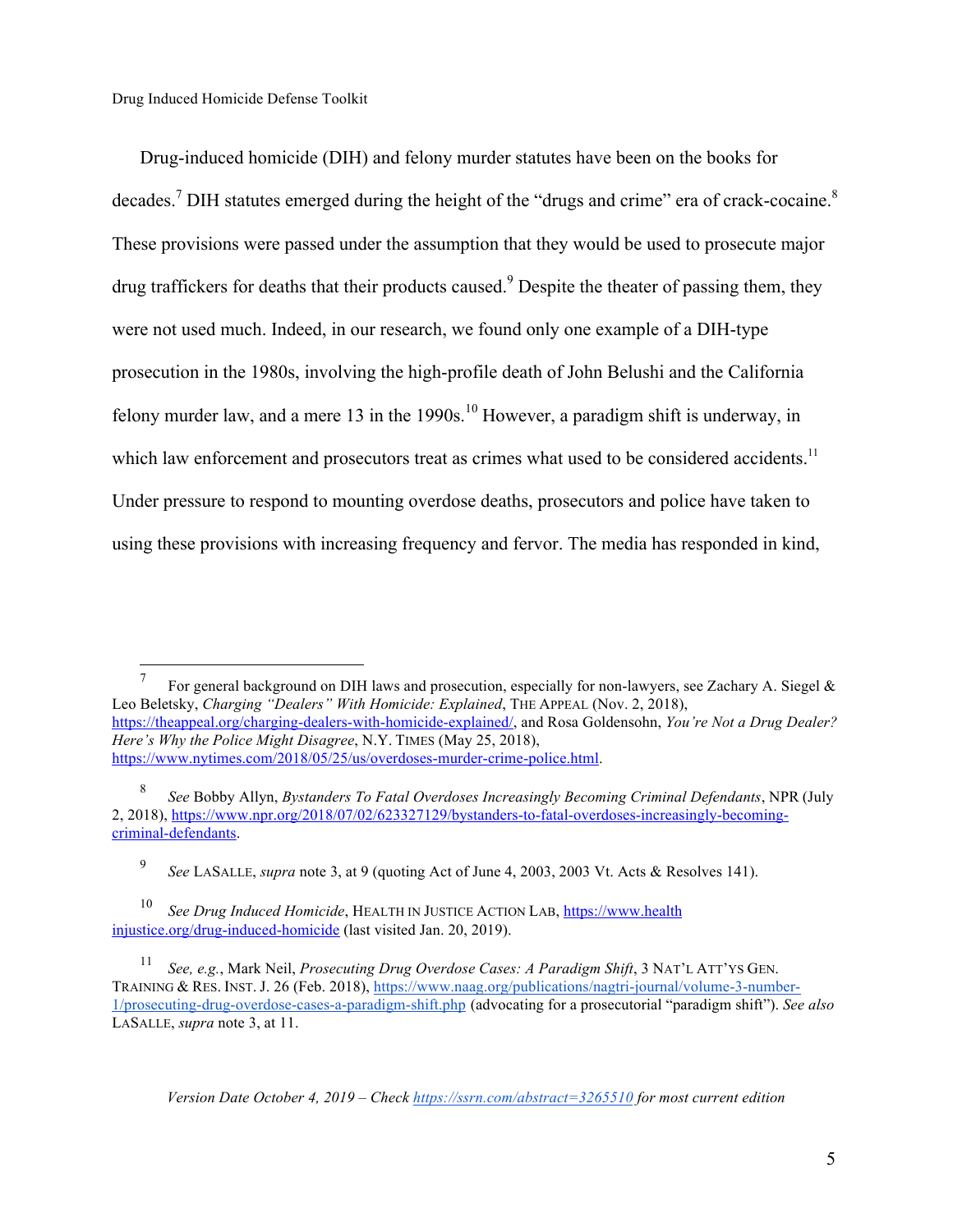with a threefold increase in coverage of these prosecutions since 2010, spiking from 363 stories in 2011 to 1,178 in 2016.<sup>12</sup>

Today, almost half of state jurisdictions have a special statute that can be used to mount a drug-induced homicide prosecution.<sup>13</sup> Federal law also has one by way of a sentence enhancement.<sup>14</sup> Although the laws all use an analogous instrumental framework, these provisions use a variety of criminal law mechanisms, including felony-murder, depraved heart offenses, or involuntary manslaughter. At the extreme end of the punitive spectrum, there are among these laws' provisions like West Virginia's, which imposes sentences of up to life in prison.<sup>15</sup> The Trump administration has advocated seeking not just the similarly long federal sentence enhancement—mandatory life sentences for most death or serious bodily injury cases for people with prior "serious drug felony" convictions—but possibly even the death penalty.<sup>16</sup>

 <sup>12</sup> *See generally* LASALLE, *supra* note 3, at 2 (noting the increase in press coverage of drug-induced homicide prosecutions).

<sup>13</sup> *See* Health in Justice Action Lab & Legal Science, PRESCRIPTION DRUG ABUSE POLICY SYSTEM, *Drug Induced Homicide Laws* (Jan. 1, 2019), http://pdaps.org/datasets/drug-induced-homicide-1529945480-1549313265- 1559075032 (a collaboration with Mission LISA on developing a comprehensive dataset and interactive tool of drug-induced homicide statutes and their elements).

<sup>14</sup> *See* 21 U.S.C. §§ 841(b), 960(b).

<sup>15</sup> W. VA. CODE ANN. § 61-2-2.

<sup>16</sup> German Lopez, *Read: Jeff Sessions's memo asking federal prosecutors to seek the death penalty for drug traffickers*, VOX (Mar. 21, 2018), https://www.vox.com/policy-and-politics/2018/3/21/17147580/trump-sessionsdeath-penalty-opioid-epidemic.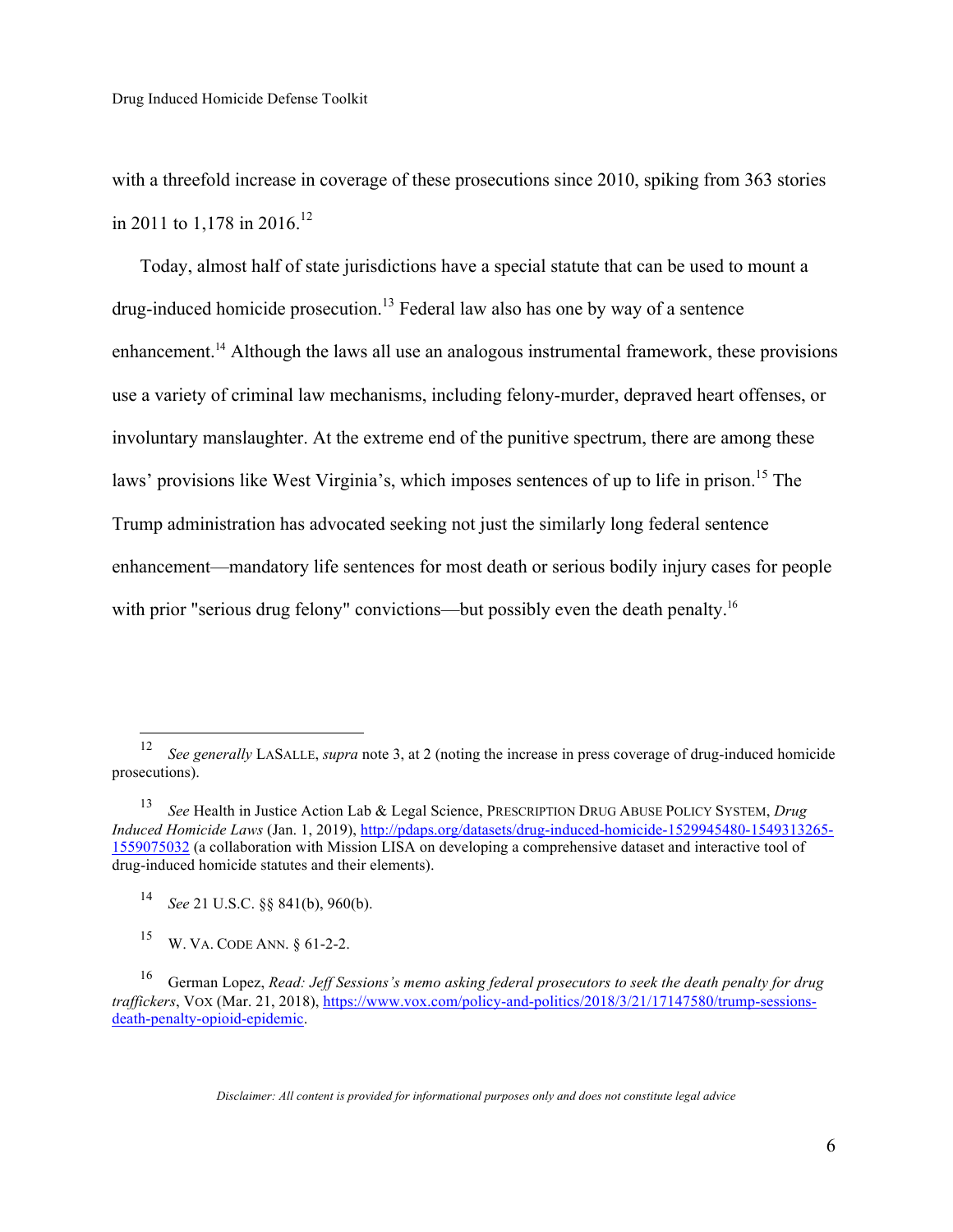

Some of these provisions are strict liability statutes requiring no criminal intent (*mens rea*).<sup>17</sup> Others require a recklessness or criminal negligence standard to be met.<sup>18</sup> However, none of the state or federal provisions require a financial exchange to take place or exclude small-time dealers or fellow users from prosecution; those being charged with an underlying trafficking offense involving higher drug quantities may face stiffer penalties.<sup>19</sup>

It should be noted, however, that a specialized drug-induced homicide or similar statute is not necessary for an individual to be charged in a fatal overdose: criminal negligence or other

<sup>18</sup> *Id.*

<sup>19</sup> *See, e.g.*, 21 U.S.C. § 841(b)(1).

 <sup>17</sup> *See* Health in Justice Action Lab & Legal Science, *supra* note 20 (interactive map).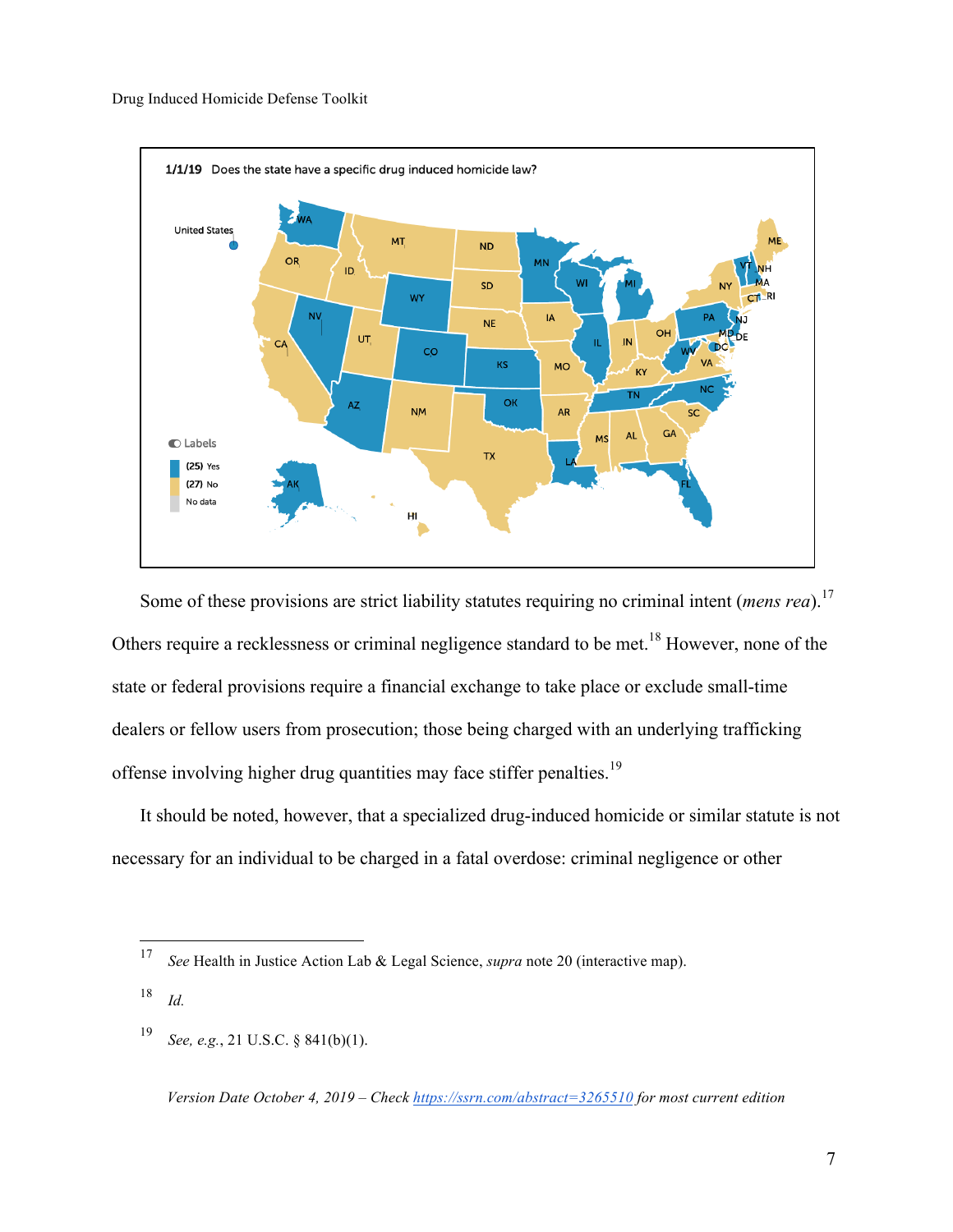generic statutes can—and are—being strategically deployed in these cases.<sup>20</sup> One of those strategies involves a collaboration with federal prosecutors: local district attorneys threaten that the feds will swoop in with their long sentence enhancement (including a mandatory life term for people with previous "serious" drug felonies) if the defendant doesn't accept a plea deal featuring charges under a generic state statute. $^{21}$ 

There are many problems with these laws and their enforcement. DIH statutes are ostensibly intended to target major traffickers; enforcement is ostensibly intended to "send a message" deterring kingpins. However, research indicates that almost all prosecutions are actually ensnaring low-level drug dealers or individuals who do not even fit the characterization of a "dealer."<sup>22</sup> Analyses by the Health in Justice Action Lab.<sup>23</sup> Drug Policy Alliance.<sup>24</sup> and by the

Prosecution of drug offenses in the federal system typically enhances cooperation by charged defendants, usually provides better tools for rewarding cooperation, may result in fewer discovery obligations and discovery practice, and often results in quicker resolutions. The easiest way to do this is to form or participate in a federal task force, under which state investigators become federal task force officers.

<sup>24</sup> *See* LASALLE, *supra* note 3.

 <sup>20</sup> *See* LASALLE, *supra* note 3, at 2.

<sup>&</sup>lt;sup>21</sup> North Carolina is an example of a state where this is happening. The NDAA's white paper on opioids recommends using this approach:

National District Attorneys Association (NDAA), *The Opioid Epidemic: A State and Local Prosecutor Response*, at 7 (Oct. 12, 2018), https://ndaa.org/wp-content/uploads/NDAA-Opioid-White-Paper.pdf. *See also* 21 U.S.C. §§ 841(b), 960(b).

<sup>22</sup> *See id*. at 3, 11, 14.

<sup>23</sup> *See Drug Induced Homicide*, *supra* note 10.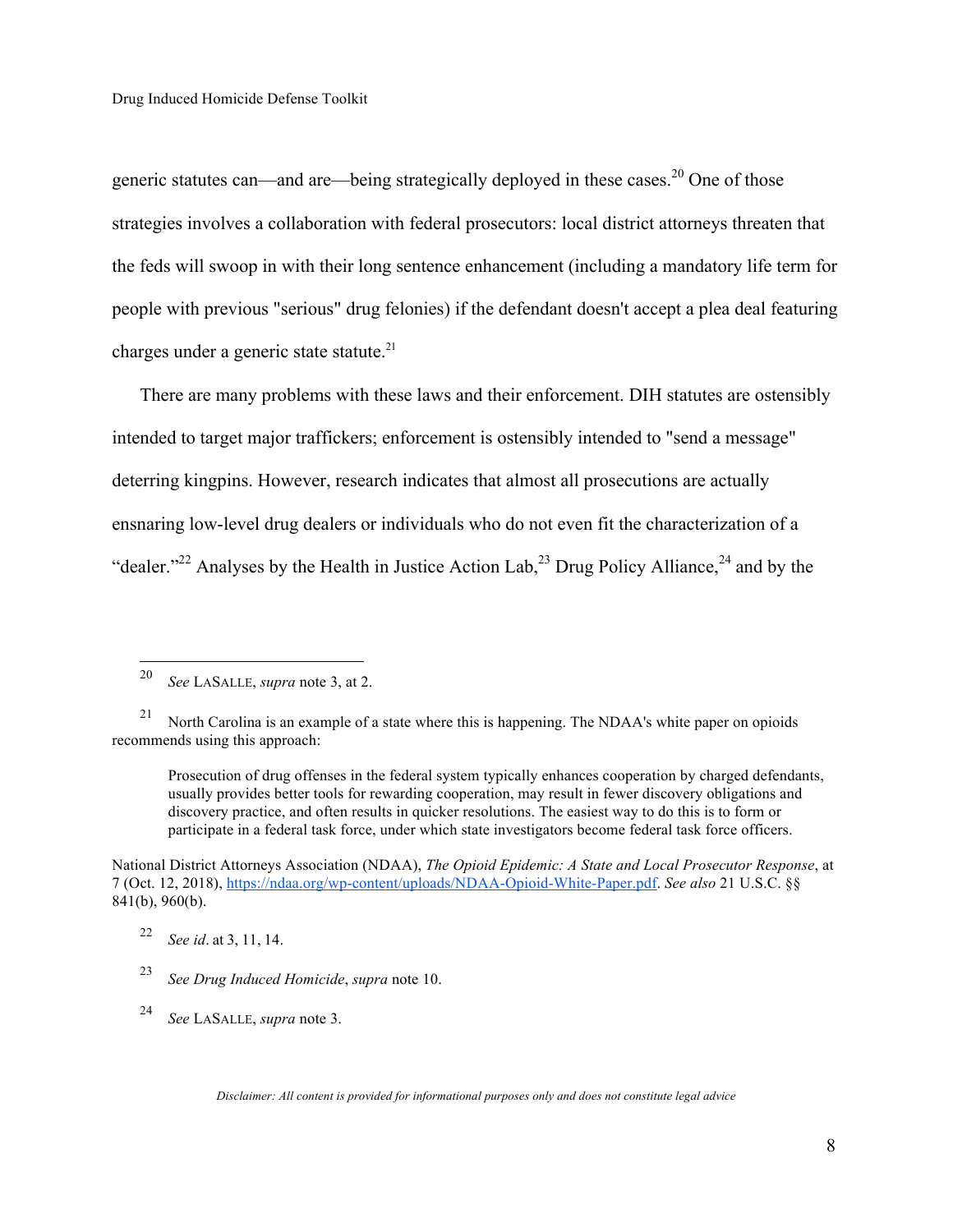*New York Times*<sup>25</sup> revealed that the majority of these drug-induced homicide cases do not involve "traditional" drug dealers, but rather friends, family, and co-users of the overdosed decedent. Individuals suffering from Opioid Use Disorder who are jailed or imprisoned in these cases face an enormous spike in risk of death from overdose during their first few weeks after release.26

In cases that *do* involve commercialized drug distribution, there is a high likelihood of racial bias. Health in Justice Action Lab's analysis suggests that a disproportionate number of charges are being brought in cases where the victim is non-Hispanic white and the dealer is a person of color. Generally, the Lab found that people of color accused of drug-induced homicide or similar crimes receive sentences 2.1 years longer, on average, than white defendants.<sup>27</sup> Considering that average sentence lengths in these cases range from five to ten years, people of color are receiving disproportionately-longer sentences; as of October, 2019, the median DIH sentence for a person of color was eight years, compared to five for white defendants: a difference of 60% over a 10 year period.<sup>28</sup>

 <sup>25</sup> *See* Rosa Goldensohn, *They Shared Drugs. Someone Died. Does that Make Them Killers?*, N.Y. TIMES (May 25, 2018), https://www.nytimes.com/2018/05/25/us/drug-overdose-prosecution-crime.html.

<sup>26</sup> *See* Shabbar I. Ranapurwala et al., *Opioid Overdose Mortality Among Former North Carolina Inmates: 2000–2015*, 108 AM. J. PUB. HEALTH 1207, 1209 (2018).

<sup>27</sup> *Drug Induced Homicide*, *supra* note 10.

<sup>28</sup> *Id*.

*Version Date October 4, 2019 – Check https://ssrn.com/abstract=3265510 for most current edition*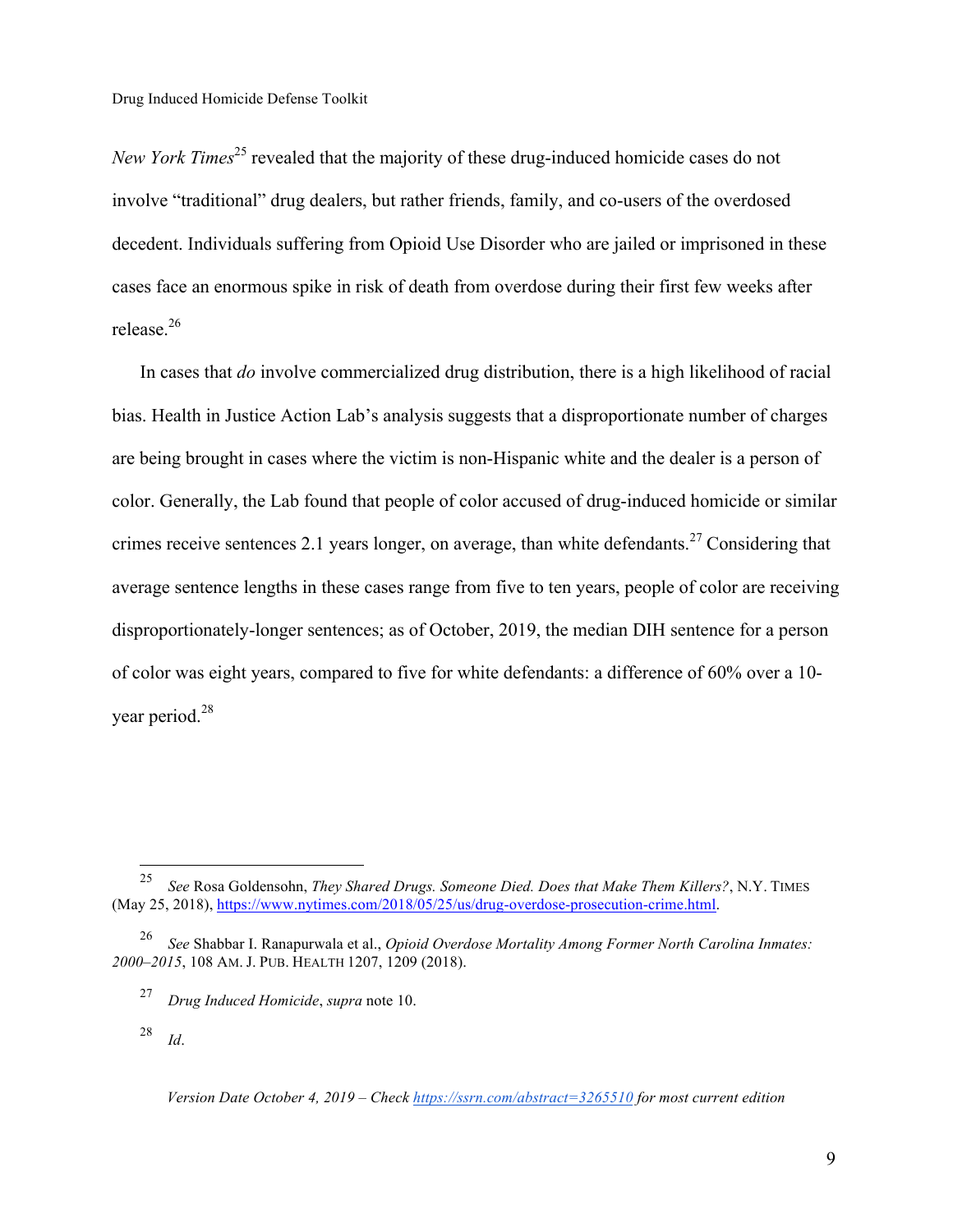Presently, there are two primary avenues for defending against prosecutions under druginduced homicide statutes.<sup>29</sup> First, the defense can challenge the prosecution's effort to establish causation—that the drug(s) in question was the legal cause of the decedent's overdose. Second, in cases that involve a user who was sharing drugs with another user, the joint-user (or "jointpurchaser") defense may apply. This defense can undermine the underlying distribution charge that is an essential element of DIH prosecutions.

While the DIH approach tends to use strict liability principles to establish guilt, some states and federal circuits still maintain mental state requirements, and so for these states, *mens rea*  arguments can be pursued. If the defendant has been charged under a statute that includes a *mens rea* element, insufficient evidence of the requisite mental state may also be a viable defense.<sup>30</sup>

There are many problems with these arrests and prosecutions, and much remains to be learned. This Toolkit is intended to serve as an informational guide for defense counsel and other interested parties working to mount a defense for individuals charged with drug-induced homicide or similar crimes resulting from overdoses. The creation of this Toolkit was spurred by two related trends: (1) information from parents, news reports, and other sources about inadequate legal defense being provided to many individuals charged with these crimes, and (2)

<sup>&</sup>lt;sup>29</sup> In addition to these two primary defenses, there are two limited possible approaches to defending these cases. One is by way of Good Samaritan statutes. These provide full or partial immunity to arrest or prosecution to people who seek help from emergency services. As of this writing, only two states (Vermont and Delaware) extend these protections to drug delivery resulting in death, but this may offer value in mitigating sentence length.

<sup>&</sup>lt;sup>30</sup> Because many DIH statutes impose strict liability and the required mental state varies among non-strict liability DIH statutes, this Toolkit does not analyze *mens rea* based defenses.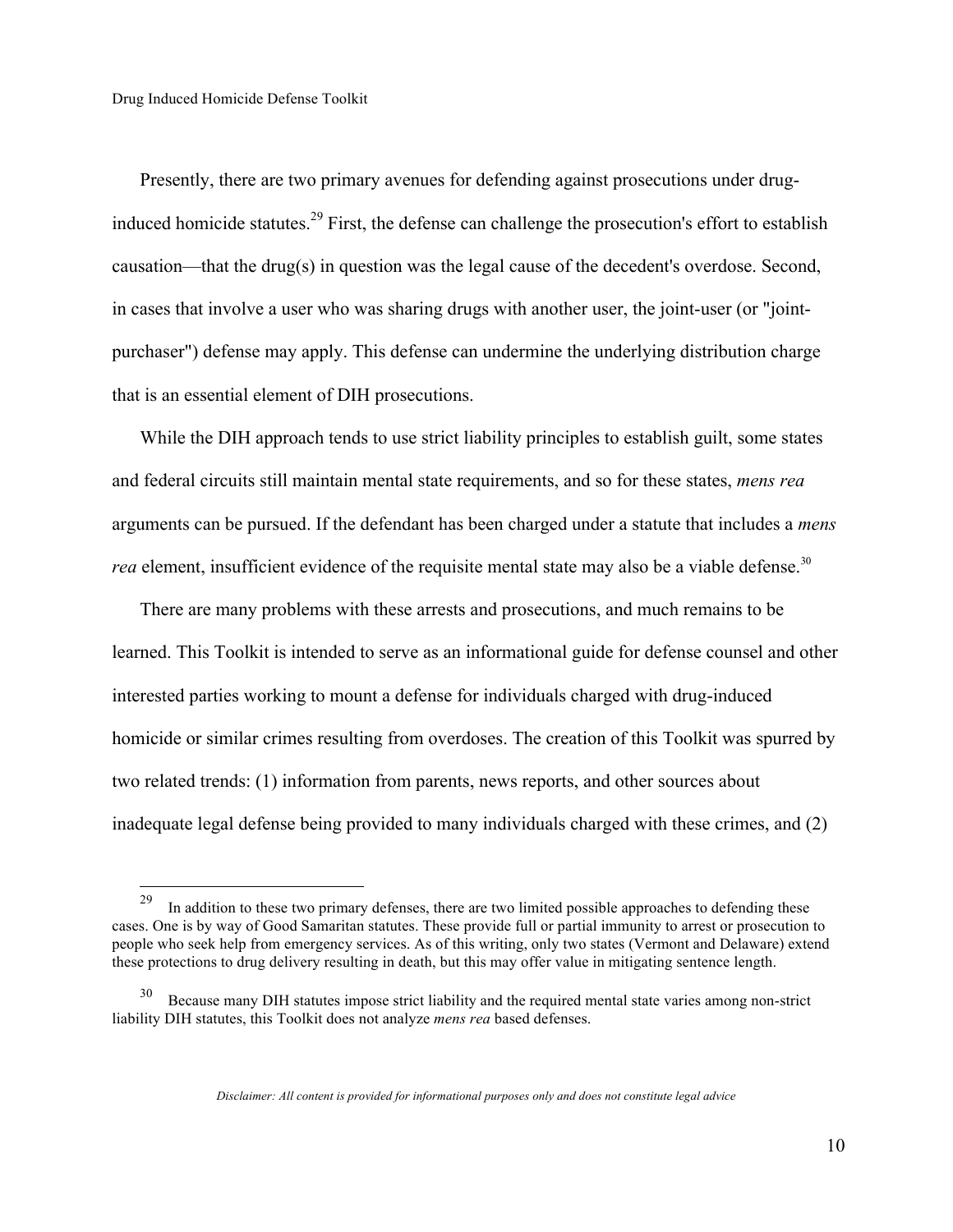widespread efforts by prosecutors to disseminate information and tools that aid other prosecutors and law enforcement personnel in investigating and bringing drug-induced homicide and related charges, including presentations at conferences,  $31$  continuing legal education modules, webinars,<sup>32</sup> and the like. We hope that this Toolkit will assist defenders and families and, perhaps with time, will encourage police and prosecutors to focus their resources on more effective strategies for reducing crime and delinquency.

This Toolkit was produced in a collaboration led by the Health in Justice Action Lab, which aims to inject scientific evidence and public health principles into the conversation in order to level the playing field in this rapidly expanding prosecutorial offensive. The Toolkit is intended to be a living document, updated regularly and available for no cost on the Social Science Research Network.<sup>33</sup>

### II. AVAILABLE DEFENSE #1: CAUSATION

#### *A. Discussion*

Causation is an important issue in many drug-induced homicide prosecutions. As summarized by the Supreme Court in *Burrage v. United States*,

 <sup>31</sup> *See Law Enforcement Track*, NATIONAL RX DRUG ABUSE & HEROIN SUMMIT (last updated Mar. 25, 2016), http://nationalrxdrugabusesummit.org/law-enforcement/#LEN4.

See Webinars, SMART PROSECUTION: ASS'N OF PROSECUTING ATTORNEYS, https://www.smartprosecution.org/recent-webinars (last visited Jan. 20, 2019).

<sup>33</sup> Available at: https://ssrn.com/abstract=3265510 or http://dx.doi.org/10.2139/ssrn.3265510.

*Version Date October 4, 2019 – Check https://ssrn.com/abstract=3265510 for most current edition*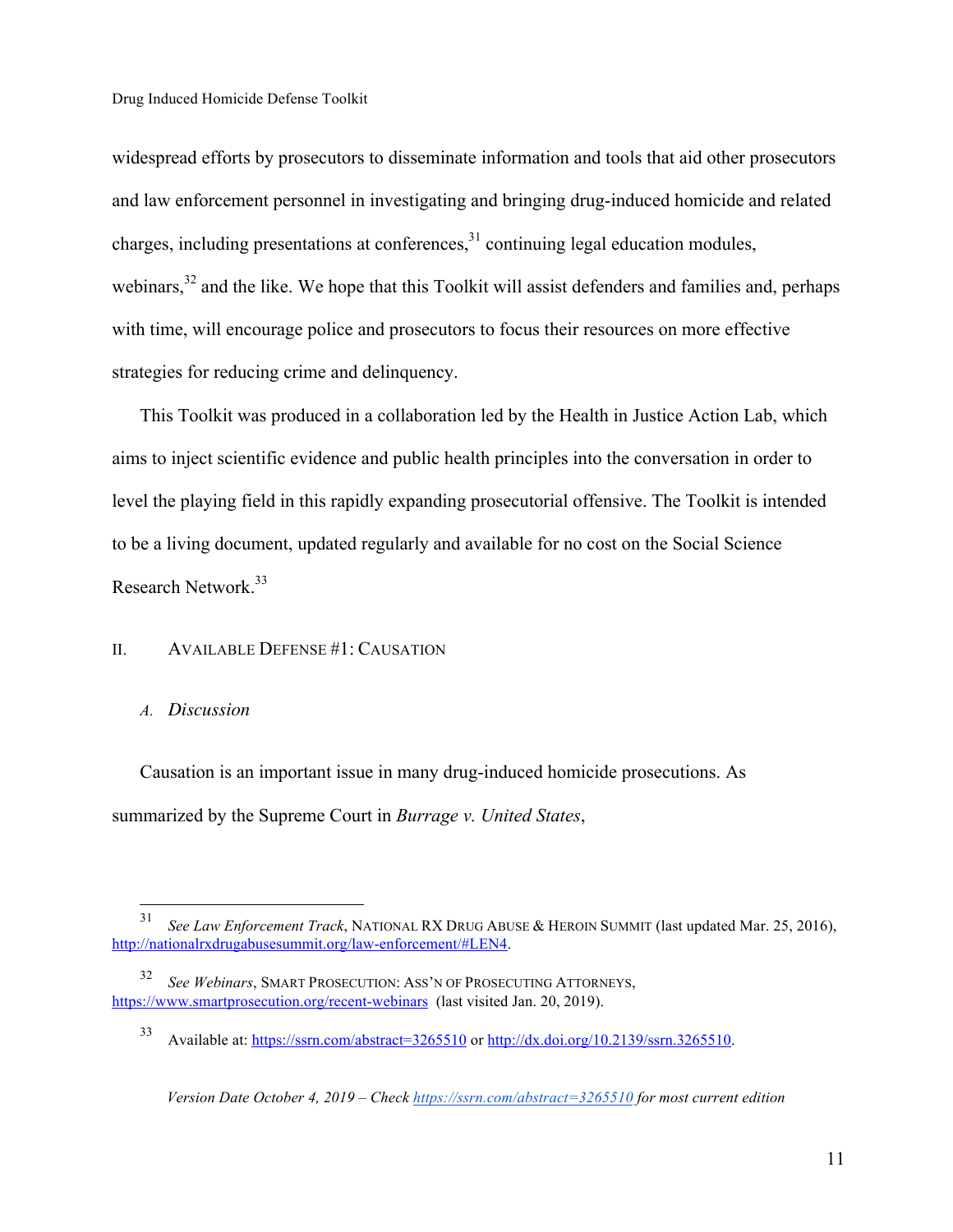[t]he law has long considered causation a hybrid concept, consisting of two constituent parts: actual cause and legal cause . . . . When a crime requires "not merely conduct but also a specified result of conduct," a defendant generally may not be convicted unless his conduct is "both (1) the actual cause, and (2) the 'legal' cause (often called the 'proximate cause') of the result."<sup>34</sup>

Accordingly, defense counsel may choose to litigate the traditional causation requirements including the actual (or but-for) causation and the legal (or proximate) causation—in druginduced death prosecutions.

This section discusses both requirements as well as the intervening actor doctrine. Specific strategies for raising causation issues at trial—including challenging the methodology of the prosecution's medical expert, hiring a toxicologist or forensic pathologist to testify regarding the cause of death, and closely scrutinizing the death certificate and medical examiner autopsy report—are discussed in Part III below.

## *1. But-For Causation*

Under traditional causation principles, the first step to determining whether a defendant's acts caused death is the but-for causation requirement. But-for causation "represents '*the minimum* requirement for a finding of causation when a crime is defined in terms of conduct causing a particular result.<sup>"35</sup> But-for causation requires the prosecutor to prove that, but for the

 $34$  571 U.S. 204, 210 (2014) (first citing H.L.A. HART & TONY HONORÉ, CAUSATION IN THE LAW 104 (1959); then quoting WAYNE R. LAFAVE, SUBSTANTIVE CRIMINAL LAW  $\S$  6.4(a) (2d ed. 2003)).

<sup>35</sup> *Burrage*, 571 U.S. at 211 (quoting Model Penal Code § 203(1)(a)).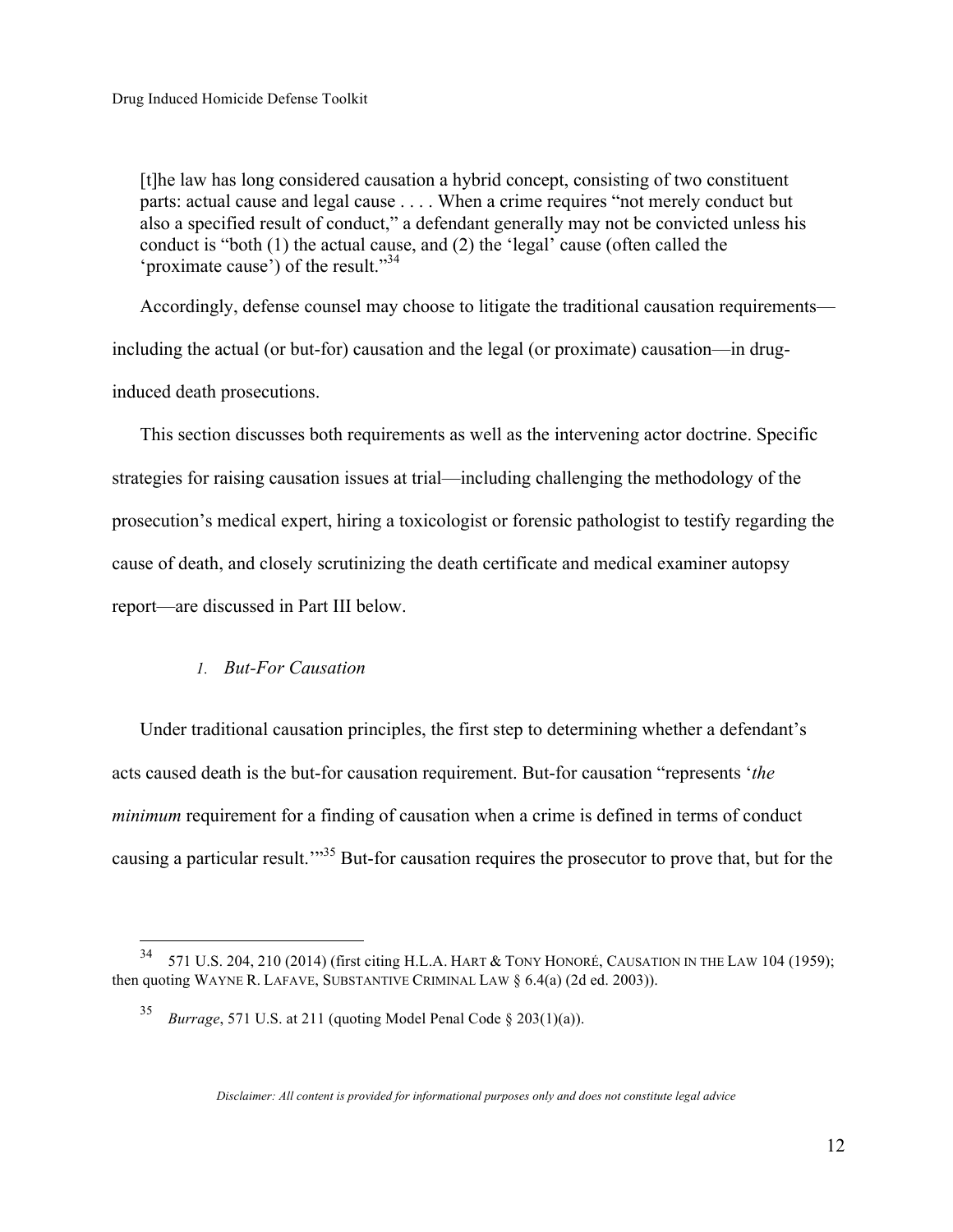defendant's acts, the harm would not have occurred when it did.<sup>36</sup> Although but-for causation is easily met in most traditional homicide prosecutions, it is often in dispute in drug-induced death prosecutions.37 This is because traditional homicides involve things like bullets, blades, or blunt force trauma, whereas death from overdose involves the chemically-induced suppression of the respiratory system leading to asphyxiation and sometimes choking on vomit.

In addition, drug use and overdose deaths often involve other substances including drugs and alcohol. The majority of overdose cases in Massachusetts, for example, have involved depressants in addition to opioids.<sup>38</sup> This raises significant questions about causation if charges are brought against a defendant for providing heroin but not the benzodiazepines also used by the decedent. Accordingly, courts are split on whether the particular drugs at issue in the case were the "but-for" cause of death or merely "contributed" to death.

In *Burrage*, the United States Supreme Court resolved the question of whether but-for causation applies to the federal drug-induced death statute.<sup>39</sup> The law levies heavy mandatory minimum penalties in some controlled-substance prosecutions—including, in several situations, life sentences for individuals previously convicted of drug felonies—"if death or serious bodily

<sup>39</sup> *See* 571 U.S. at 206.

 <sup>36</sup> *See Causation*, LAWSHELF EDUC. MEDIA, https://lawshelf.com/courseware/entry/causation (last visited January 20, 2019).

<sup>37</sup> *See* LASALLE, *supra* note 3, at 41; *see also* Thomas P. Gilson et al., *Rules for Establishing Causation in Opiate/Opioid Overdose Prosecutions—The Burrage Decision*, 7 ACAD. FORENSIC PATHOLOGY 87, 88 (2017).

<sup>38</sup> Martha Bebinger, *It's Not Just Heroin: Drug Cocktails Are Fueling The Overdose Crisis*, WBUR COMMONHEALTH (Nov. 13, 2015), https://www.wbur.org/commonhealth/2015/11/13/drug-overdose-cocktails (reporting on research from the first half of 2014 showing four times as many overdose deaths involving heroin featured polypharmacy use versus heroin alone).

*Version Date October 4, 2019 – Check https://ssrn.com/abstract=3265510 for most current edition*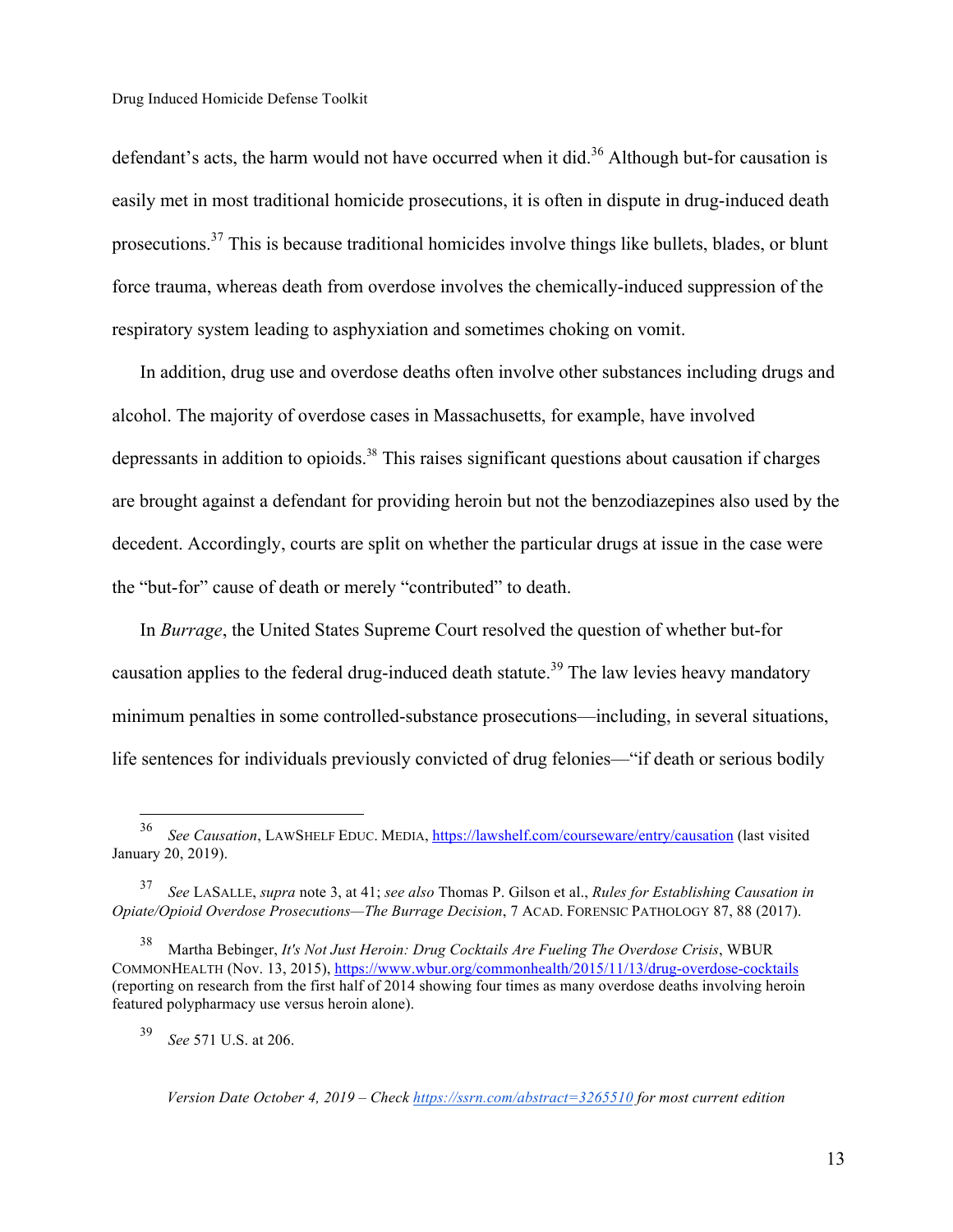injury results from the use of" the substance.<sup>40</sup> For a time, courts were split on the question of whether the traditional but-for causation principles applied to this statute or whether, by using the phrase "results from," Congress indicated an intent to apply a broader approach to causation.41 In *Burrage*, the Supreme Court held that but-for causation is required under the federal statute.<sup>42</sup>

*Burrage* involved the death of Joshua Banka, "a long-time drug user."<sup>43</sup> On the day Banka died, he smoked marijuana and then injected crushed oxycodone pills he had stolen from a roommate.<sup>44</sup> Later, Banka and his wife bought one gram of heroin from Burrage.<sup>45</sup> Banka injected some of the heroin and was found dead by his wife a few hours later.<sup>46</sup> The police found a number of drugs in Banka's house and car, including alprazolam, clonazepam, oxycodone, and hydrocodone.47 At Burrage's trial, two medical experts testified that the heroin was a

<sup>43</sup> *Id.* at 206.

<sup>44</sup> *Id.*

<sup>45</sup> *Id.*

<sup>46</sup> *Id.*

<sup>47</sup> *Id.*

 <sup>40</sup> 21 U.S.C.A. § 841(b)(1)(A)(iii) (Westlaw through Pub. L. No. 115-338); *see also* 21 U.S.C.A. § 960(b)(1)– (3) (Westlaw through Pub. L. No. 115-338) (stating penalties).

<sup>41</sup> *See* Benjamin Ernst, *A Simple Concept in a Complicated World: Actual Causation, Mixed-Drug Deaths and the Eighth Circuit's Opinion in United States v. Burrag*e, 55 B.C.L. REV. E. SUPP. 1, 2 (2014).

<sup>42</sup> *See* 571 U.S. at 218–19.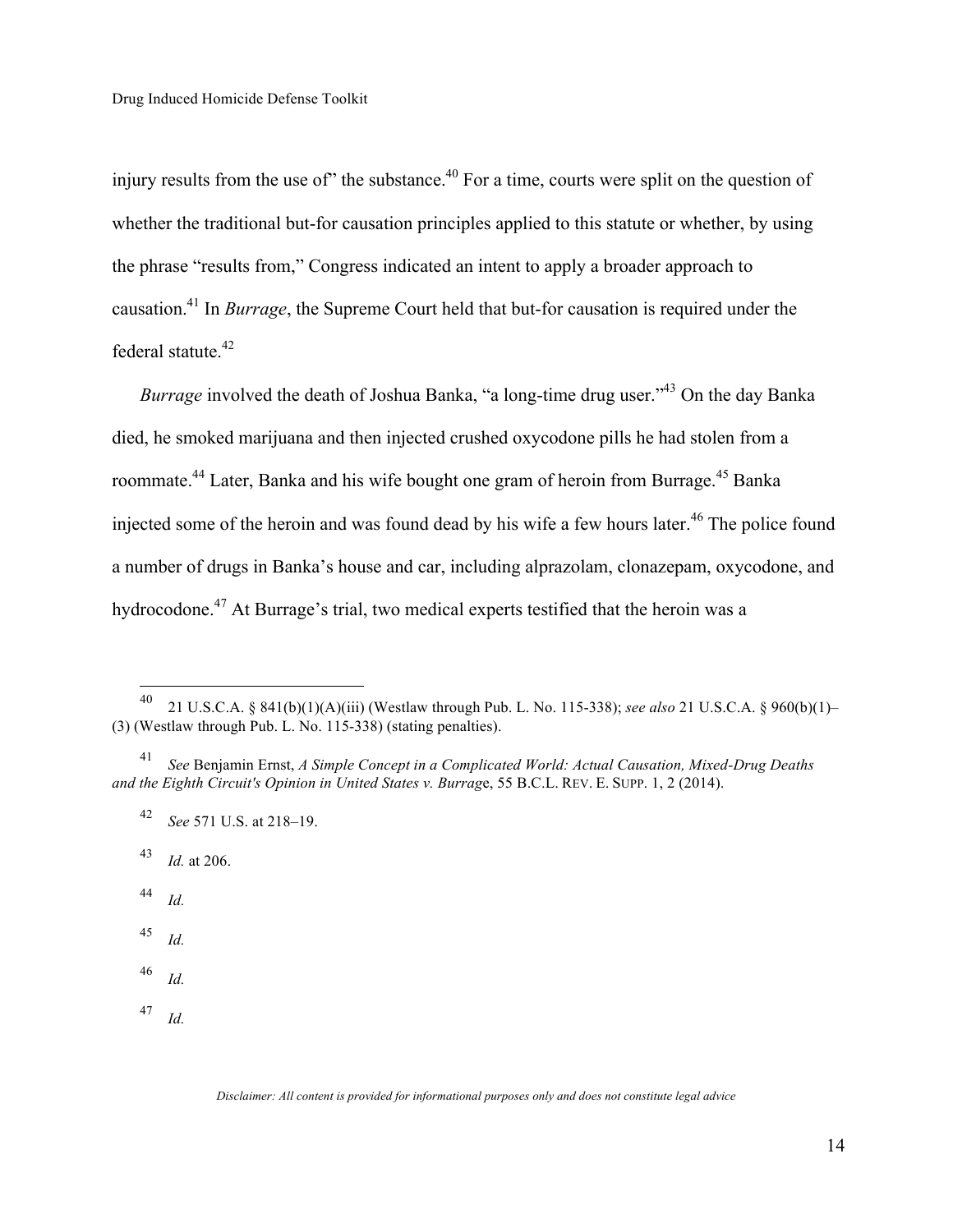contributing factor in Banka's death.<sup>48</sup> But neither was able to say "whether Banka would have lived had he not taken the heroin," given the evidence of polypharmacy use from his possessions and his post-mortem toxicology screen.<sup>49</sup> The trial court declined to give Burrage's requested jury instructions on causation and denied his motion for judgment of acquittal.<sup>50</sup> Burrage was convicted and sentenced to 20 years under 21 U.S.C. § 841(b)(1)(C).<sup>51</sup> The Eighth Circuit affirmed.<sup>52</sup>

The Supreme Court reversed Burrage's conviction and held that the "results from" language in the federal statute "imposes a requirement of but-for causation."53 In reaching this conclusion, the Court reasoned that it had previously held that language similar to this requires "but-for" causation in other contexts.54 The Court also noted that "Congress could have written § 841(b)(1)(C) to impose a mandatory minimum when the underlying crime 'contributes to' death or serious bodily injury, or adopted a modified causation test tailored to cases involving concurrent causes, as five States have done. It chose instead to use language that imports but-for causality."55 Accordingly, the Court concluded, "at least where use of the drug distributed by the

<sup>49</sup> *Id.*

 <sup>48</sup> *Id*. at 207.

<sup>50</sup> *Id.* at 207–08.

<sup>51</sup> *Id.* at 208.

<sup>52</sup> *Id.* (citing United States v. Burrage, 867 F.3d 1015 (8th Cir. 2012), *rev'd*, 571 U.S. 204 (2014)).

<sup>53</sup> *See id.* at 214, 219.

<sup>54</sup> *Id.* at 212–14.

<sup>55</sup> *Id.* at 216 (citations omitted).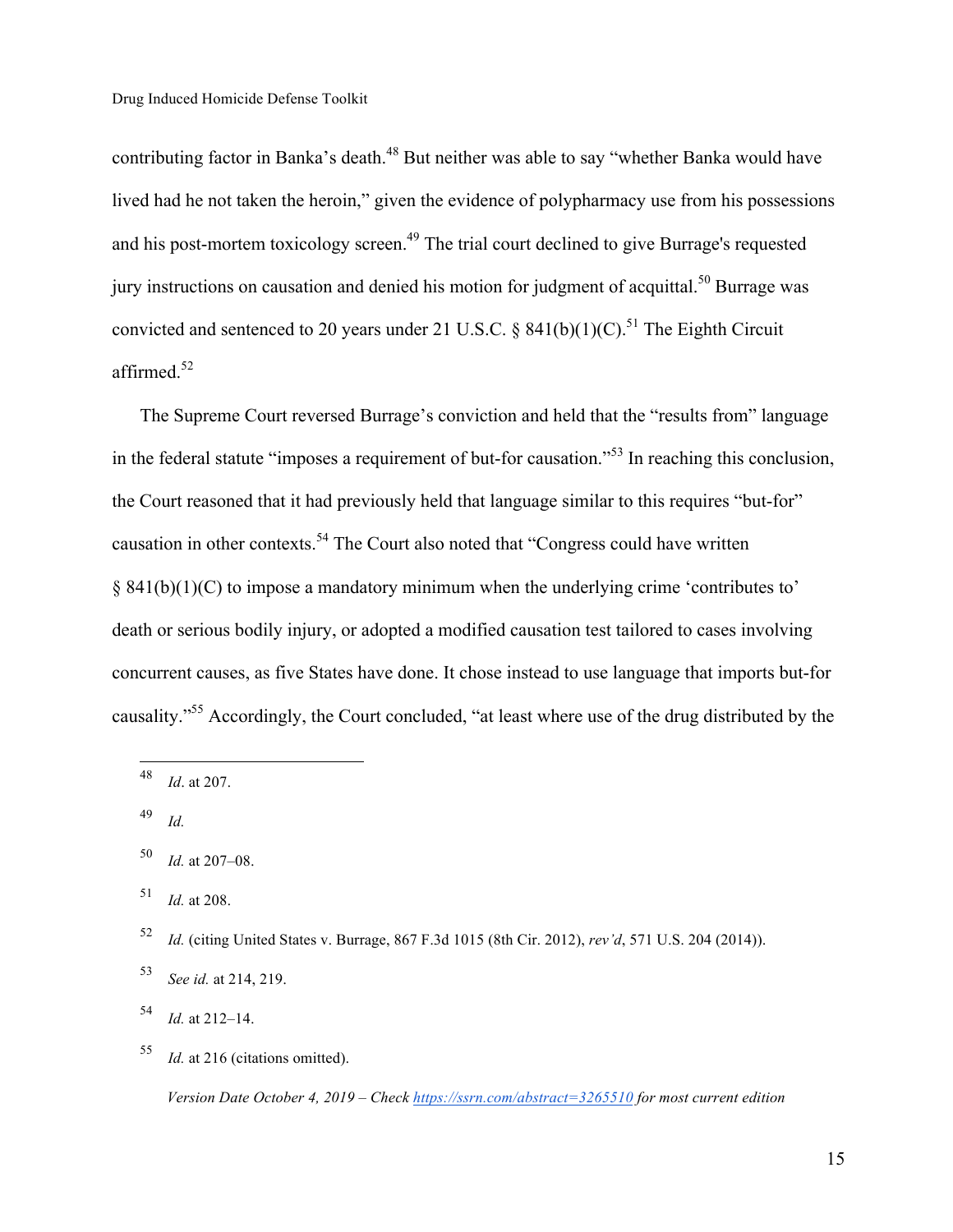defendant is not an independently sufficient cause of the victim's death or serious bodily injury, a defendant cannot be liable under the penalty enhancement provision of 21 U.S.C. § 841(b)(1)(C) unless such use is a but-for cause of the death or injury."<sup>56</sup> But-for causality must be proven beyond a reasonable doubt, which can be a heavy burden for law enforcement and the prosecution.<sup>57</sup>

It should be noted that in state court, the usefulness of *Burrage* will depend on whether the language of the relevant state drug-induced death statute uses "but-for" or "contributes to" language.58 Indeed, in *Burrage*, the Supreme Court distinguished the federal statute from five state statutes that use the phrase "contributes to death or serious bodily injury or adopted a modified causation test tailored to cases involving concurrent causes, as five States have done."<sup>59</sup> Of course, since this is an issue of statutory interpretation, state courts are free to decline to follow *Burrage* regardless of the statutory language at issue. Nevertheless, *Burrage* makes a compelling argument for applying its rule absent express statutory language that modifies

<sup>56</sup> *Id.* at 218–19.

 $\overline{a}$ 

<sup>57</sup> *See* Gilson et al., *supra* note 37. See *infra* Section VI.A (regarding the downstream effects of this burden).

<sup>58</sup> Check using the Health in Justice Action Lab's interactive tool, *supra* note 13.

<sup>59</sup> 571 U.S. at 216 (internal quotations omitted); *see also, e.g.*, People v. XuHui Li, 67 N.Y.S.3d 1, 6 (N.Y. App. Div. 2017) (citing N.Y. Penal Law § 125.15 (McKinney, Westlaw through L.2019, chapters 1 to 8)). In *XuHui Li*, the court declined to apply *Burrage* in a drug-induced death manslaughter prosecution on the grounds that "*Burrage* interpreted specific causation language employed by Congress in the federal Controlled Substances Act, which language is not included in New York's manslaughter statute." 67 N.Y.S.3d at 6.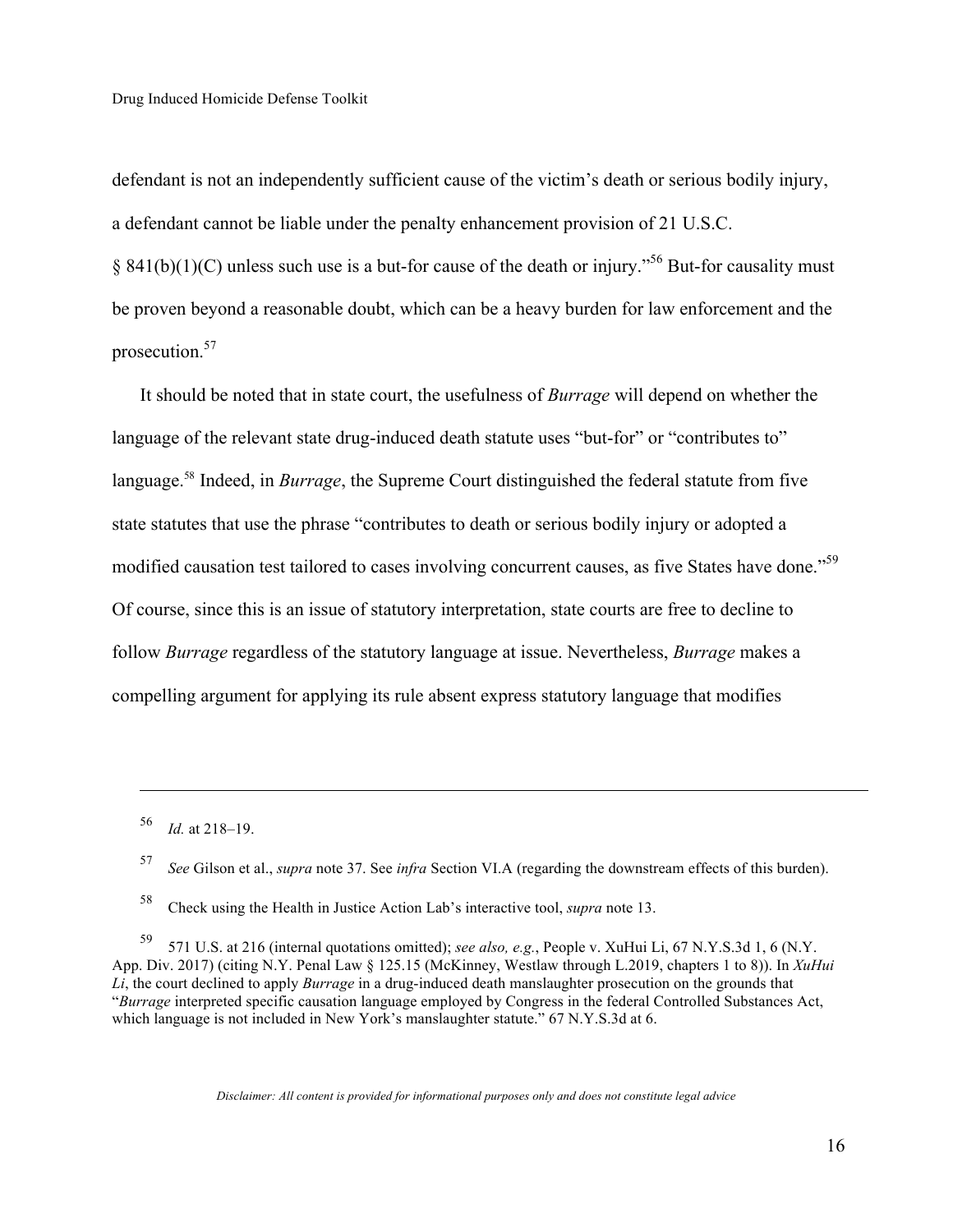traditional causation principles and is a useful case if but-for causation is being litigated in state court.

## *2. Proximate Causation and Foreseeability*

In addition to but-for causation, traditional criminal causation principles also require proof of proximate causation. Proximate cause, also called legal cause, is a way of identifying a but-for cause

[t]hat we're particularly interested in, often because we want to eliminate it. We want to eliminate arson, but we don't want to eliminate oxygen, so we call arson the cause of a fire set for an improper purpose rather than calling the presence of oxygen in the atmosphere the cause, though it is a but-for cause just as the arsonist's setting the fire is.<sup>60</sup>

Proximate cause requires proof that death was a reasonably foreseeable consequence of the

defendant's conduct. However, some statutes use a strict liability approach.<sup>61</sup> Most circuits have

concluded that the federal drug-induced death statute does not require proof of proximate

 <sup>60</sup> United States v. Hatfield, 591 F.3d 945, 948 (7th Cir. 2010).

<sup>61</sup> *See* Health in Justice Action Lab & Legal Science, *supra* note 13. *See also infra* Section VI.F (discussing the use of a strict liability approach). Notably in its recent decision in Commonwealth v. Jesse Carrillo, possibly taking into account an argument raised by the Health in Justice Action Lab and our co-author Lisa Newman-Polk in our amicus curiae brief, the Massachusetts Supreme Judicial Court acknowledged that the legislature had considered creating a strict liability DIH crime but did not enact it. Instead, the court chose to explicitly require "specific evidence that the defendant knew or should have known that his or her conduct created 'a high degree of likelihood that substantial harm will result,'" in order to "convict the person who sold or gave the heroin to the decedent of involuntary manslaughter." Commonwealth v. Jesse Carrillo, SJC-12617, slip opn. at 31 (Mass. Oct. 3, 2019), https://www.mass.gov/files/documents/2019/10/03/v12617.pdf (internal citation omitted). Finding that the prosecution "proved no additional facts that transformed the inherent possibility of an overdose arising from any use of heroin into a high degree of likelihood of an overdose", the court vacated Carrillo's conviction for involuntary manslaughter. *Id.* at 32.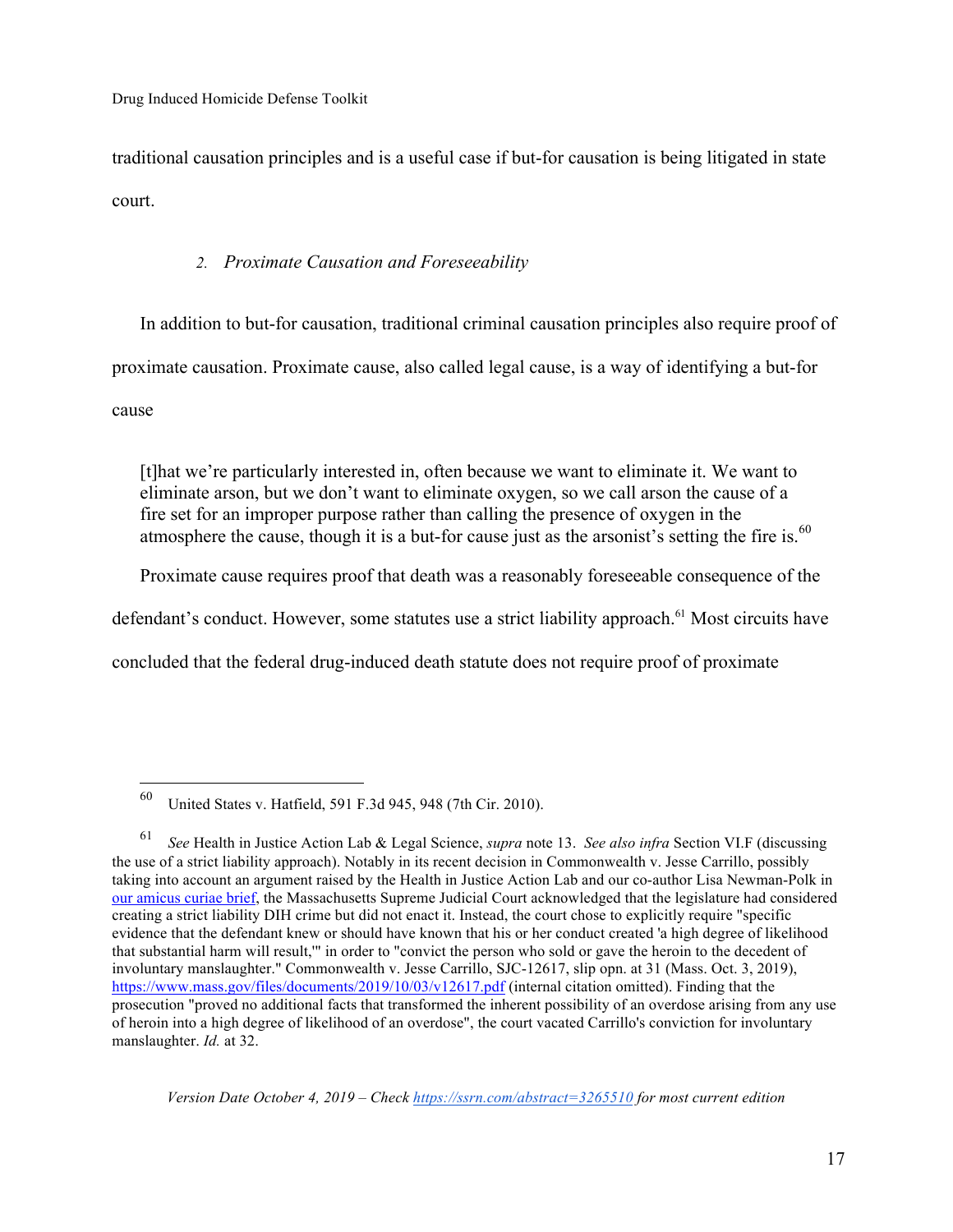cause.<sup>62</sup> Because the United States Supreme Court has not addressed the issue,<sup>63</sup> litigants should continue to request a proximate causation instruction if only to preserve the issue.<sup>64</sup>

### *3. Intervening Cause Limitation*

Under traditional criminal law causation principles, the intervening cause rule provides an important limit on the scope of criminal liability. Under this principle, if an independent act intervenes between the defendant's conduct and the result, it can break the causal chain and defeat proximate cause.<sup>65</sup> A leading treatise on causation explained the idea this way: "[t]he free, deliberate, and informed intervention of a second person, who intends to exploit the situation created by the first, but is not acting in concert with him, is normally held to relieve the first

 <sup>62</sup> *See* United States v. Alvarado, 816 F.3d 242, 250 (4th Cir. 2016) (citing United States v. Cobb, 905 F.2d 784, 789 (4th Cir. 1990)) ("[W]e conclude that the district court fairly stated the controlling law in refusing to instruct the jury that § 841(b)(1)(C) contains a foreseeability requirement."); *see also* United States v. Burkholder, 816 F.3d 607, 621 (10th Cir. 2016) ("We thus hold that  $\S 841(b)(1)(E)$ "s provision that 'death . . . results from the use' of a Schedule III controlled substance requires only proof of but-for causation.") (omission in original); United States v. Webb, 655 F.3d 1238, 1250 (11th Cir. 2011). In *Webb*, the court cited multiple cases and noted that "some focus on foreseeability and others on proximate cause." 655 F.3d at 1250.

<sup>63</sup> One of the two questions on which the Supreme Court granted review in *Burrage* was "[w]hether the defendant may be convicted under the 'death results' provision . . . without separately instructing the jury that it must decide whether the victim's death by drug overdose was a foreseeable result of the defendant's drug-trafficking offense." 571 U.S. at 208 (citing United States v. Burrage, 569 U.S. 957 (2013)). However, the court "[found] it necessary to decide only" the question of actual causation. *Id*. at 210.

<sup>64</sup> See *Burkholder*, 816 F.3d at 621–24 (Briscoe, J., dissenting), for a thorough and reasoned argument that the federal statute requires proof of foreseeability. Judge Briscoe believed the statute should be read to include a proximate cause requirement, stating he was "not persuaded that Congress clearly intended to impose a strict liability on a criminal defendant for any death resulting from his drug-trafficking offense." *Id.* at 624.

<sup>65</sup> *See* HART & HONORÉ, *supra* note 34, at 326.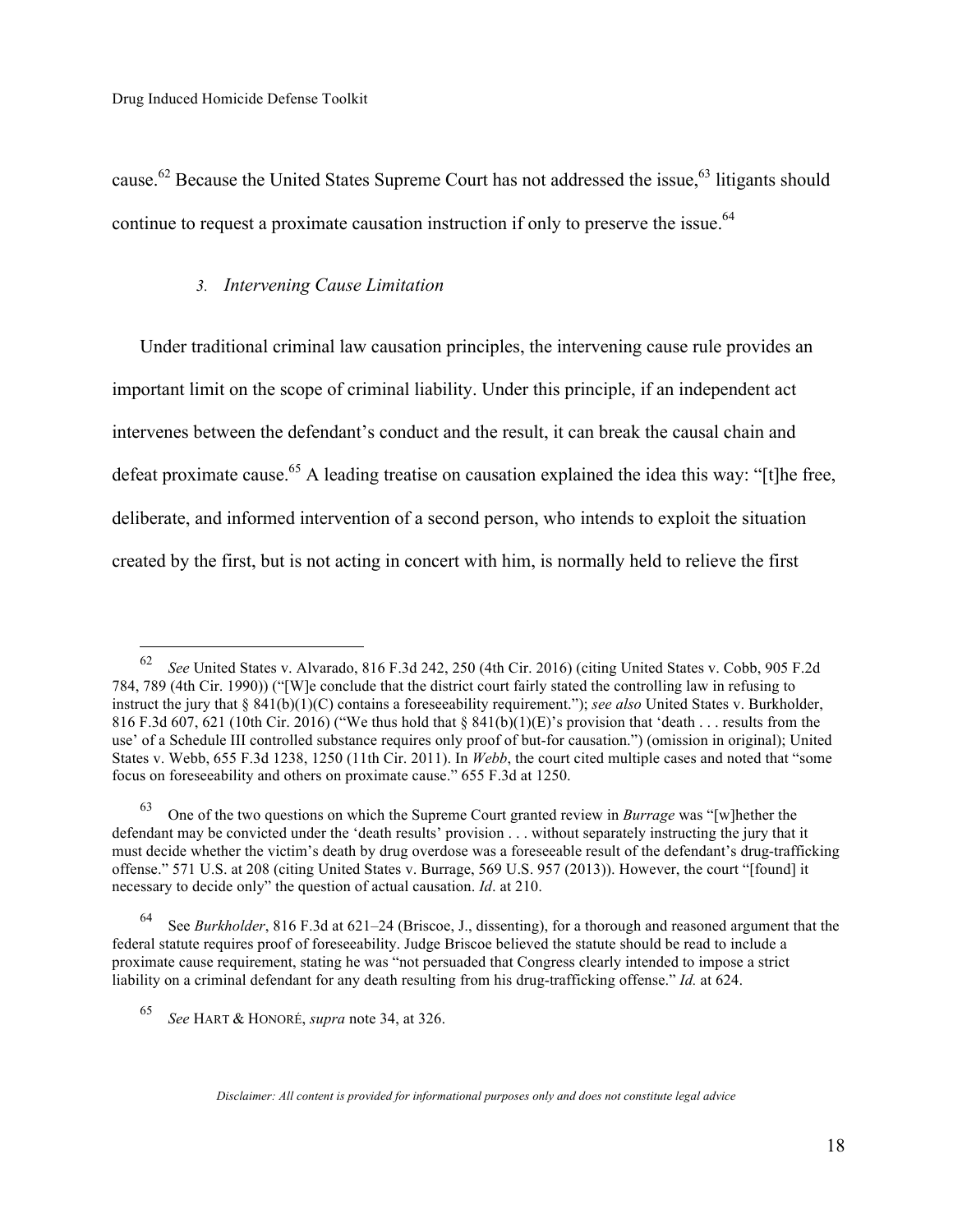actor of criminal responsibility."<sup>66</sup> Based on this principle, courts have held outside of the druginduced homicide context that "the causal link between [a defendant's] conduct and the victim's death [is] severed when the victim exercised his own free will."<sup>67</sup>

Applying this rule to drug-induced death prosecutions would have the potential to significantly limit their reach since one could plausibly describe most drug users themselves as intervening actors. Few drug users are pressured by the distributor to use drugs; they make the choice to obtain and use the drug themselves. Indeed, the user often actively seeks out a seller to buy drugs. Moreover, the user controls the amount she chooses to ingest, and whether or not to use more than one drug at the same time (indeed, most opioid overdose deaths involve multiple substances, as illustrated in figure 1 below).<sup>68</sup> And so, even though a person's decision to use drugs may be the product of a substance use disorder, it would still seem to qualify as an act of free will within the intervening cause doctrine. Nevertheless, courts have generally been skeptical of the idea, with at least one going so far as to state that suicide would not defeat causation under the federal drug-induced death statute.<sup>69</sup>

 <sup>66</sup> *Id.*

<sup>67</sup> *E.g.*, Lewis v. Alabama, 474 So.2d 766, 771 (Ala. Ct. Crim. App. 1985).

<sup>68</sup> *See also* Kandel DB, et al., *Increases from 2002 to 2015 in prescription opioid overdose deaths in combination with other substances*, 178 DRUG ALCOHOL DEPEND. 501 (Sep. 1, 2017), https://www.ncbi.nlm.nih.gov/pubmed/28719884.

Zanuccoli v. United States, 459 F. Supp. 2d 109, 112 (D. Mass. 2006) ("Suicide through heroin overdose meets the statute's terms, because it is a 'death resulting from the use of' the heroin, irrespective of the victim's state of mind.").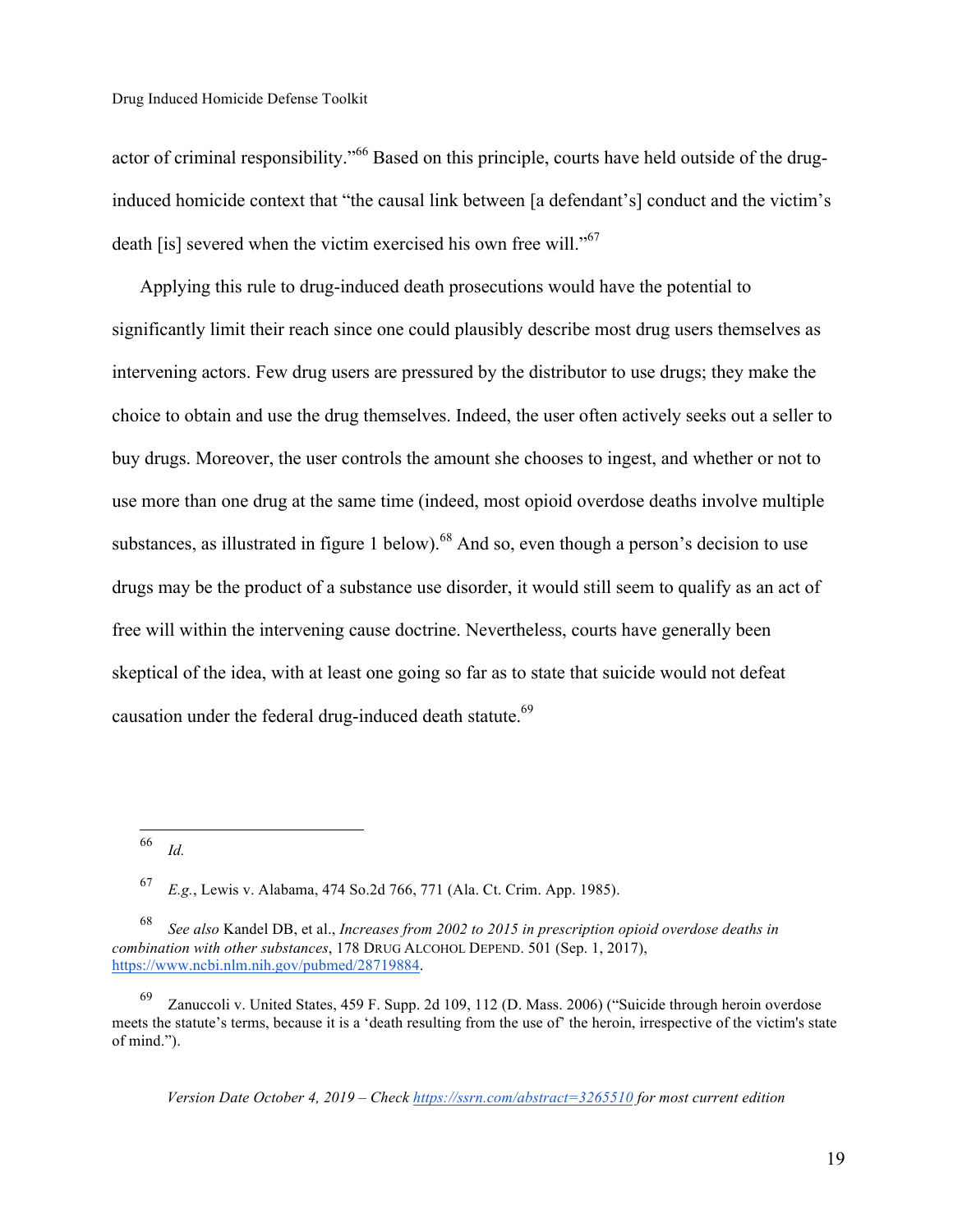Even so, there is only limited jurisprudence on intervening cause in these cases. As with proximate causation, the Supreme Court's decision in *Burrage* did not directly address whether the intervening cause rule should apply to federal drug-induced death cases.<sup>70</sup>

In addition*,* one court expressed concern in dicta about the prospect of permitting liability under this provision where the victim died by suicide:

That could lead to some strange results. Suppose that, unbeknownst to the seller of an illegal drug, his buyer was intending to commit suicide by taking an overdose of drugs, bought from that seller, that were not abnormally strong, and in addition the seller had informed the buyer of the strength of the drugs, so that there was no reasonable likelihood of an accidental overdose  $^{71}$ 

Accordingly, as with proximate cause above, defendants should consider requesting an

intervening cause instruction if only to preserve the issue.

# *B. Challenging the Scientific Evidence72*

This section provides examples of possible ways defendants can challenge the scientific

claims upon which drug-induced homicide prosecutions are based. Recall that if a jurisdiction

 <sup>70</sup> *See* United States v. Rodriguez, 279 F.3d 947, 951 n.5 (11th Cir. 2002) ("While other circuits have held that the 'death or serious bodily injury' enhancement contained in § 841(b)(1) does not require a finding of proximate cause or foreseeability of death, these circuits have not addressed whether there is an intervening cause exception to the enhancement provision. . . . In light of our disposition, we too need not decide whether there can be an intervening cause exception to the enhancement provision.").

<sup>71</sup> United States v. Hatfield, 591 F.3d 945, 950 (7th Cir. 2010).

<sup>72</sup> This section is adopted and excerpted from an article drafted by Valena E. Beety. *See generally* Valena E. Beety, *The Overdose/Homicide Epidemic*, 34 GA. ST. U. L. REV. 983 (2018). For an example of how to employ some of the strategies discussed in this Section, see this transcript of the direct and cross examination of a medical examiner in federal court.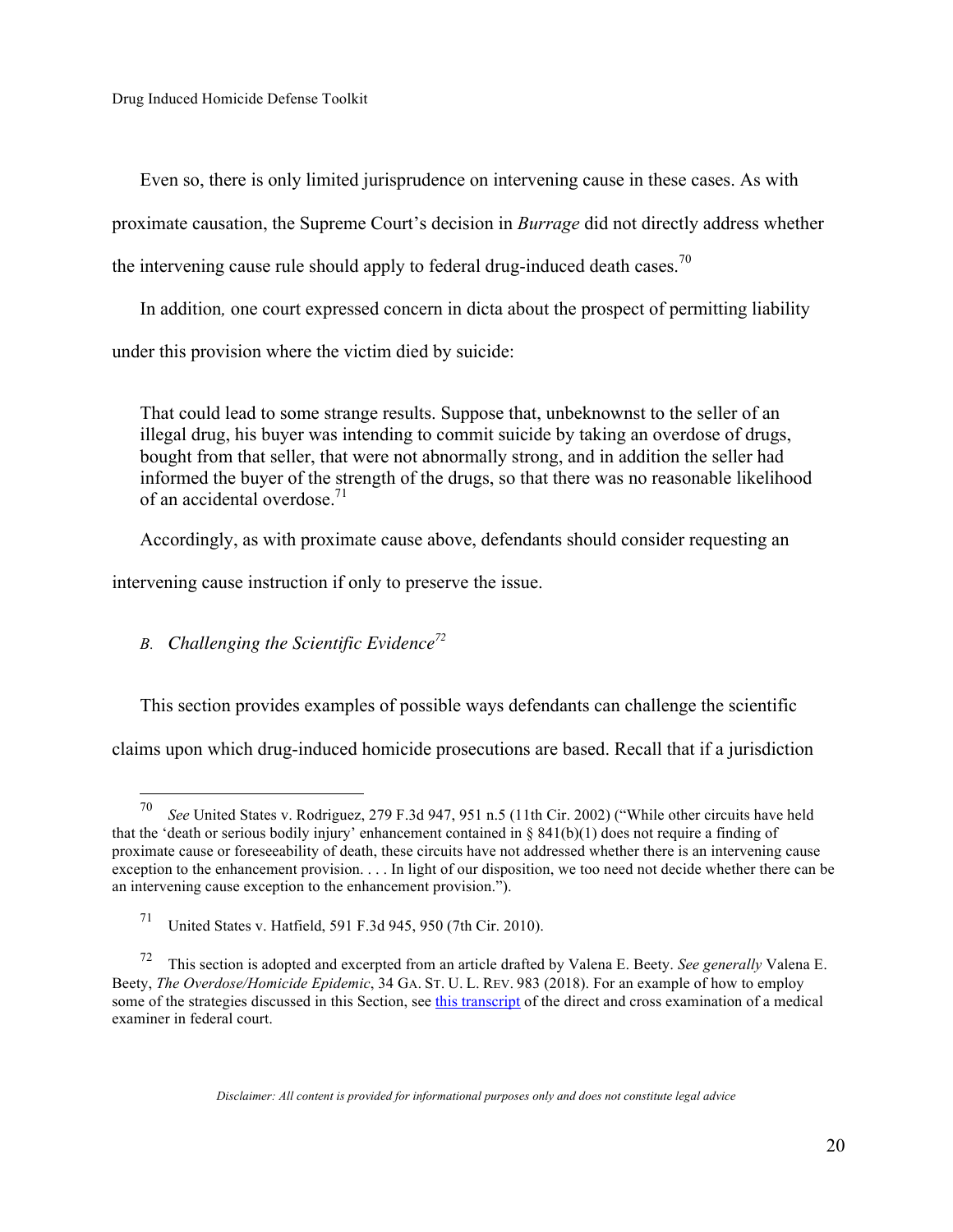uses a but-for test, *Burrage* requires prosecutors charging DIH cases to prove beyond a reasonable doubt that the distributed drug was the "but-for" cause of death.<sup>73</sup> The experts at trial were unable to prove this when the decedent was on a cocktail of other drugs.<sup>74</sup> Accordingly, the "but-for" test requires the states using that approach to provide a medical expert to confirm that the decedent would still be alive if he had not taken the specific drug given to him by the accused. This section discusses tactics to consider in such circumstances.

# *1. Ask the Court for Expert Funds to Hire a Toxicologist or Forensic Pathologist/Medical Examiner*

A toxicologist—for the state or the defense—will be hard-pressed to make an exclusive "butfor" finding if there are other drugs or supplements in the decedent's blood stream.<sup>75</sup> A forensic pathologist/medical examiner may be able to challenge the autopsy finding by looking at the medical history of the decedent to determine whether an alternate cause of death exists.<sup>76</sup>

<sup>76</sup> *See* Clarissa Bryan, *Beyond Bedsores: Investigating Suspicious Deaths, Self-Inflicted Injuries, and Science in a Coroner System*, 7 NAT. ACAD. ELDER L. ATT'YS J. 199, 210 (2011) ("Lay coroners rely heavily on the external condition of the deceased and any available medical records when determining cause and manner of death.").

 <sup>73</sup> Burrage v. United States, 571 U.S. 204, 210, 216 (2014).

<sup>74</sup> *Id.* at 216–19.

<sup>75</sup> *See* Erin Schumaker, *Almost All Overdose Deaths Involve Multiple Drugs, Federal Report Shows*, HUFFINGTON POST (Dec. 12, 2018), https://www.huffingtonpost.com/entry/multiple-drugs-overdose-deathsreport\_us\_5c0fe121e4b06484c9ff3b2f.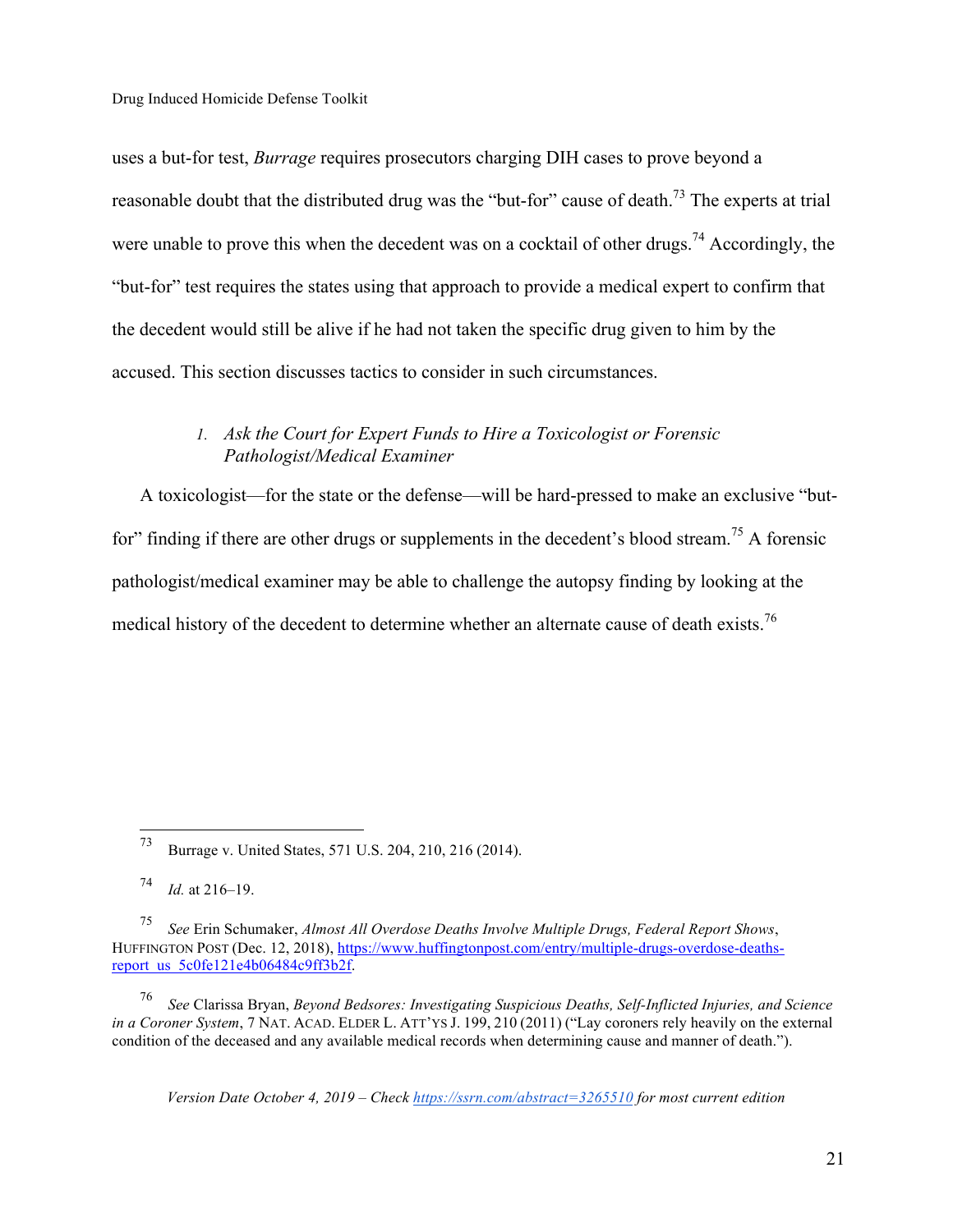# *2. Ask for a Daubert or Frye Hearing to Challenge the State Expert's "But-For" Testimony*

Federal Rule of Evidence  $702's^{77}$  expert witness admissibility requirement, expounded upon by the *Daubert v. Merrill Dow Pharm., Inc.78* decision, requires that experts offer some kind of specialized knowledge, that their testimony be based on sufficient facts or data, and that it be the product of reliable methodology that has been properly applied to the present case.<sup>79</sup> *Daubert*  requires trial judges in both civil and criminal proceedings to determine "whether the reasoning or methodology underlying the testimony is scientifically valid  $\ldots$ .<sup>80</sup>

Consider asking the court for a *Daubert* hearing to challenge the state expert's finding that the distributed drug is the but-for cause of the decedent's death. Useful queries address underlying health conditions, herbal supplements, the toxicology report (particularly evidence of other drugs, depressants, and alcohol consumed), the autopsy report if one was performed, and even the death certificate (which may say homicide as the manner of death and overdose as the cause of death before any toxicology analysis was even performed).

FED. R. EVID. 702.

 $77$  A witness who is qualified as an expert by knowledge, skill, experience, training, or education may testify in the form of an opinion or otherwise if: (a) the expert's scientific, technical, or other specialized knowledge will help the trier of fact to understand the evidence or to determine a fact in issue; (b) the testimony is based on sufficient facts or data; (c) the testimony is the product of reliable principles and methods; and (d) the expert has reliably applied the principles and methods to the facts of the case.

 $^{78}$  509 U.S. 579 (1993).

<sup>79</sup> *Id.*

<sup>80</sup> *Id.* at 592–93.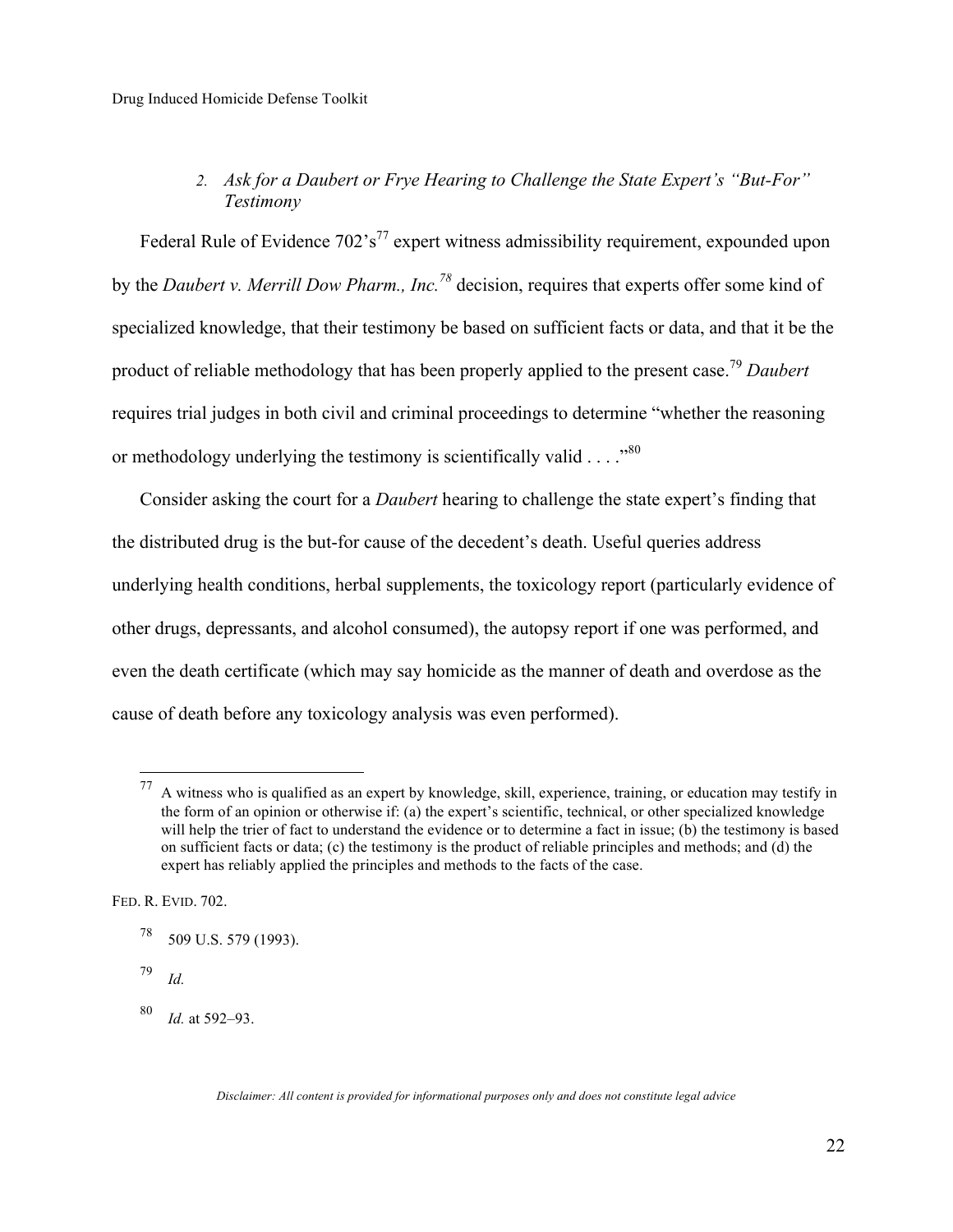Finally, as discussed below, consider challenging the state expert's expertise and impartiality. If a coroner determined the cause or manner of death, that means a layperson—likely with no scientific background—determined the death was an overdose and a homicide. Death investigations are not standardized across the United States. No national qualifications exist for death investigators, and often no state qualifications beyond being an adult and living in the jurisdiction—neither quality being based on skill, training, or expertise. Instead, death investigators can simply be local officials in rural counties. $81$ 

Some jurisdictions have *Frye*82 hearings instead of *Daubert* hearings. In these hearings, the "general acceptance" test looks to the scientific community to determine whether the evidence in question has a valid, scientific basis. Despite the different frameworks, the outcome of these hearings is unlikely to vary substantially. The bottom line is that it is important to adequately scrutinize the scientific evidence presented.

### *3. Consider the State Official's Expertise*

Of central importance is whether the jurisdiction has a coroner or a medical examiner (ME) system. In a coroner system or a mixed Medical Examiner/Coroner system, the coroner may have decided the manner of death (homicide, suicide, accident, natural, or undetermined), and

 <sup>81</sup> As one example, former Associate Justice Antonin Scalia died in West Texas, where the death investigation was governed by the justice of the peace and local judge. Justice Scalia was found in bed with a pillow over his eyes, and his breathing apparatus shut off, and yet the justice of the peace declared the death to be from natural causes, issued his findings over the phone, and never had an official examine the body. There was no autopsy. Ira P. Robbins, *A Deadly Pair: Conflicts of Interest Between Death Investigators and Prosecutors*, 79 OHIO ST. L. J. 902, 903 (2018).

<sup>82</sup> Frye v. United States, 293 F. 1013 (D.C. Cir. 1923).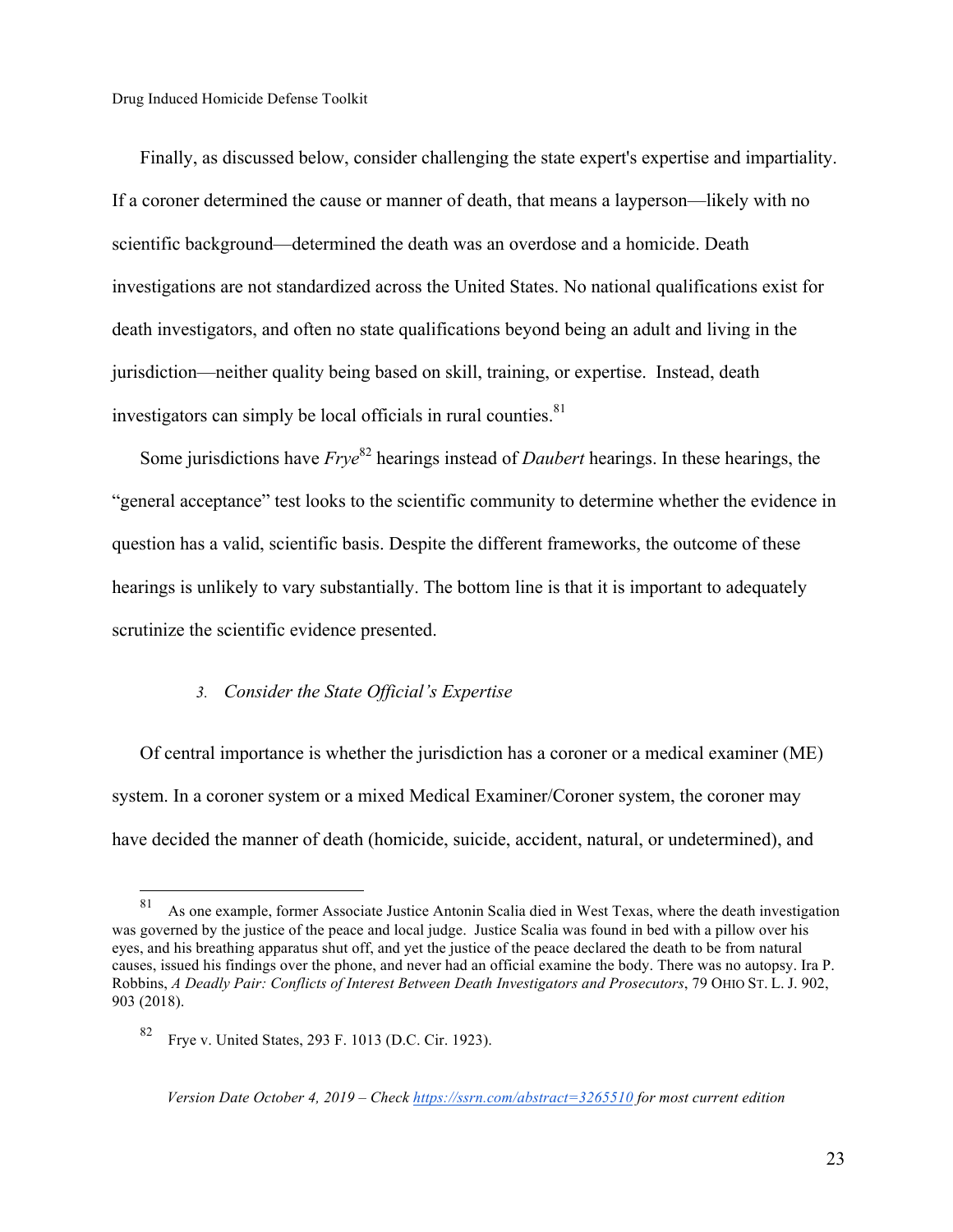may also have determined the cause of death: an overdose. Coroners and MEs differ significantly in their qualifications and in the nature of their roles. $83$ 

A medical examiner is a physician who is appointed to determine cause and manner of death. Notably, the medical examiner also determines whether an autopsy should be conducted.<sup>84</sup> A medical examiner is generally a forensic pathologist who has graduated from medical school, received training in anatomical or clinical pathology, and received formal training in forensic pathology in a fellowship program.<sup>85</sup> Forensic pathology is a "subspecialty of medicine devoted to the investigation and physical examination of persons who die a sudden, unexpected, suspicious, or violent death."<sup>86</sup>

A coroner is typically a county elected official, tasked with investigating deaths and with determining what the manner of death was, whether an autopsy is necessary, and in some jurisdictions, identifying the cause of death. $87$  Despite this range of medico-scientific responsibilities, coroners are not required to have any medical background. They must only meet

<sup>87</sup> *See id.* at 247.

 <sup>83</sup> For more on comparisons between coroners and medical examiners, including subconscious and conscious bias in these roles, *see* Beety, *supra* note 72.

<sup>84</sup> *See* NAT'L RESEARCH COUNCIL, STRENGTHENING FORENSIC SCIENCE IN THE U.S.: A PATH FORWARD 248 (Nat'l Acad. Press 2009), https://www.ncjrs.gov/pdffiles1/nij/grants/228091.pdf.

<sup>85</sup> *See id.*

<sup>86</sup> *Id.* at 256.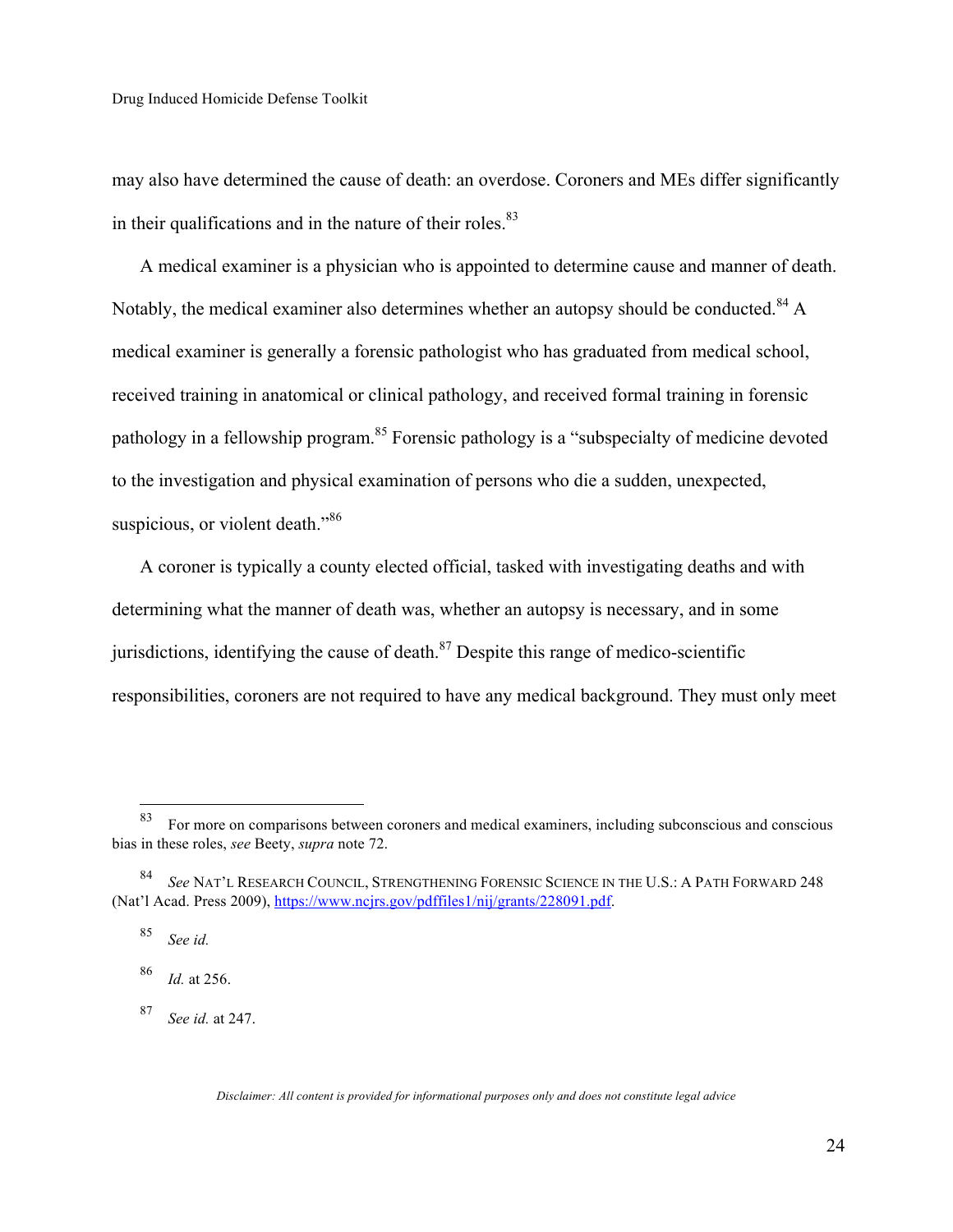minimum statutory requirements such as residency and minimum age.<sup>88</sup> In extreme examples, in

Indiana two seventeen-year-old high school seniors have been appointed deputy coroner.<sup>89</sup>

Accordingly, it should come as no surprise that the continuation of the coroner system has been

repeatedly and increasingly questioned.<sup>90</sup>

Indeed, the push for the elimination of the coroner system and replacement by scientifically-

trained individuals dates back as far as the  $1920s$ .<sup>91</sup> Yet the coroner system remains today in

some states. This is concerning because, depending on the jurisdiction, either laypeople or

<sup>90</sup> *See* Kelly K. Dineen, *Addressing Prescription Opioid Abuse Concerns in Context: Synchronizing Policy Solutions to Multiple Complex Public Health Problems*, 40 LAW & PSYCHOL. REV. 1, 41–42 (2016) ("Availability bias may also extend to the decisions made by coroners and physicians in selecting a cause of death on death certificates. The significant publicity around opioid related deaths may increase the attribution of death to *opioid* poisoning rather than one of the multiple other drugs or alcohol present in the systems of most victims.").

<sup>91</sup> *See* Bryan*, supra* note 76, at 216 ("If leading scientists in 1928 deemed the coroner system 'anachronistic,' it is difficult to justify its continued operation today. The apparent shortfall of the system to engage medical science in the performance of death investigations is simply unacceptable.").

As early as 1928, even before the advent of modern forensic science, experts began recommending that the office of coroner be abolished in favor of scientifically trained staff. Almost 90 years later, this advice appears to have been ignored in some areas, where coroners may be eligible for election simply by being registered voters with clean criminal records.

Alex Breitler, *'Too much power': Rethinking sheriff-coroner role*, RECORDNET.COM (Dec. 9, 2017), https://www.recordnet.com/news/20171209/too-much-power-rethinking-sheriff-coroner-role.

 <sup>88</sup> *Id.* ("Typical qualifications for election as a coroner include being a registered voter, attaining a minimum age requirement ranging from 18 to 25 years, being free of felony convictions, and completing a training program, which can be of varying length. The selection pool is local and small.").

<sup>89</sup> *Id.* (citing Associated Press, *Teen Becomes Indiana's Youngest Coroner*, NEWS OK (May 12, 2007), https://newsok.com/article/3053301/teen-becomes-indianas-youngest-coroner) ("Jurisdictions vary in terms of the required qualifications, skills, and activities for death investigators. . . . Recently a 17-year old high school senior successfully completed the coroner's examination and was appointed a deputy coroner in an Indiana jurisdiction."). That deputy coroner was appointed by her father, the county coroner. *See* Linsey Davis, *Amanda Barnett, Indiana's Youngest Death Investigator*, WTHR: NEWS (Apr. 15, 2016), https://www.wthr.com/article/amanda-barnettindianas-youngest-death-investigator. Another teen was appointed more recently. Rachael Krause, *High School Works Clark County's Youngest Deputy Coroner*, WAVE 3 NEWS (Aug. 15, 2018), http://www.wave3.com/story/37527919/high-school-senior-works-as-clark-countys-youngest-deputy-coroner/. The only academic training required was a forty-hour course. *Id.*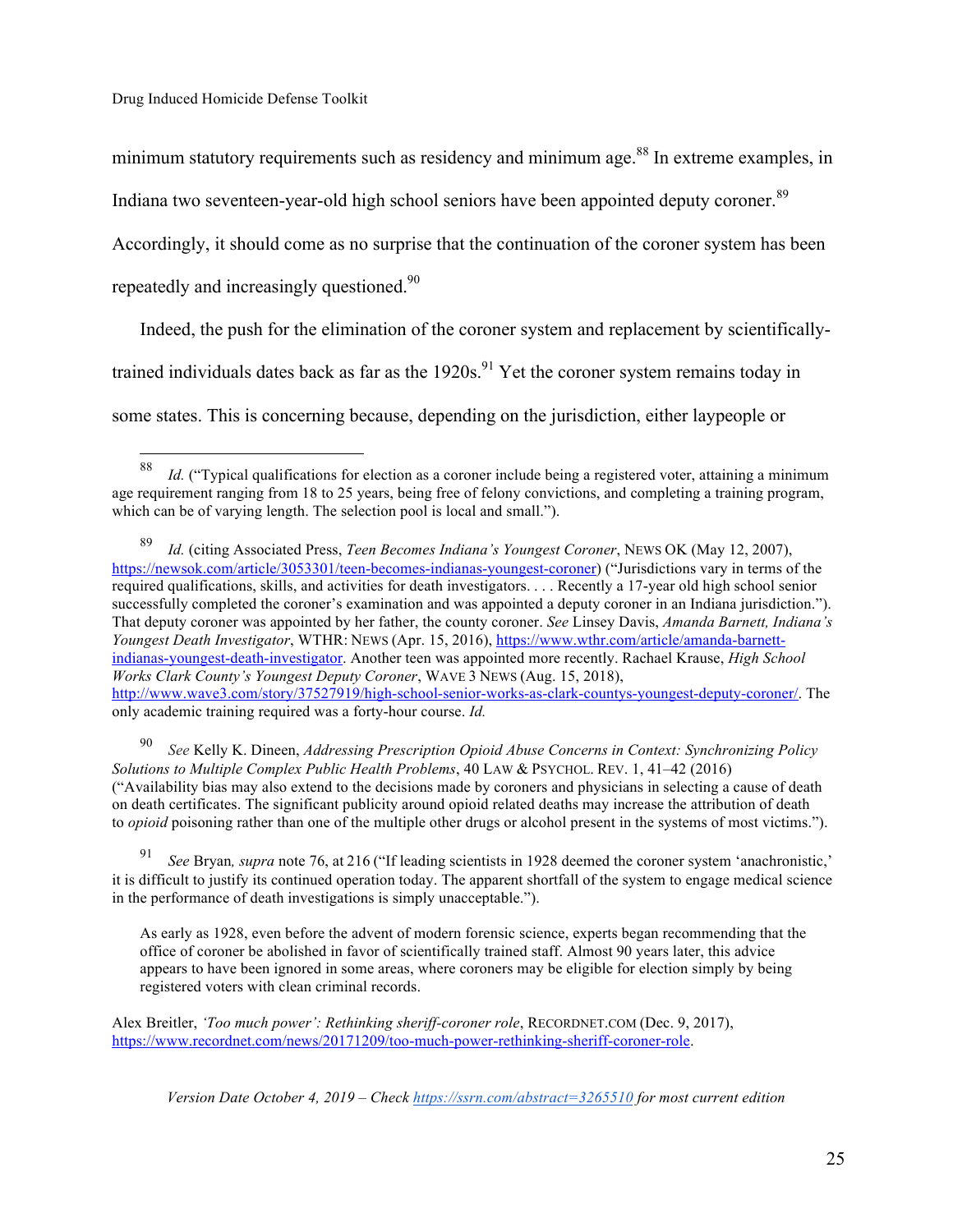medical experts are given the same task—determining how a person died—and the determinations of both are typically perceived as carrying the same scientific rigor even when that perception is entirely inaccurate.<sup>92</sup> And that determination is vital to the existence of any criminal investigation or prosecution that follows.

# *4. Challenging the Scientific Basis of Death Certificates and Medical Examiner Autopsy Reports*

As observers and scholars have noted, scientific evidence has a different weight and status because it is often seen as impartial and impervious to bias.<sup>93</sup> When a death certificate says homicide, that finding is assumed to be the result of an independent determination, separate and apart from the role of the police and prosecutor in the criminal investigation. Similarly, when an autopsy report determines the manner of death as overdose, the report is viewed as scientific evidence of a higher status than most of the non-scientific evidence that will be presented against the defendant at trial.<sup>94</sup> These notions of absolute impartiality are quite false.

 <sup>92</sup> *See* Bryan, *supra* note 76, at 210:

Lay coroners rely heavily on the external condition of the deceased and any available medical records when determining cause and manner of death. At best, this approach is divorced from the scientific method (which requires a standardization of methods of investigation and the use of reliable modes of testing and inquiry) and relies too heavily on instinct, practical experience, or the completeness of medical records. At worst, it is completely ad hoc and involves a large potential for bias if the county coroner knows the deceased or their family.

<sup>93</sup> *Id.* at 542 (citing Jennifer L. Mnookin et al., *The Need for a Research Culture in the Forensic Sciences*, 58 UCLA L. REV. 725 (2011)).

<sup>94</sup> NAT'L RESEARCH COUNCIL, *supra* note 84, at 85–88.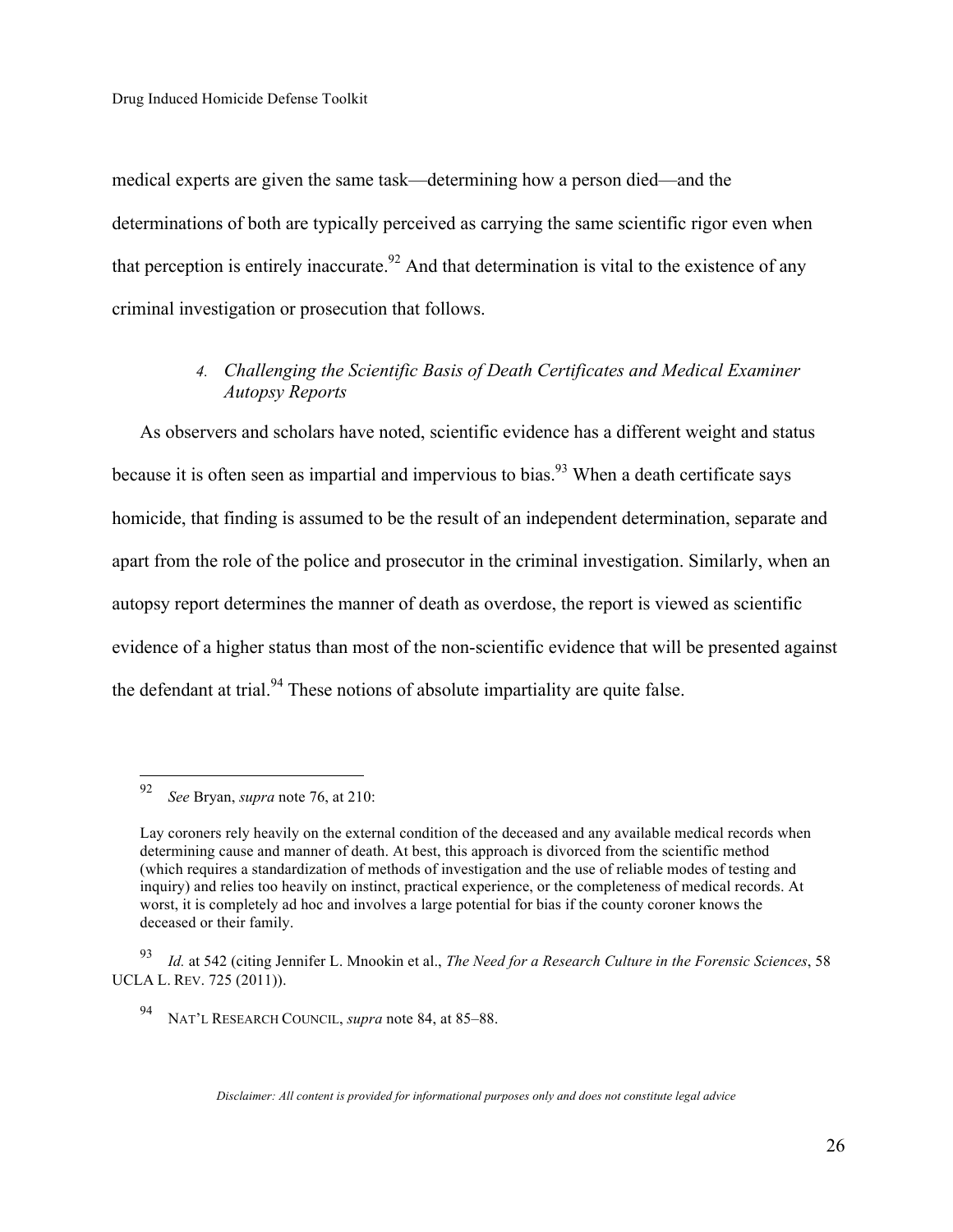### *a. Query Determination of Cause of Death as Overdose*

Coroners and even medical examiners are increasingly playing fast and loose with determinations of overdose as the *cause* of death. Coroners *and* MEs increasingly find cause of death—overdose—without eliminating other causes.<sup>95</sup> This is particularly true with state coroners who are overwhelmed by the number of deaths in their jurisdictions. Indeed, some deaths in Pennsylvania have been reported as overdoses with no toxicology reports,<sup>96</sup> and the NDAA encourages developing partnerships with coroners because they "may be able to perform a quick verbal assessment of causation based on the evidence at the scene."97

Importantly, coroners in some jurisdictions determine both the cause of death (overdose) as well as the manner of death (homicide, accident). Pennsylvania, which leads the nation in DIH prosecutions, is one of these states. There, the DEA noted that "determining causation related to overdoses is subjective and can vary widely depending on the investigative efforts/abilities of the coroner and the evidence available for review, which results in inherent difficulties in making

<sup>96</sup> *Id.* at 28.

<sup>97</sup> NDAA, *supra* note 21, at 9.

 <sup>95</sup> *But see* Frank Main, *Kratom, Health Supplement Targeted by FDA, Linked to 9 Deaths in Cook County*, CHI. SUN TIMES (Mar. 5, 2018), https://chicago.suntimes.com/news/kratom-health-supplement-targeted-by-fdalinked-to-8-deaths-in-cook-county ("According to Cook County medical examiner's records, there have been nine cases since 2016 in which mitragynine was listed as a cause of death–in each instance along with at least one drug, often opioids such as heroin or fentanyl."); Charles Ornstein, *Measuring the Toll of the Opioid Epidemic Is Tougher Than It Seems*, PROPUBLICA (Mar. 13, 2018), https://www.propublica.org/article/measuring-the-toll-of-the-opioidepidemic-is-tougher-than-it-seems; Jake Harper, *Omissions On Death Certificates Lead To Undercounting Of Opioid Overdoses*, NPR (Mar. 22, 2018), https://www.npr.org/sections/healthshots/2018/03/22/595787272/omissions-on-death-certificates-lead-to-undercounting-of-opioid-overdoses.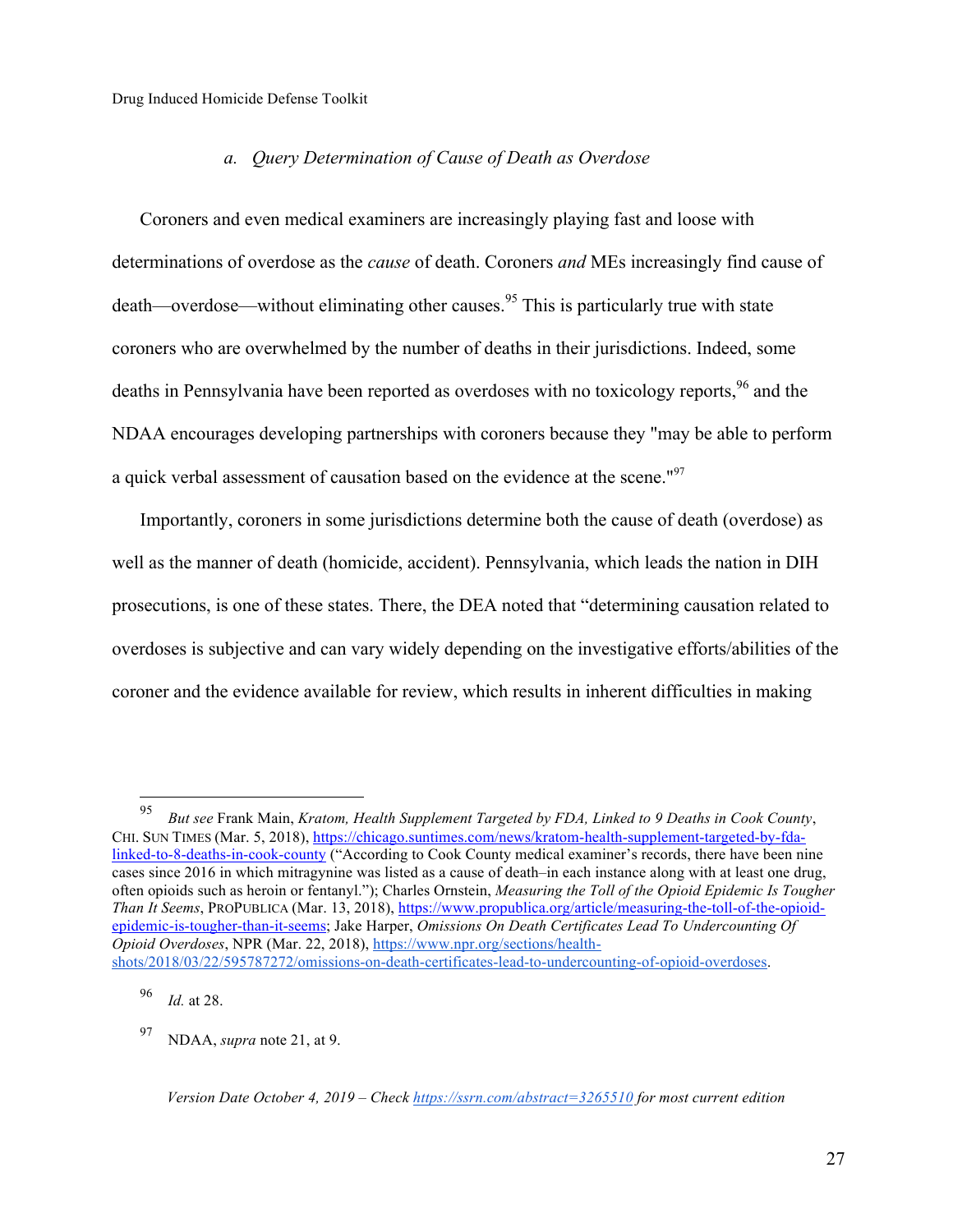causation decisions."98 Accordingly, particularly in coroner states, this is an important area for defenders to query.

# *b. Query Determination of Manner of Death as Accident or Homicide for Evidence of Bias*

Medical examiners and some coroners can legally determine whether the *manner* of death from an overdose was an accident *or* a homicide. This follows the National Association of Medical Examiners (NAME) standards, which provides that an overdose can either be determined an accident or a homicide.<sup>99</sup> If the death certificate names the manner of death as a homicide, defense attorneys can question this description.

Bias on the part of the medical examiner or coroner should receive special attention from defenders. Without a clear toxicology report to comply with *Burrage*, a death certificate of homicide—rather than accident—is valuable support for a drug-induced homicide prosecution.

 <sup>98</sup> DEA PHILADELPHIA FIELD DIVISION, INTELLIGENCE REPORT: ANALYSIS OF DRUG-RELATED OVERDOSE DEATHS IN PENNSYLVANIA, 2015, 28 (July 2016) (citing Ben Allen, *No Standard Exists in PA to Accurately Track Heroin Overdose Deaths*, WITF (Apr. 9, 2015), http://www.witf.org/news/2015/04/how-accurate-are-the-statesheroin-overdose-statistics.php. At the time, Pennsylvania ranked eighth in the country for drug overdose deaths, according to the Centers for Disease Control and Prevention. *Id.* at 1 (citing *Drug Overdose Mortality by State*, CENTERS FOR DISEASE CONTROL AND PREVENTION (last visited Feb. 6, 2019), https://www.cdc.gov/nchs/pressroom/sosmap/drug\_poisoning\_mortality/drug\_poisoning.htm).

<sup>99</sup> *See* Gregory G. Davis et al., *National Association of Medical Examiners Position Paper: Recommendations for the Investigation, Diagnosis, and Certification of Deaths Related to Opioid Drugs*, 3 ACAD. FORENSIC PATHOL. 77, 81 (2013).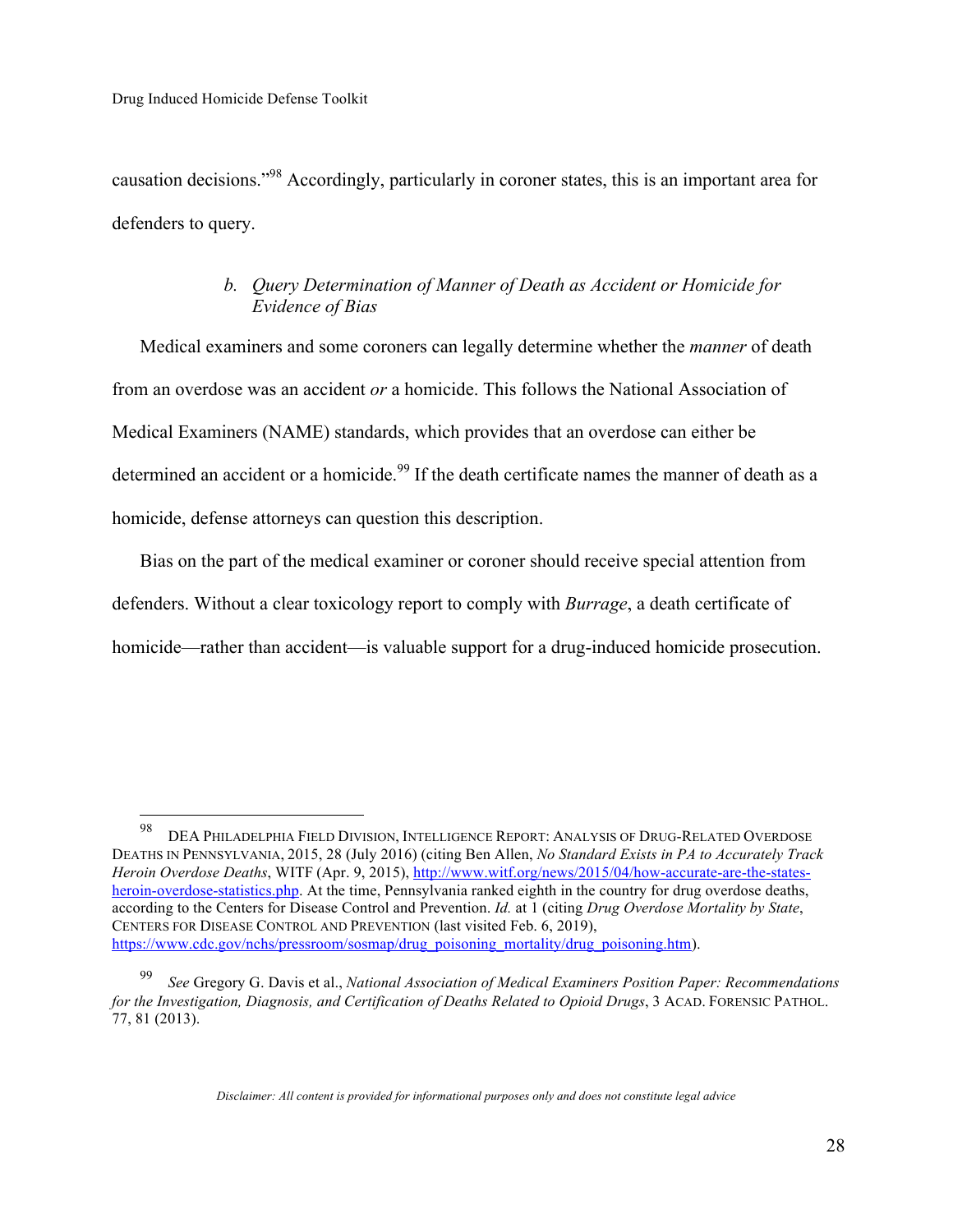Importantly, it is NAME's position that "medical examiner and coroner independence is an absolute necessity for professional death investigation."<sup>100</sup>

There are many strong influences on MEs and coroners. One bias is personal experience and related social network effects. Take, for example, the approach of Lycoming County Coroner Charles Kiessling Jr., president of the Pennsylvania State Coroners Association. After typically determining overdose deaths as accidents, a friend's son died of an overdose. He then changed his policy to identify all heroin overdose deaths as homicides. He adopted the standard, ineffectual<sup>101</sup> law enforcement strategy of *sending a message*: "If you chose to sell heroin, you're killing people and you're murdering people. You're just as dead from a shot of heroin as if someone puts a bullet in you.... Calling these accidents is sweeping it under the rug."<sup>102</sup>

Another common bias is politics. Recall that coroners are elected officials—and sometimes the county sheriff, too. Even if they are not also the sheriff and are at least officially "independent of law enforcement and other agencies, … as elected officials [coroners] must be responsive to the public, and this may lead to difficulty in making unpopular determinations of

 <sup>100</sup> Judy Melinek et al., *National Association of Medical Examiners Position Paper: Medical Examiner, Coroner, and Forensic Pathologist Independence*, 3 ACAD. FORENSIC PATHOL. 93, 94 (2013).

<sup>101</sup> *See infra* Section VI, including Section VI.B (sending the wrong message to the wrong people).

<sup>102</sup> Eric Scicchitano, *Heroin Deaths Labeled Killings: Lycoming Coroner Says Move Will Draw Attention to Epidemic*, DAILY ITEM (Mar. 22, 2016), https://www.dailyitem.com/news/heroin-deaths-labeled-killings-lycomingcoroner-says-move-will-draw/article\_dc9e2518-f07e-11e5-9fa7-d7680fbbfb52.html; *see also* Sarah Larimer, *Heroin Overdoses Aren't Accidents in This Country. They're Now Homicides.*, WASH. POST (Mar. 30, 2016), https://www.washingtonpost.com/news/true-crime/wp/2016/03/30/heroin-overdoses-arent-accidents-in-this-countytheyre-now-homicides/?utm\_term=.63df566e1f4c.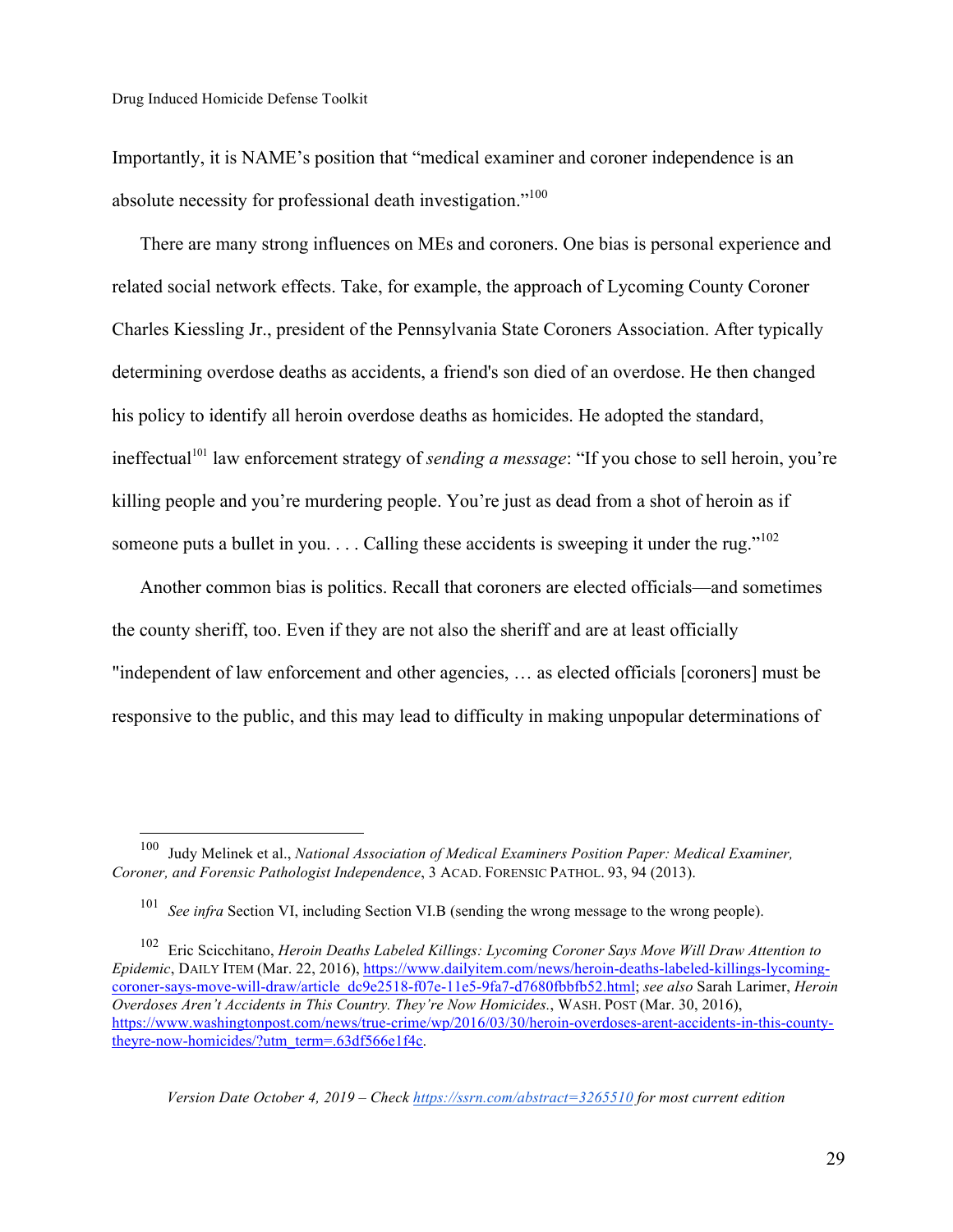the cause and manner of death."103 Politics, including the hope of reelection or election to higher office, may accordingly shape or even predetermine the finding.

Perhaps the most powerful influence comes from the prosecutor and law enforcement. Even though NAME deems medicolegal death investigations to be public health rather than criminal justice functions,<sup>104</sup> there are few restrictions on prosecutors or law enforcement involvement in death investigations.<sup>105</sup> "In rural counties, the coroner may be more likely to see himself as part of the law enforcement team sharing the same goals as the police and prosecutors, which results in a situation known as 'role effects.'"106 Indeed, some of the investigative staff for the coroner

<sup>104</sup> Melinek et al., *supra* note 100, at 97 ("Unlike with crime laboratory examinations, which are usually generated to determine guilt or innocence, the medicolegal death investigation is primarily a public health effort.").

<sup>105</sup> *See* LASALLE, *supra* note 3, at 25 (citing HEROIN EPIDEMIC: THE U.S. ATTORNEY'S HEROIN AND OPIOID TASK FORCE, U.S. DEP'T OF JUSTICE (last updated May 4, 2017), https://www.justice.gov/usao-ndoh/heroinepidemic) (describing the U.S. Attorney's Heroin and Opioid Task Force in the Northern District of Ohio: "The Task Force developed specific protocols to treat fatal heroin overdoses as crime scenes, with investigators and prosecutors going to every scene to gather evidence.").

It is also not surprising to find that the coroner was present at the autopsy. The coroner may be employed by the local sheriff and may not be an independent officer or a separately elected official; he or she may be paying the pathologist to perform the autopsy and all the other autopsies in the county. Also present at the autopsy may be the investigating officers and all sorts of other law enforcement agents. Prior to conducting the autopsy these investigating officers will have "briefed" the pathologist about to perform the autopsy about their investigation and what they believed to have occurred. In this regularly occurring scenario, you can be certain what the resultant findings will be: homicide.

Mark A. Broughton, *Understanding and Addressing the Challenges in Homicide and Murder Defense Cases*, *in* HOMICIDE DEFENSE STRATEGIES: LEADING LAWYERS ON UNDERSTANDING HOMICIDE CASES AND DEVELOPING EFFECTIVE DEFENSE TECHNIQUES 7, 25 (Thomas Reuters/Aspatore 2014).

<sup>106</sup> *See* Beety, *supra* note 72, at 1000. Conversely, depending on the availability of services in a rural jurisdiction, the rural official may also see the justice system as the only provider of public health services.

 <sup>103</sup> NAT'L RESEARCH COUNCIL, *supra* note 84, at 247.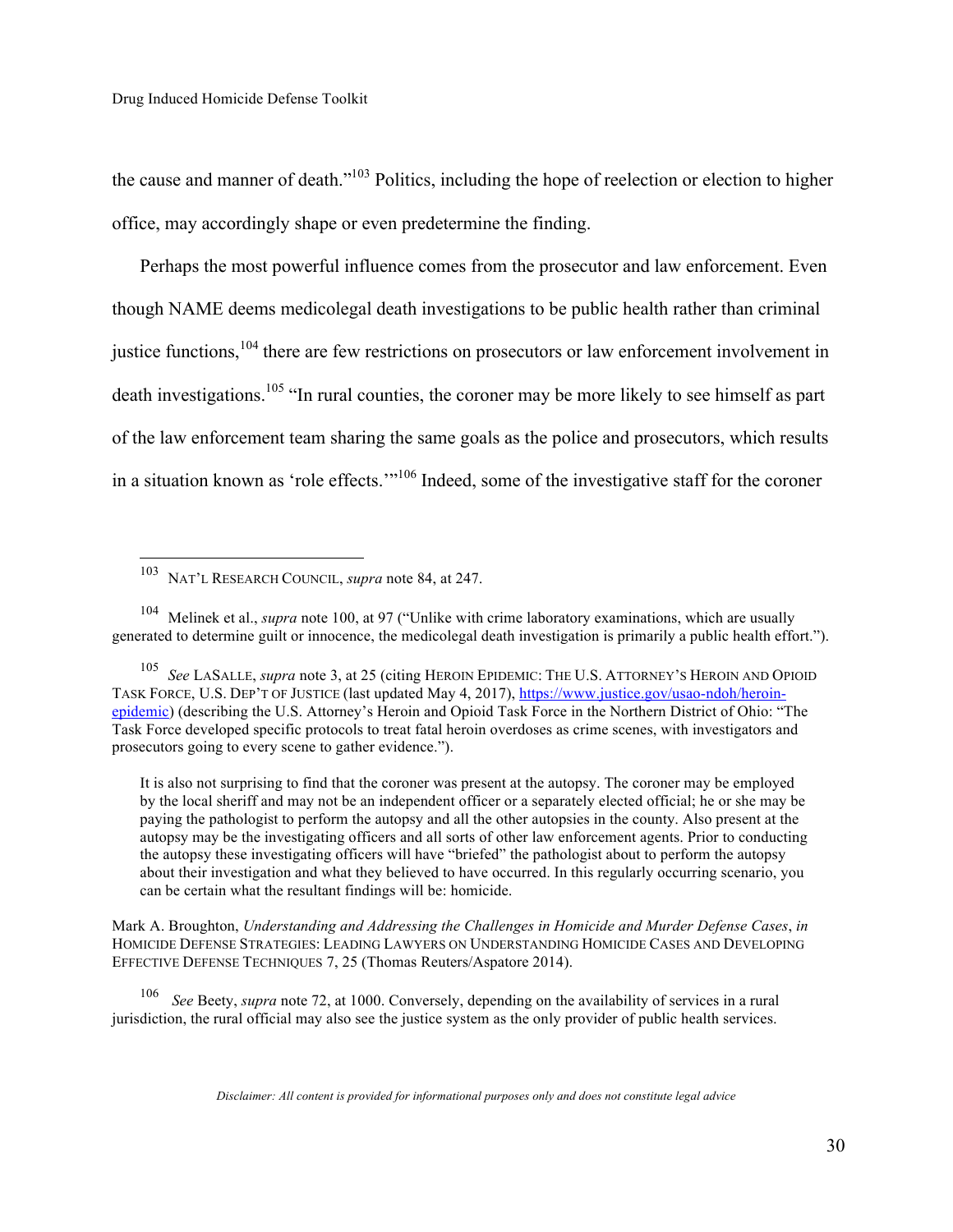may be former police officers,<sup>107</sup> or in the extreme cases of Nevada, Montana, and California, the coroner may also be the sheriff.<sup>108</sup> The NDAA's white paper on opioids explicitly urges prosecutors to develop partnerships with coroners.109

Sometimes interference and influence is direct. As the Minnesota Supreme Court said when reversing a conviction where the prosecutor interfered with the defense's forensic pathologist expert, "some police and prosecutors tend to view government-employed forensic scientists . . . as members of the prosecution's 'team.'"<sup>110</sup>

A survey of NAME members found that seventy percent of respondents had been subjected to outside pressures to influence their findings, and when they resisted these pressures, many of the medical examiners suffered negative consequences.<sup>111</sup> Of responding pathologists, twentytwo percent had "experienced political pressure to change death certificates from elected and/or appointed political officials."112 Knowledge of these forms of pressure and negative

 <sup>107</sup> *See* Paul MacMahon, *The Inquest and the Virtues of Soft Adjudication*, 33 YALE L. & POL'Y REV. 275, 304 (2015) (citing JOHN COOPER, INQUESTS 24 (Hart Publishing Ltd 2011)).

<sup>108</sup> *See, e.g.*, S. 1189, 2016 Leg. (Cal. 2016) ("Existing law authorizes the board of supervisors of a county to consolidate the duties of certain county offices in one or more of specified combinations, including, but not limited to, sheriff and coroner, district attorney and coroner, and public administrator and coroner.").

<sup>109</sup> NDAA, *supra* note 26, at 9 ("One key partnership that can also prove helpful is with the coroner's office. Coroners may be able to perform a quick verbal assessment of causation based on the evidence at the scene. Many jurisdictions may not do full autopsies when the circumstances and case history support the opioid overdose death.").

<sup>110</sup> State v. Beecroft, 813 N.W.2d 814, 834 (Minn. 2012), quoting Mark Hansen, *CSI Breakdown: A Clash Between Prosecutors and Forensic Scientists in Minnesota Bares A Long-Standing Ethical Dispute*, 96 A.B.A J. 44, 46 (Nov. 2010).

<sup>111</sup> Melinek et al., *supra* note 100, at 93.

<sup>112</sup> *Id.* at 94.

*Version Date October 4, 2019 – Check https://ssrn.com/abstract=3265510 for most current edition*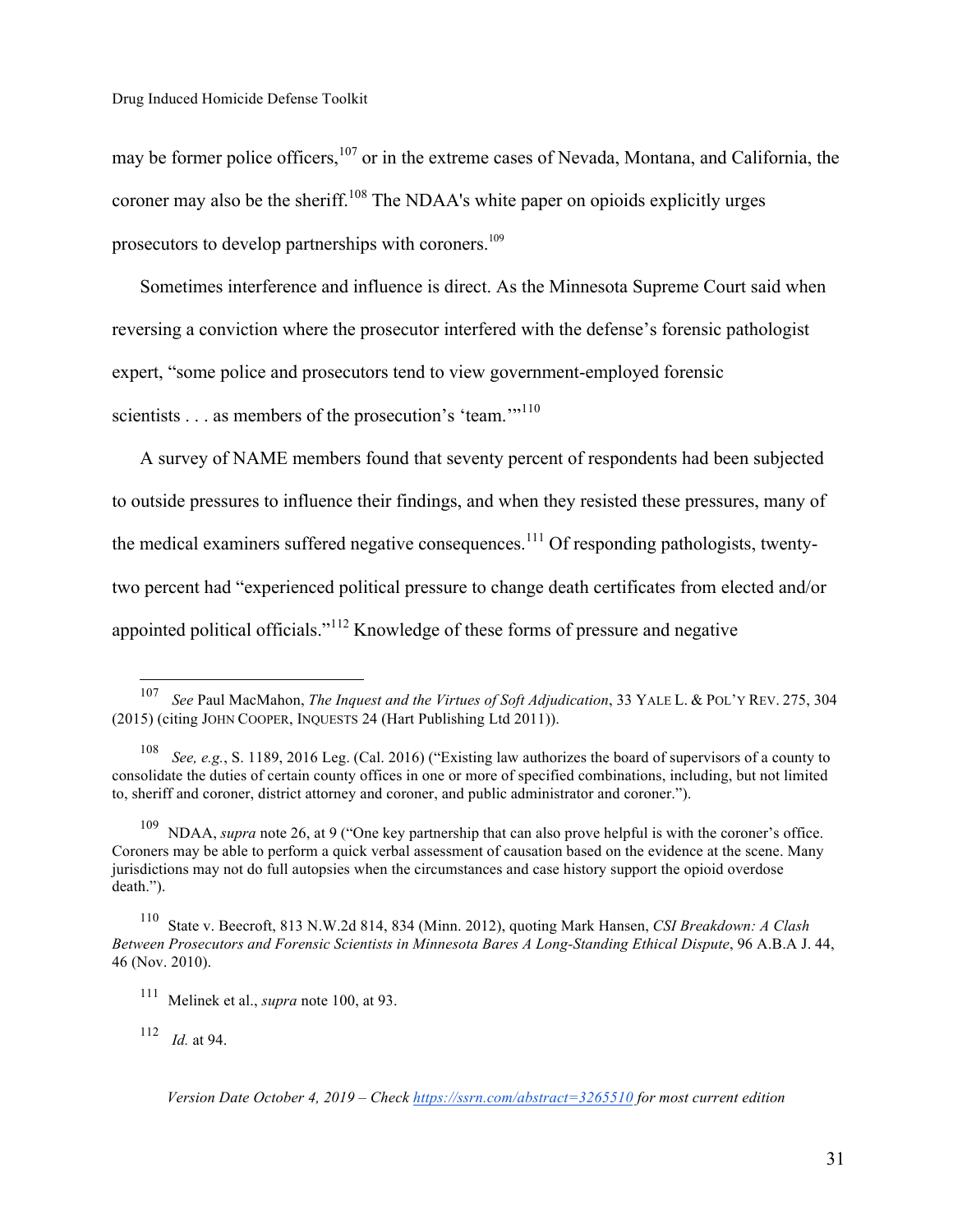consequences for resisting would likely spread beyond the individuals directly affected, chilling professional independence.

It is important to keep in mind that MEs and coroners, "aware of the desired result of their analyses, might be influenced—even unwittingly—to interpret ambiguous data or fabricate results to support the police theory."<sup>113</sup> "Tunnel vision has been shown to have an effect in the initial stages of criminal investigations and this is a significant issue because all subsequent stages of the investigation will potentially be impacted by the information generated at this initial stage."<sup>114</sup>

This is why the NAME Standards state that death investigators "must investigate cooperatively with, but independent from, law enforcement and prosecutors. The parallel investigation promotes neutral and objective medical assessment of the cause and manner of death."115 Furthermore, "[t]o promote competent and objective death investigations: . . . Medicolegal death investigation officers *should operate without any undue influence from law enforcement agencies and prosecutors*."116 Accordingly, defenders should consider querying

 <sup>113</sup> Keith A. Findley & Michael S. Scott, *The Multiple Dimensions of Tunnel Vision in Criminal Cases*, 2006 WIS. L. REV. 291, 293 (2006) (footnote omitted); *see also* MacMahon, *supra* note 107, at 306 ("Often, however, even those coroners who are elected directly are likely to be deeply embedded in law enforcement—too deeply embedded to provide independent oversight.").

<sup>114</sup> Sherry Nakhaeizadeh et al., *The Emergence of Cognitive Bias in Forensic Science and Criminal Investigations*, 4 BRIT. J. AM. LEGAL STUD. 527, 539 (2015) (citing Findley & Scott, *supra* note 113).

<sup>115</sup> NAT'L ASS'N OF MED. EXAMINERS, FORENSIC AUTOPSY PERFORMANCE STANDARDS 1 (Oct. 16, 2006).

<sup>116</sup> *Id.* (emphasis added).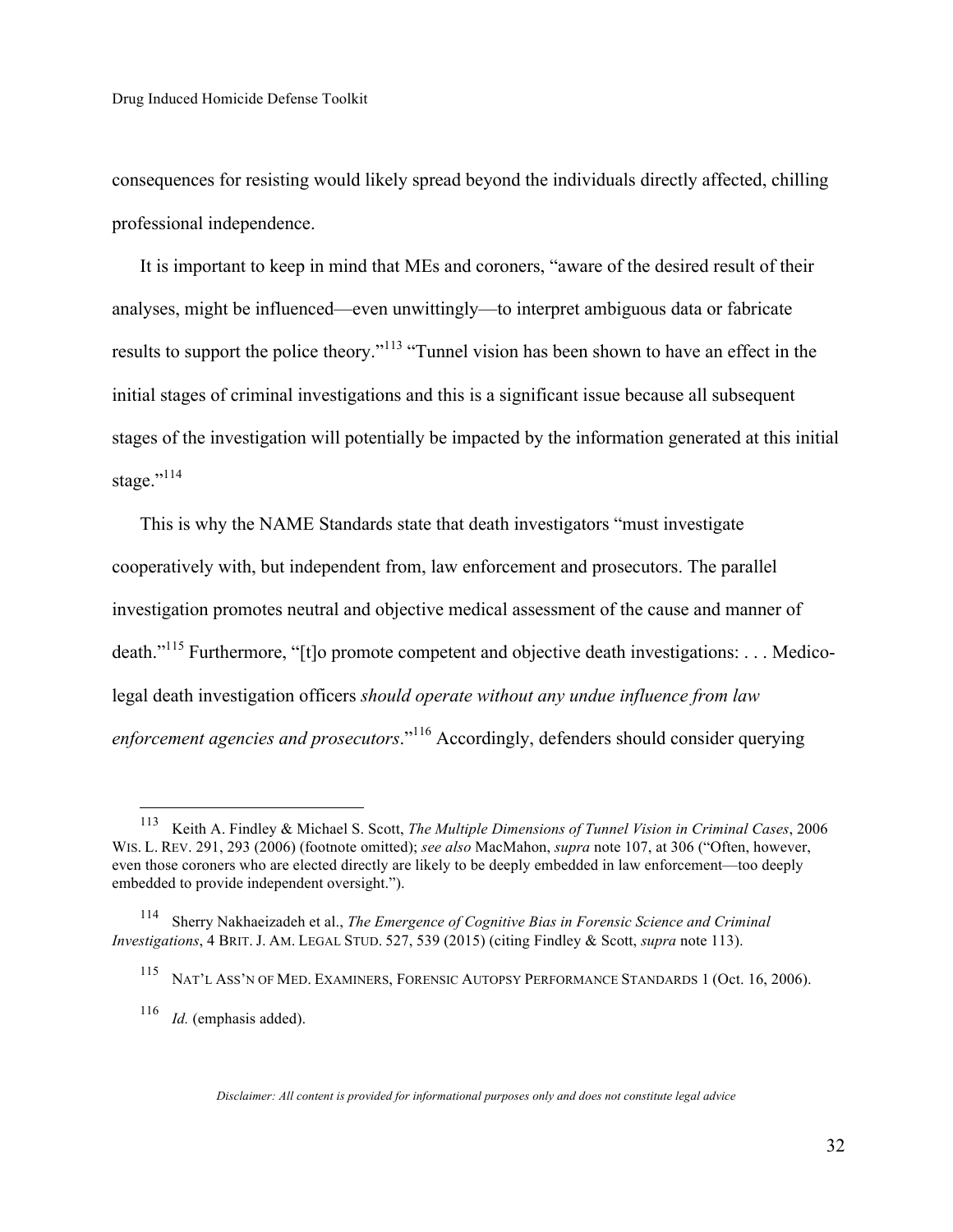whether the LE or coroner in the case was biased even to the extent of being a de facto "member<sup>[]</sup> of the prosecution's 'team."<sup>117</sup>

### III. AVAILABLE DEFENSE #2: JOINT-USER / JOINT POSSESSION

### *A. Overview*

The joint-user doctrine provides that when "two individuals simultaneously and jointly acquire possession of a drug for their own use, intending only to share it together, their only crime is personal drug abuse—simple joint possession, without any intent to distribute the drug further."<sup>118</sup> The legal basis for this rule is that users who jointly acquire drugs to use with each other are in either constructive or actual possession of the drugs from the time of the purchase.<sup>119</sup> Because a person cannot distribute an item to someone who already possesses it, joint-purchasers cannot be convicted of distributing to each other. In the words of the New Jersey Supreme Court in *State v. Morrison*, 120 "[i]t hardly requires stating that the 'transfer' of a controlled substance cannot occur . . . if the intended recipient already possesses that substance."121 And to quote the Second Circuit's decision in *U.S. v. Swiderski,* "simple joint possession does not pose any of the

 <sup>117</sup> Hansen, *supra* note 110.; *see also* Robbins, *supra* note 81.

<sup>118</sup> United States v. Swiderski, 548 F.2d 445, 450 (2d Cir. 1977).

<sup>119</sup> *See id*. at 448, 450.

 $120$  902 A.2d 860 (N.J. 2006).

<sup>121</sup> *Id.* at 867.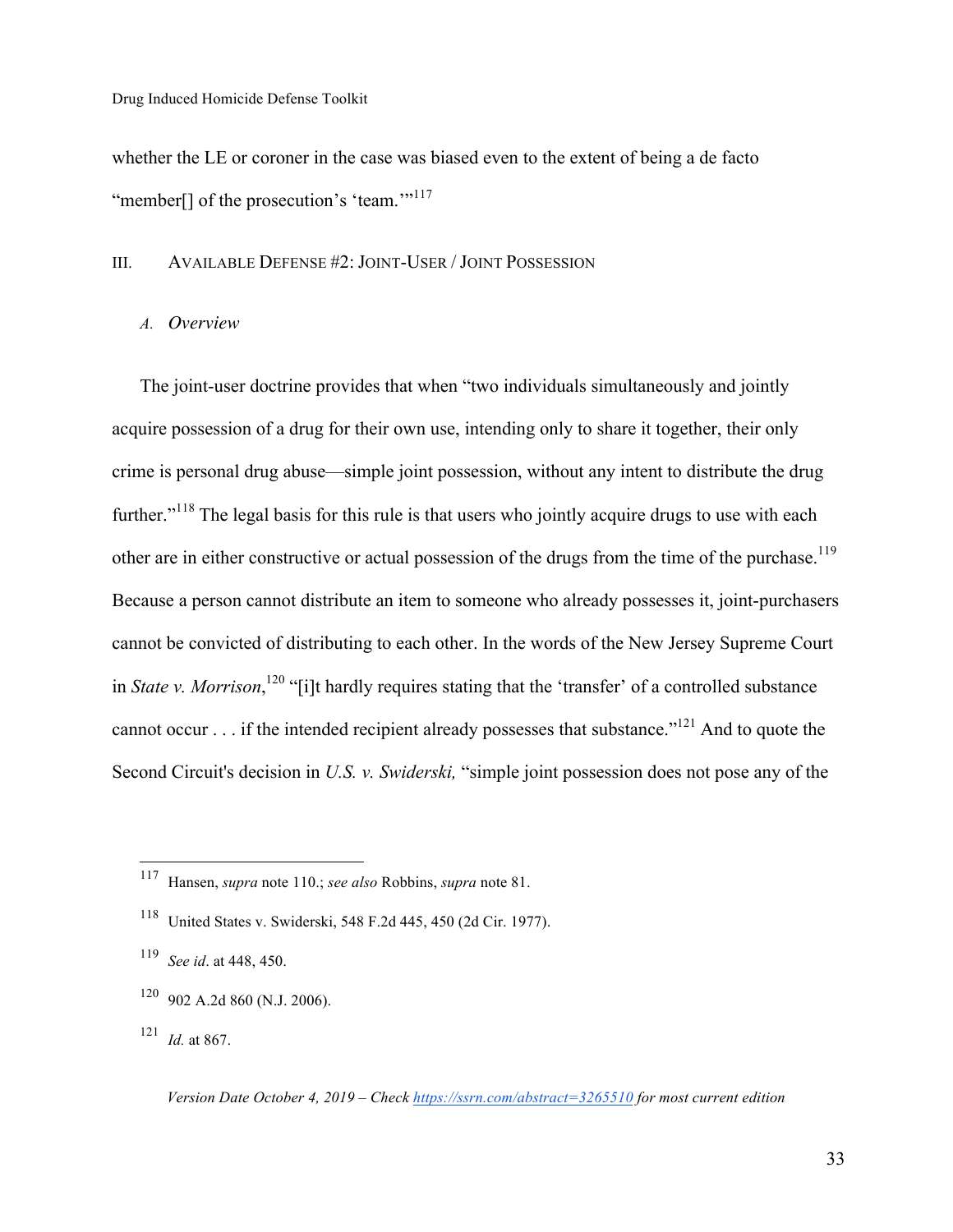evils which Congress sought to deter and punish through the more severe penalties provided for those engaged in a 'continuing criminal enterprise' or in drug distribution."122

In cases where the joint-user defense applies, it can defeat the underlying charge of distribution. Because distribution is the foundation of every drug-induced homicide prosecution, a successful joint-user defense will also defeat the drug-induced homicide charge.

Significantly, because a joint-user claim is not an affirmative defense but an argument that the evidence does not establish distribution as a matter of law, it can potentially be grounds for dismissing the charges before trial (as demonstrated by *State v. Morrison*, discussed below).

### *B. Application to Drug-Induced Homicide Prosecutions*

In *People v. Edwards*,<sup>123</sup> the California Supreme Court reversed the defendant's convictions for furnishing heroin and for felony-murder (with the furnishing charge as the predicate felony) where "the trial court erred in failing to instruct the jury that defendant could not be convicted of furnishing heroin to Rogers if he and Rogers were merely co<sup>[</sup>-]purchasers of the heroin."<sup>124</sup> Relying on a prior California case,<sup>125</sup> the court found that:

 <sup>122</sup> 548 F.2d at 450.

 $123$  702 P.2d 555 (Cal. 1985).

<sup>124</sup> *Id.* at 556.

<sup>&</sup>lt;sup>125</sup> The *Edwards* court did not use the terms "joint-user" or "joint-purchaser" and did not cite to any joint-user cases, including the seminal joint-user case *United States v. Swiderski*, suggesting that they might have been unaware of these cases. Nevertheless, the decision in *Edwards* closely tracks the joint-user cases.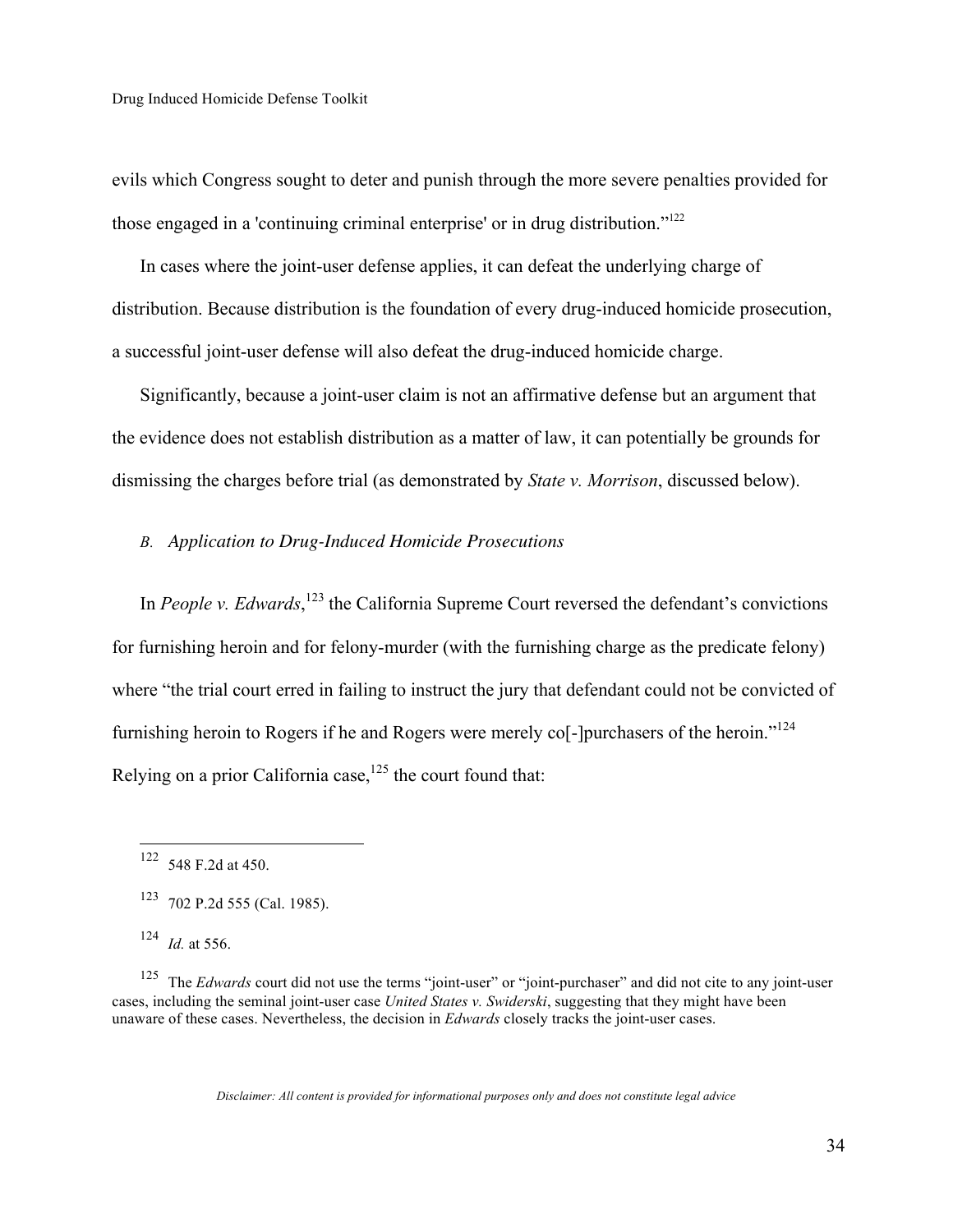The distinction drawn . . . between one who sells or furnishes heroin and one who simply participates in a group purchase seems to us a valid one, at least where the individuals involved are truly "equal partners" in the purchase and the purchase is made strictly for each individual's personal use. Under such circumstances, it cannot reasonably be said that each individual has "supplied" heroin to the others. We agree with defendant that there was substantial evidence from which the jury could reasonably have concluded that he and Rogers were equal partners in *both the financing and execution* of the heroin purchase. $126$ 

What is required to demonstrate that defendant and decedent were joint-users? The key question, in the words of the New Jersey Supreme Court in *Morrison*, is "whether defendant distributed the heroin to [the decedent] or whether both jointly possessed the heroin at the time defendant purchased the drug from the street dealer."<sup>127</sup> Under this principle, the joint-user defense does not apply where one person purchased drugs on her own and later shared the drugs with a friend; that sort of social sharing is still considered to be distribution.<sup>128</sup> Instead, both users must have possessed the drugs from the outset. The court in *Morrison* concluded, based on its review of relevant case law, that the joint-user inquiry requires a "fact-sensitive analysis."<sup>129</sup>

Among the factors to be considered are whether the relationship of the parties is commercial or personal, the statements and conduct of the parties, the degree of control exercised by one over the other, whether the parties traveled and purchased the drugs together, the quantity of the drugs involved, and whether one party had sole possession of the controlled dangerous substance for any significant length of time.<sup>130</sup>

 <sup>126</sup> *Edwards*, 702 P.2d at 559 (emphasis added) (footnotes omitted).

<sup>127</sup> 902 A.2d at 867.

<sup>128</sup> *See* United States v. Wallace, 532 F.3d 126, 130–31 (2d Cir. 2008).

 $129$  902 A.2d at 870.

 $130$  *Id.*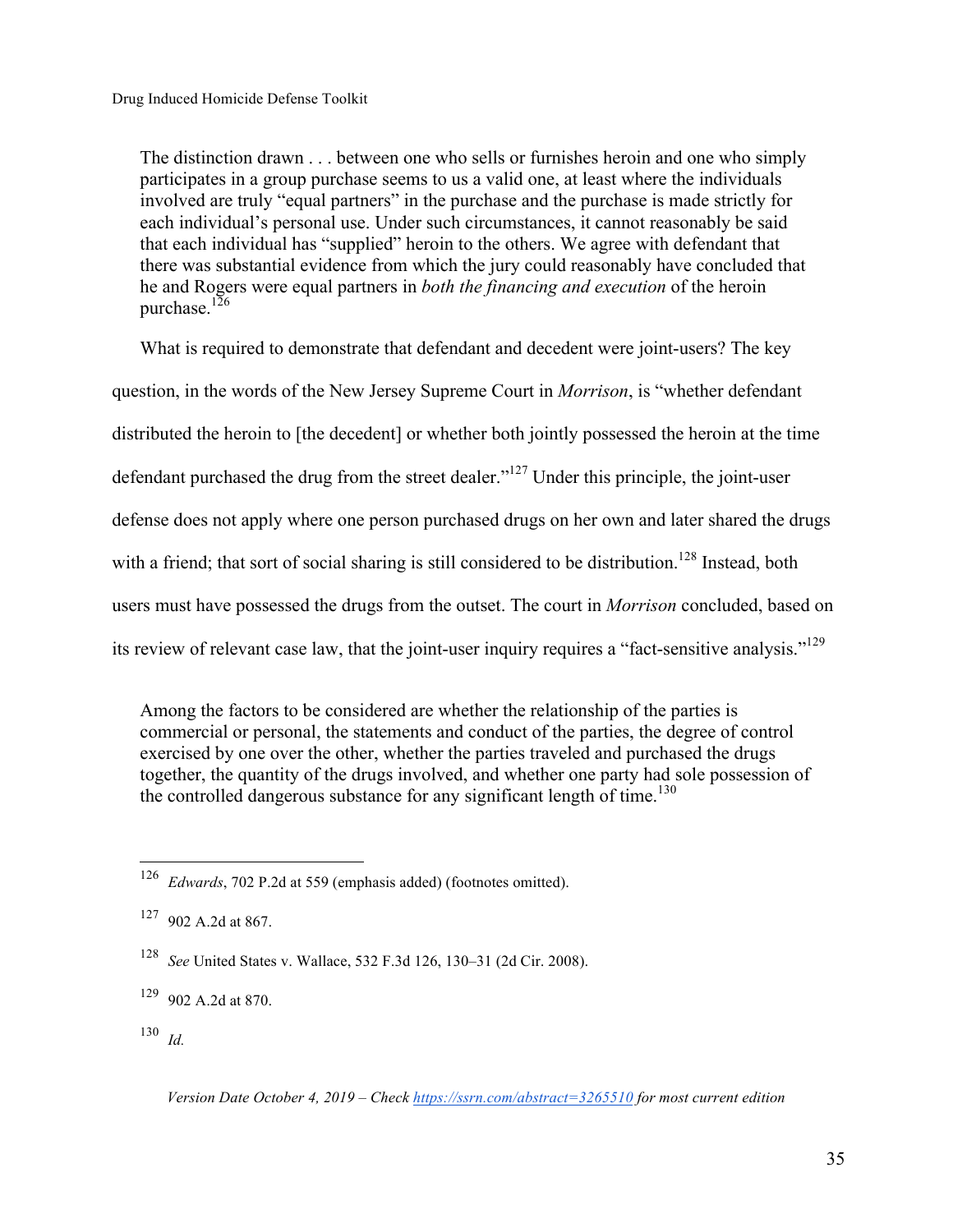In that case, Lewis Morrison was charged with the drug-induced death of his friend Daniel Shore.<sup>131</sup> In New Jersey, the statute is a strict liability crime.<sup>132</sup> Morrison and Shore had "pooled" their money  $\ldots$  [and] bought four decks of heroin" at around 3 a.m. one morning.<sup>133</sup> Morrison and Shore were together when they bought the heroin, but Morrison negotiated the purchase and took the initial physical control of the heroin.<sup>134</sup> Morrison "placed the decks in his pocket and, after driving out of the city, gave one to Shore."135 Morrison and Shore drove to Morrison's house and used the heroin they had purchased.<sup>136</sup> Shore died of a heroin overdose a few hours  $later<sup>137</sup>$ 

After conducting its "fact-sensitive analysis," the court determined that Shore possessed the drugs from the start, noting that Morrison and Shore were friends; that they pooled their money

<sup>134</sup> *See id.* at 863.

<sup>135</sup> *Id.*

<sup>136</sup> *Id.*

 <sup>131</sup> *See id.* at 862. In this case, a grand jury indicted and defense counsel moved to dismiss the drug-induced death and distribution charges prior to trial on the grounds that the prosecutor had presented insufficient evidence to support them. *See id.* at 864. The trial court agreed, and the State appealed. *See id*.

The case made its way to the New Jersey Supreme Court. Relying on the joint-user doctrine, the New Jersey Supreme Court upheld the trial court's dismissal of the charges against Morrison. *See id.* at 871.

<sup>132</sup> *See* N.J. STAT. ANN. § 2C:35-9(a) ("Any person who manufactures, distributes or dispenses methamphetamine, lysergic acid diethylamide, phencyclidine or any other controlled dangerous substance classified in Schedules I or II, or any controlled substance analog thereof, in violation of subsection a. of N.J.S. 2C:35-5, is strictly liable for a death which results from the injection, inhalation or ingestion of that substance, and is guilty of a crime of the first degree.").

<sup>133</sup> *Morrison*, 902 A.2d at 862–63.

<sup>137</sup> *See id.* at 863–64.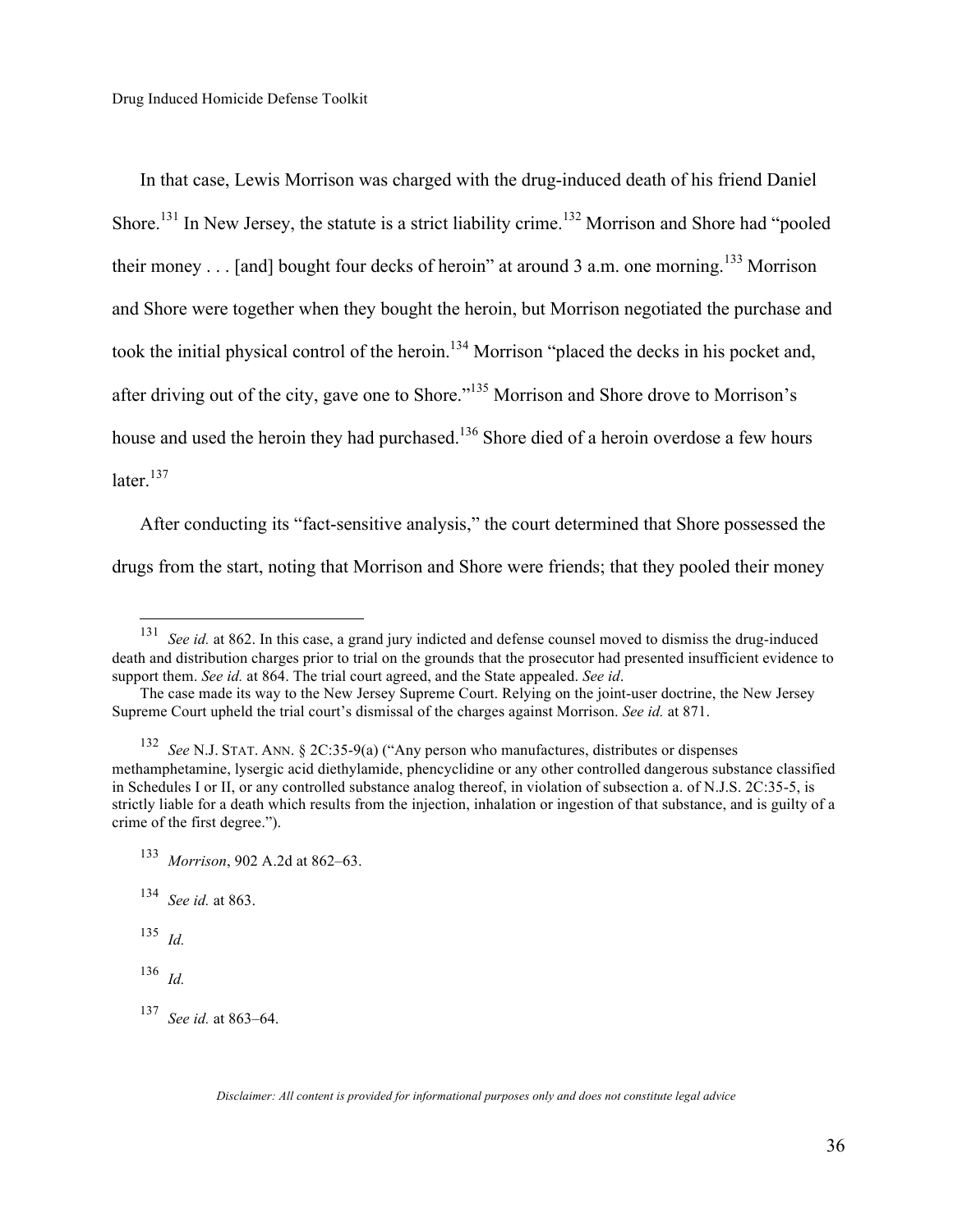together to make the purchase; and that Shore was physically present at the time of the purchase.<sup>138</sup> The court concluded as follows:

The evidence clearly implies that when defendant bought the four decks both were in joint possession of the drugs—that is, defendant had actual possession and Shore constructive possession of the heroin. Viewing the evidence in the light most favorable to the State, we agree with the trial court that because defendant and Shore simultaneously and jointly acquired possession of the drugs for their own use, intending only to share it together, defendant cannot be charged with the crime of distribution.<sup>139</sup>

#### *C. Analyzing the Simultaneous Acquisition Requirement*

Courts are split on how they interpret the joint-user doctrine's requirement that the drugs be simultaneously acquired. Some courts have held or implied that users must be physically present at the time of purchase to be joint-possessors. Other courts have taken a more holistic approach, finding that the defense may apply where users pool their money to buy drugs even if they are not both physically present for the purchase. Check to see which approach courts in your jurisdiction have adopted.

#### *1. Decisions Requiring Physical Presence*

A majority of courts that have addressed the issue have held or implied that physical presence at the purchase is a prerequisite for the joint-user defense to apply. In *United States v.* 

 <sup>138</sup> *See id.* at 870–71.

<sup>139</sup> *See id.* at 871 (citations omitted).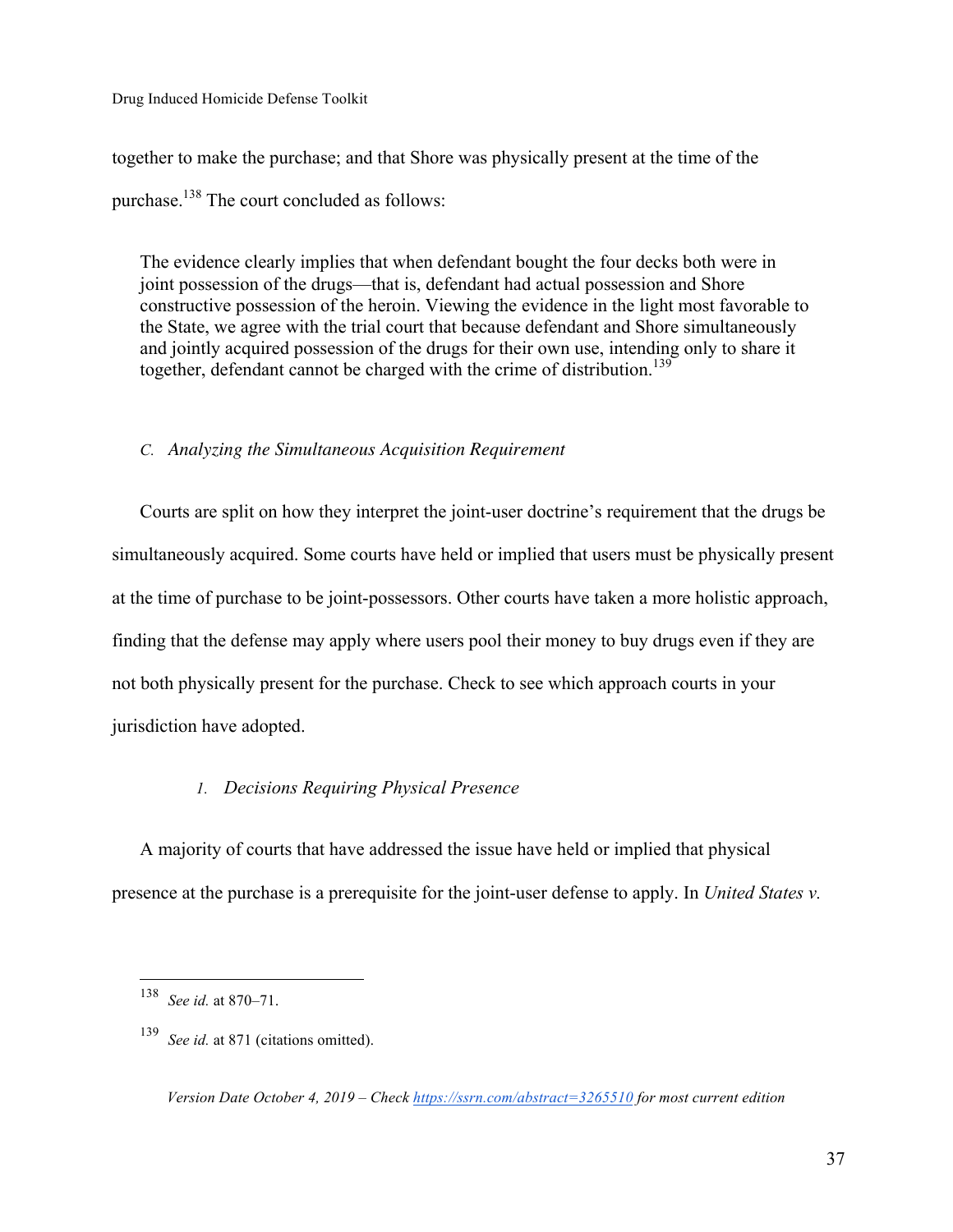*Wright*,<sup>140</sup> for example, the Ninth Circuit held the defendant was not entitled to the "joint user" defense to possession with intent to distribute where a friend:

[a]sked him to procure heroin so that they might use it together; she gave him \$20 with which to buy the heroin but did not tell him where to buy it; he left her dwelling and procured the heroin; then he brought the heroin back and they "snorted" it together.<sup>141</sup>

Because Wright and his friend had not acquired the heroin "simultaneously,"<sup>142</sup> the court

found Wright's conduct constituted "distribution."143 Specifically, the court concluded that by

purchasing the heroin, "Wright facilitated the transfer of the narcotic; he did not simply

'simultaneously and jointly acquire possession of a drug for their [his and another's] own

use.""<sup>144</sup>

<sup>141</sup> *Id.* at 108.

<sup>142</sup> *Id.*

<sup>143</sup> *Id.* at 106.

<sup>144</sup> *Id.* at 108 (alterations in original). For additional cases holding or suggesting that physical presence is required, see United States v. Mancuso, 718 F.3d 780, 798 (9th Cir. 2013) (footnote omitted) ("Even assuming the *Swiderski* rule was binding in the Ninth Circuit, it would not apply to Mancuso's case, because the record does not support finding that any of the witnesses pooled money with Mancuso and traveled with him to acquire the cocaine jointly, intending only to share it together."); People v. Coots, 968 N.E.2d 1151, 1158 (Ill. Ct. App. 2012) (joining the courts that "have held that the fact that two or more people have paid for drugs will not prevent one of them from being guilty of delivery or distribution—or intent to deliver or distribute—if he alone obtains the drugs at a separate location and then returns to share their use with his co-purchasers."); State v. Greene, 592 N.W.2d 24, 30 (Iowa 1999) (declining to apply the joint-user "rationale where both owners did not actively and equally participate in the purchase of the drugs, even though the drugs were acquired for the personal use of the joint owners."); United States v. Washington, 41 F.3d 917, 920 (4th Cir. 1994) ("[A] defendant who purchases a drug and shares it with a friend has 'distributed' the drug even though the purchase was part of a joint venture to use drugs."); State v. Shell, 501 S.W.3d 22, 29 (Mo. Ct. App. 2016) (rejecting a joint-user argument where, although "Decedent requested that Defendant purchase the heroin for both men, Defendant was the one who, on his own, purchased the heroin from his drug dealer with his own money and delivered it to Decedent.").

 <sup>140</sup> United States v. Wright, 593 F.2d 105 (1979).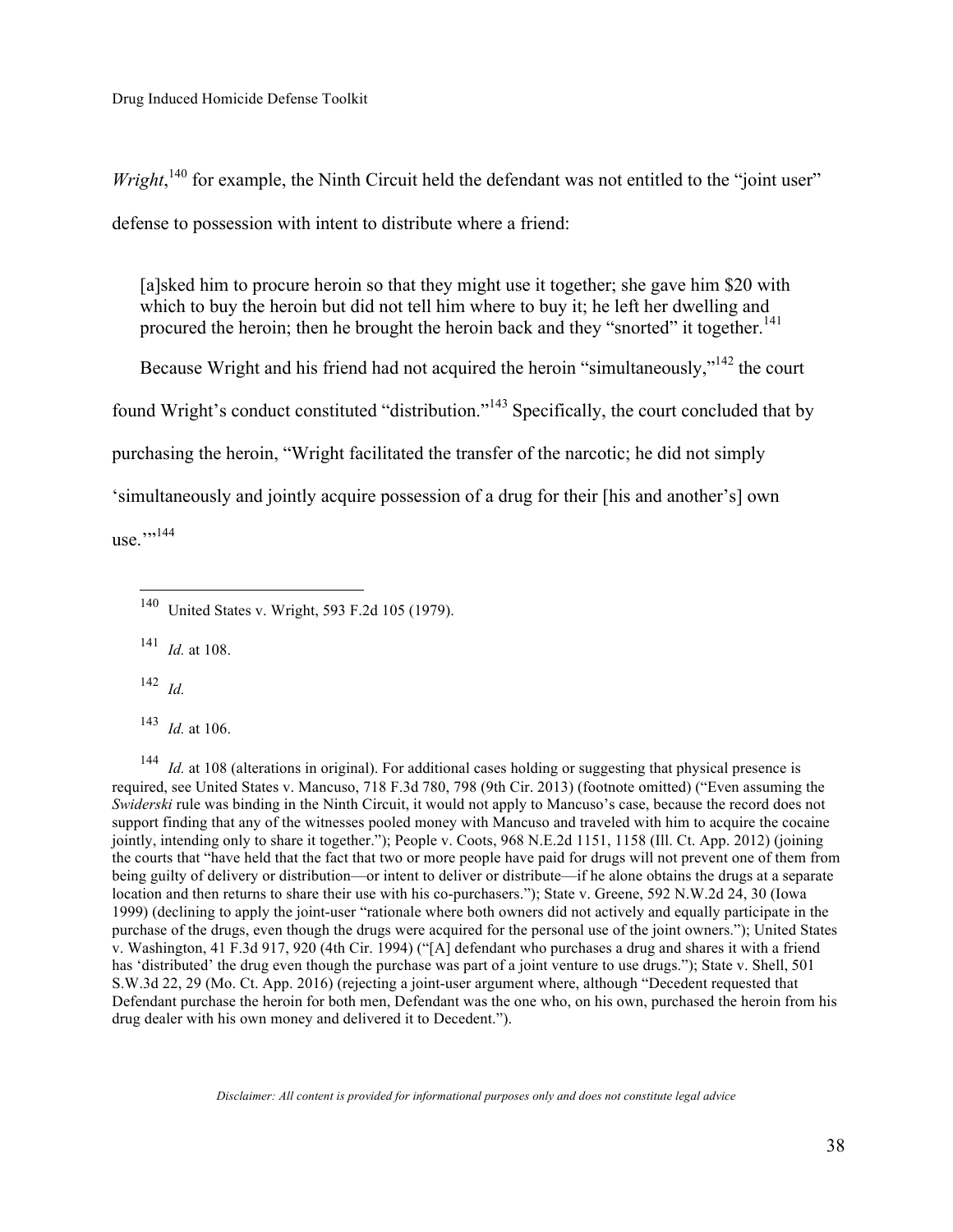#### *2. Decisions Not Requiring Physical Presence*

Some courts have held or implied that both users need not be physically present for the jointuser defense to apply. These jurisdictions still require simultaneous acquisition of the substance but, citing the principles of constructive possession, hold that a person can acquire possession of an item without being physically present at the point of sale.

In *Minnesota v. Carithers*, <sup>145</sup> for example, the court held that "[i]f a husband and wife jointly acquire the drug, each spouse has constructive possession from the moment of acquisition, whether or not both are physically present at the transaction.<sup>"146</sup> In *Carithers*, the Minnesota Supreme Court considered a consolidated appeal of two cases involving prosecutions under a drug-induced homicide felony murder statute.<sup>147</sup> In one of the two cases, the defendant:

went by herself to buy the heroin, but it appears undisputed that she was buying not just for herself but for her husband also*.* She brought the heroin home and used her half. After showing her husband where she hid the heroin, she left the house. During her absence, her husband prepared a syringe and injected himself. He . . . died of an overdose.<sup>148</sup>

<sup>146</sup> *Id.* at 622.

<sup>147</sup> *See id.* at 620–21 ("Minnesota Statute § 609.195(b) (1990) is a special felony murder statute declaring it murder in the third degree if one, without intent to kill, proximately causes the death of another person by furnishing—that is, 'directly or indirectly, unlawfully selling, giving away, bartering, delivering, exchanging, distributing, or administering'—a schedule I or II controlled substance.").

<sup>148</sup> *Id.*

 <sup>145</sup> State v. Carithers, 490 N.W.2d 620 (Minn. 1992).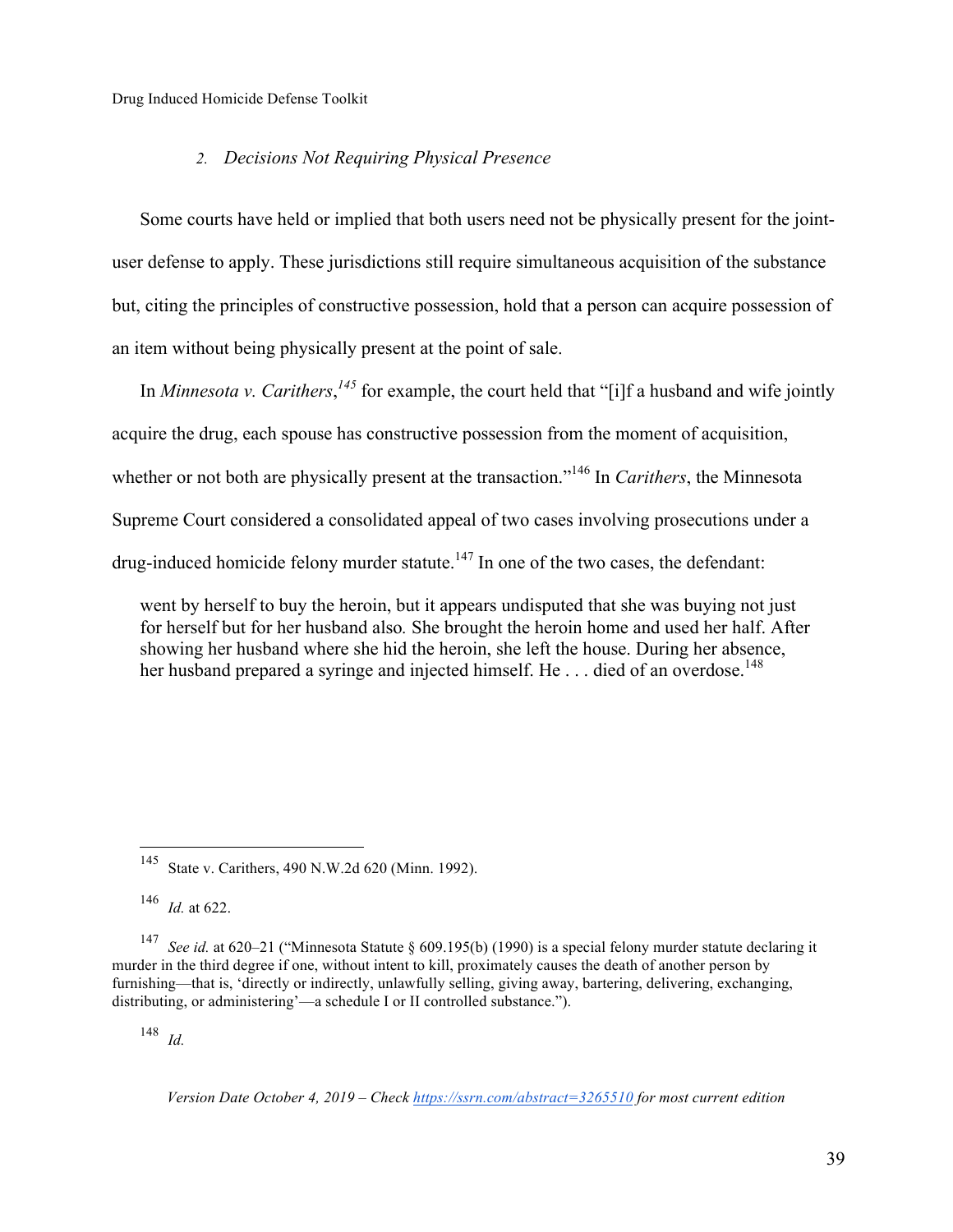The court held that the joint-user defense applied because the defendant's husband constructively possessed the heroin as soon as it was purchased.<sup>149</sup> The court reasoned that, when a person is buying drugs on behalf of an absent spouse:

[t]he absent spouse could be charged with constructive possession at any time following the purchase by his or her confederate. That the absent spouse did not exercise physical control over the substance at the moment of acquisition is an irrelevancy when there is no question that the absent spouse was then *entitled* to exercise joint physical possession.<sup>150</sup>

Accordingly, the joint-user defense applied and the court upheld dismissal of the felony murder charges.<sup>151</sup>

The New Jersey Supreme Court's multi-factor "fact-sensitive" test for determining whether users simultaneously acquired possession appears to take a similar approach.<sup>152</sup> Although physical presence was *one* of the factors in the New Jersey Supreme Court's test, it was not described as a necessary condition for the defense to apply. Moreover, the other factors particularly "whether one party had sole possession of the controlled dangerous substance for any significant length of time"—suggest that users who pool their money to buy drugs to use

 <sup>149</sup> *See id.* at 622.

<sup>150</sup> *Id.*

<sup>151</sup> A number of courts have read *Carithers* to represent a broad application of the joint-user rule in comparison to cases like *Wright*. A recent Minnesota appeals court decision, however, read *Carithers* narrowly and suggested it may apply only to *spouses* who jointly purchase drugs. *See* State v. Schnagl, 907 N.W.2d 188, 199 (Minn. Ct. App. 2017) ("The aforementioned cases indicate that the holding in *Carithers* is narrow, and the existence of a marriage relationship is an important element in establishing joint acquisition and possession for purposes of a defense.").

<sup>152</sup> State v. Morrison, 902 A.2d 860, 870 (N.J. 2006).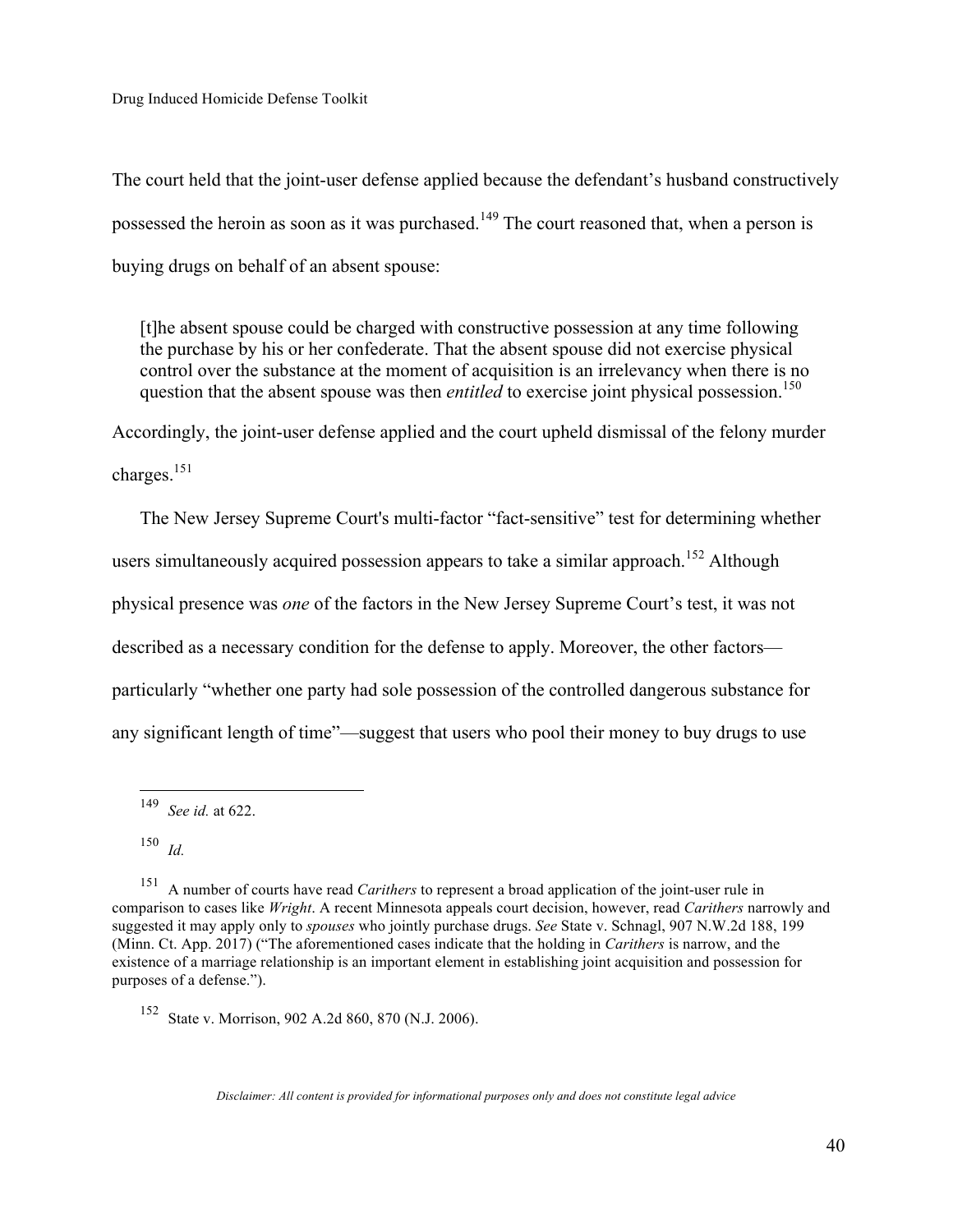shortly after the purchase might qualify for the defense, regardless of whether both were physically present at the sale.<sup>153</sup>

## *3. Arguments in Support of a Broad Application of the Simultaneous Acquisition Requirement*

In cases where a defendant seeks to raise a joint-user defense, the scope of the simultaneous acquisition/possession rule is likely to be a key point of contention. Most jurisdictions have not yet resolved this question.154 Although a majority of courts to have considered the issue have held that both users must be physically present at the sale for the joint-user defense to apply, there are strong policy and doctrinal arguments in favor of a broader application of the defense.

## *a. The Constructive Possession Doctrine*

It is well established in law that a person can constructively possess an item that has not yet been delivered into his or her actual possession. Indeed, in possession prosecutions, the government often argues for a broad construction of constructive possession. These cases have led courts to hold that "a defendant also may be convicted of possession . . . of a controlled substance when his or her dominion and control are exercised through the acts of an agent."<sup>155</sup>

 <sup>153</sup> *Id.* (citation omitted).

<sup>&</sup>lt;sup>154</sup> The most recent decision was just released in the Massachusetts decision in Commonwealth v. Jesse Carrillo, SJC-12617, slip opn. (Mass. Oct. 3, 2019), https://www.mass.gov/files/documents/2019/10/03/v12617.pdf.

<sup>155</sup> People v. Morante, 975 P.2d 1071, 1080 (1999) (citations omitted). This has the possible benefit of offering juries a compromise lesser included offense, and it is possible that a defense under a Good Samaritan law might apply (*see infra* Section VI.B), or that the lower charge opens the possibility of a treatment-oriented disposition rather than incarceration.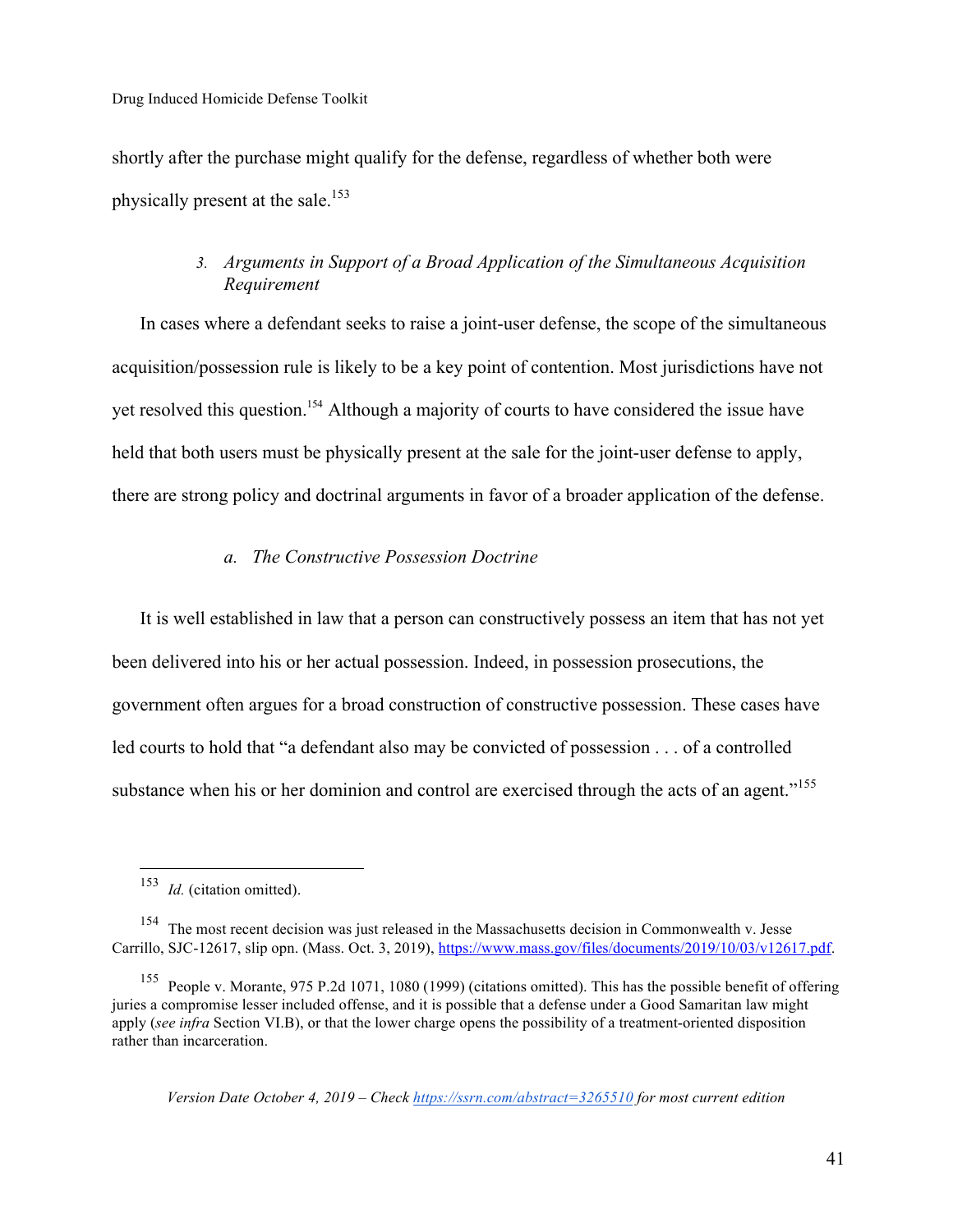For instance, in *People v. Konrad*, <sup>156</sup> the Michigan Supreme Court held that the defendant constructively possessed cocaine where the evidence showed he "had paid for the drugs and that they were his—that is, that he had the intention and power  $\dots$  to exercise control over them."<sup>157</sup> Specifically, the evidence showed that the defendant had:

made a prior arrangement with Joel Hamp and others to purchase a kilogram of cocaine, that he had already paid for the cocaine, that he told Joel to come to his house about seven that evening, and that, after he had been arrested, he had instructed his wife to direct Joel not to come. Joel arrived after 6:30 p.m. and acknowledged that he had something for the defendant.<sup>158</sup>

The court concluded that, although the drugs had never been in the defendant's physical presence, he constructively possessed them at the time his agent purchased them.<sup>159</sup> This is

because a person "may constructively possess substances that their agents have *bought* for

them."<sup>160</sup>

Similarly, the California Supreme Court has held that a person who directs an agent to

purchase contraband on his behalf is guilty of possession as soon as the purchase is completed.<sup>161</sup>

In *People v. White*, the defendant, Frank White, asked his roommate Conover to buy some heroin

<sup>158</sup> *Id.*

<sup>160</sup> *Id.* at 522.

<sup>161</sup> People v. White, 325 P. 2d 985, 987 (Cal. 1958) (en banc).

 <sup>156</sup> 536 N.W.2d 517 (Mich. 1995).

<sup>157</sup> *Id.* at 522.

<sup>159</sup> *See id.* at 520–23.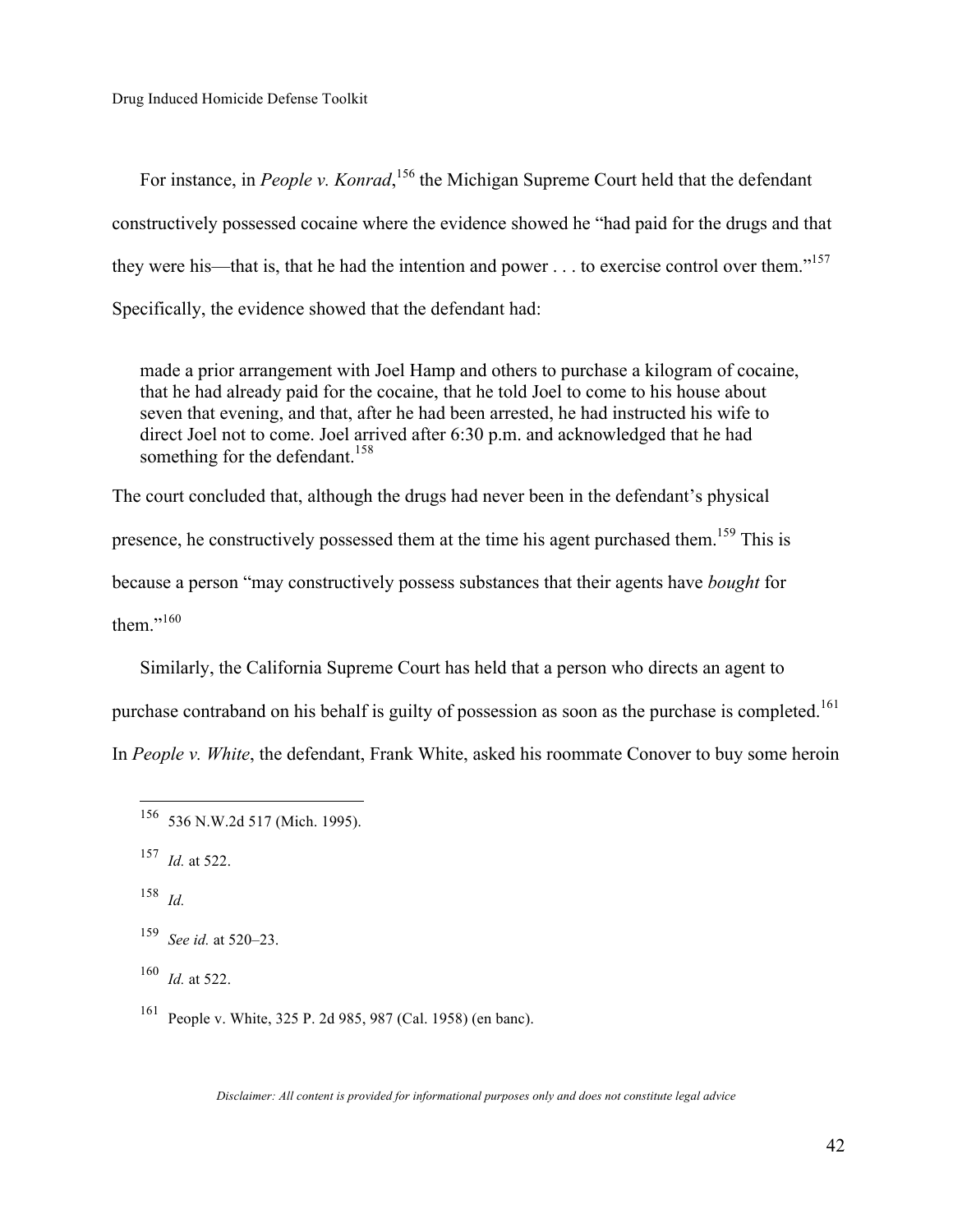for him.<sup>162</sup> Conover made the purchase while White was at work and left the heroin on White's dresser.<sup>163</sup> The police found the heroin before White arrived home from work.<sup>164</sup> Even though White never had physical access to the heroin, the court sustained his possession conviction.<sup>165</sup> The court reasoned that because Conover bought the heroin "pursuant to [White's] express instructions," White "had constructive possession as soon as the narcotic was acquired for him, and it is immaterial whether he had personal knowledge of the presence of the narcotic in the apartment."<sup>166</sup>

This principle should apply with equal force in the context of the joint-user doctrine. The *Carithers* court based its holding on this rationale, concluding that because "[t]he absent spouse could be charged with constructive possession at any time following the purchase by his or her confederate," the joint-user rule should apply.<sup>167</sup> Requiring both users to be physically present at the purchase for the joint-user rule to apply lets the government have it both ways, defining constructive possession broadly when it supports a conviction (i.e., to a constructive possession defendant) but narrowly when it supports the joint-user defense. This should be reason enough

<sup>163</sup> *Id.*

<sup>164</sup> *Id.*

<sup>166</sup> *Id*.

 <sup>162</sup> *Id.* at 986.

<sup>165</sup> *Id.* at 987.

<sup>167</sup> State v. Carithers, 490 N.W.2d 620, 622 (Minn. 1992).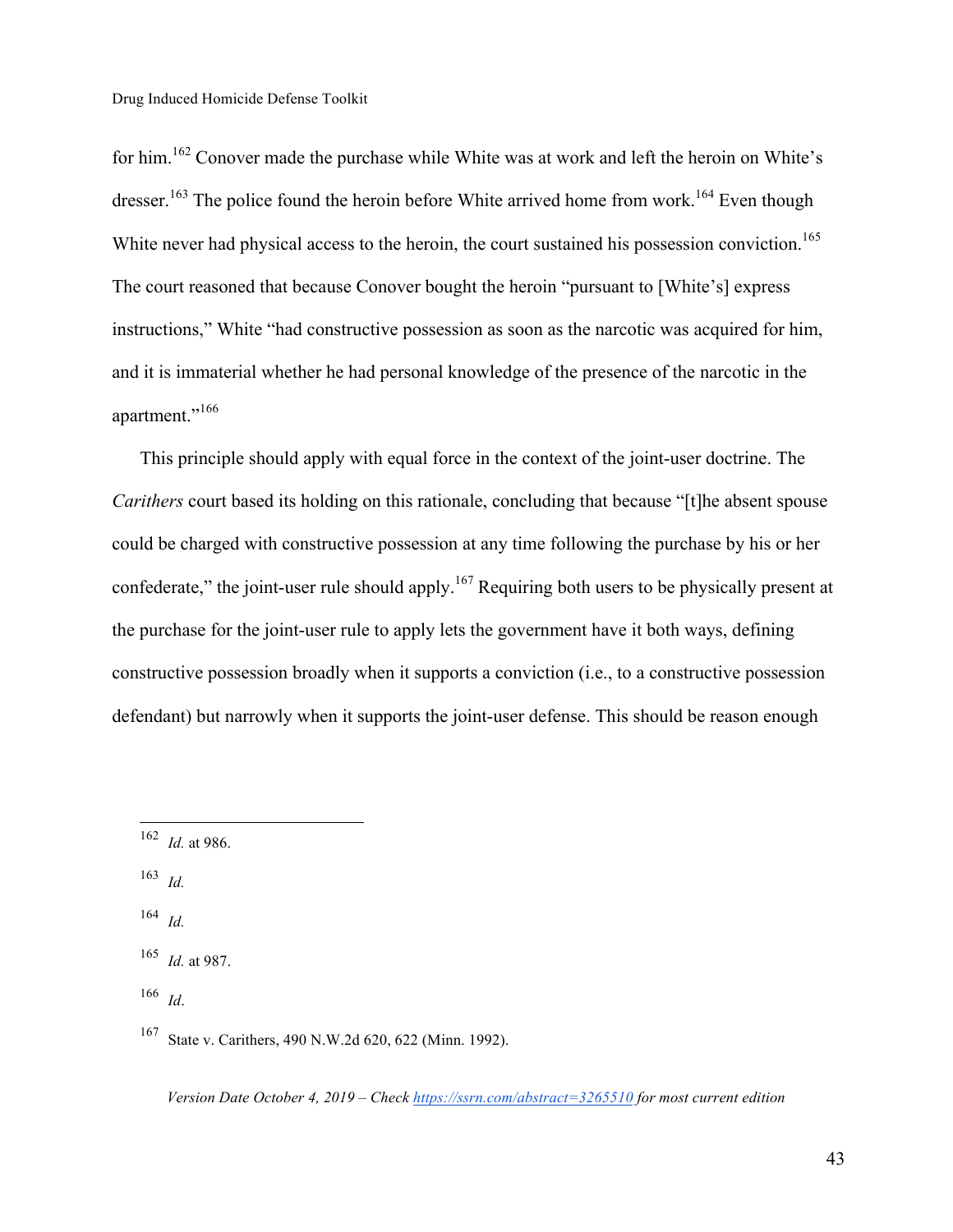for courts to reject decisions like the Ninth Circuit's in *Wright* and to follow decisions like the Minnesota Supreme Court's in *Carithers*.

# *b. The Challenges of Elucidating the Physical Presence Aspect of the Simultaneous Purchase Requirement*

The simultaneous purchase requirement can become farcical if physical presence is required and taken to the extreme. In the Seventh Circuit case *Weldon v. United States*, 168 for example, the court expressly rejected the government's argument that both users must physically interact with the seller to be joint-possessors.

The government argues (with no judicial support) that the holding of *Swiderski* is inapplicable to this case because "Weldon was the only one of the three to get out of Roth's car and conduct a hand-to-hand exchange of money for heroin with the dealer." The implication is that the rule of *Swiderski* requires absurd behavior. Imagine Weldon, Roth, and Fields squeezing into the dealer's car and each handing the dealer a separate handful of money. What on earth would the dealer think of such antics? How would he react? What would he do? If he gave them the drug would they have to divide it on the spot in order to avoid being guilty of distribution? What matters is that the [users] were participants in the same transaction. No cases require literal simultaneous possession; *Swiderski* and another decision (very much like the present case) implicitly reject such a requirement.<sup>169</sup>

 <sup>168</sup> 840 F.3d 865, 867 (7th Cir. 2016).

<sup>169</sup> *See id.* at 867.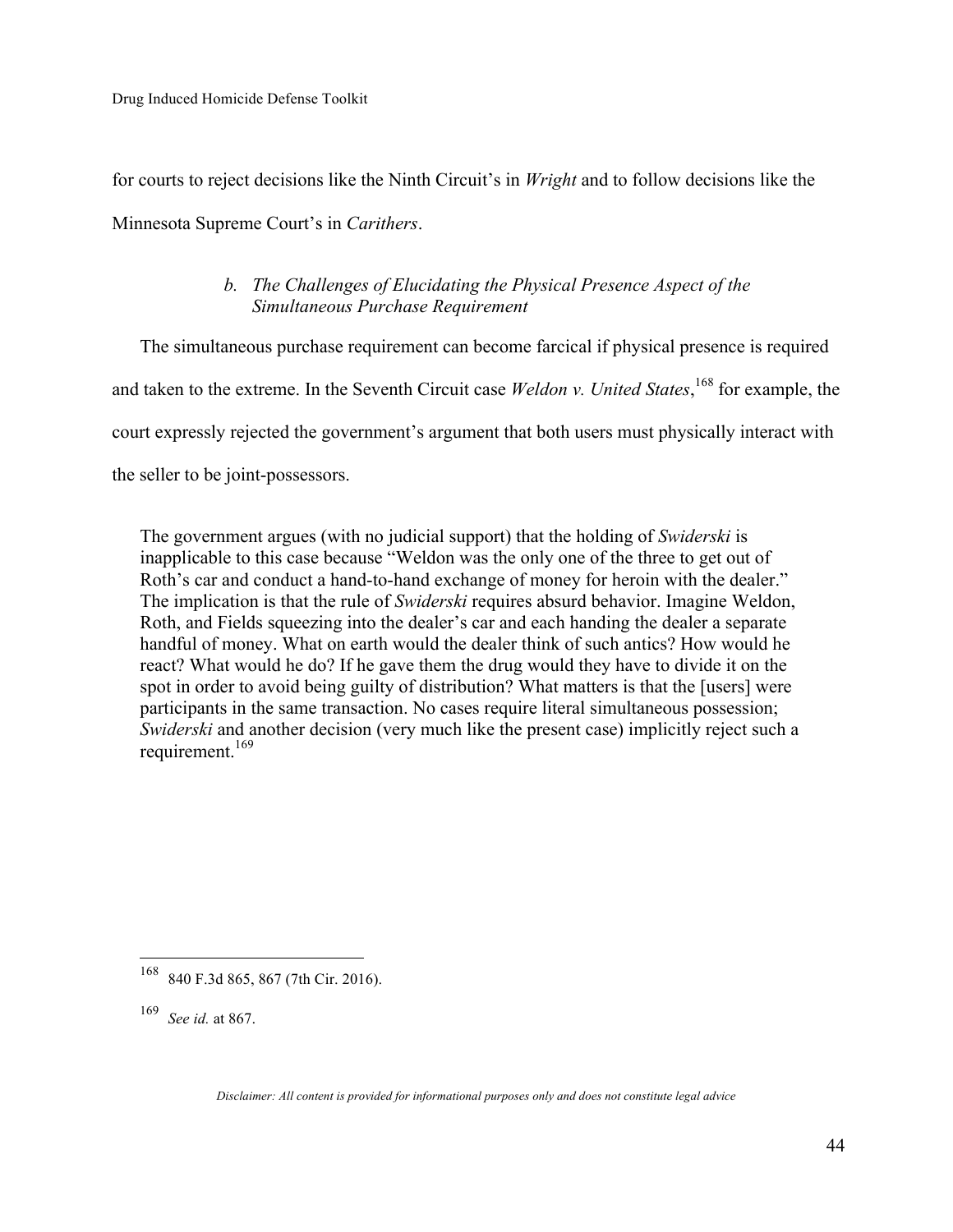The Seventh Circuit did not elaborate on the question of what it means for both users to have been "participants in the same transaction," however, due to the posture of the case—a motion to vacate a guilty plea as a result of ineffective assistance of counsel.<sup>170</sup>

## *D. Arguing for a Broad Application of the Joint-User Rule Based on Distinguishing Users from Sellers*

A broad application of the joint-user rule is also supported by the policy goals of linking penalties to culpability while also distinguishing, to the extent possible, between users and people who are actively involved in the drug trade. These policy goals are inherent in the structure of drug laws and have sometimes been expressly stated by legislators. This was a motivating consideration in the court's decision in *Morrison*:

The Legislature stated that "it is the policy of this State to distinguish between drug offenders based on the seriousness of the offense, considering principally the nature, quantity and purity of the controlled substance involved, and the role of the actor in the overall drug distribution network." . . . In passing the Act, the Legislature deemed the sentencing guidelines under the old drug laws inadequate in "identify[ing] the most serious offenders and offenses and [in] guard[ing] against sentencing disparity." *. . .* The consequences of a finding of distribution are significantly greater than that of possession. Whereas the maximum term of imprisonment for distributing heroin that causes a person's drug-induced death is twenty years, *. . .* the maximum term for possession of heroin is only five years . *. . .* The Legislature expected the criminal culpability of parties to bear some proportion to their conduct*.* 171

 <sup>170</sup> *Id.* (first citing United States v. Swiderski, 548 F.2d 445, 448 (2nd Cir. 1977); then citing United States v. Speer, 30 F.3d 605, 608–09 (5th Cir. 1994)). As evidence that it is worth pursuing these arguments, and analogies like the one proposed in the next section *infra*, the Massachusetts Supreme Judicial Court noted that had the facts at issue in the case been closer to those in *Weldon*, it would have been willing to revisit precedent in order to apply the joint possession doctrine. Commonwealth v. Jesse Carrillo, SJC-12617, slip opn. at 35-44 (Mass. Oct. 3, 2019), https://www.mass.gov/files/documents/2019/10/03/v12617.pdf.

<sup>171</sup> State v. Morrison, 902 A.2d 860, 870 (N.J. 2006) (alteration in original) (first quoting N.J. STAT. ANN.  $\S 2C:35-1.1(c)$  (West, Westlaw through L.2018, c. 169 and J.R. No. 14); then quoting  $\S 2C:35-1.1(d)$ ; then citing N.J. STAT. ANN. § 2C:35-9(a) (West, Westlaw through L.2018, c. 169 and J.R. No. 14); then citing N.J. STAT. ANN.

*Version Date October 4, 2019 – Check https://ssrn.com/abstract=3265510 for most current edition*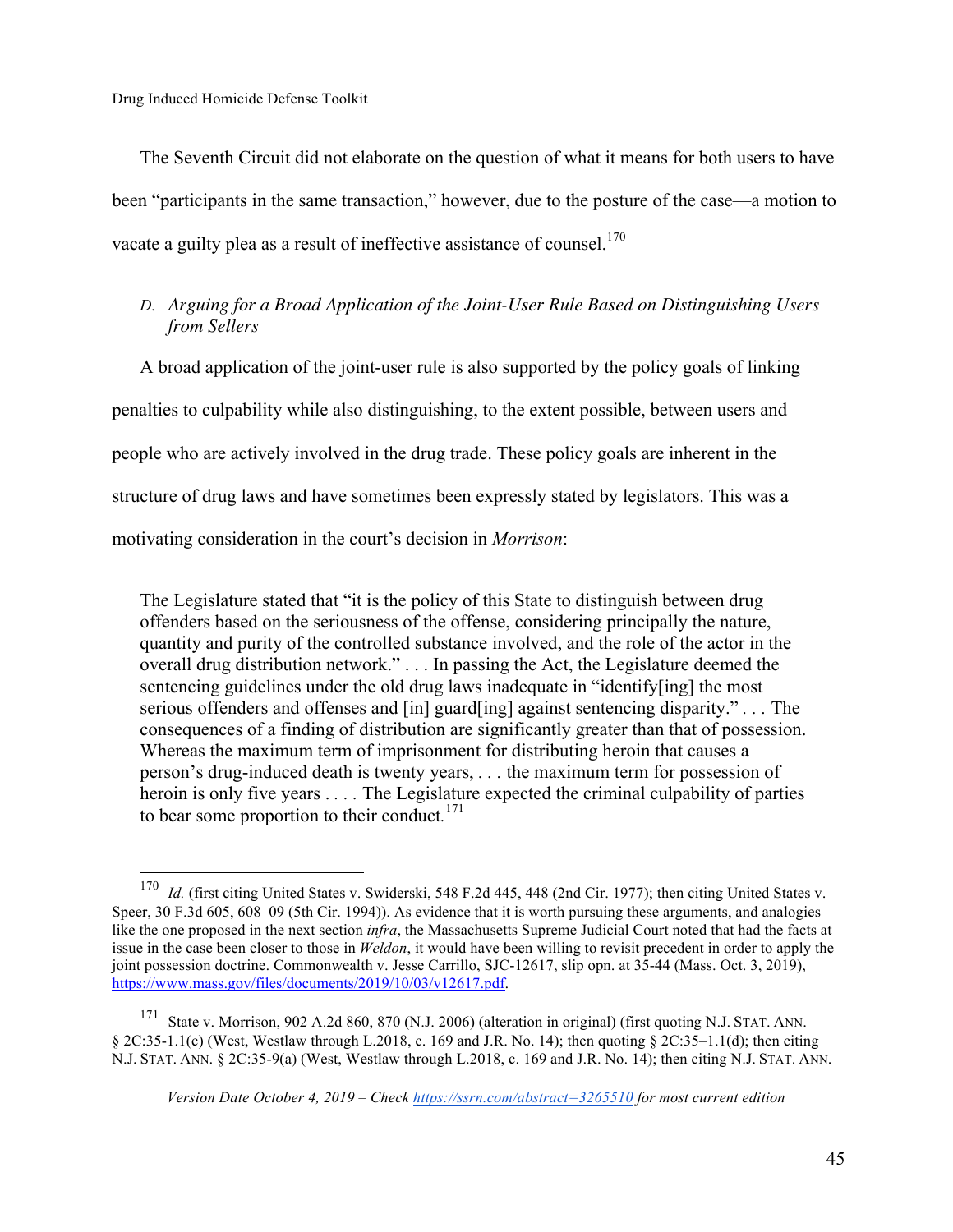To hammer home this goal, it may be worthwhile to parse the statutory language and/or legislative of terms such as "sell"—as the Minnesota Supreme Court did in *Carithers*. 172 It may also be worthwhile to argue by way of analogy. Consider the analogy used by the Seventh Circuit in *Weldon*: if two friends order takeout together from a restaurant and one of them drives to pick up the food and pays for it with their pooled money, "[i]t would be very odd to describe what [the friend who drove to get the takeout] did as 'distributing' the food."<sup>173</sup>

### IV. SENTENCING AND MITIGATION

 $\overline{a}$ 

At the federal level, DIH is written into law by way of a sentencing enhancement for drug

delivery resulting in death or serious bodily injury.<sup>174</sup> Even though it is a sentencing

enhancement, it is considered an element of the offense and must be alleged in the indictment.<sup>175</sup>

- <sup>172</sup> *See generally*, Carithers, 490 N.W.2d 620.
- <sup>173</sup> Weldon v. United States, 840 F.3d 865, 866 (7th Cir. 2016).
- $174$  21 U.S.C. §§ 841(b), § 960(b).

<sup>§</sup> 2C:43-6(a)(1) (West, Westlaw through L.2018, c. 169 and J.R. No. 14); then citing N.J. STAT. ANN. § 2C:35- 10(a)(1) (West, Westlaw through L.2018, c. 169 and J.R. No. 14); and then citing § 2C:43-6(a)(3)); *see also*, *Swiderski*, 548 F.2d at 449. The *Swiderski* court noted that in interpreting criminal drug laws "it is important to understand their place in the statutory drug enforcement scheme as a whole, which draws a sharp distinction between drug offenses of a commercial nature and illicit personal use of controlled substances." *Swiderski*, 548 F.2d at 449.

<sup>175</sup> *See* Andrea Harris & Lisa Lorish, *Litigation Strategies In Opioid Overdose Cases*, FEDERAL CRIMINAL PRACTICE SEMINAR – SPRING 2018 (April 13, 2018), https://nce.fd.org/sites/nce.fd.org/files/pdfs/LItigation%20Strategies%20in%20Opioid%20Overdose%20Cases.pdf. However in at least one federal case, the prosecution did not make the charge in the indictment, but instead later used DIH as an aggravating factor in sentencing, requesting 14 years of incarceration. *See* United States v. Reynoso, Case 1:17-cr-10350-NMG (D. Mass. Jun. 24, 2019) (prosecution's sentencing memo).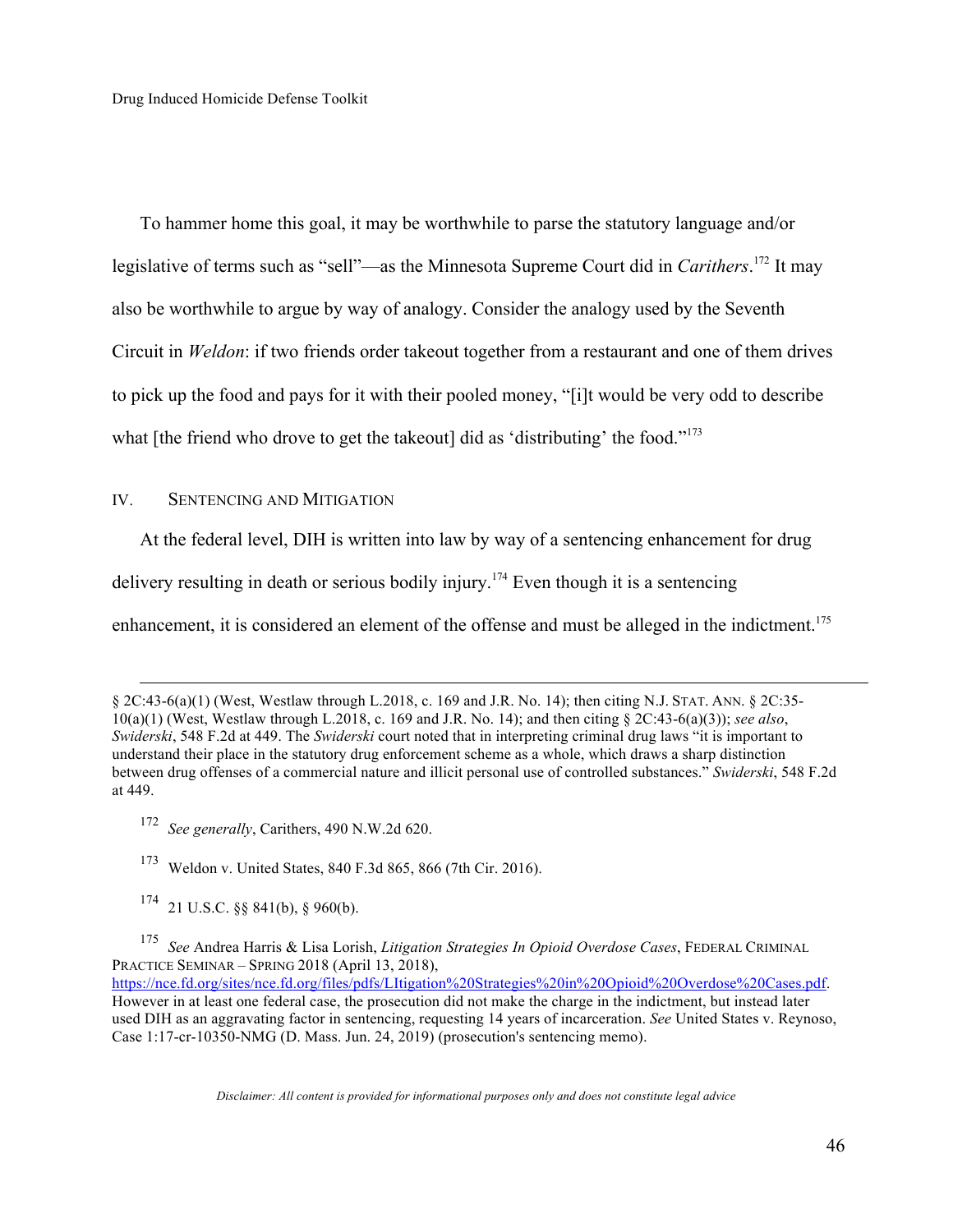The sentences are quite severe—often mandatory life terms—but possibilities do exist in mitigation. For more information regarding federal sentencing, see the Federal Defenders information from its Federal Criminal Practice Seminars.<sup>176</sup>

At the state level, in addition to the usual considerations regarding sentencing and mitigation,<sup>177</sup> Good Samaritan laws may come into play.<sup>178</sup> In Vermont and Delaware, they may provide immunity to DIH charges for people who call 911 to seek help.<sup>179</sup> The rest of these laws only apply to possession and related crimes, but they may offer an opportunity for mitigation for other crimes. Indeed, approximately half of the statutes specifically provide that they can be used for mitigation more broadly.<sup>180</sup> For cases not going to trial, the possibility of mitigation may offer advantages in plea bargain negotiations.

<sup>176</sup> *Id*.

 $\overline{a}$ 

<sup>177</sup> *See infra* Section VII (regarding the use of person-first language to humanize defendants and other people who use drugs or suffer addiction).

<sup>178</sup> *See* Network for Public Health Law, *Legal Interventions To Reduce Overdose Mortality: Naloxone Access and Overdose Good Samaritan Laws* (Dec. 2018), https://www.networkforphl.org/\_asset/qz5pvn/network-naloxone-10-4.pdf. *See also* Legal Science, PRESCRIPTION DRUG ABUSE POLICY SYSTEM, *Good Samaritan Overdose Prevention Laws* (Jul. 1, 2018), http://pdaps.org/datasets/good-samaritan-overdose-laws-1501695153 (providing an interactive tool for a dataset of state Good Samaritan laws).

<sup>179</sup> *See* LASALLE, *supra* note 3, at 40.

<sup>180</sup> *See* Legal Science, *supra* note 178, at question 5.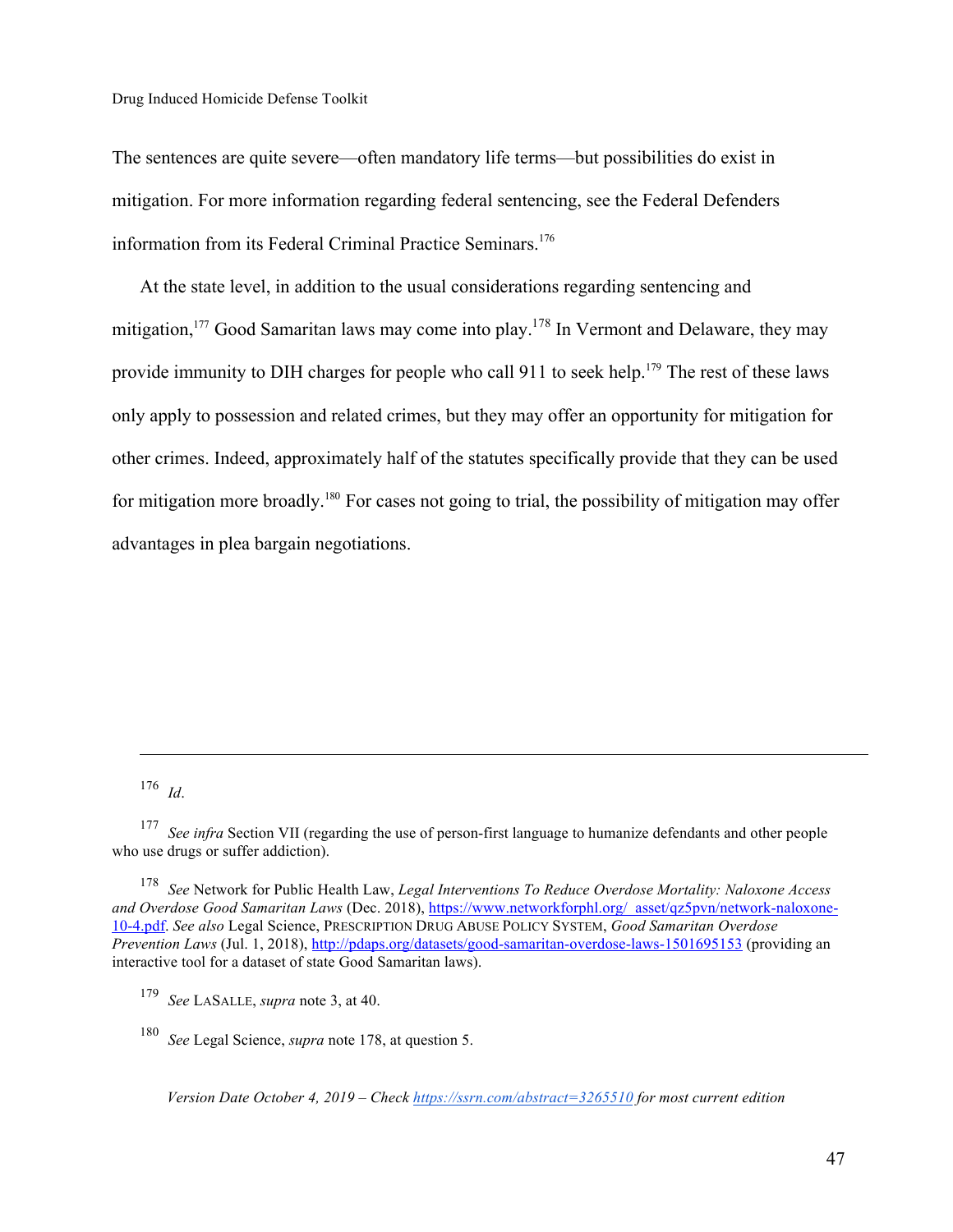### V. CONSTITUTIONAL AND STATUTORY PROBLEMS WITH DIH ENFORCEMENT

### *A. Disparate Impact on People of Color*

As with many elements of the War on Drugs and mass incarceration—though contrary to the conventional wisdom that the opioid crisis is a "white" problem—DIH enforcement appears to disproportionately target people of color. The Health in Justice Action Lab's preliminary analysis of the limited data available found that DIH-type prosecutions are more likely to be brought when the decedent is white, and that people of color receive median sentences that are 3 years longer than whites.<sup>181</sup> This pattern of practice that harkens back to one of the most egregious founding elements of the War on Drugs.<sup>182</sup>

It also points to the health problem of the low access to health care that is disproportionately experienced by people of color. Ironically, in areas where criminal justice institutions and actors are striving to bring increased access to services, these prosecutions may further undermine trust

 <sup>181</sup> *See Drug Induced Homicide*, *supra* note 10.

<sup>182</sup> For example, consider the statement of John Erlichman, Nixon's domestic policy advisor:

The Nixon campaign in 1968, and the Nixon White House after that, had two enemies: the antiwar left and black people. You understand what I'm saying? We knew we couldn't make it illegal to be either against the war or black, but by getting the public to associate the hippies with marijuana and blacks with heroin, and then criminalizing both heavily, we could disrupt those communities. We could arrest their leaders, raid their homes, break up their meetings, and vilify them night after night on the evening news. Did we know we were lying about the drugs? Of course we did.

Dan Baum, *Legalize It All: How to win the war on drugs*, HARPER'S (Apr. 2016), https://harpers.org/archive/2016/04/legalize-it-all/.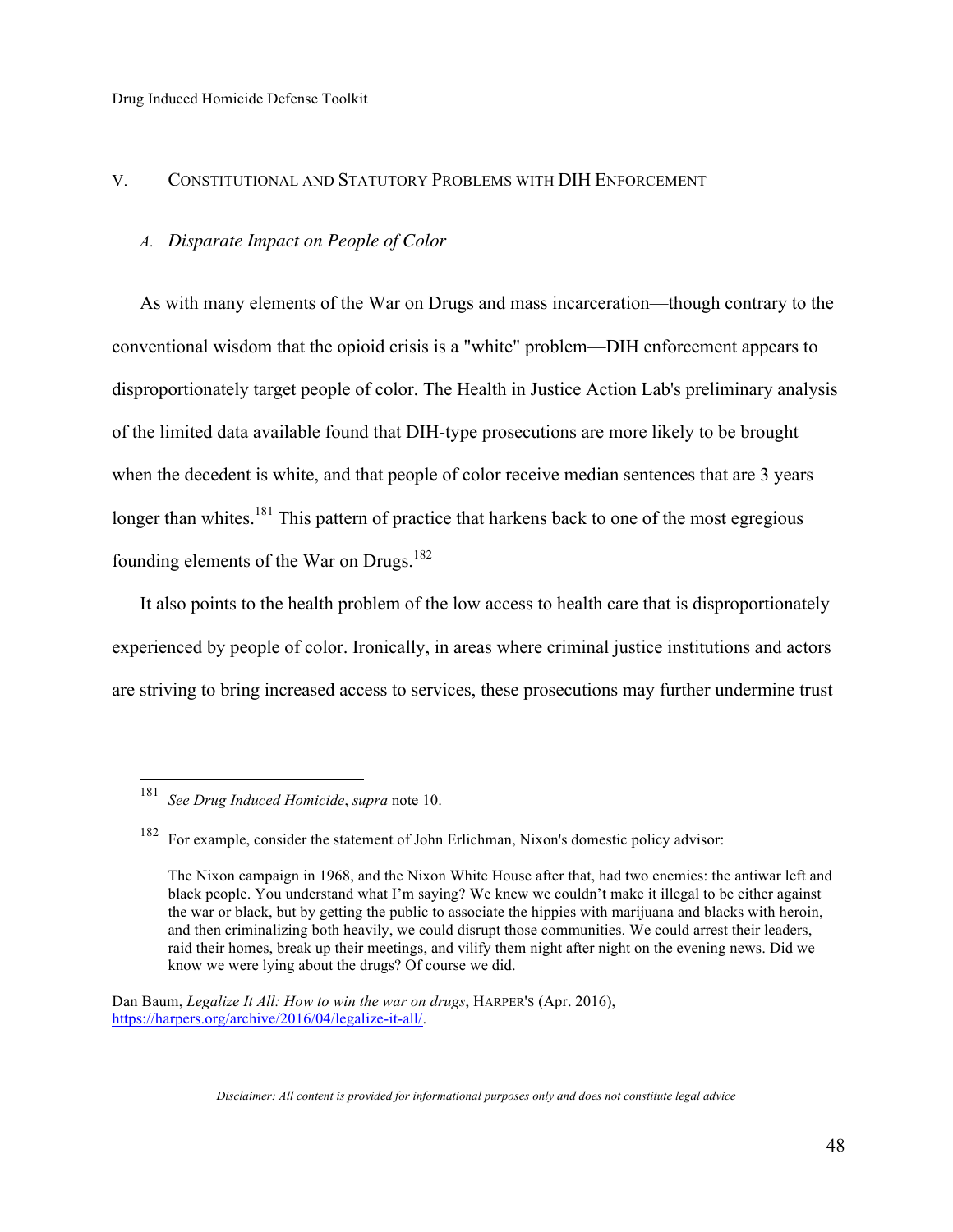in police among people of color, steering them away from even beneficial police contact and inadvertently worsening disparities in access to care.

### *B. Denial of MOUD to inmates may violate the ADA or Rehabilitation Act*

Considering that DIH defendants are overwhelmingly likely to suffer OUD themselves, the criminal justice system's tragic failure to provide pharmacotherapy is a critical problem for DIH enforcement.<sup>183</sup> If a carceral facility deprives an inmate suffering from OUD from receiving pharmacotherapy, some courts are beginning to hold that the failure may violate the Americans with Disabilities Act (local and state facilities) or the Rehabilitation Act (federal facilities).

For example, in *Pesce v. Coppinger*, the U.S. District Court in Boston issued an injunction requiring Massachusetts facilities to provide methadone to the plaintiff, and ruling that the commonwealth's policy depriving methadone to inmates with OUD violated the ADA (as well as the U.S. Constitution, see below).<sup>184</sup> Similarly, the U.S. Court of Appeals for the First Circuit affirmed a preliminary injunction ordering a jail in Maine to provide buprenorphine to treat an individual with OUD.<sup>185</sup>

 <sup>183</sup> *See* discussion *infra* Sections V.C and VI.B.

<sup>184</sup> *See* Pesce v. Coppinger, 1:18-cv-11972-DJC (slip op'n), (D. Mass. Nov. 28, 2018); *see also* Brief in Support of Plaintiff by amici, https://www.aclum.org/sites/default/files/field\_documents/20181102\_pesce\_publichealthamicus.pdf.

<sup>185</sup> Smith v. Aroostook County, 922 F.3d 41 (1st Cir. 2019).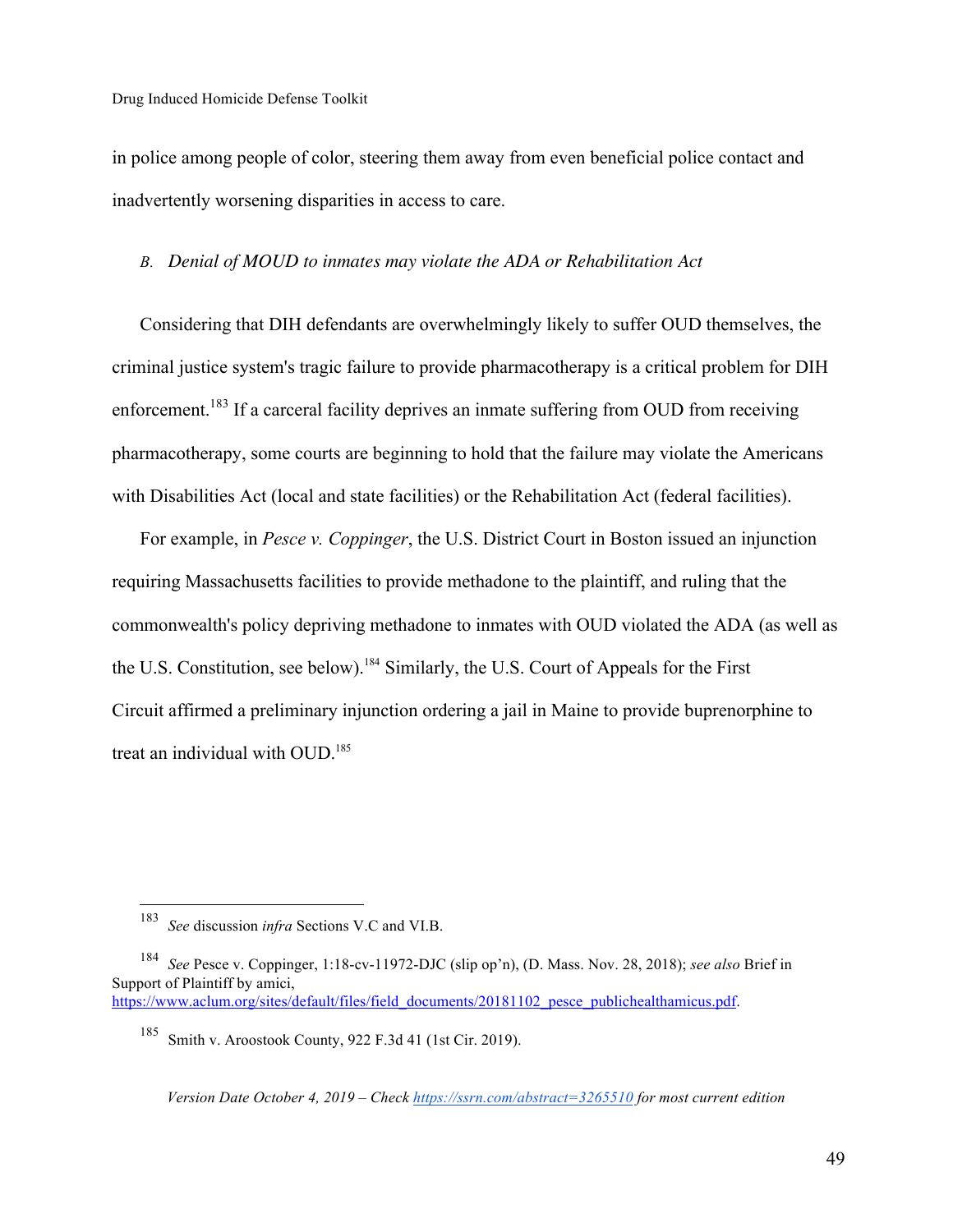For in-depth treatment of the legal and advocacy issues regarding clients suffering OUD and regarding treatment in jails and prisons, the Legal Action Center provides a number of resources for attorneys.<sup>186</sup>

### *C. Forcing an inmate into withdrawal may violate the Eighth Amendment*

Similarly, where facilities provide no inadequate treatment services and force inmates into the misery of withdrawal,187 this may count as cruel and unusual punishment. In *Pesce*, the federal district court noted that the case met the First Circuit's tests of a "sufficiently serious" medical need—"meaning it was either diagnosed by a physician as mandating treatment or is so obvious that a layperson would recognize the need for medical assistance"—and that "defendants acted with intent or wanton disregard when providing inadequate care."<sup>188</sup> In that case, Pesce was receiving physician-prescribed treatment for his OUD, but the state refused to consider the medical dynamics of his case.

 <sup>186</sup> *See* Legal Action Center, *Substance Use: Medication Assisted Treatment Resources*, https://lac.org/resources/substance-use-resources/medication-assisted-treatment-resources/.

<sup>187</sup> *See* Brian Barnett, *Jails and prisons: the unmanned front in the battle against the opioid epidemic*, STAT NEWS (Jul. 2, 2018), https://www.statnews.com/2018/07/02/opioid-epidemic-jails-prisons-treatment/.

<sup>188</sup> *See* Pesce slip op'n. at 16 (citing cases). *See also* Legal Action Center, *supra* note 186 (for resources); *e.g.*, Legal Action Center, *Legality of Denying Access to Medication Assisted Treatment in the Criminal Justice System* (Dec. 1, 2011), https://lac.org/wp-content/uploads/2014/12/MAT\_Report\_FINAL\_12-1-2011.pdf.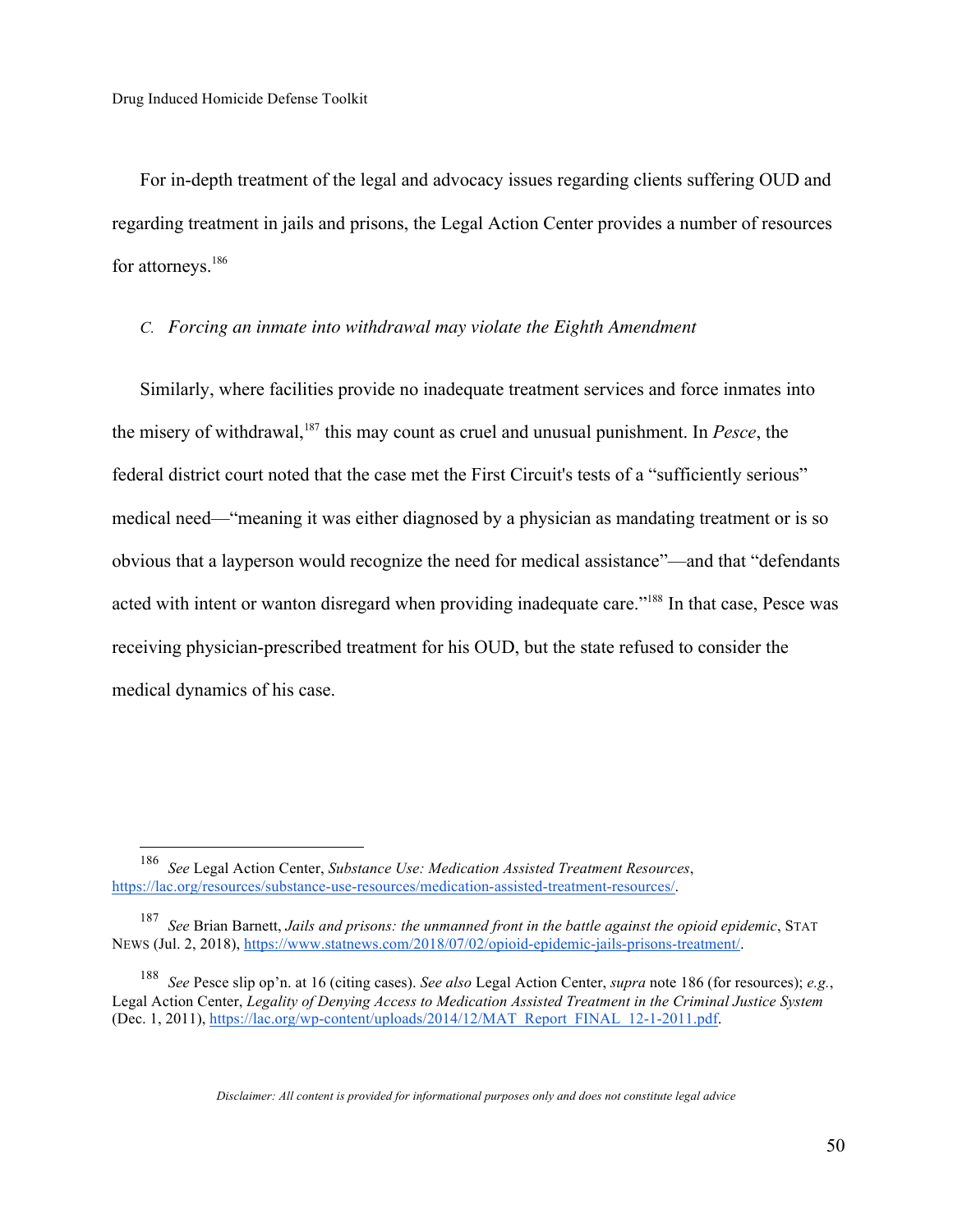### *D. Cell phone searches and* Carpenter

Cell phones automatically collect, store, and transmit an enormous amount of data about their users. Consequently, information obtained from cell phones, their manufacturers, service providers, and app developers has come to play a crucial role in criminal investigations. In this section, we highlight some of the important legal and practical considerations that arise when evidence from cell phones is used during the course of drug-induced homicide enforcement. As the applicable legal protections vary based on the type of information sought by law enforcement.<sup>189</sup> this section is divided up into three parts: one dealing with contents of communications and related metadata, one dealing with location information, and one dealing with information from the mobile applications ecosystem.

### *1. Contents and Metadata*

First and foremost, cell phones are a rich source of information regarding an individual's communications. Communication records obtained from an individual's cell phone may include both the *content* of an individual's communications<sup>190</sup> and information *about* an individual's communications (also known as "metadata").<sup>191</sup> In DIH investigations, prosecutors are keen to access communication information. The National District Attorneys Association's white paper on the opioid crisis addresses this desire:

 <sup>189</sup> Ben Brown & Kevin Buckler, *Pondering personal privacy: a pragmatic approach to the Fourth Amendment protection of privacy in the information age*, 20 CONTEMP. JUST. REV. 227 (2017).

<sup>&</sup>lt;sup>190</sup> Saved text messages are an example of the contents of an individual's communication that can be retrieved from their phone.

<sup>&</sup>lt;sup>191</sup> Phone call metadata can include the identity of the caller and recipient, time of the call, and duration of the call.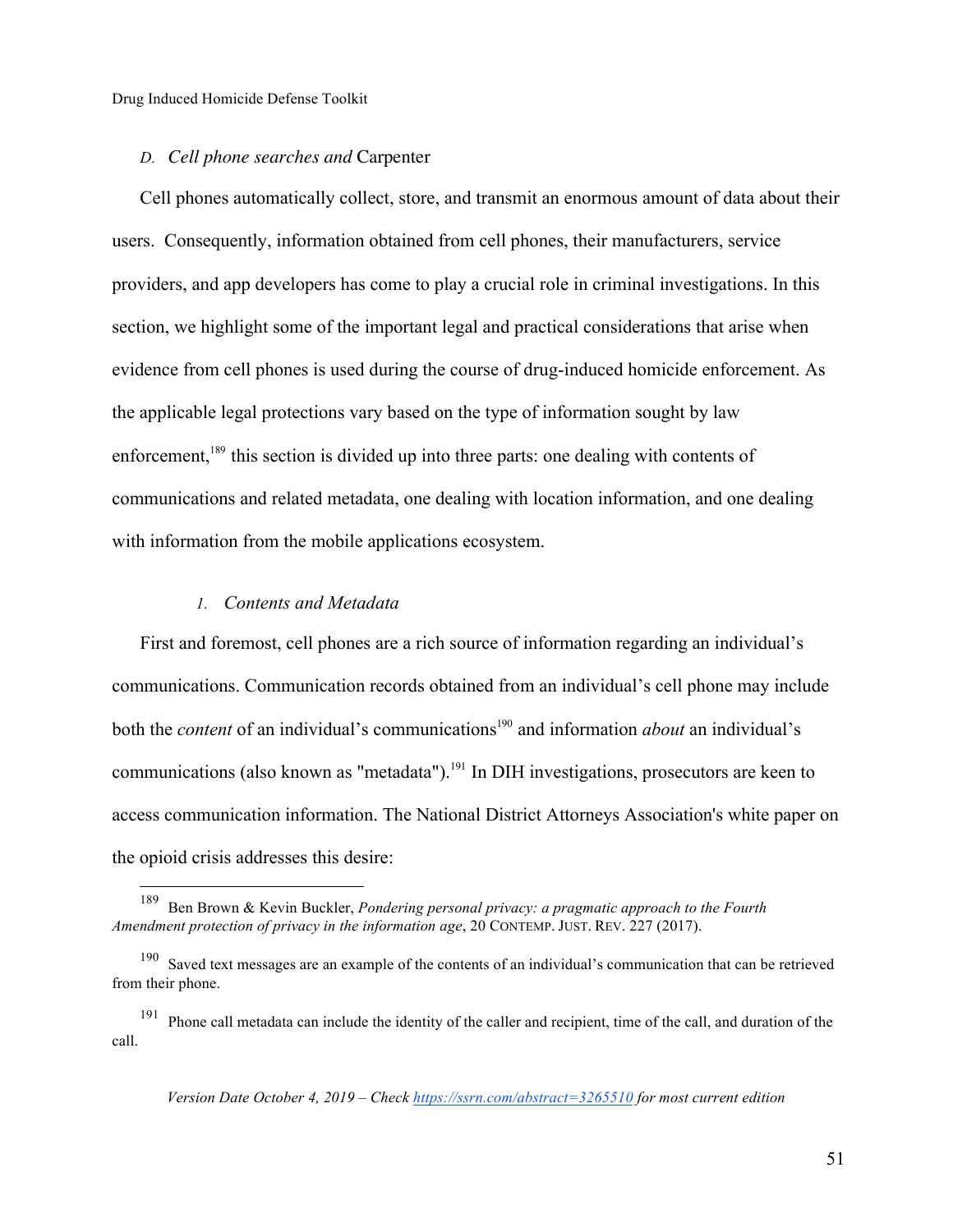Of particular importance in the homicide investigation of a fatal overdose is the individual's cell phone. In many instances, a user will engage in a series of calls and/or texts with the drug dealer shortly before death to arrange the purchase of the fatal dose of product. It's important as part of the investigative process to seek the proper legal process to obtain subscriber information that can provide valuable intelligence to pursue a case. Obtaining phone records can take time and are sometimes difficult to pursue, but it can be one of the most critical parts of an investigation and can hold key evidence to successfully pursue a drug delivery in death statute case.<sup>192</sup>

Under federal law, law enforcement must obtain a warrant based on probable cause prior to accessing the contents of stored communications without notice or consent.<sup>193</sup> While, on its face, federal law distinguishes between contents of communications held in storage for 180 days or less (for which a warrant is always required) $194$  and contents of communications held in storage for more than 180 days (which could be obtained with a subpoena), <sup>195</sup> it is now general practice to obtain a warrant regardless of the age of the communication as there is "no principled basis to treat email less than 180 days old differently from email more than 180 days old."196 In contrast, federal law allows law enforcement to obtain a customer's name and "local and long distance telephone connection records" through an administrative subpoena,<sup>197</sup> and other non-content

<sup>197</sup> 18 U.S.C. § 2703 (c). An administrative subpoena can also be used to obtain a range of basic subscriber information, including address and payment mechanism.

 <sup>192</sup> NDAA, *supra* note 21, at 9.

<sup>193</sup> 18 U.S.C. § 2703 (a)-(c) (2018).

<sup>194</sup> *Id.* § 2703 (a).

<sup>195</sup> *Id.* § 2703 (b).

<sup>196</sup> Department of Justice, *Acting Assistant Attorney General Elana Tyrangiel Testifies Before the U.S. House Judiciary Subcommittee on Crime, Terrorism, Homeland Security, and Investigations* (2013), https://www.justice.gov/opa/speech/acting-assistant-attorney-general-elana-tyrangiel-testifies-us-house-judiciary.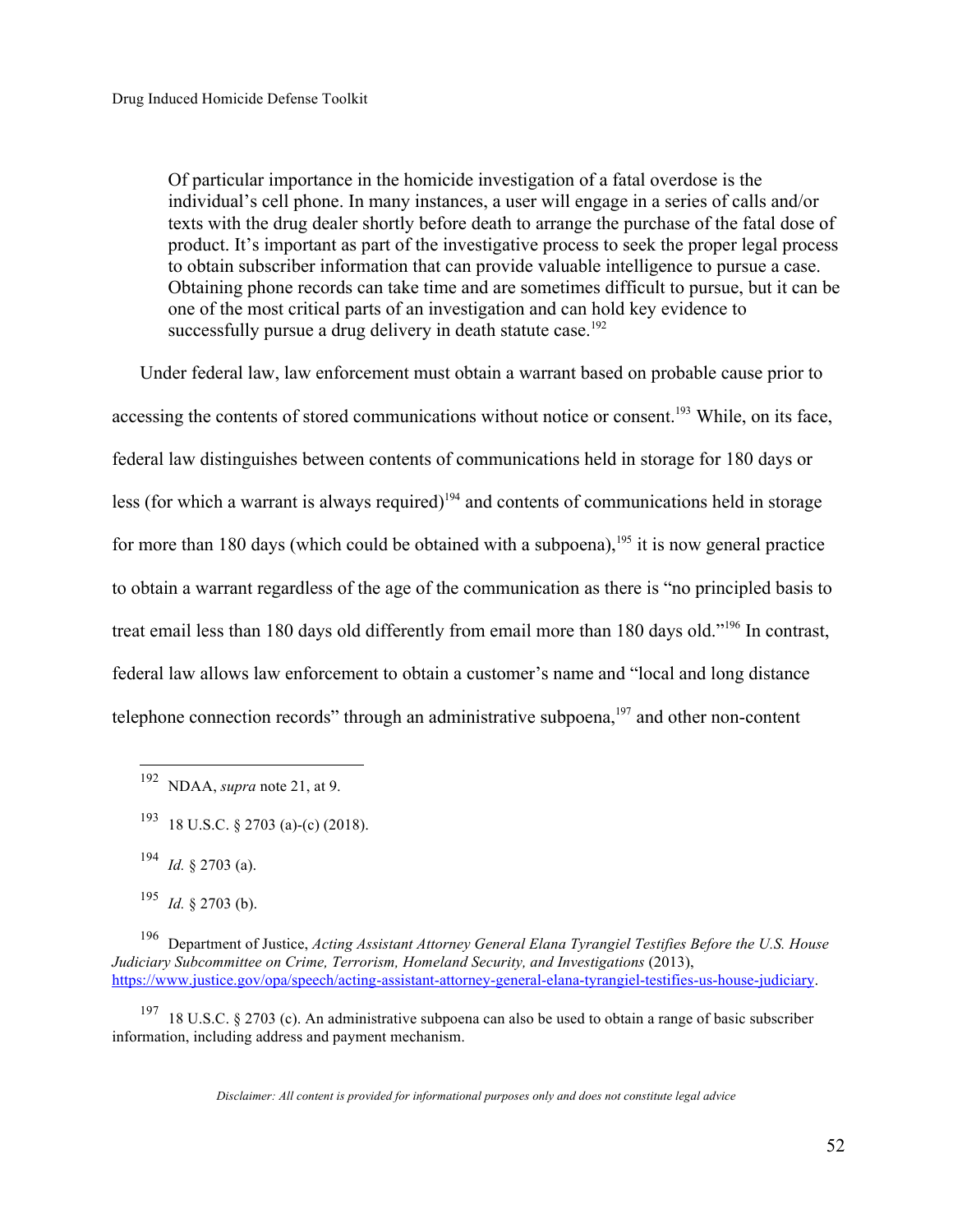information through a court order.198 However, some states have implemented stricter protections for certain types of communications metadata.<sup>199</sup>

There is also the issue of encryption. Where information on a phone is encrypted in such a way that law enforcement cannot access it, even a court order will not make the information available. For this reason, the NDAA, the FBI, and others in law enforcement are actively advocating that Congress amend the Communications Assistance for Law Enforcement Act of 1994 to require encryption technology to include backdoor access for law enforcement.<sup>200</sup>

## *2. Location Tracking*

Second, data from an individual's cell phone can be used to track their *location* over a (potentially long) period of time by way of commercial records indicating which cell towers were connected to their phone at what times.<sup>201</sup> Also known as cell site location information (CSLI), this information can be used to track an individual in the past by leveraging previously stored cell site location records (also known as historical CSLI), or in real time by leveraging

 $\overline{a}$ 

<sup>198</sup> 18 U.S.C. § 2703 (d).

<sup>199</sup> *See*, *e.g.*, People v. Sporleder, 666 P.2d 135 (Co. 1983). For a general discussion of state deviation from federal standards for law enforcement access to metadata, *see* Stephen E. Henderson, *Learning from All Fifty States: How to Apply the Fourth Amendment and Its State Analogs to Protect Third Party Information from Unreasonable Search*, 55 Cath. U. L. Rev. 374 (2006).

<sup>200</sup> NDAA, *supra* note 21, at 7-9 ("Address the Obstacle of Smartphone Encryption").

<sup>201</sup> Marc McAllister, *GPS and Cell Phone Tracking: A Constitutional and Empirical Analysis,* 82 U. CIN. L. REV. 207, 225 (2013).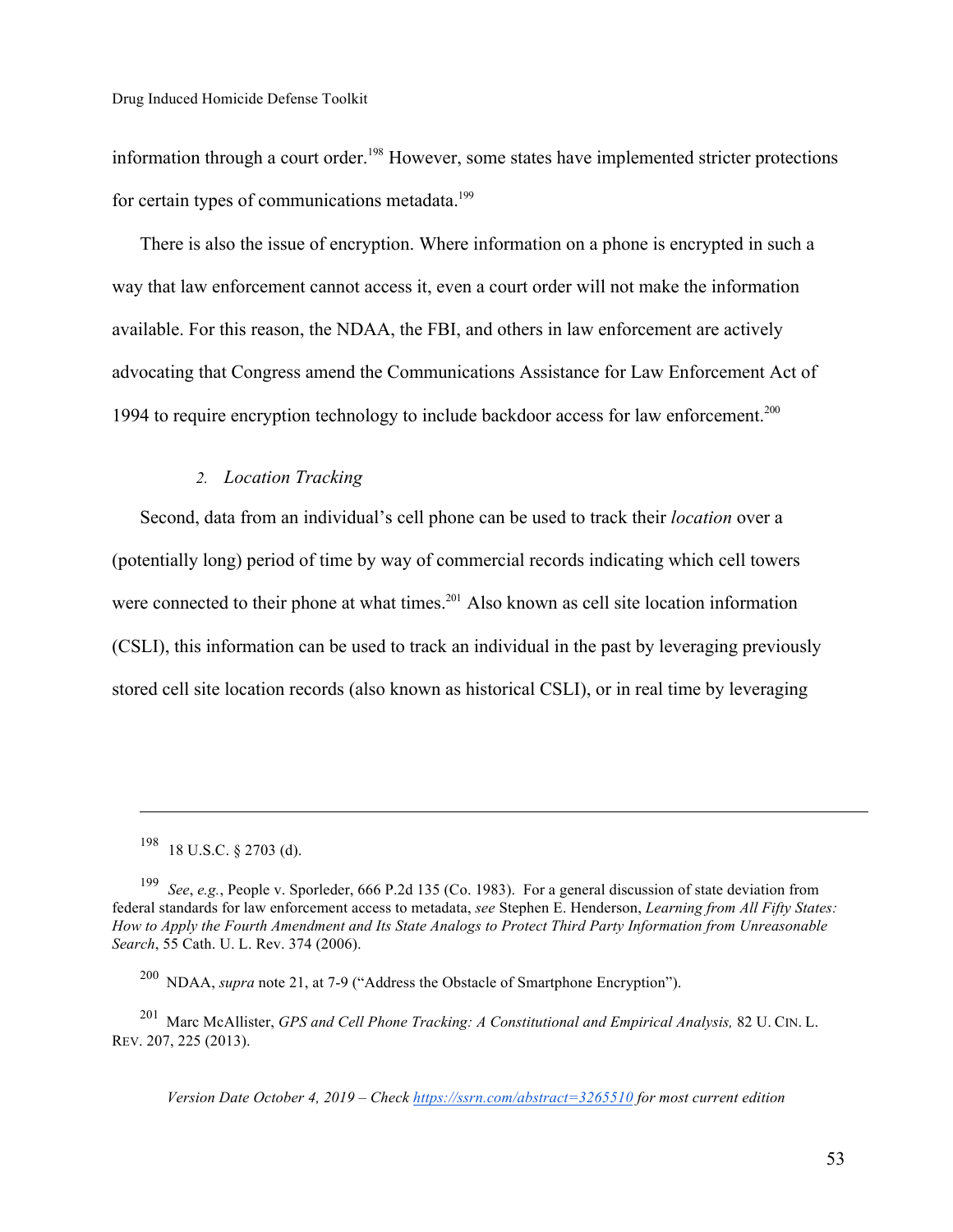prospective CSLI.202 In the DIH context, law enforcement may seek to use location information from both the suspect and victim as evidence that they were in the same location – and thus presumably may have interacted – shortly prior to the fatal overdose.

The Supreme Court recently clarified the legal protections that apply to cell phone location information in *Carpenter v. United States,* holding that law enforcement generally must obtain a warrant supported by probable cause prior to acquiring cell phone location information.<sup>203</sup> Because an individual has a reasonable expectation of privacy in the detailed, continuous location information that can be obtained through cell site records, law enforcement use of these records constitutes a search regulated by the Fourth Amendment.<sup>204</sup> However, the Supreme Court explicitly and narrowly limited the technology covered by their opinion in *Carpenter*, declining to "express a view on…real-time CLSI or 'tower dumps' (a download of information on all devices that connected to a particular cell site during a particular interval)."205

Defenders seeking to challenge law enforcement use of location information not covered by *Carpenter* should determine whether stronger privacy protections may be provided by state statute or jurisprudence. For example, although the Supreme Court excluded real-time CLSI from their opinion in *Carpenter*, the Florida Supreme Court has previously held that use of real-

205 *Id.* at 17.

 <sup>202</sup> Electronic Frontier Foundation, *Cell Phone Location Tracking or CSLI: A Guide for Criminal Defense Attorneys* (2017), https://www.eff.org/files/2017/10/30/cell\_phone\_location\_information\_one\_pager\_0.pdf.

<sup>&</sup>lt;sup>203</sup> United States v. Carpenter, 585 U.S. , No. 16-402 (Jun. 22, 2018).

<sup>204</sup> *Id.* at 12.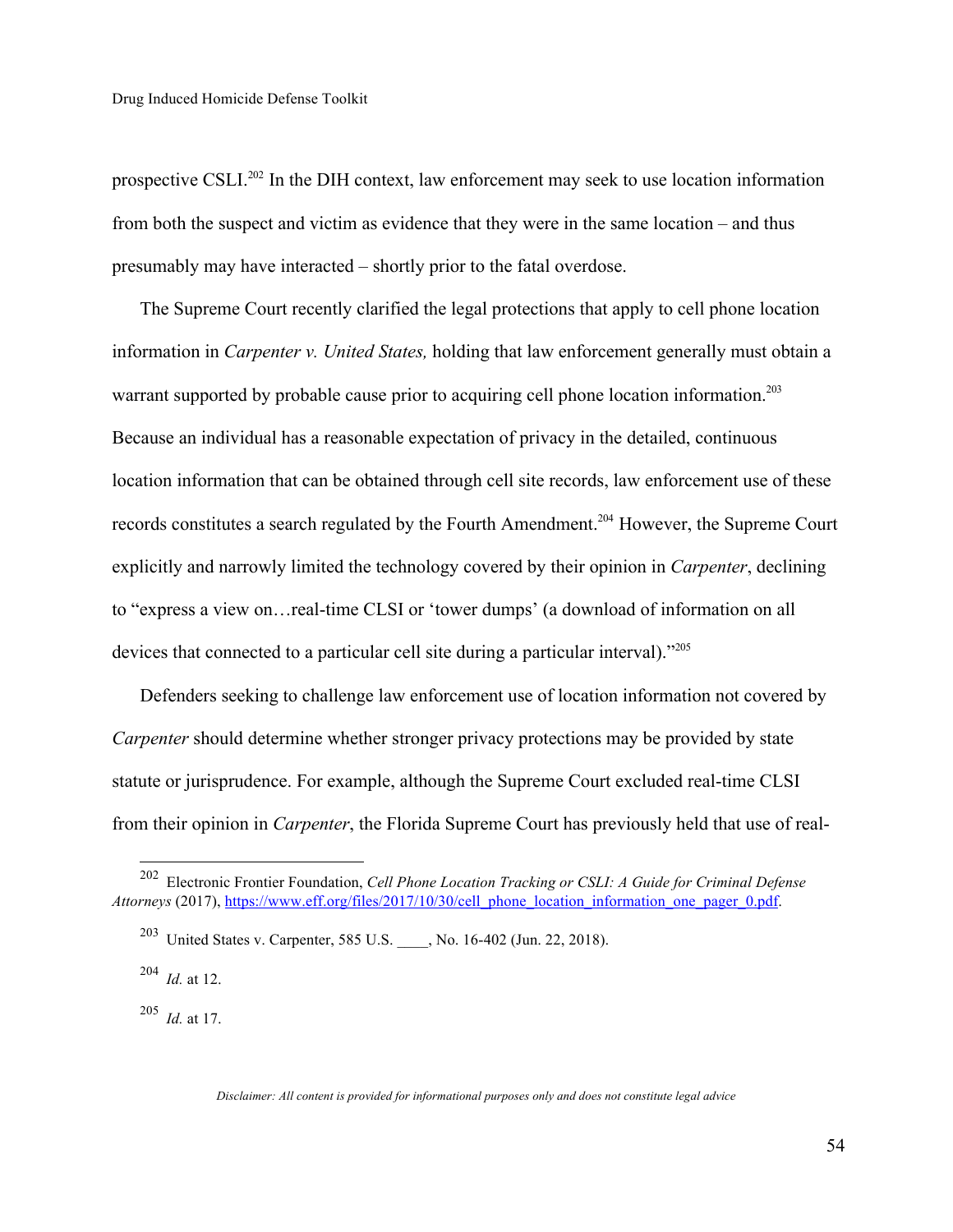time CLSI to track a criminal suspect violated the Fourth Amendment because "a subjective expectation of privacy of location as signaled by one's cell phone – even on public roads – is an expectation of privacy that society is now prepared to recognize as objectively reasonable."<sup>206</sup> Additionally, as lower courts have already begun to explore whether this opinion may be extended to other technologies, $207$  the protections available for other forms of location information may shift in the future.

*3. Apps*

Finally, prosecutors and law enforcement may be able to obtain a wide variety of information generated or transmitted by the mobile applications on an individual's smart phone. Mobile applications ("apps") are software designed to run on a mobile device and are widely employed by mobile device users<sup>208</sup> to add a variety of functionality to their phone. As many mobile apps derive much or all of their revenue by targeted advertising, they are incentivized to collect, store, and transmit an enormous amount of information about their users.<sup>209</sup> It is probable that

 <sup>206</sup> Tracey v. State, 152 So. 3d 504, 526 (Fla. 2014).

<sup>207</sup> *See*, *e.g.*, *Naperville Smart Meter Awareness v. City of Naperville*, No. 16-3755 (7th Cir. 2018) (holding that city-mandated smart energy meters that regularly collect and transmit energy-use data constitute a Fourth Amendment search, although this search is reasonable due to the governmental interest in modernizing the electrical grid), and *Florida v. Quinton Redell Sylvestre*, No. 4D17-2166 (Fla. 15th Cir. 2018) (holding that use of a cell-site simulator constitutes a Fourth Amendment search).

<sup>&</sup>lt;sup>208</sup> According to one estimate, smartphone users "access 30 apps on a monthly basis" and "launch an average of at least 9 apps per day." Sarah Perez, *Report: Smartphone owners are using 9 apps per day, 30 per month*, TECH CRUNCH (2017), https://techcrunch.com/2017/05/04/report-smartphone-owners-are-using-9-apps-per-day-30-permonth/.

<sup>209</sup> Edward Balkovich et al., *Electronic Surveillance of Mobile Devices: Understanding the Mobile Ecosystem and Applicable Surveillance Law*, RAND CORP. RR800, 10 (2015), https://www.rand.org/pubs/research\_reports/RR800.html.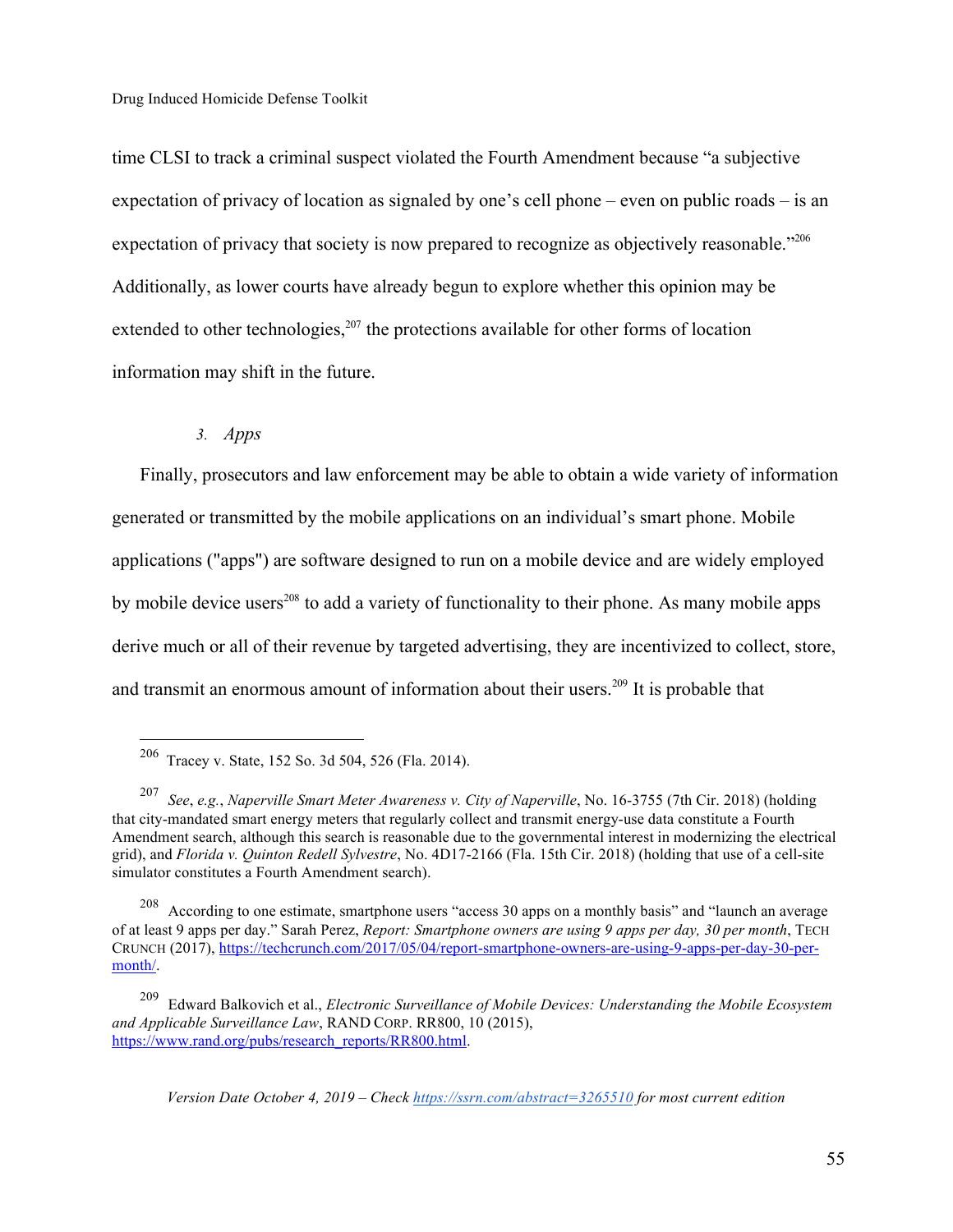prosecutors would seek to mine this broad range of information collected by mobile applications for insight into an individual's behaviors, social network, and locations.<sup>210</sup>

Because this information is frequently transmitted and stored off the user's device, it can be available even when the phone itself cannot be accessed – for example, should the phone be lost, destroyed, or encrypted. While the exact protections that apply will depend on the type of information transmitted by the mobile application, data transmitted by many commonly-used mobile apps may include the contents of electronic communications<sup>211</sup> (requiring a warrant), <sup>212</sup> as well as metadata about these communications (requiring a court order<sup>213</sup> or subpoena<sup>214</sup>). While this framework is doctrinally identical to the framework used for information about phone calls or text messages, law enforcement officers will be required to approach the application developer – rather than a phone company – to obtain this information. Some application developers have well-established mechanisms for receiving and processing law enforcement requests.<sup>215</sup> while

 <sup>210</sup> For a hypothetical description of how investigators might use information from mobile applications, *see* Edward Balkovich et al., *Helping Law Enforcement Use Data from Mobile Applications: A Guide to the Prototype Mobile Information and Knowledge Ecosystem (MIKE) Tool*, RAND CORP. RR1482 (2017), https://www.rand.org/pubs/research\_reports/RR1482.html.

<sup>211</sup> For purposes of 18 U.S.C. § 2703, an electronic communication includes "any transfer of signs, signals, writing, images, sounds, data, or intelligence" through wire or electromagnetic means. *Id.* § 2501(12).

<sup>&</sup>lt;sup>212</sup> *Id.* § 2703(a)-(c).

<sup>213</sup> *Id.* § 2703(d).

 $^{214}$  *Id.* § 2703(c)

<sup>215</sup> *See, e.g.,* Instagram, *Information for Law Enforcement*, https://help.instagram.com/494561080557017 (last accessed Nov. 20, 2018).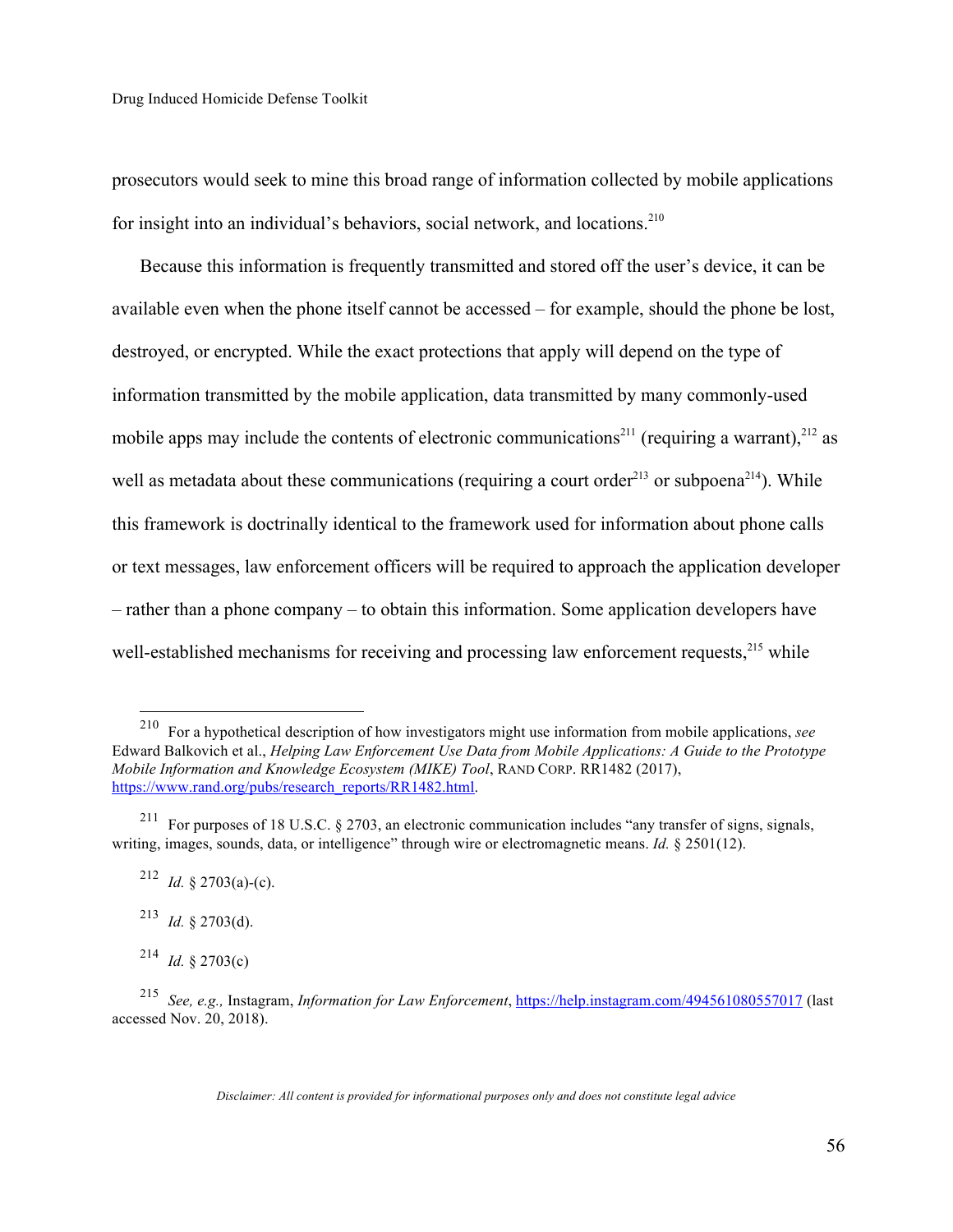others have not yet done so or might even make it difficult in order to deter law enforcement requests. Additionally, law enforcement may be unaware of the information collected by mobile applications or which developers to approach to obtain it.<sup>216</sup> Consequently, as a practical matter it may be relatively more difficult for law enforcement to obtain information from app developers than from telecommunication companies.

VI. PUBLIC POLICY ISSUES

DIH enforcement is a flawed strategy. While it may offer some emotional value to some of the bereaved, and it may provide some political value to law enforcement and prosecutors to be seen "doing something" about the opioid crisis, study after study demonstrates that tough law enforcement practices do not curb problematic drug use or trafficking on a large scale.<sup>217</sup> DIH enforcement doesn't work, and if one of its goals is to reduce overdose deaths, it exacerbates the problem.

## *A. DIH statutes purport to target major traffickers, but prosecutions target co-users and small-scale sellers*

Nationwide, legislative history tends to be quite clear: criminal penalties for drug distribution are intended to target traffickers and dealers to stop them from preying on youth and people suffering addiction. Take the example of Massachusetts. In his June 1980 letter to the legislature submitting "An Act Providing Mandatory Terms of Imprisonment for Major Drug

 <sup>216</sup> Balkovich et al., *supra* note 209, at 6.

<sup>217</sup> *See* LASALLE, *supra* note 3, at 39.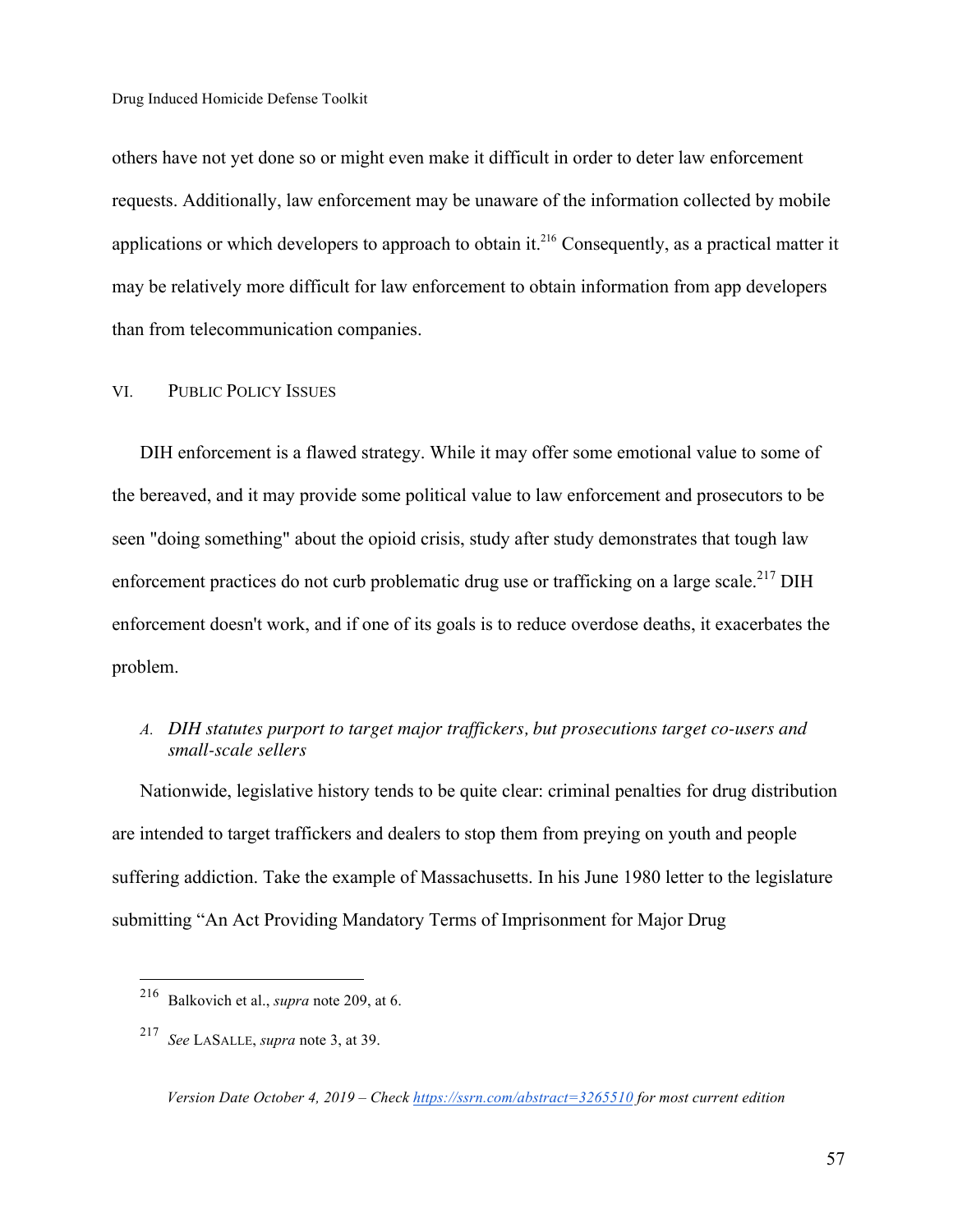Traffickers…"—which became the drug distribution statute currently enforced—then-Governor Edward King clearly identified the purpose and targets of the bill:

The time has come to launch a new, more aggressive campaign against *those who operate and profit* from the death-dealing traffic in drugs. They should be the principal focus of law enforcement activities at the state and local level. We need major changes in the way our criminal system deals with *these dealers in drugs*. 218

Statements supporting DIH statutes identify the same stated targets. Vermont's "death

results" statute specifically states that it is directed "at the entrepreneurial drug dealers who

traffic in large amounts of illegal drugs for profit," and that it "is not directed at" people who

"resort to small-scale sale of drugs to support their addiction."219

There is a similar focus to operational and prosecutors' statements. The "strategic objectives"

in New Jersey's 1993 "Statewide Narcotics Action Plan" were:

to target repeat offenders, large scale or prolific distributors, upper echelon members of organized trafficking networks, manufacturers and persons who distribute to, or employ juveniles in, drug distribution schemes for investigation and prosecution; … [and] to disrupt organized drug trafficking networks by targeting key network members...<sup>220</sup>

 <sup>218</sup> *See* Commonwealth v. Jackson, 464 Mass. 758 (2013), *quoting* 1980 House Doc. 6652, at 1 (emphasis added by the Court).

<sup>219</sup> *See* 2003 Vermont Law P.A. 54, §1(2) (legislative findings). *See also* LASALLE, *supra* note 3, at 15-16 (quoting legislative statements nationwide, such as "We want to get the drug dealers. That is what this bill is designed to do.").

<sup>220</sup> NJ DIV. OF CRIMINAL JUSTICE, *Statewide Narcotics Action Plan* (Mar. 12, 1993), https://www.state.nj.us/lps/dcj/agguide/snap93.htm.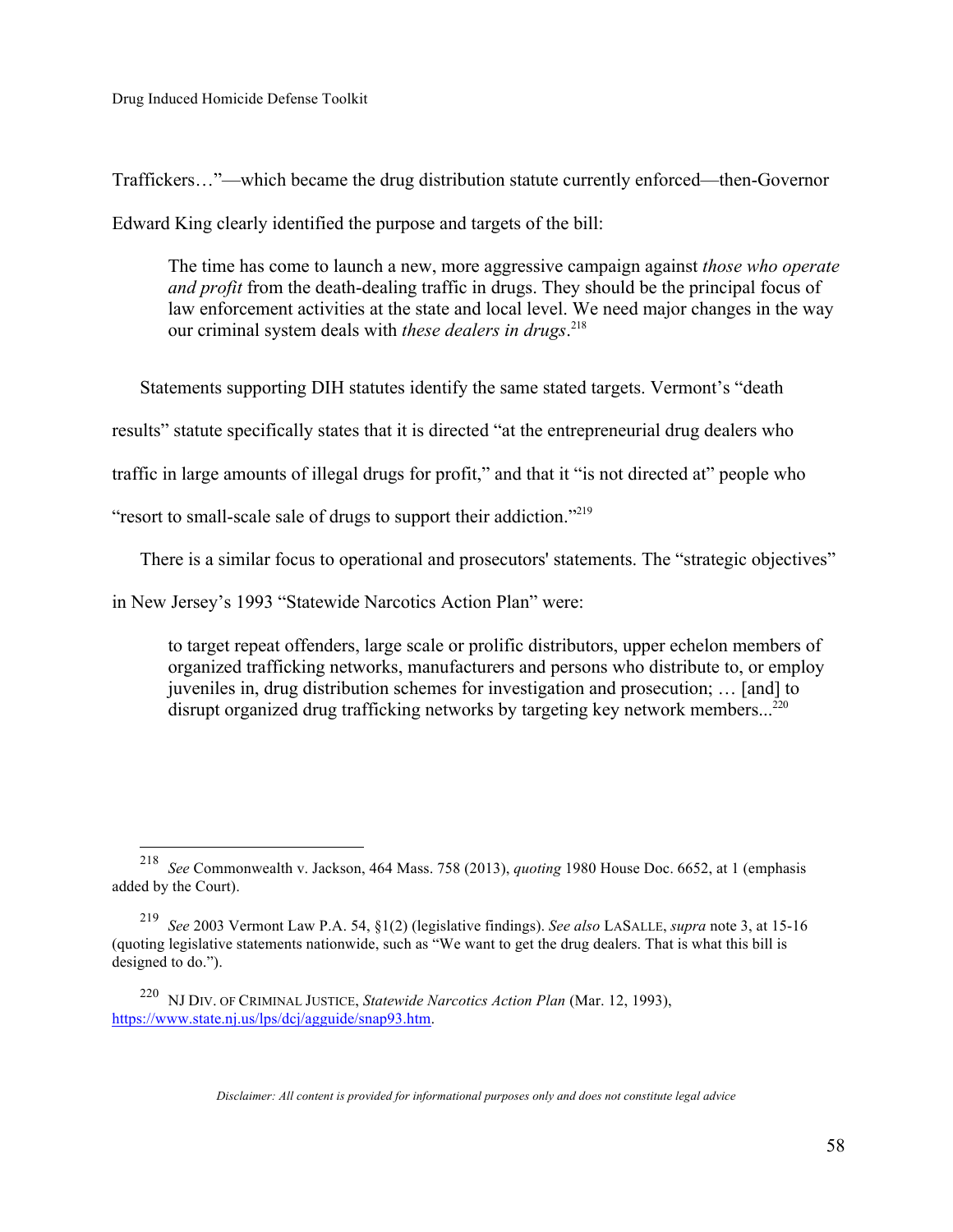The National Heroin Task Force's recommendation that prosecutors bring more drug-induced homicide prosecutions was intended to target traffickers; it makes no mention of regular users.<sup>221</sup> A National Association of Attorneys General publication exhorted law enforcement and prosecutors to make a "paradigm shift" in how they think about overdose deaths—as crimes, not accidents—and that prosecuting them "is one tool in the law enforcement arsenal which, if used appropriately, can assist locally in focusing on the drug dealers who take advantage of those who have become addicted to opioids."<sup>222</sup> Or put simply in a public statement by former Ocean County, New Jersey, Prosecutor Joseph Coronato: "If you're going to be a dealer, and that heroin is going to kill somebody, we're going to take that death, that overdose . . . and treat it as a homicide."<sup>223</sup>

Despite the explicit intention of these laws and policies, their real world application almost always involves people who are not dealers or traffickers, but are instead are struggling with addiction and who purchase drugs on behalf of themselves and their peers. Nationwide research conducted by the Health in Justice Action Lab has found that a full half (50 percent) of druginduced homicide and similar prosecutions are brought against other users, friends, relatives,

 <sup>221</sup> *See* DEP'T OF JUSTICE, NATIONAL HEROIN TASK FORCE FINAL REPORT AND RECOMMENDATIONS, at 12 (Dec. 31, 2015), https://www.justice.gov/file/822231/download. ("Federal prosecutors should prioritize prosecutions of heroin traffickers when the distribution of that drug results in death or serious bodily injury from use of that product.").

<sup>222</sup> *See, e.g.*, Neil, *supra* note 11.

<sup>223</sup> Deluxe Team, *Do Drug-Induced Homicide Laws Punish Dealers or Kill Addicts*, BETTER LIFE RECOVERY (Feb. 3, 2016), https://abetterliferecovery.com/do-drug-induced-homicide-laws-punish-dealers-or-kill-addicts.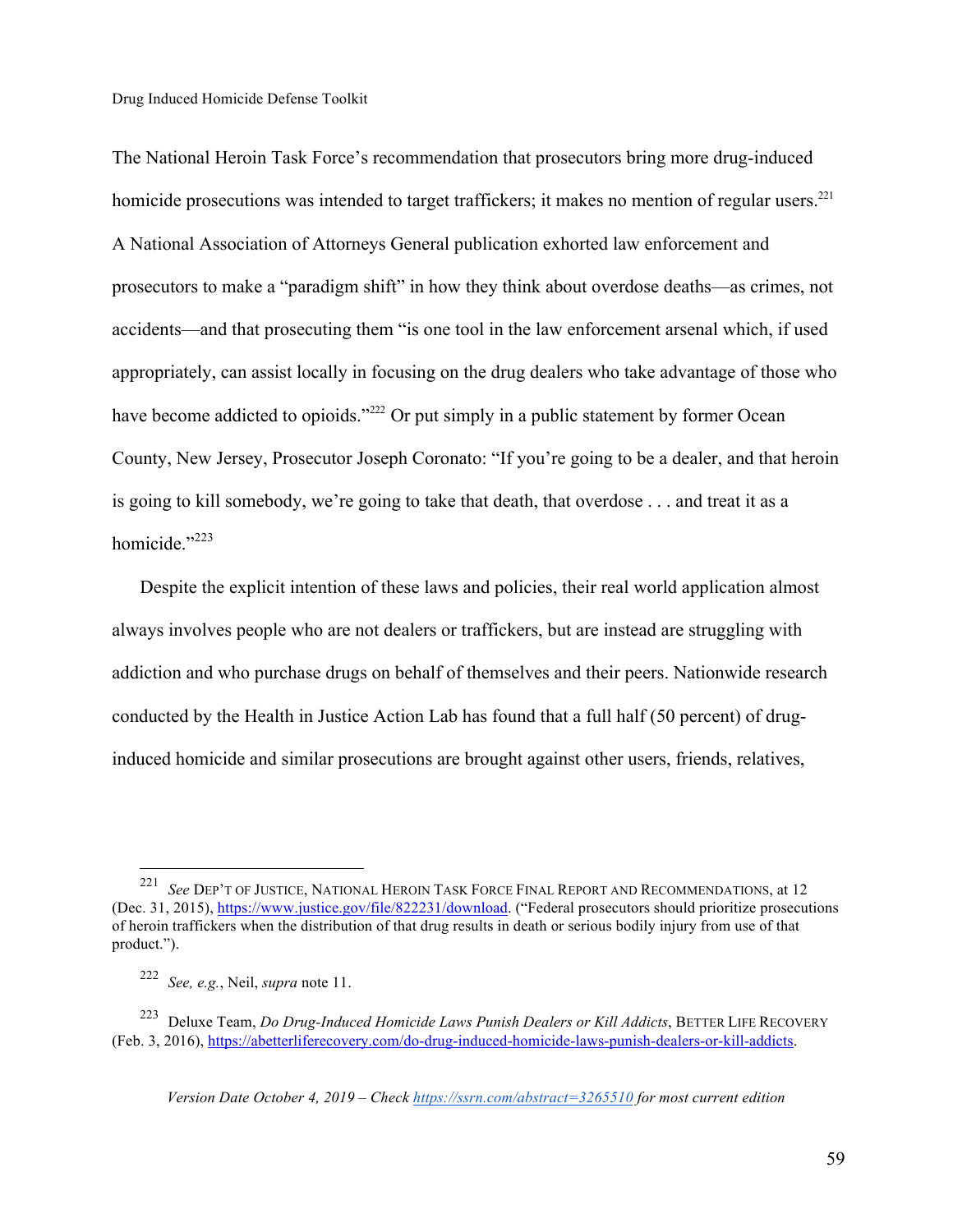romantic partners, and people with whom the decedent had a non-dealer relationship.<sup>224</sup> Only 47 percent were brought against "traditional" drug dealers, many of whom were selling small amounts of drugs.<sup>225</sup>

A study conducted by the Drug Policy Alliance had similar findings.<sup>226</sup> State-specific research does, too: in New Jersey, 25 of 32 identified prosecutions were against friends of the decedent; in Wisconsin, 90 percent of prosecutions targeted friends, relatives, or low-level street dealers; and in several Illinois counties, prosecutions usually targeted whoever was the last person with the decedent at the scene of the accidental overdose.<sup>227</sup> An extensive study by the *New York Times* looking at prosecutions in Pennsylvania came to similar findings.<sup>228</sup>

This disconnect between the stated intent of the laws and the actual targets of day-to-day prosecution likely stems from the problem of proof. But-for causation à la *Burrage* can be hard to prove, and it can be almost impossible to prove against anyone other than the person who held the drugs prior to the decedent.<sup>229</sup> Some states have adopted a "contributes to" standard to ease the burden of proof. The NDAA's white paper on opioids recommends legislatures "mak[e]

 <sup>224</sup> *See* Leo Beletsky, *America's Favorite Antidote: Drug-Induced Homicide, Fatal Overdose, and the Public's Health*, 4 UTAH L. REV. 833 (2019), https://dc.law.utah.edu/ulr/vol2019/iss4/4/. Visualizations of the data are available on the Lab's website at https://www.healthinjustice.org/drug-induced-homicide.

<sup>225</sup> *Id*.

<sup>226</sup> *See* LASALLE, *supra* note 3, at 41.

<sup>227</sup> *Id.* at 42 (summarizing studies).

<sup>228</sup> *See* Goldensohn, *supra* note 25.

<sup>229</sup> *See* Beletsky, *supra* note 224, at 57-58.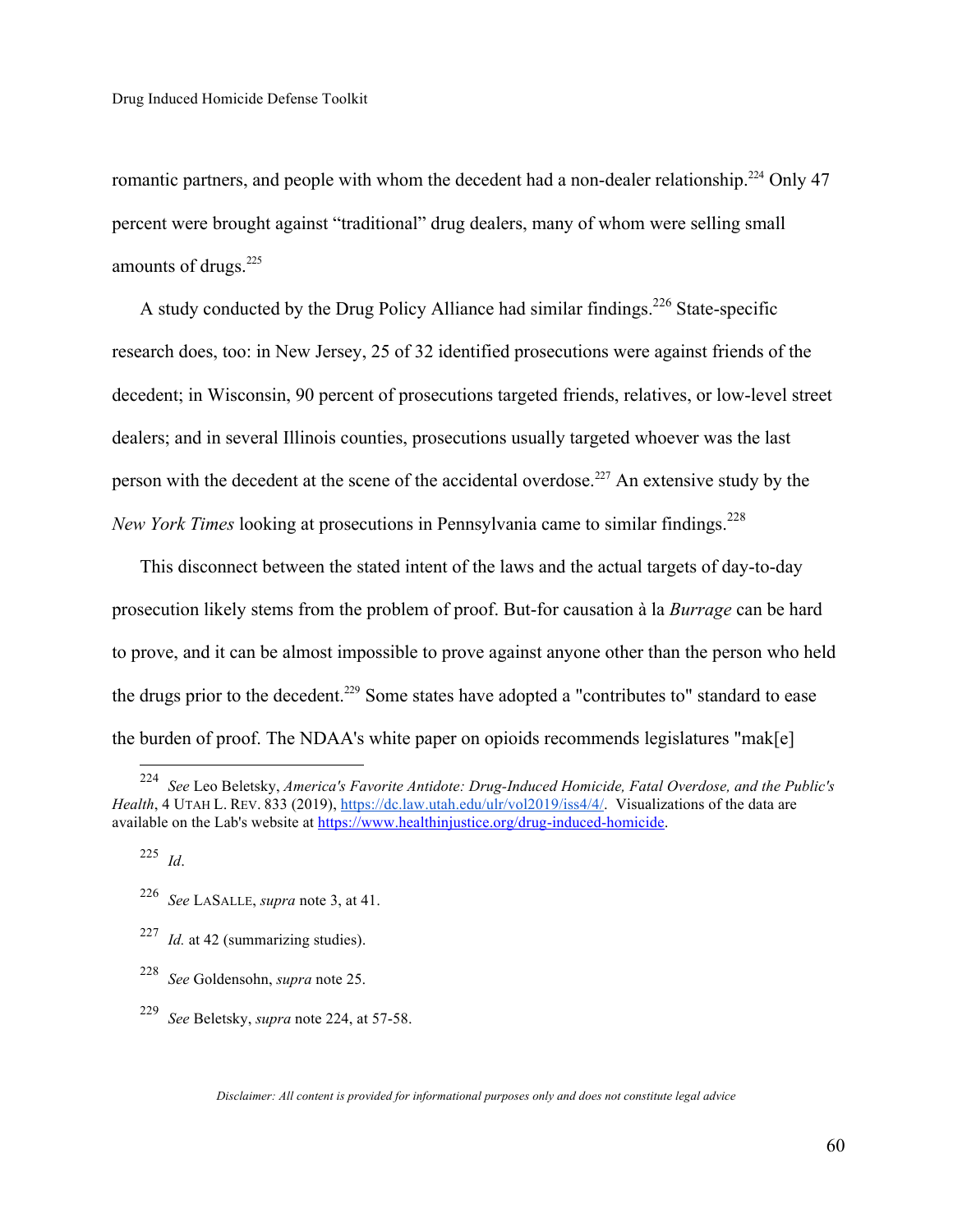every person in the chain of delivery criminally liable for an overdose death[.]"<sup>230</sup> But even so, prosecutors have for the most part only found it practicable to pursue cases against tightly proximate individuals, which contradicts the deterrence rationale of the DIH concept.

# *B. DIH enforcement actually reduces help-seeking, thereby increasing the risk that people will die from overdose*

From a public health perspective, DIH enforcement against people who use drugs harms three important and interrelated public health imperatives: (1) the timely administration of naloxone to reverse overdoses; (2) public education and harm reduction efforts to reduce isolation among those who use opioids; and (3) the 911 Good Samaritan law designed to encourage help-seeking behavior among overdose witnesses.

Naloxone nasal spray is simple to administer and effective at reversing overdoses, and it can be done by emergency responders, by fellow users, or by others (such as people in the user's circles or bystanders).231 Overdose education and naloxone distribution (OEND) programs are now widespread (though not widespread enough). These programs are effective at improving the ability of both professional and lay responders to recognize and reverse overdose events to prevent a fatal outcome, as well as improving access to naloxone.<sup>232</sup>

 <sup>230</sup> NDAA, *supra* note 21 at 9.

<sup>231</sup> *See* Edward W. Boyer, *Management of Opioid Analgesic Overdose*, 367 N. ENG. J. MED. 146, 150–53 (2012) (discussing the use of naloxone to treat overdoses).

<sup>232</sup> *See* Alexander Walley et al., *Opioid Overdose Rates and Implementation of Overdose Education and Nasal Naloxone Distribution in Massachusetts: Interrupted Time Series Analysis*, 346 BMJ f174 (2013), https://www.ncbi.nlm.nih.gov/pmc/articles/PMC4688551/. In the Massachusetts example, over 7,400 overdose rescues by first responders were reported to the Department of Public Health after the program began in 2015. *See* GOVERNOR'S PRESS OFFICE, *Press Release: Baker-Polito Administration Awards Nearly \$1 Million in First Responder Naloxone Grants* (June 28, 2018), https://www.mass.gov/news/baker-polito-administration-awards-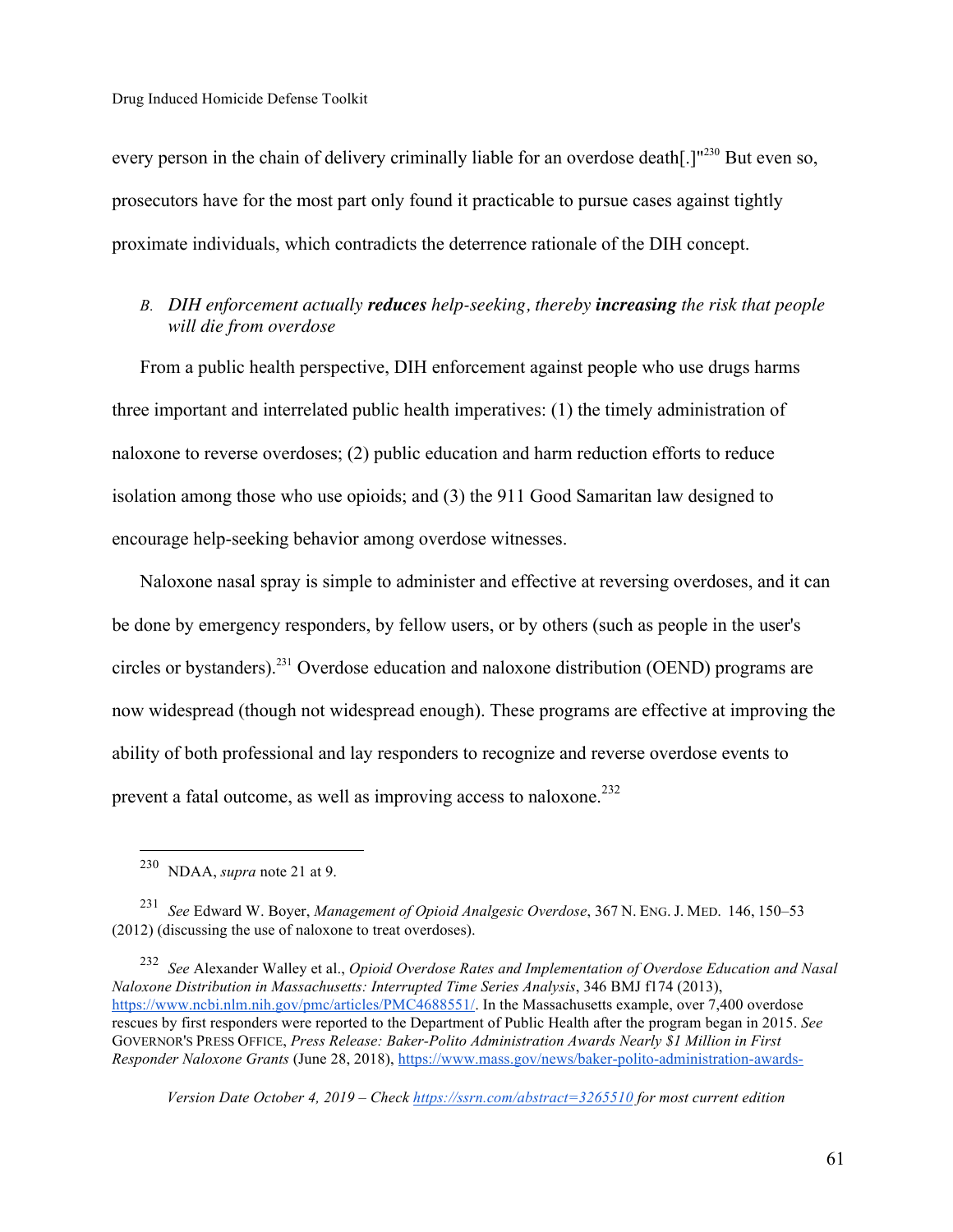Naloxone works, but only if administered in time.<sup>233</sup> It is therefore critical that someone else be present who can administer naloxone or call 911 to prevent accidental overdoses from turning fatal.<sup>234</sup> Accordingly, the second common intervention is a public health education campaign targeted to people who use drugs that discourages them from using drugs alone. Particularly in the current context of potent synthetics adulterating the illicit opioid drug supply, using alone places individuals at far greater risk of death than using with others. "Use alone, die alone," as the phrase goes.

However, most drug use is criminalized outside the medical setting, and therefore witnesses to overdose events are often reluctant to call 911 because doing so summons not just EMS but law enforcement. They fear legal consequences for themselves or the person overdosing, ranging from being arrested and prosecuted for a drug-related crime to losing their housing or shelter.235

 nearly-1-million-in-first-responder-naloxone-grants. To make naloxone nasal spray more accessible, it can now be purchased without a prescription. Mary Markos, *Prescription No Longer Needed to Buy Naloxone in Massachusetts*, BOSTON HERALD (Oct. 19, 2018),

https://www.bostonherald.com/2018/10/19/prescription-no-longer-needed-to-buy-naloxone-in-massachusetts/.

<sup>233</sup> *See* Boyer, *supra* note 231.

<sup>234</sup> See Travis Lupick, *If They Die of an Overdose, Drug Users Have a Last Request*, YES! MAG. (Aug. 25, 2018), https://www.yesmagazine.org/people-power/if-they-die-of-an-overdose-drug-users-have-a-last-request-20180830 ("In public health messaging, the first thing that's said is, 'Don't use alone.' You want people to be using with someone or with a group of people<sup>[.]"</sup>). A person experiencing an overdose can also administer naloxone on oneself, though the window of opportunity for this may be quite brief.

<sup>235</sup> According to several studies, many people refuse to call 911 for fear of police involvement (ranging from one-third to one-half); for those who did call 911, many delayed making the call for several critical minutes while they faced those fears. *See* Amanda Latimore & Rachel Bergstein, *"Caught with a Body," Yet Protected by Law? Calling 911 for opioid overdose in the context of the Good Samaritan Law, 50 INT'L J. DRUG POL. 82 (2017),* https://www.sciencedirect.com/science/article/abs/pii/S0955395917302888. *See also* LASALLE, *supra* note 3 (summarizing studies).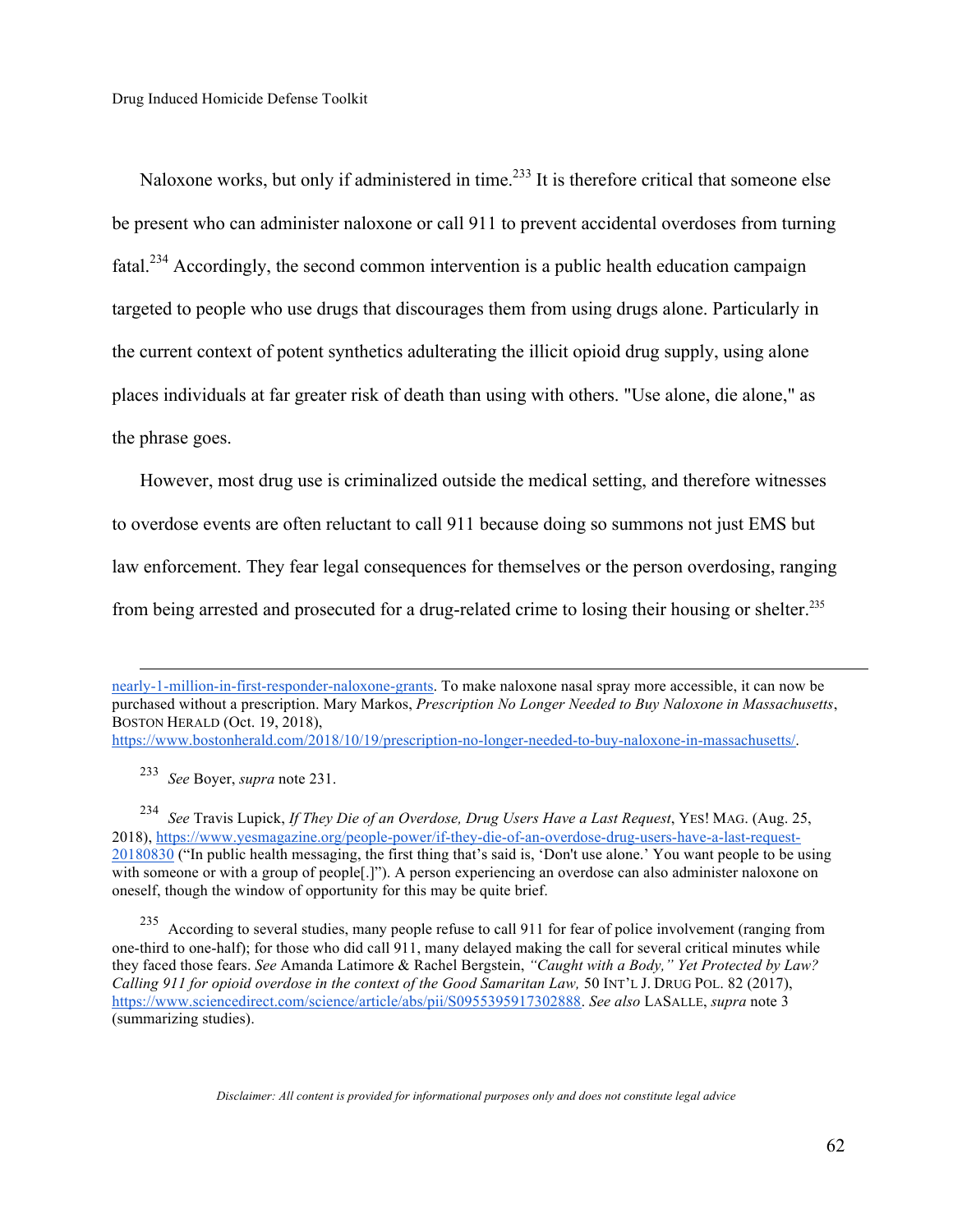Accordingly, almost all state legislatures—though regrettably *not* the federal government—have passed 911 Good Samaritan laws. These laws aim to remove the fears by carving out limited criminal amnesty for overdose victims and witnesses who call for help.<sup>236</sup>

Unfortunately, Good Samaritan laws are too narrowly drawn. In every state except Vermont and Delaware, these laws only provide immunity to charges for possession of drugs and drug paraphernalia for personal use, not to distribution or death resulting from overdose—and these laws vary state to state on whether they cover investigation, arrest, and/or prosecution.<sup>237</sup> In other words, they create a quandary for people calling 911: you (probably) won't get in trouble if the person experiencing an accidental overdose event survives, but if death occurs, you're calling the cops on yourself.

And that's if you are even aware of the law. Tragically, knowledge and understanding of 911 Good Samaritan laws is limited—among users and first responders as well as the public.<sup>238</sup>

On the flip side, in their efforts to "send a message" to deter illegal drug sales (and be seen to be "doing something" about the opioid crisis), law enforcement and prosecutors often seek—and receive—press coverage when bringing charges or securing a conviction.<sup>239</sup> Unfortunately, this is

 <sup>236</sup> *See* NETWORK FOR PUBLIC HEALTH LAW, *Legal Interventions To Reduce Overdose Mortality: Naloxone Access and Overdose Good Samaritan Laws* (Dec. 2018), https://www.networkforphl.org/\_asset/qz5pvn/networknaloxone-10-4.pdf. *See also* Legal Science, *supra* note 178.

<sup>237</sup> *See* Section IV *supra* (regarding the relevance of Good Samaritan laws in mitigating sentence severity).

<sup>238</sup> *See* Caleb J. Banta-Green et al., *Police Officers' and Paramedics' Experiences With Overdose and Their Knowledge and Opinions Of Washington State's Drug Overdose-Naloxone-Good Samaritan Law*, 90 J. URBAN HEALTH 1102 (2013), https://www.ncbi.nlm.nih.gov/pmc/articles/PMC3853169/.

<sup>239</sup> Indeed, the studies mentioned above conducted by the Health in Justice Action Lab, the *New York Times*, and Drug Policy Alliance (and those it cited) are based upon the many hundreds of news articles available online.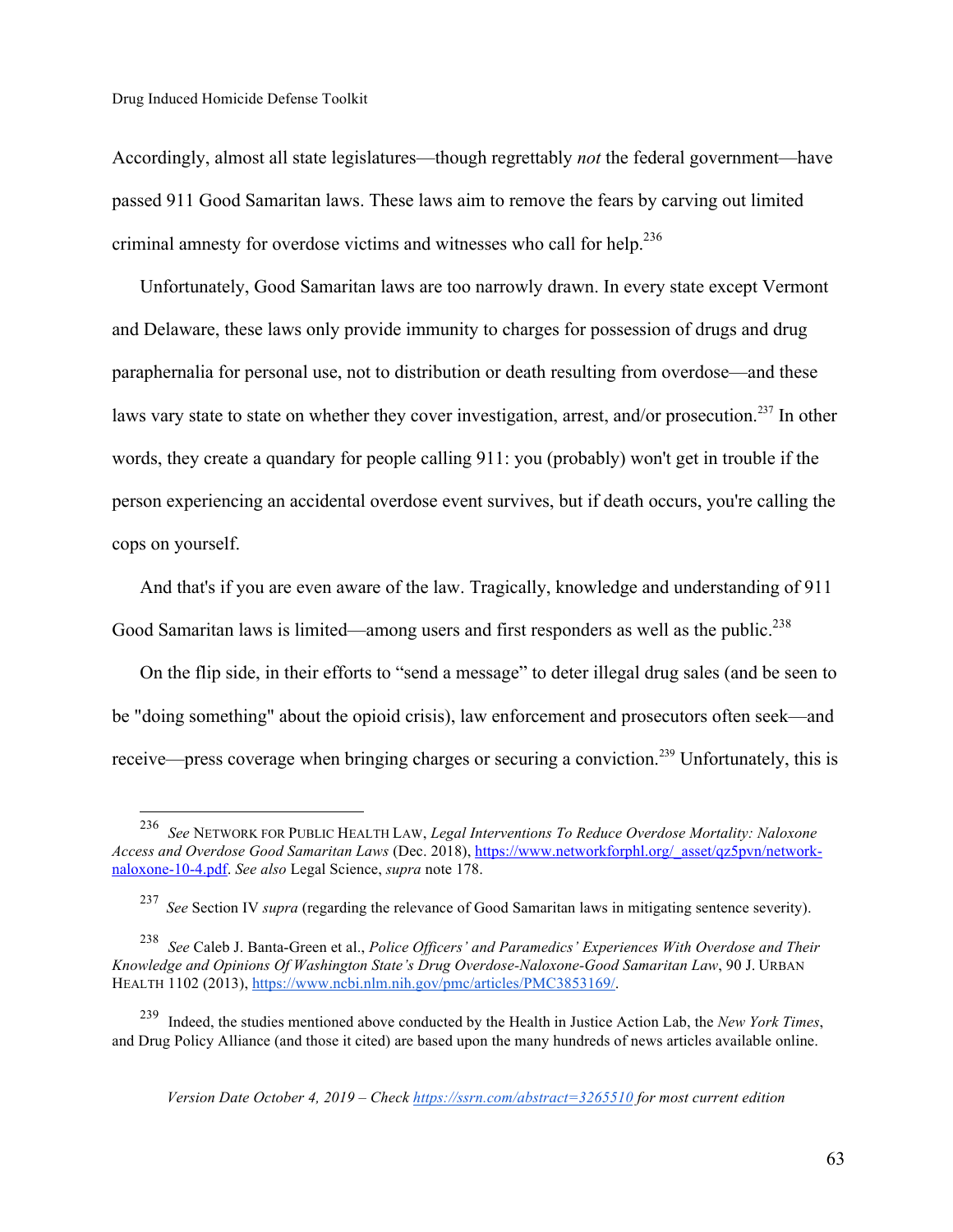a case of sending the wrong message to the wrong people. Arresting and prosecuting users and petty street dealers does not threaten kingpins, but it does it does put the word out that witnesses to an overdose may be arrested and charged. Worse, an increasing number of prosecutors and law enforcement leaders are calling for *all* overdose sites to be treated as crime scenes, which *itself* receives media coverage.<sup>240</sup> This increasingly common practice of treating every overdose scene as a crime scene is becoming widely known among users, and its chilling effect may help explain the relatively anemic impact of Good Samaritan laws on help-seeking observed thus far.<sup>241</sup> Indeed, this may become worse if the panic in law enforcement surrounding fentanyl, particular the myth that the mere bodily contact can trigger an overdose, continues to spread.<sup>242</sup>

Accordingly, if prosecutors are trying to "send a message" to people in the drug trade but are only targeting end-users, this strategy is bound to fail. Similarly, if they are trying to "send a message" to reduce drug overdose, it is bound to fail. These criminal justice efforts target the very people who are best positioned to summon life-saving help during overdose events: friends,

 <sup>240</sup> *See, e.g.*, LASALLE, *supra* note 3, at 23, 40; Allyn, *supra* note 8. *See also, e.g.*, NDAA, *supra* note 21, at 9 ("Law enforcement agencies and prosecutors should treat every overdose death as a homicide and assign homicide detectives to respond to these scenes.").

<sup>241</sup> *See* LASALLE, *supra* note 3, at 40. Recommendations to treat overdoses as crime scenes are sometimes presented as an opportunity to investigate up the drug supply chain, with an immediate emphasis on the decedent's cell phone. *See, e.g.*, NDAA, *supra* note 21, at 9. This raises evidentiary issues that are discussed *infra* Section V.D and *supra* Section VI.A.

<sup>242</sup> *See, e.g.*, Crime and Justice News, *Should Exposing Someone to Fentanyl Be a Crime?*, THE CRIME REPORT (Dec. 17, 2018), https://thecrimereport.org/2018/12/17/should-exposing-someone-to-fentanyl-be-a-crime/; *Man pleads guilty after East Liverpool officer's accidental fentanyl overdose*, ASSOCIATED PRESS (Mar. 13, 2018), https://fox8.com/2018/03/13/man-pleads-guilty-after-east-liverpool-officers-accidental-fentanyl-overdose/; Peter Andrey Smith, *What Can Make a 911 Call a Felony? Fentanyl at the Scene*, N.Y. TIMES (Dec. 17, 2018), https://www.nytimes.com/2018/12/17/us/fentanyl-police-emt-overdose.html.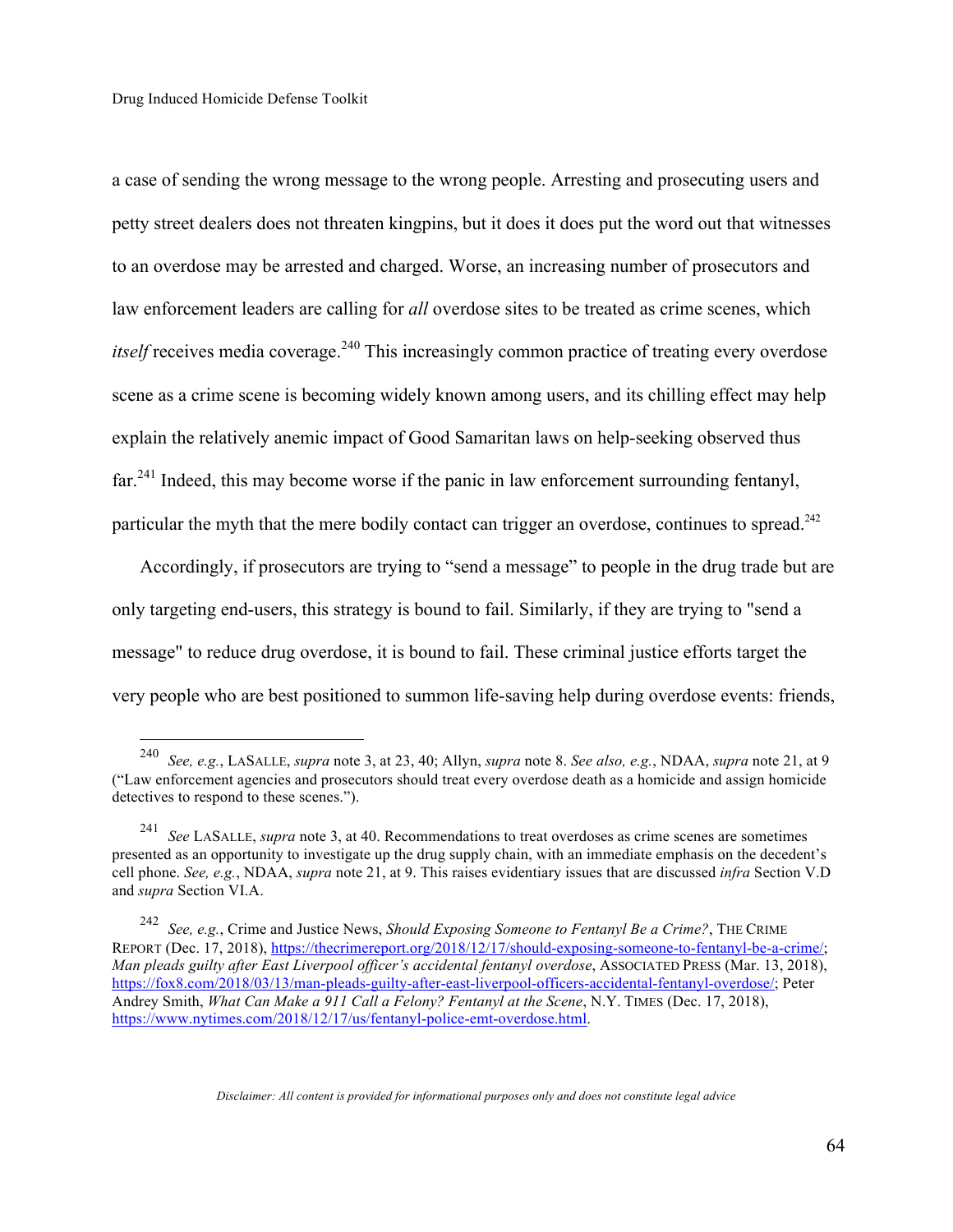family members, romantic partners, and others within the drug user's close social nexus. These prosecutions make it more likely that people will use drugs alone in order to avoid implicating friends in the case of an accidental overdose.<sup>243</sup> If fellow users witnessing an overdose do not have naloxone and do not call 911, then entirely avoidable deaths will inevitably follow.

It is worth noting that some drug users are attempting to counter this problem through a strategy of signing "Do Not Prosecute" documents modeled on "Do Not Resuscitate" directives.<sup>244</sup> While these likely have no normative legal power, they are an instance of drug users trying to embrace the harm reduction practice of not using alone, and they may signal to families and others that they knowingly adopted the risks of opioid use and do not want their friends to come into legal harm—particularly if calling 911 to save their lives was the trigger for that legal harm.

#### *C. Jail and prison actually increases the risk of overdose and death*

Research shows that jail and prison time are tightly correlated with mental health problems, the intensity of opioid use, and overdose death.245 A recent study in *Lancet Public Health* found that counties with high rates of incarceration have a greater than 50% increase in drug-related deaths compared to those with low incarceration rates. As its authors noted,

 <sup>243</sup> *See* Beletsky, *supra* note 224.

<sup>244</sup> *See* Louise Vincent, *The Rage of Overdose Grief Makes It All Too Easy to Misdirect Blame*, FILTER MAG., Dec. 5, 2018, at https://filtermag.org/the-rage-of-overdose-grief-makes-it-all-too-easy-to-misdirect-blame/; Lupick, *supra* note 234.

<sup>245</sup> Tyler N.A. Winkelman et al., *Health, Polysubstance Use, and Criminal Justice Involvement Among Adults With Varying Levels of Opioid Use*, 1 JAMA NETWORK OPEN e180558 (2018), https://jamanetwork.com/journals/jamanetworkopen/fullarticle/2687053.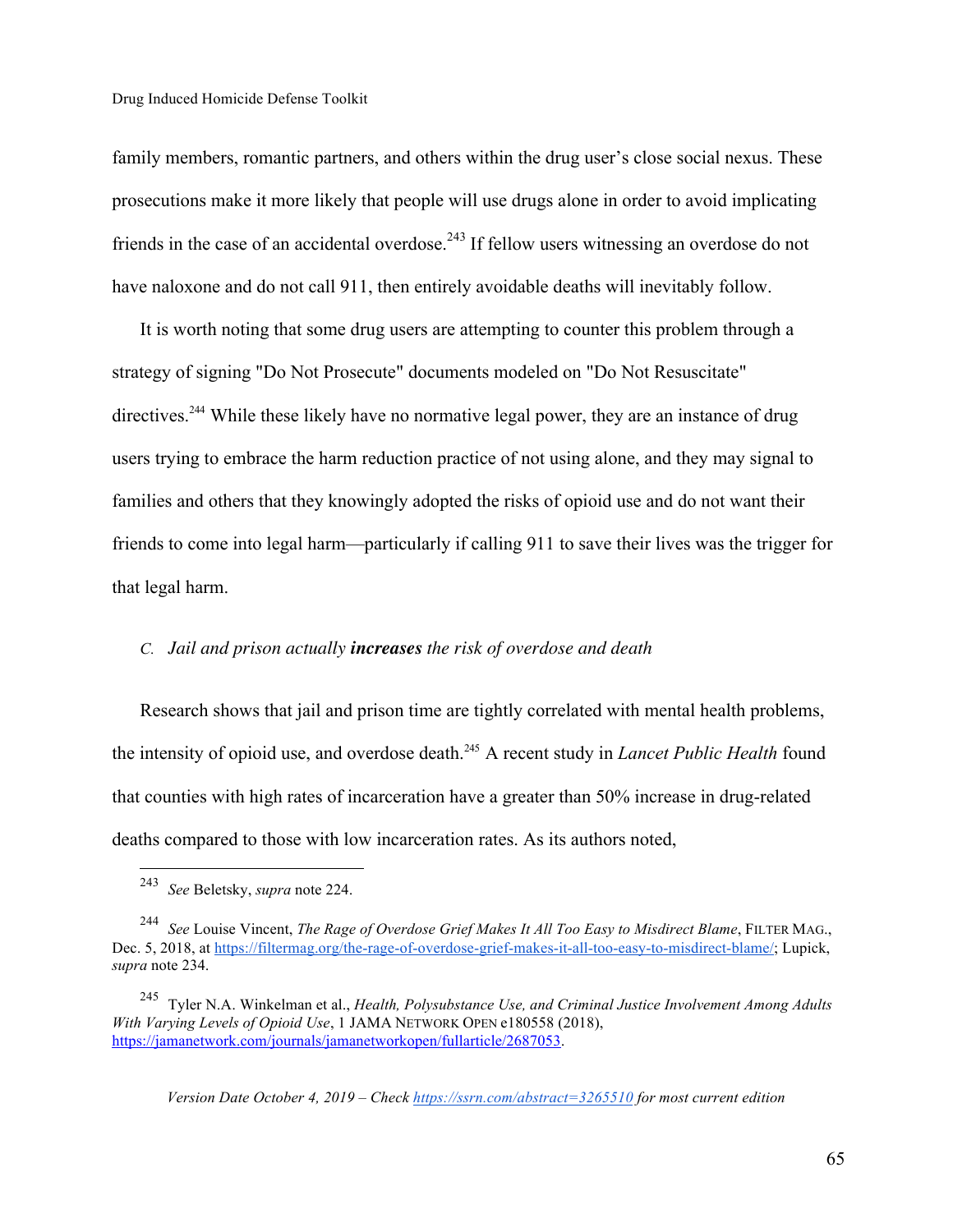Previous research has shown that mortality rates among former inmates are nearly 13 times higher than that of the general population**,** former inmates are at high risk of mortality during the first 2 weeks post release, and high incarceration rates exert cascading effects spanning generations, local communities, and other networks of current or former incarcerated people. Incarceration is directly associated with stigma, discrimination, poor mental health, and chronic economic hardship, all of which are linked to drug use disorders. Moreover, the interaction between substance abuse and incarceration interferes with treatment and reduces the likelihood of recovery.246

From moral, public health, and legal standpoints, DIH enforcement fails to consider the increased degree of harm done to people with substance use disorders. Incarceration generally has a deleterious impact on a person's mental and physical health. For those with substance use disorders, the health risks are especially severe because, due to get-tough federal laws that prevent Medicaid from funding health care in federal and state correctional facilities, very few jails or prisons offer treatment of any kind, let alone evidence-based behavioral therapies or medications<sup>247</sup>

 <sup>246</sup> Elias Nosrati et al., *Economic decline, incarceration, and mortality from drug use disorders in the USA between 1983 and 2014: an observational analysis*, 4 LANCET PUB. HEALTH e326 (2019), https://www.thelancet.com/journals/lanpub/article/PIIS2468-2667(19)30104-5/fulltext.

<sup>247</sup> *See* Leo Beletsky et al., *Fatal Re-Entry: Legal and Programmatic Opportunities to Curb Opioid Overdose Among Individuals Newly Released from Incarceration*, 7 NE. U. L. J. 155, 206 (2015) (citing § 1905 of the Social Security Act) (summarized in Beletsky, *With Massive Prisoner Release, Averting Fatal Reentry*, HUFFINGTON POST (Nov. 3, 2015), https://www.huffpost.com/entry/with-massive-prisoner-rel\_b\_8462816); NATIONAL CENTER ON ADDICTION AND SUBSTANCE ABUSE, BEHIND BARS II: SUBSTANCE ABUSE AND AMERICA'S PRISON POPULATION at 43 (2010), https://www.centeronaddiction.org/download/file/fid/487 (correctional facilities that do offer addictionrelated services tend to provide only "alcohol and other drug education or low-intensive outpatient counseling sessions rather than evidence-based, intensive treatment").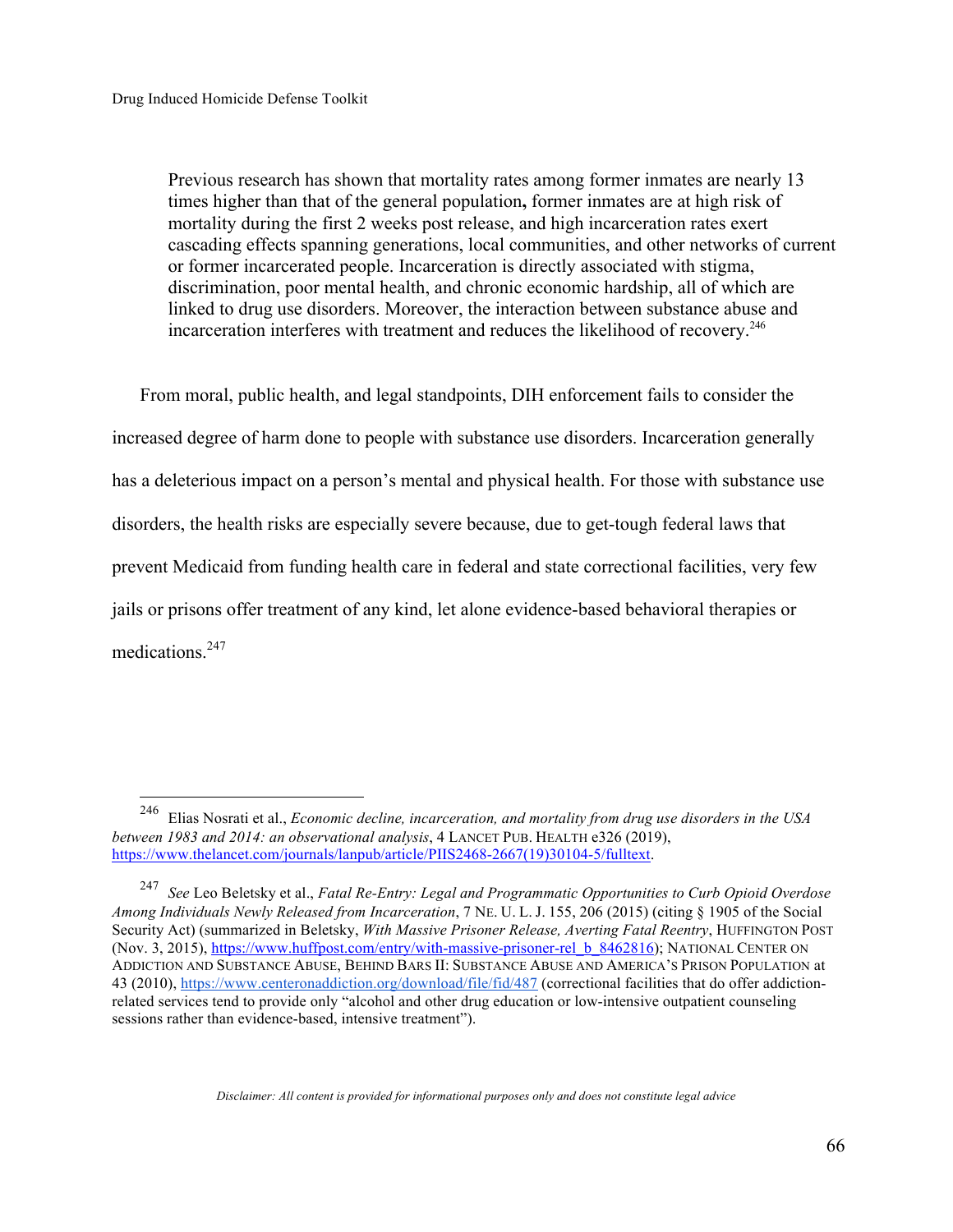Indeed, only a fraction of those who require treatment and other health services during their incarceration receive care that remotely resembles modern day standards and practices.<sup>248</sup> One study of people incarcerated in America found that in 2017, only 4.6 percent of people referred to treatment for OUD received pharmacotherapy.<sup>249</sup> Opioid agonist therapy (OAT) is known throughout the medical field as the "gold standard" of care.<sup>250</sup> Indeed, there have been alarming reports of people with OUD dying from dehydration caused by untreated withdrawal symptoms while being incarcerated, often for minor crimes unrelated to drugs.<sup>251</sup>

The vast majority of people suffering from opioid use disorder who are incarcerated are sent to facilities that either offer mere abstinence-based programming or force inmates to go "cold turkey." In these contexts of substandard care, people rapidly lose their accumulated tolerance to

 <sup>248</sup> Elizabeth L.C. Merrall et al., *Meta-analysis of Drug-related Deaths Soon After Release from Prison*, 105 ADDICTION 1545, 1549 (2010) (explaining the variation in availability of drug treatment programs inside and outside correctional settings); *see also* Kathryn M. Nowotny, *Race/Ethnic Disparities in the Utilization of Treatment for Drug Dependent Inmates in U.S. State Correctional Facilities*, 40 ADDICTIVE BEHAVIORS 148, 150 (2015) (noting that, of all covered individuals in prison who were diagnosed with substance use disorder using DSM IV criteria, "[f]orty six percent of whites report having received some kind of treatment compared to 43 percent of blacks and 33 percent of Latinos" (p-value omitted) and "of those who received treatment, self-help groups are the most commonly reported with 83 percent receiving that form of treatment, Detox (27%) and drug maintenance programs (35%) are the least reported").

<sup>249</sup> Also called medication for addiction treatment (MAT), medication treatment (MT), opioid maintenance therapy, and drug substitution therapy, this approach includes the well-established use of methadone, buprenorphine, and naltrexone. For a general explanation of the difference between opioid agonists (methadone), partial agonists (buprenorphine), and antagonists (naloxone, naltrexone), *see* the NATIONAL INSTITUTE ON DRUG ABUSE (NIDA), *Medications to Treat Opioid Use Disorder: How do medications to treat opioid use disorder work?* (June 2018), https://www.drugabuse.gov/publications/research-reports/medications-to-treat-opioid-addiction/how-domedications-to-treat-opioid-addiction-work.

<sup>250</sup> Noa Krawczyk et al., *Only One In Twenty Justice-Referred Adults In Specialty Treatment For Opioid Use Receive Methadone or Buprenorphine*, 36 HEALTH AFF. 2046, 2046 (2017), https://www.ncbi.nlm.nih.gov/pubmed/29200340.

<sup>251</sup> Julia Lurie, *Go to Jail. Die From Drug Withdrawal. Welcome to the Criminal Justice System*, MOTHER JONES (Feb. 5, 2017), https://www.motherjones.com/politics/2017/02/opioid-withdrawal-jail-deaths/. Cutting off pharmacotherapy patients can also trigger withdrawal symptoms, as discussed *supra* Sections V and VI.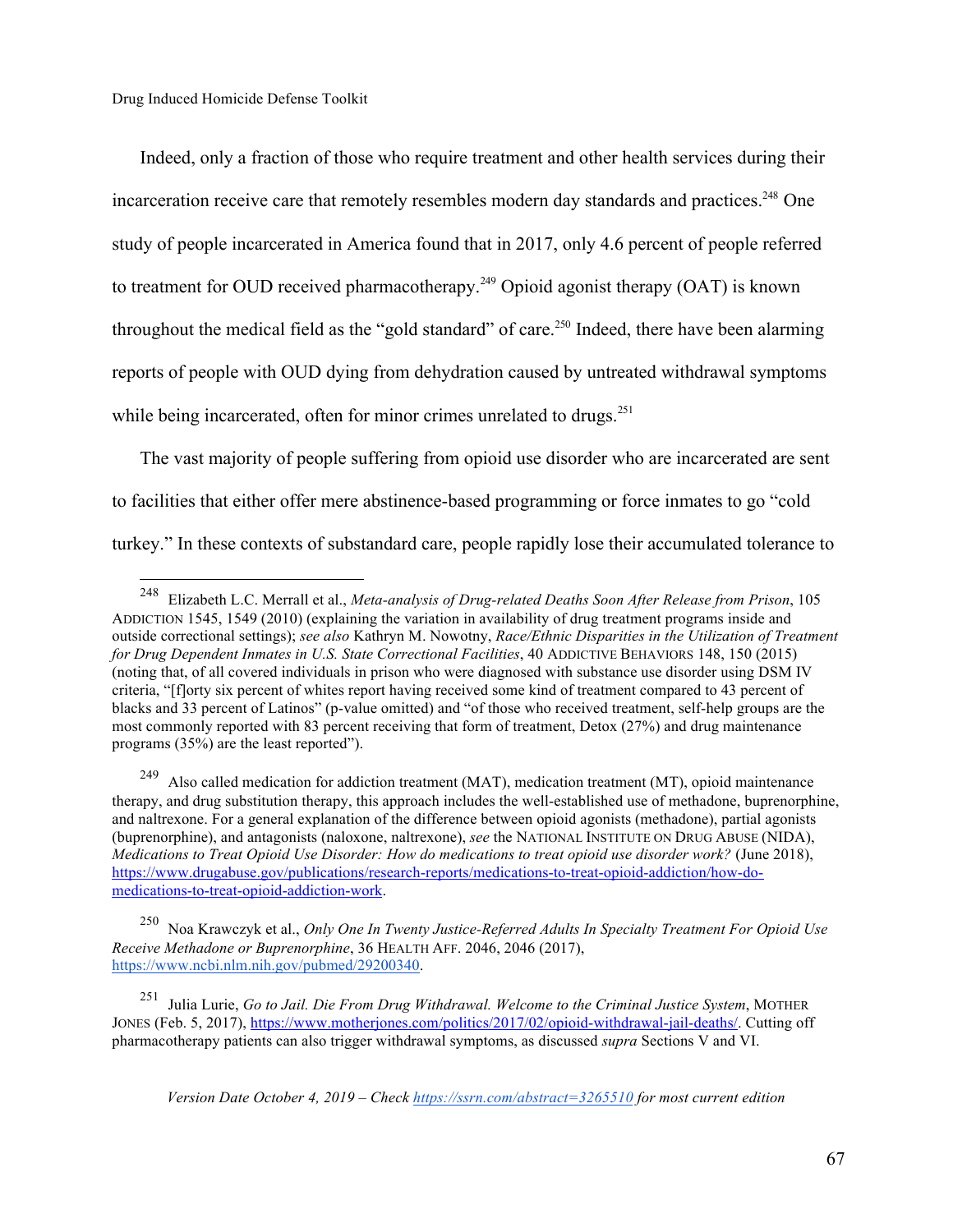opioids,252 but unfortunately their brain chemistry does not reset to the point of losing cravings. When these individuals reenter society without being provided evidence-based treatment immediately, there is a very high risk that their brain chemistry's cravings—combined with the emotional and social trauma of reentry—will lead them to consume opioids.<sup>253</sup> Without their prior physical tolerance to the drugs, the risk of accidental overdose and death increases astronomically.254 The present-day heightened potency of heroin and the increased lacing of heroin and other drugs with illicitly-produced fentanyl further increases the risk. Particularly during the critical first weeks after release, overdoses are staggeringly common. The risk of death from heroin overdoses jumps 40 to 130 times higher than for the general public.<sup>255</sup>

Because tolerance is lost so quickly, this is true even of short stints in jail. Opioid overdoses are the most common cause of death within the first six weeks of being released from jail.<sup>256</sup>

 <sup>252</sup> *See* Beletsky, *supra* note 247, at 164 (first citing Ingrid A. Binswanger et al., *Return to Drug Use and Overdose After Release from Prison: A Qualitative Study of Risk and Protective Factors*, 7 ADDICTION SCI. & CLINICAL PRAC. 1, 5 (2012); then citing Michelle McKenzie et al., *Overcoming Obstacles to Implementing Methadone Maintenance for Prisoners: Implications for Policy and Practice*, 5 J. OPIOID MGMT. 219 (2009); and then citing WORLD HEALTH ORG., PREVENTION OF ACUTE DRUG-RELATED MORTALITY IN PRISON POPULATIONS DURING THE IMMEDIATE POST-RELEASE PERIOD, 10–11 (2010)).

<sup>253</sup> *See id.* (citing Binswanger et al., *supra* note 252, at 7).

<sup>254</sup> *See id.* (first citing Binswanger et al., *supra* note 252, at 5; then citing McKenzie et al., *supra* note 252, at 219; and then citing WORLD HEALTH ORG., *supra* note 159, at 10–11).

<sup>255</sup> *See id.* at 150 (footnote omitted); Ranapurwala, *supra* note 26. For example, a Massachusetts study found that newly-released inmates are 120 times more likely to overdose and die during the first month after re-entry than the general population. MASSACHUSETTS DEPARTMENT OF PUBLIC HEALTH, AN ASSESSMENT OF FATAL AND NONFATAL OPIOID OVERDOSES IN MASSACHUSETTS 2011-2015 at 50 (2017), https://www.mass.gov/files/documents/2017/08/31/legislative-report-chapter-55-aug-2017.pdf.

<sup>256</sup> Byron Alex et al., *Death After Jail Release: Matching to Improve Care Delivery*, 23 J. OF CORRECTIONAL HEALTH CARE 83 (Jan. 1, 2017),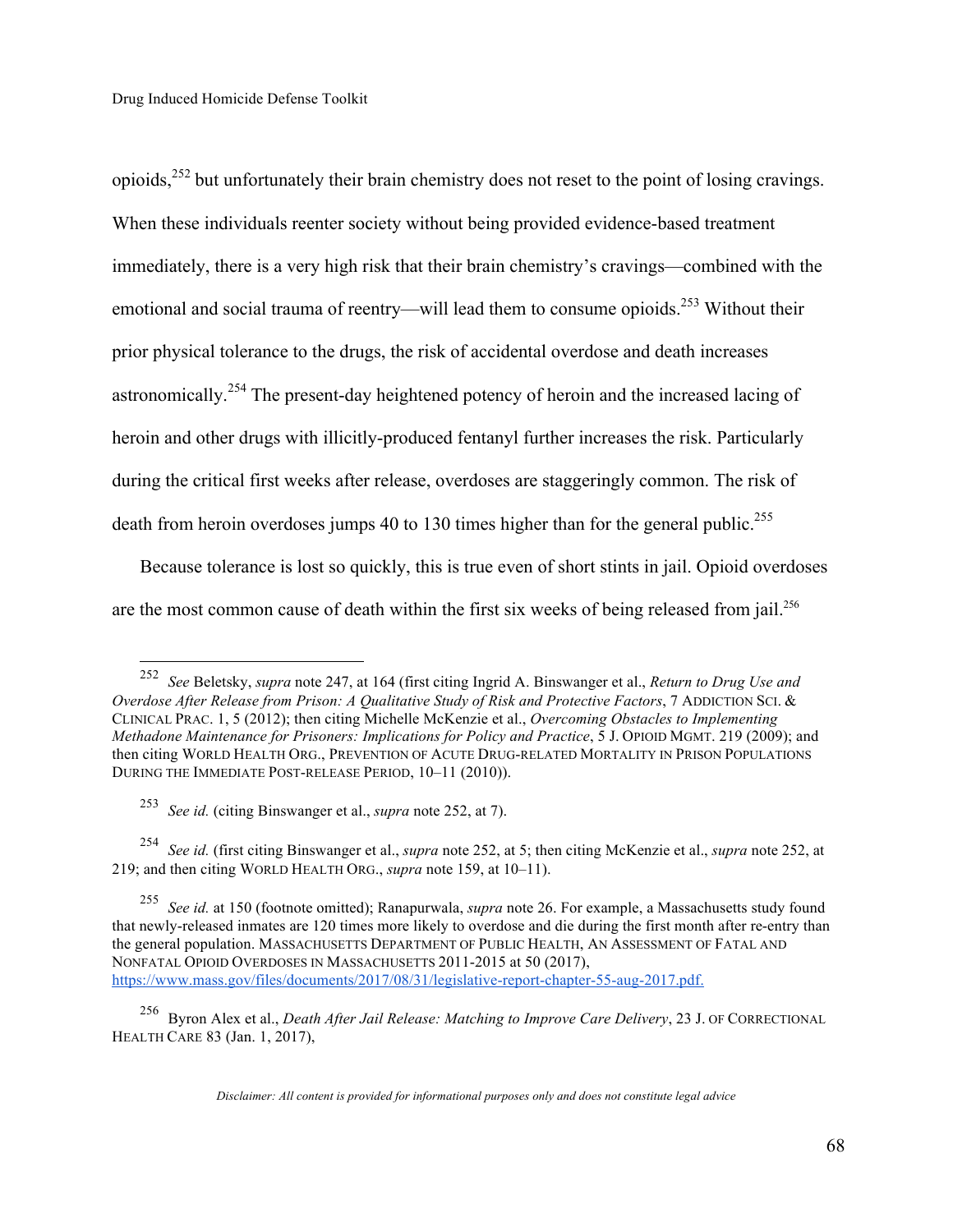This lack of standard-of-care treatment followed by "fatal re-entry" is a tragic downstream policy problem with DIH enforcement.<sup>257</sup> This is yet another reason why it is extremely important not to accidentally scoop users into a net intended for big fish. DIH laws were passed to target dealers, not users. In these cases, there has already been a tragic accidental death. There is no reason to risk another by prosecuting a co-user suffering OUD and directly raising the risk of another overdose death. Depending on the availability of care in your state's correctional system, it might be an issue to raise in mitigation and sentence location.

#### *D. DIH prosecutions hinder law enforcement efforts to connect users with treatment*

Many criminal justice agencies are attempting to recast themselves as embracing a "public health approach" to the overdose crisis. Programs such as the Police-Assisted Addiction and Recovery Initiative (PAARI) and Law Enforcement Assisted Diversion (LEAD) depend upon users feeling comfortable working with police and prosecutors for help accessing support resources. They are significantly more likely to reduce accidental overdose deaths than DIH prosecutions. Creative efforts like these—as well as others—require citizens to open their doors and find them credible, and are thereby undermined by aggressive DIH enforcement.

<sup>257</sup> The (slow) expansion of medical treatment for OUD in carceral settings, with its proven reductions in fatal overdoses upon reentry, should not, however, be seen as legitimizing DIH as a response to the opioid crisis. *See e.g.*, NATIONAL INSTITUTE ON DRUG ABUSE (NIDA), *Medication in Prison Associated with Reductions in Fatal Opioid Overdoses After Release* (Feb. 14, 2018), https://www.drugabuse.gov/news-events/newsreleases/2018/02/medication-in-prison-associated-reductions-in-fatal-opioid-overdoses-after-release (discussing Rhode Island's successful program).

https://journals.sagepub.com/doi/abs/10.1177/1078345816685311?journalCode=jcxa (based upon electronic health records from people incarcerated in New York City jails between 2011 and 2012).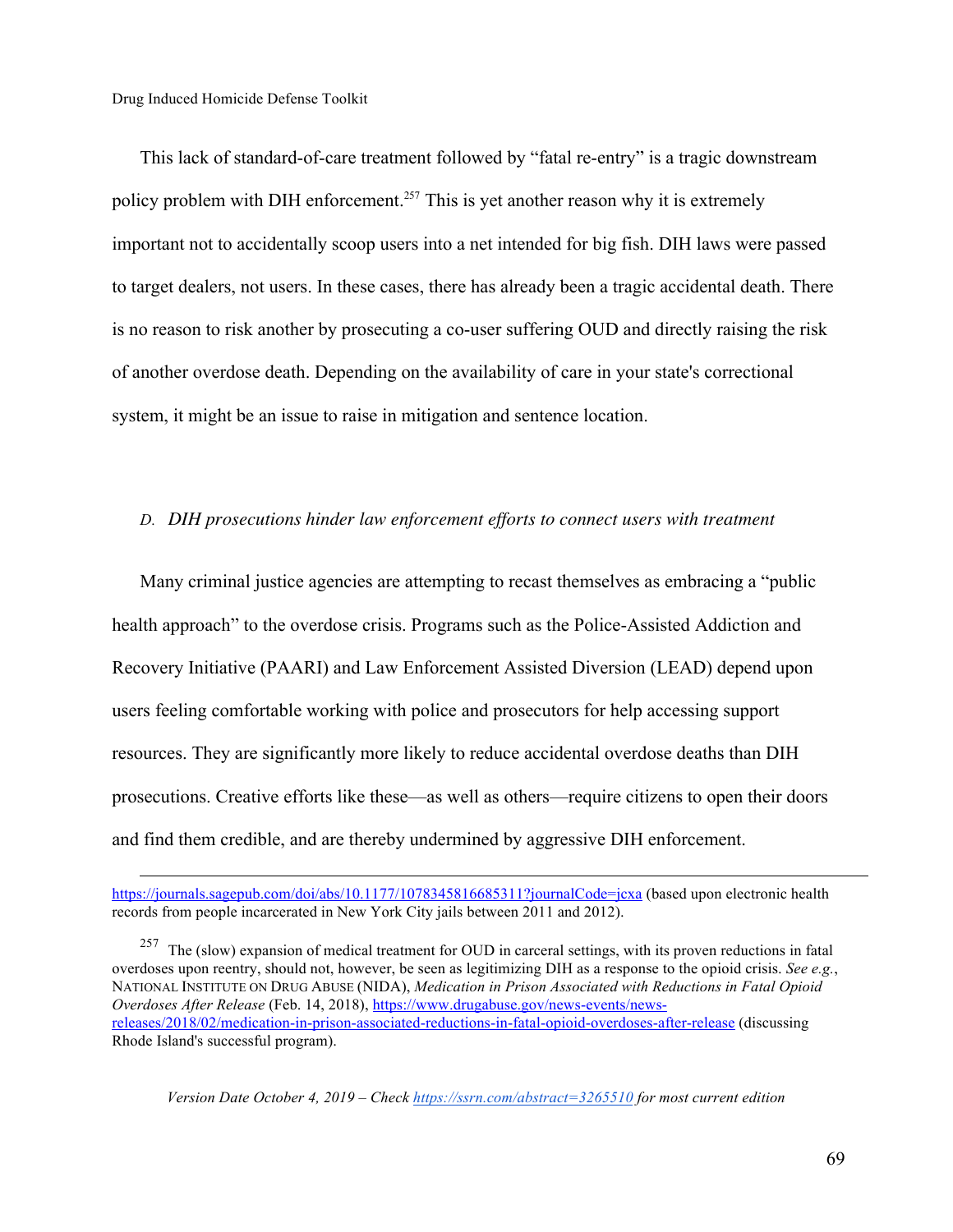Considering that these programs also require police to work in partnership with public health and other sectors, they might undermine the credibility of those other sectors among those individuals with a history of individual or community trauma involving the criminal legal system.

#### *E. DIH prosecutions do not reduce drug use or drug crime*

Proponents of DIH enforcement contend that "it can be a helpful tool in identifying and prosecuting dealers and distributors in an effort to create a deterrent and turn the tide of opioids flowing through communities."<sup>258</sup> However, their contentions are never supported by citations because the evidence consistently demonstrates that drug prosecutions do not create a deterrent to drug trafficking or drug use. Quite the opposite: There is a broad consensus among scholars and policy analysts that the threat of legal sanction does not reduce drug dealing or drug use, even when the threatened punishments are increased.<sup>259</sup>

 <sup>258</sup> NDAA, *supra* note 21, at 10. *See* William J. Ihlenfeld II, *"Death Results" Prosecutions Remain Effective Tool Post-*Burrage, U.S. ATT'YS' BULL. (Sep. 2016) at 45 (claiming effectiveness due to the continuing ability for prosecutors to secure convictions rather than any downstream reduction in overdose); Sam Adam Meinero, *Danger in Milligrams and Micrograms: United States Attorneys' Offices Confront Illicit Fentanyls*, U.S. ATT'YS' BULL. (Jul. 2018), at 5 (citing three convictions, including one "trafficking ring" and one online distribution network, but offering no evidence as to downstream benefits); and Rod Rosenstein, *Fight Drug Abuse, Don't Subsidize It*, N.Y. TIMES (Aug. 28, 2018), https://www.nytimes.com/2018/08/27/opinion/opioids-heroin-injection-sites.html (contending without evidence that the rise in overdose deaths was related to a decline in federal drug prosecutions during the Obama Administration).

<sup>259</sup> *See* Michael Tonry, *The Mostly Unintended Effects of Mandatory Penalties: Two Centuries of Consistent Findings*, 38 CRIME & JUSTICE 65 (2009), https://scholarship.law.umn.edu/faculty\_articles/501.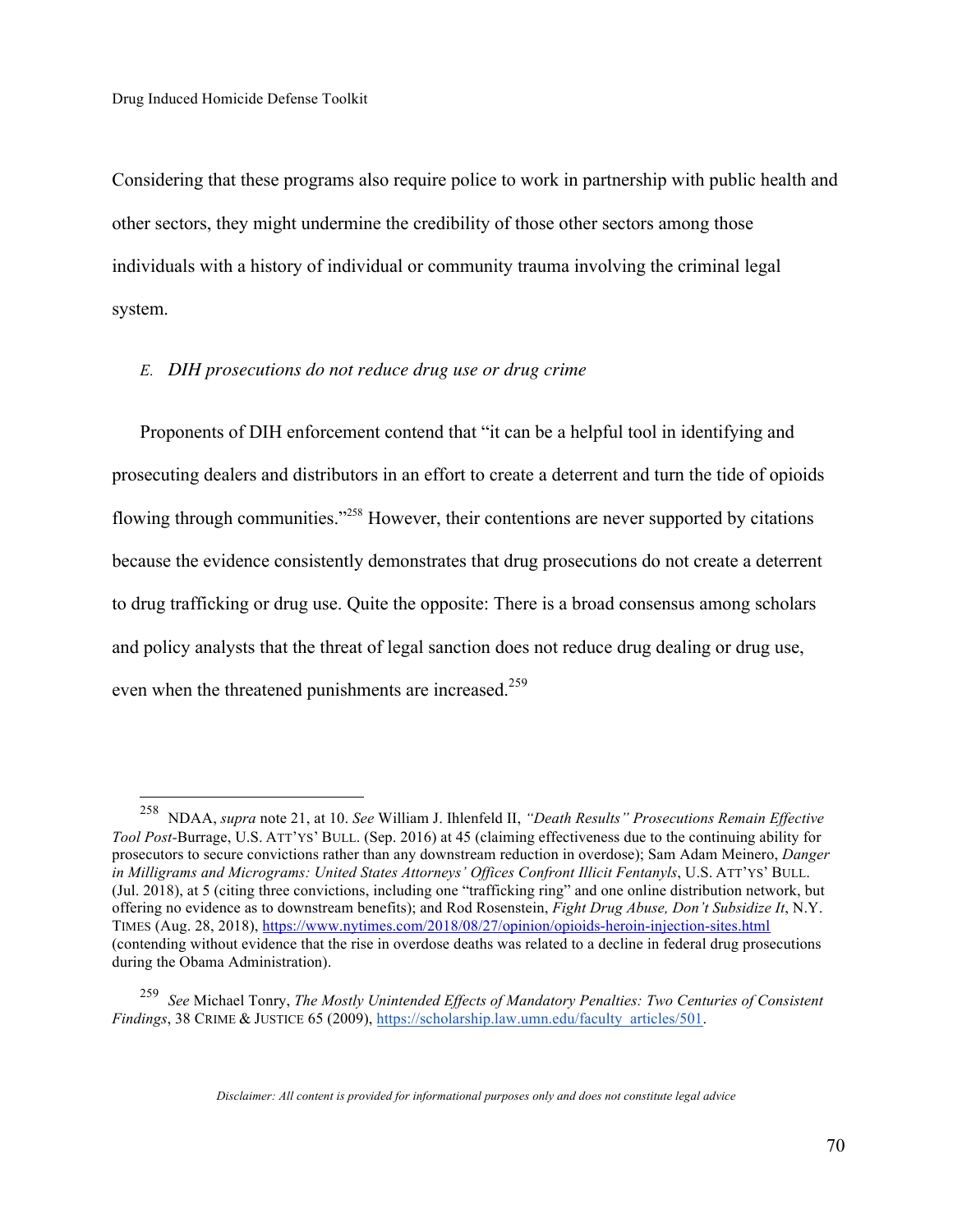Historically, drug law enforcement has not led to reductions in drug-related crime, overdose, or other drug-related harms. According to publicly available data from law enforcement, corrections, and health agencies, there is no statistically significant relationship between a state's imprisonment rate for drug crimes and three measures of state drug problems: rates of illicit drug use, drug overdose deaths, and drug arrests.<sup>260</sup> Similarly, research has found no public safety benefits to increasing sentence length; even as more people were convicted to longer federal sentences for drug crimes between 1980 and 2010, "self-reported use of illegal drugs has increased over the long term as drug prices have fallen and purity has risen.<sup> $261$ </sup> "[T]he results show there is no statistically significant basis for believing that increasing prison admissions for drug offenses deters drug use."<sup>262</sup>

 260 *See Pew Analysis Finds No Relationship Between Drug Imprisonment and Drug Problems*, PEW CHARITABLE TRUSTS (Jun. 19, 2017), https://www.pewtrusts.org/en/research-and-analysis/speeches-andtestimony/2017/06/pew-analysis-finds-no-relationship-between-drug-imprisonment-and-drug-problems (including all drugs and all levels of drug offenses, from possession to trafficking).

<sup>262</sup> Vincent Schiraldi & Jason Ziedenberg, *Costs and Benefits? The Impact of Drug Imprisonment in New Jersey* at 27 (2003), https://www.drugpolicy.org/sites/default/files/jpi\_njreport.pdf. *See also* Friedman et al., *Drug Arrests and Injection Drug Deterrence*, 101 AM. J. PUB. HEALTH 344 (2011), https://www.ncbi.nlm.nih.gov/pmc/articles/PMC3020200/ (finding that the rate of arrest for possession of "hard"

drugs has no correlation with injection drug use); DeBeck et al., *Incarceration and Drug Use Patterns Among a Cohort of Injection Drug Users*, 104 ADDICTION 69 (2009),

<sup>261</sup> *Federal Drug Sentencing Laws Bring High Cost, Low Return*, PEW CHARITABLE TRUSTS, at 1 (Aug. 2015), https://www.pewtrusts.org/-/media/assets/2015/08/federal\_drug\_sentencing\_laws\_bring\_high\_cost\_low\_return.pdf.

https://www.ncbi.nlm.nih.gov/pmc/articles/PMC3731940/ (finding that incarceration for any cause does not reduce injection drug use, and actually interfered with the goal of reducing injection drug use insofar as it deprived the people who were incarcerated from access to effective treatment); and Friedman et al., *Relationships of Deterrence and Law Enforcement to Drug-Related Harms Among Drug Injectors in U.S. Metropolitan Areas*, 20 AIDS 93 (2006), https://www.ncbi.nlm.nih.gov/pubmed/16327324 (finding that the number of police employees or the amount of corrections spending per capita does not reduce injection drug use, but that, conversely, increases in "hard" drug possession arrests, police employees, and corrections expenditures correlated with an increase in the spread of bloodborne diseases).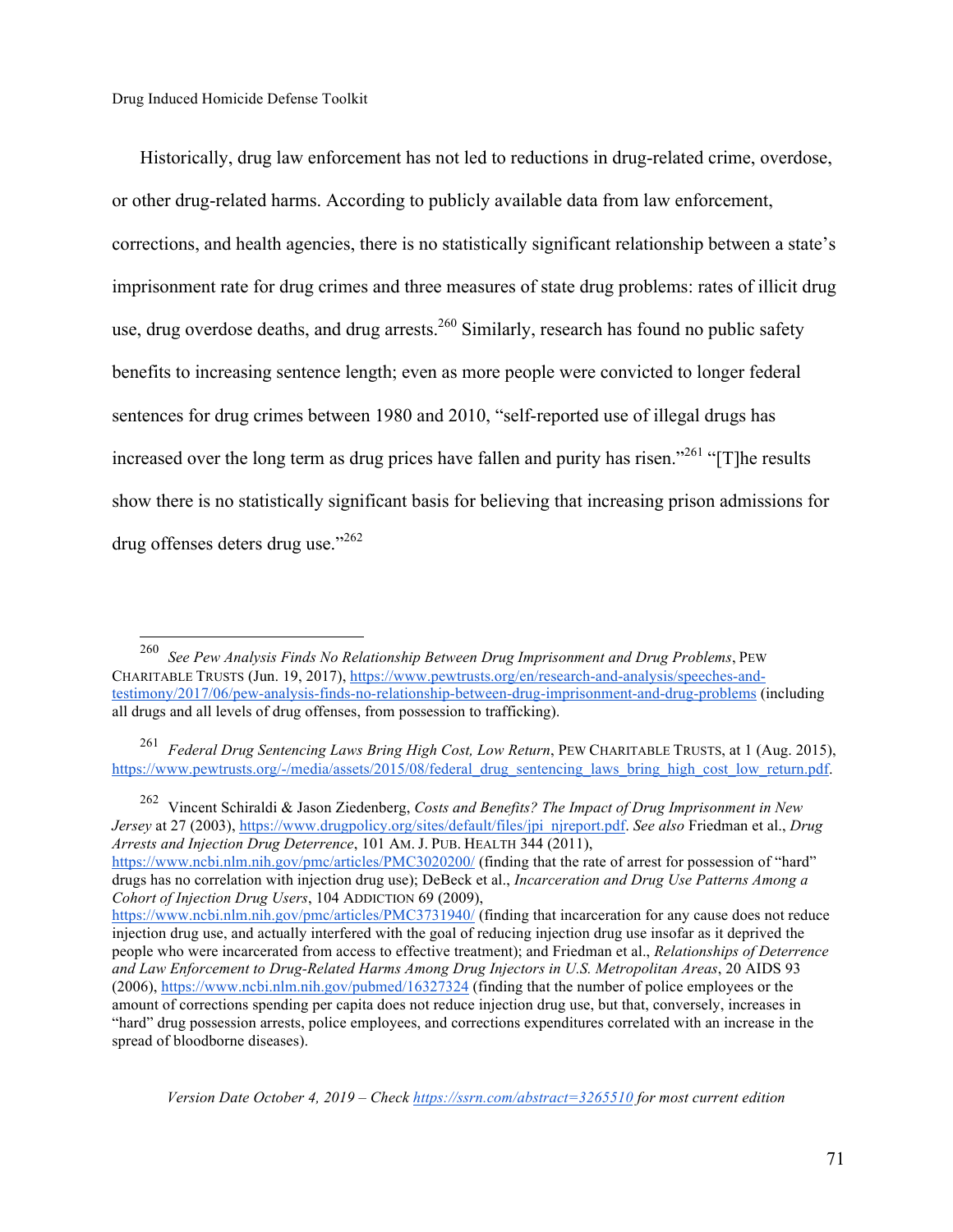The failure of punitive measures to suppress demand stems from the very nature of addiction. The National Institute on Drug Abuse (NIDA) as: "A chronic, relapsing disorder characterized by compulsive drug seeking and use despite adverse consequences."<sup>263</sup> Substance use disorders change the neurochemistry of the brain. When it comes to addiction, one of the foundational elements of the disease is that it alters brain neurochemistry such that it compels a person to satisfy cravings *despite recognized negative consequences*.

In addition to cravings, another source of compulsive use despite adverse consequences is the intense drive to avoid the physical and psychological pain of withdrawal. In this context, ratcheting up criminal consequences to deter behavior that is tied to an individual's addiction is bound to fail because it misses the very essence of this disease.<sup>264</sup>

Further, there is evidence suggesting that drug enforcement activities actually lead to *increases* in *violent* crime. So long as demand for illegal drugs exists, attempts to constrict the drug supply and disrupting markets by incarcerating traffickers will continue to lead to the "replacement effect," whereby individuals or organizations quickly fill the void created by enforcement activities. This replacement effect further disrupts drug markets, but instead of

 <sup>263</sup> National Institute on Drug Abuse, *Media Guide: The Science of Drug Use and Addiction: The Basics* (July 2018), https://www.drugabuse.gov/publications/media-guide/science-drug-use-addiction-basics. *See* Steve Sussman & Alan N. Sussman, *Considering the Definition of Addiction*, 10 INT'L J. ENVTL. RES. & PUB. HEALTH 4025 (2011), https://www.ncbi.nlm.nih.gov/pmc/articles/PMC3210595/; *and* AMERICAN SOCIETY OF ADDICTION MEDICINE, *Definition of Addiction* (Apr. 12, 2011), https://www.asam.org/resources/definition-of-addiction.

<sup>264</sup> *See* Roger K. Przybylsk; RKC Group, *Correctional and Sentencing Reform for Drug Offenders* at 14-16 (Sep. 2009), http://www.ccjrc.org/wpcontent/uploads/2016/02/Correctional\_and\_Sentencing\_Reform\_for\_Drug\_Offenders.pdf (summarizing research).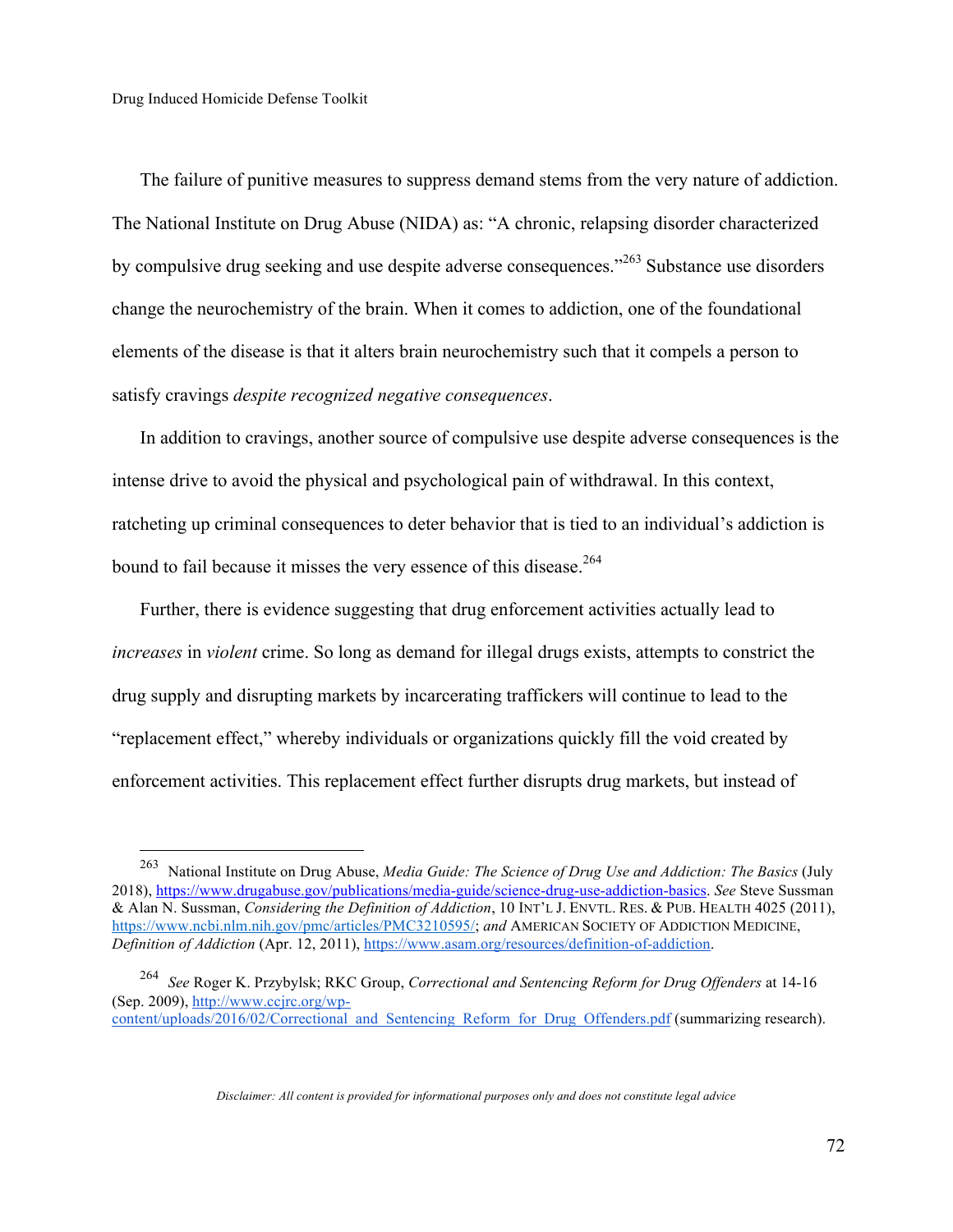suppressing supply, the disruption predictably prompts an *increase* in violent crime.<sup>265</sup> A comprehensive review of studies analyzing the relationship between drug enforcement and drug violence found that "the existing scientific evidence suggests drug law enforcement contributes to gun violence and high homicide rates and that increasingly sophisticated methods of disrupting organizations involved in drug distribution could paradoxically increase violence."<sup>266</sup>

Indeed, the supply-side focus of American drug enforcement bears some of the blame for the current opioid overdose crisis. By cracking down on prescribers and dispensers of pharmaceutical opioids, thousands of legitimate pain patients—who were reliant upon opioid analgesics to maintain their quality of life—were forced to buy medications on the black market.<sup>267</sup> Accordingly, rather than being able to legally purchase drugs that came from a regulated supply chain, they were now forced to illegally purchase pain relievers that came from an unregulated supply chain. Tragically, patients who resorted to the black market discovered that diverted painkillers were prohibitively expensive but heroin was historically cheap, on the order of \$80 per pill versus \$8 per bag. And then synthetic fentanyl and its analogs began hitting

 <sup>265</sup> *See id*. at 17-19 (summarizing research).

<sup>266</sup> Dan Werb et al., *Effect of Drug Law Enforcement on Drug Market Violence: A Systematic Review*, 22 Int'l J. DRUG POL'Y 87 (2011), https://www.sciencedirect.com/science/article/pii/S0955395911000223.

<sup>267</sup> *See generally*, Leo Beletsky & Jeremiah Goulka, *The Opioid Crisis: A Failure of Regulatory Design and Action*, CRIM. JUST. MAG. (2019) https://www.americanbar.org/groups/criminal\_justice/publications/criminaljustice-magazine/2019/summer/opioid-crisis/; Leo Beletsky & Jeremiah Goulka, *The Federal Agency that Fuels the Opioid Crisis*, N.Y. TIMES (Sep. 17, 2018), https://www.nytimes.com/2018/09/17/opinion/drugs-dea-defundheroin.html.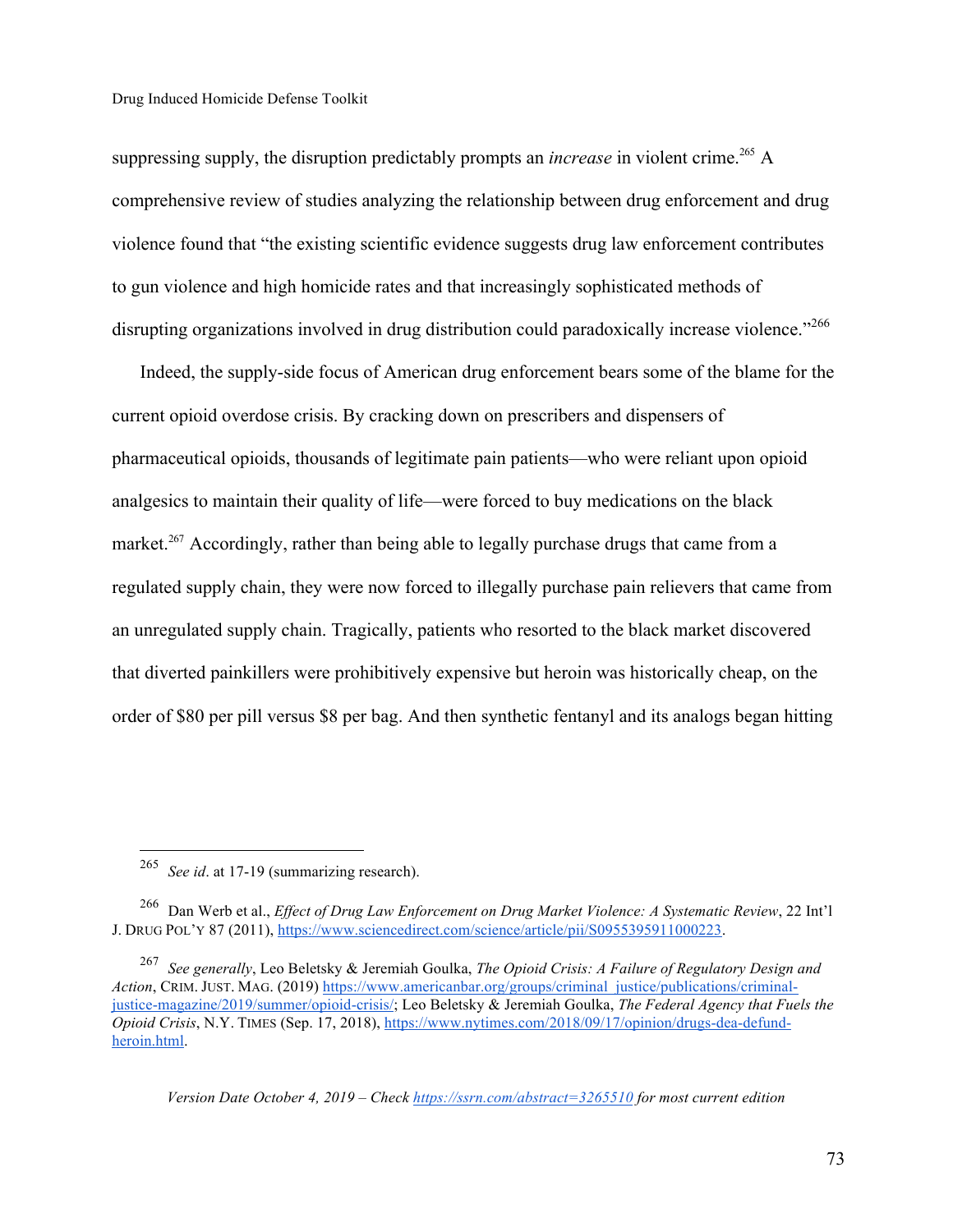the market—which was itself a response to the economics of supply-side enforcement—and poisoning the supply.268

#### *F. The questionable strict liability approach*

DIH enforcement legally transforms accidents involving possibly risky behavior into homicide. While the strict liability approach may make perfect sense in regulating (particularly in the civil law context) environmental and other issues involving things that are *always*  inherently dangerous (such as the use of explosives), deploying harsh criminal penalties in retribution for unintended consequences raises normative and constitutional questions. In many ways, DIH is like felony murder, and there is a nearly unanimous scholarly consensus that felony murder and analogous strict liability provisions are both bad law and counterproductive criminal justice policy.<sup>269</sup> The American Law Institute accordingly excludes the felony murder rule from its Model Penal Code,<sup>270</sup> as well as several states.<sup>271</sup>

Take the example of Massachusetts, which abandoned felony murder in a 2017 decision by the Commonwealth's Supreme Judicial Court. The chief justice criticized how the felony murder

 <sup>268</sup> *See* Leo Beletsky & Corey Davis, *Today's Fentanyl Crisis: Prohibition's Iron Law, Revisited*, 46 INT'L J. OF DRUG POLICY 156 (2017), https://www.ncbi.nlm.nih.gov/pubmed/28735773.

<sup>269</sup> Guyora Binder, *The Culpability of Felony Murder*, 83 NOTRE DAME L. REV. 965, 966 (2008) (providing a comprehensive overview of the empirical and doctrinal scholarship on felony murder).

<sup>270</sup> *See* Paul H. Robinson & Tyler Scot Williams, *Mapping American Criminal Law Variations Across the States: Ch. 5 Felony-Murder Rule*, PENN. LAW LEGAL SCHOLARSHIP REPOSITORY No. 1719 at 3 (2017).

<sup>271</sup> Jason Tashea, *California considering end to felony murder rule*, AM. B. ASS'N J. (Jul. 5, 2018) http://www.abajournal.com/news/article/california\_considering\_end\_to\_felony\_murder\_rule/ ("Hawaii, Kentucky, Massachusetts and Michigan have abolished the rule by either legislation or through the courts").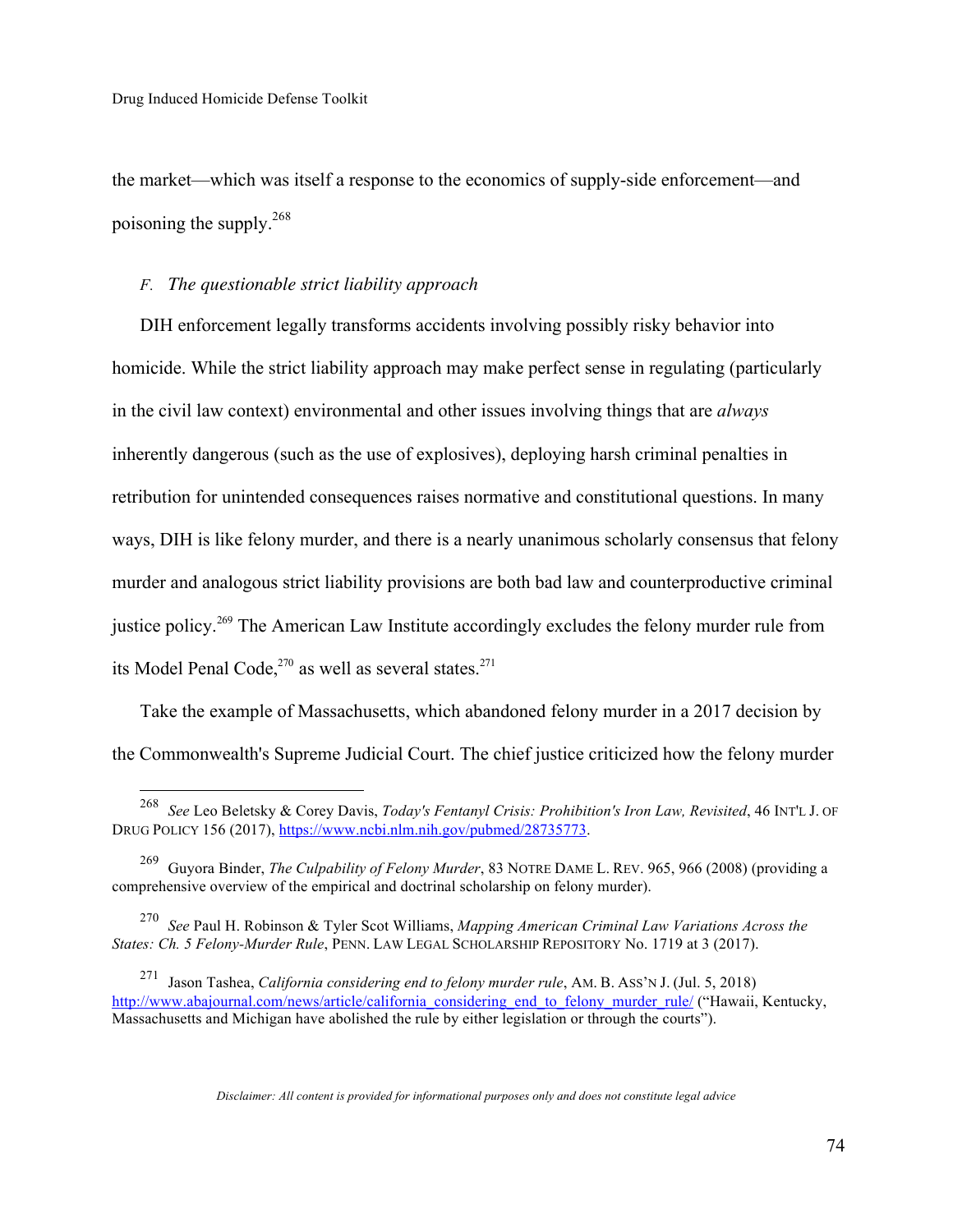rule amplified the legal consequences of an illegal act absent an inquiry into the perpetrator's state of mind:

punish[ing] all homicides committed in the perpetration of a felony whether the death is intentional, unintentional or accidental, without the necessity of proving the relation of the perpetrator's state of mind to the homicide, *violates the most fundamental principle of the criminal law* -- "criminal liability for causing a particular result is not justified in the absence of some culpable mental state in respect to that result."<sup>272</sup>

To treat accidental overdoses as homicides would exponentially raise the homicide "rate" exponentially. In 2017, police in Massachusetts reported a statewide total of 173 murders and non-negligent homicides;<sup>273</sup> whereas more than 2,000 people died from accidental overdoses that year.274 Many of these accidental deaths involved a fact pattern where friends and co-users played an inadvertent role. Yet under the strict liability theory, each one of these individuals could face prosecution and a lengthy prison sentence—an ethically dubious leap that perverts legislative intent and could flood the system.

Massachusetts provides an example of why it is worth raising these types of arguments. In a DIH-type involuntary manslaughter prosecution on appeal to the Supreme Judicial Court, the Health in Justice Action Lab and amici submitted an amicus curiae brief raising these points,

 <sup>272</sup> Commonwealth v. Brown, 477 Mass. 805, 831 (2017) (Gants, CJ, concurring) (emphasis added), *quoting* Commonwealth v. Matchett, 386 Mass. 492, 506-507 (1982).

<sup>273</sup> *See* FEDERAL BUREAU OF INVESTIGATION, CRIME IN THE UNITED STATES 2017, TABLE 5 (2018), https://ucr.fbi.gov/crime-in-the-u.s/2017/crime-in-the-u.s.-2017/tables/table-5.

<sup>274</sup> NATIONAL CENTER FOR HEALTH STATISTICS, DRUG OVERDOSE MORTALITY BY STATE (2018), https://www.cdc.gov/nchs/pressroom/sosmap/drug\_poisoning\_mortality/drug\_poisoning.htm.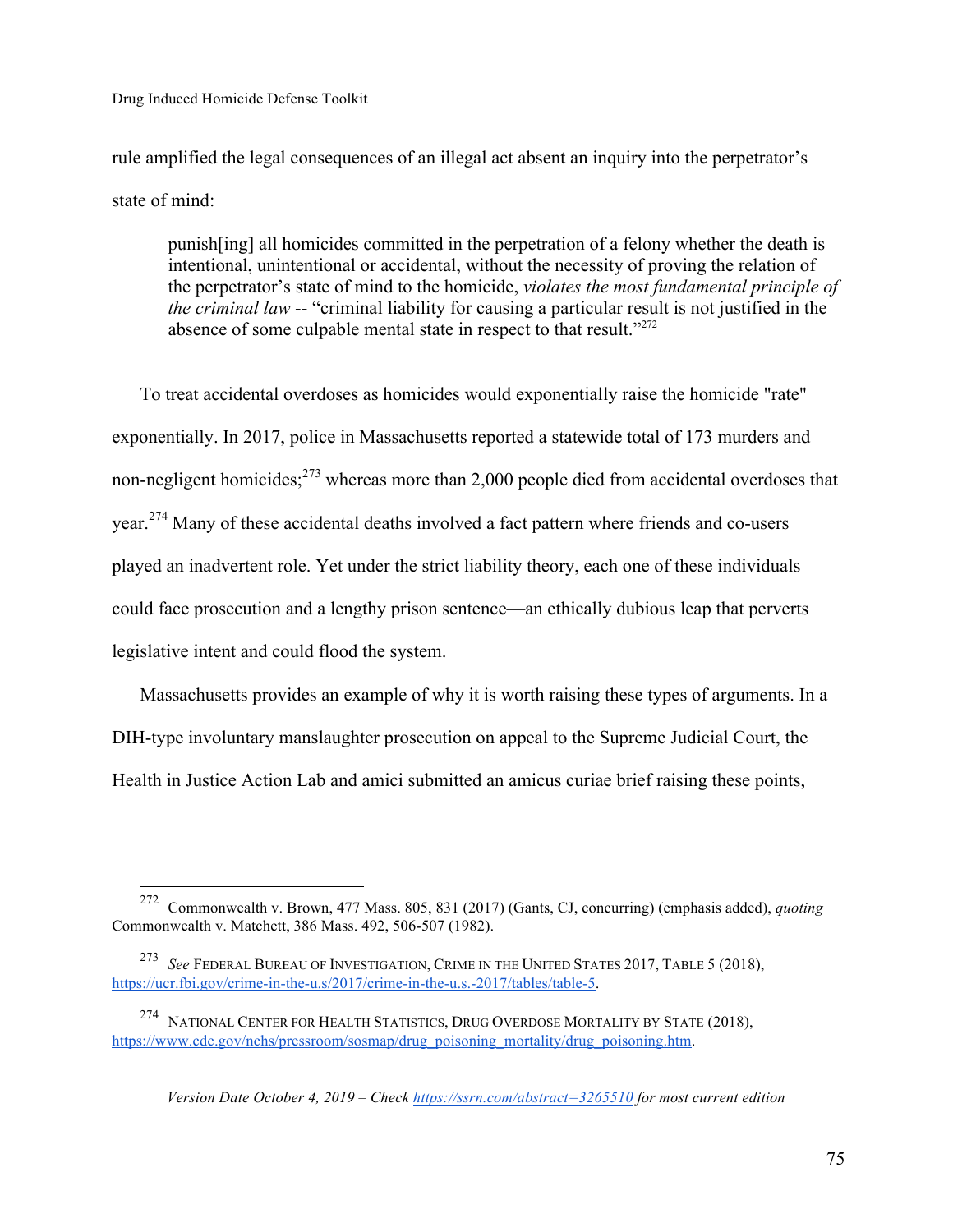noting that the legislature had considered but not passed a strict liability DIH statute.<sup>275</sup> The court appeared to take note of the problems with strict liability statutes as well as of other states that refused to implicitly create strict liability crimes through judicial decisions rather than legislation.<sup>276</sup> The result was to vacate the defendant's conviction for involuntary manslaughter.

Of course, the most sensible approach would be to avoid the convoluted arguments about what sorts of behaviors count as "reckless" and to instead bring the illicit drug supply into the regulatory system.

## *G. Better approaches to the overdose crisis*

District attorneys are under intense pressure to demonstrate that they are "doing something" about the overdose crisis. There are much more effective approaches to solving the crisis than these counterproductive enforcement efforts, and they are far more cost-effective than DIH enforcement. Numerous cost-benefit analyses have found that treatment outperforms punitive measures; it reduces demand.<sup>277</sup> Yet only around one in ten people with substance use disorder

<sup>&</sup>lt;sup>275</sup> Brief for the Committee for Public Counsel Services, the Health in Justice Action Lab at Northeastern School of Law, et al. as Amici Curiae Supporting Appellant, Commonwealth v. Carrillo (argued Feb. 4, 2019) (No. SJC-12617), https://docs.wixstatic.com/ugd/dc612a\_c862345af8c14e9caa48e85bd052068f.pdf (on which this section is based).

<sup>&</sup>lt;sup>276</sup> Commonwealth v. Jesse Carrillo, SJC-12617, slip opn. at 26-32 (Mass. Oct. 3, 2019), https://www.mass.gov/files/documents/2019/10/03/v12617.pdf. See also *supra* Section II.A.2.

<sup>&</sup>lt;sup>277</sup> For example, a 1997 study found that treatment was 15 times more effective at reducing drug-related violent crimes than incarceration; and a 2006 study found that Wisconsin could reduce prison expenditures by \$3 to \$4 per additional dollar spent on treatment. *See* Przybylsk, *supra* note 264, at 29-32 (describing studies).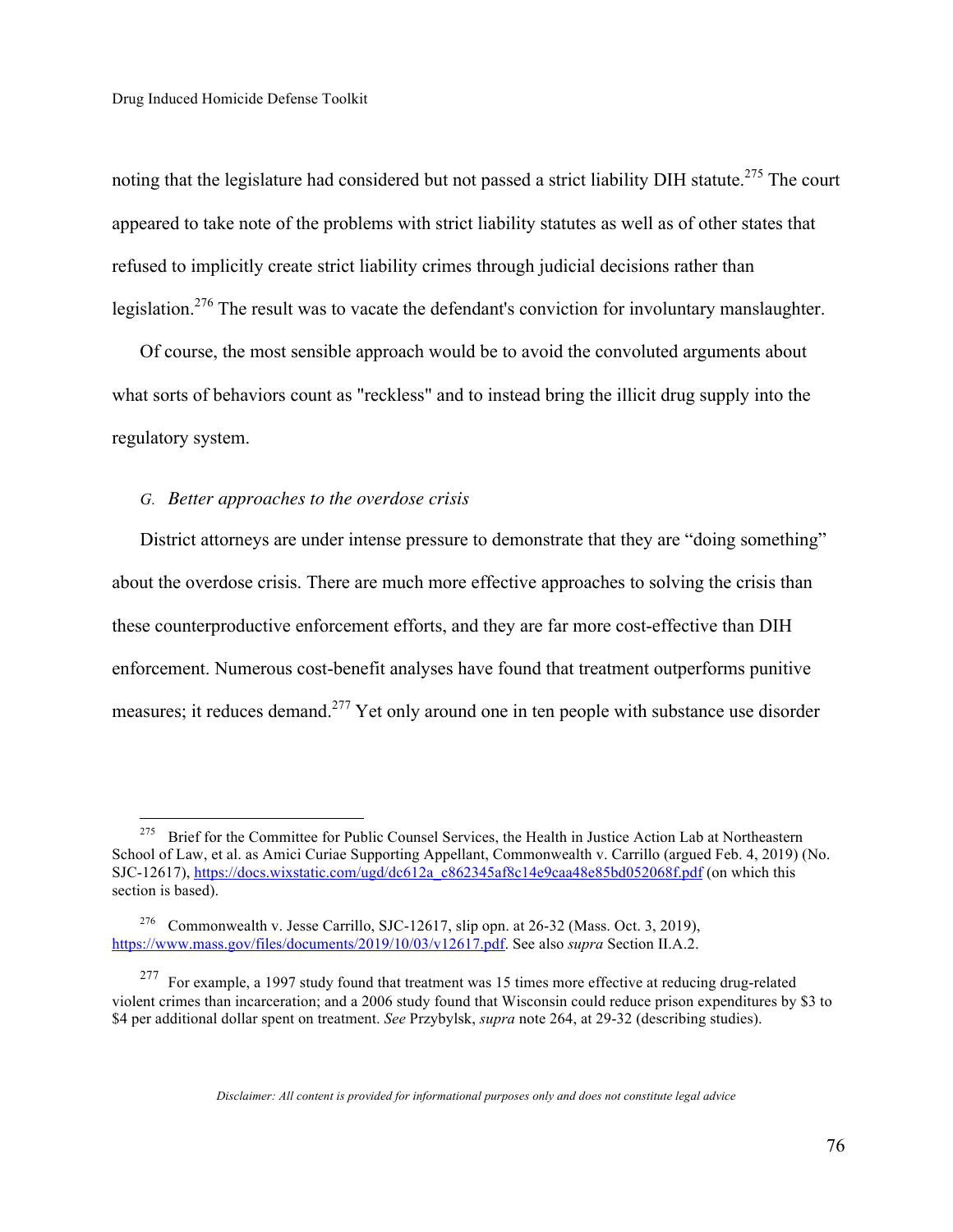receive any type of appropriate evidence-based treatment, <sup>278</sup> and only one in twenty within the criminal justice system.<sup>279</sup> This presents a huge opportunity, and some law enforcement and prosecution leaders are already making a difference by choosing to advocate for increasing the availability of evidence-based treatment in the community to close the "care gap."<sup>280</sup> Prosecutors and law enforcement should be encouraged to use their "bully pulpit" to advocate for increased funding and access to evidence-based treatment, bravely citing evidence to show that it will deter drug crime far better than counterproductive efforts like DIH enforcement. Considering that many public health agencies, treatment facilities, and nonprofits are already operating in an environment of extreme scarcity, and that the price of naloxone is rising, this sort of advocacy by prosecutors and law enforcement should be encouraged and lauded. It is true that there is widespread pressure to "do something" about the overdose crisis, but law enforcement and prosecutors would do well to stick to what they are good at—investigating and prosecuting *actual* crime—and be brave in announcing that that is just what they are going to do. The truly brave might even advocate for ending the War on Drugs through decriminalization or legalization and/or by adopting policies of not pursuing investigations or prosecutions.

 <sup>278</sup> *See* Marc R. Larochelle et al., *Medication for Opioid Use Disorder After Nonfatal Opioid Overdose and Association With Mortality: A Cohort Study*, 169 ANNALS INTERNAL MED. 137 (2018), http://annals.org/aim/articleabstract/2684924/medication-opioid-use-disorder-after-nonfatal-opioid-overdose-association-mortality#. *See also* U.S. SURGEON GENERAL, FACING ADDICTION IN AMERICA: THE SURGEON GENERAL'S REPORT ON ALCOHOL, DRUGS, AND HEALTH (2016), https://addiction.surgeongeneral.gov/sites/default/files/surgeon-generals-report.pdf.

<sup>279</sup> Krawczyk, *supra* note 250.

<sup>280</sup> *See Policing and the Opioid Crisis: Standards of Care*, BLOOMBERG AMERICAN HEALTH INITIATIVE (2018), http://americanhealth.jhu.edu/sites/default/files/inline-files/PolicingOpioidCrisis\_LONG\_final\_0.pdf.

*Version Date October 4, 2019 – Check https://ssrn.com/abstract=3265510 for most current edition*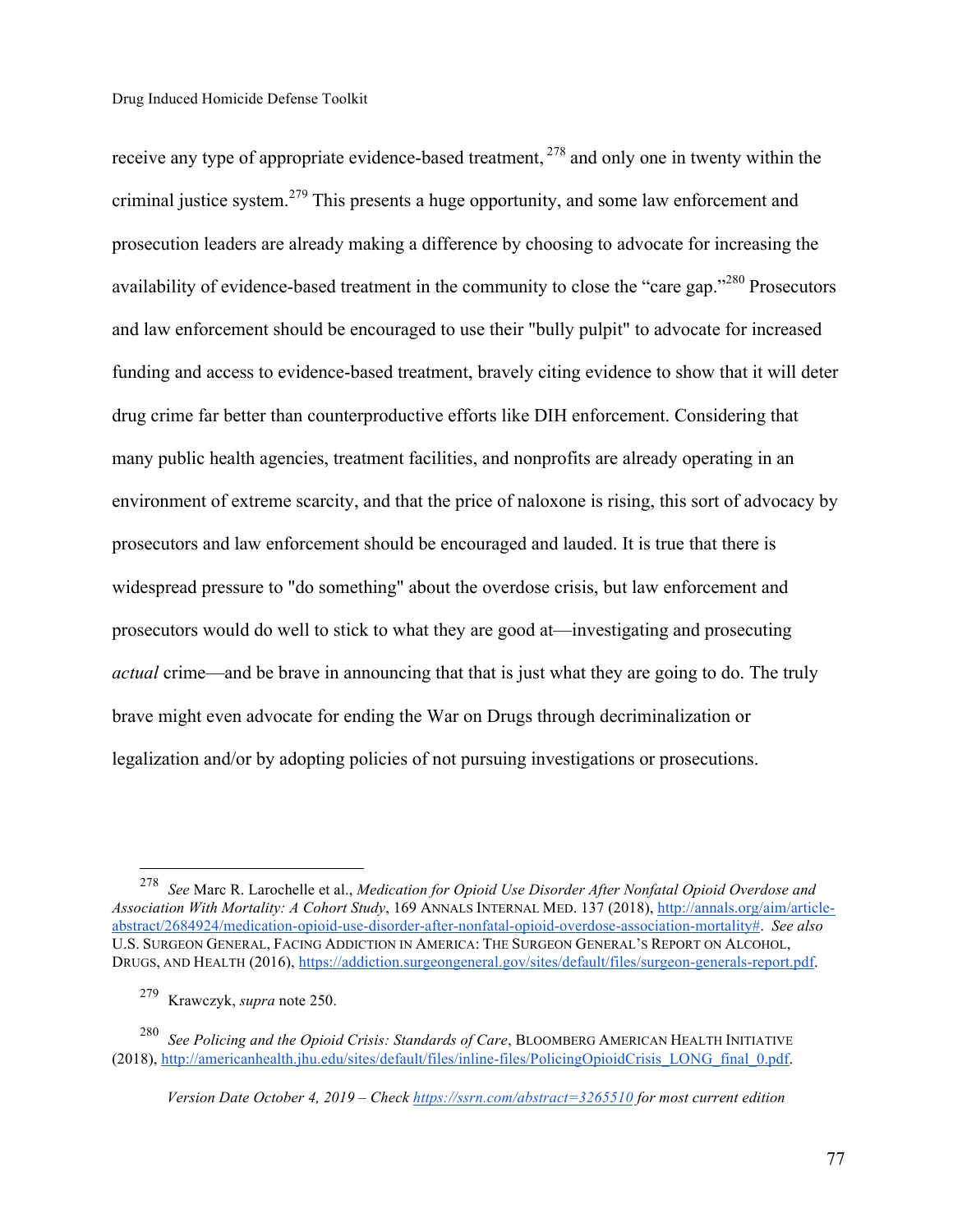#### VII. FINAL THOUGHTS: USE PERSON-AFFIRMING LANGUAGE

As with much of the rest of criminal justice and social issues more generally, it is important to use person-first language. The terminology that is commonly used tends to stigmatize and paint defendants and drug users (and others) as guilty, immoral, lesser, and deserving of punishment. Positive language that presents human beings as human beings, albeit flawed (as human beings tend to be), is not just more accurate, fair, inclusive, and equitable, but also strategically useful in the defense setting.

The Health in Justice Action Lab is a leading partner in an effort to improve the language used by journalists when discussing the overdose crisis and addiction more generally. Called Changing the Narrative, this initiative provides web resources and contact information for subject matter experts to help journalists and other interested people avoid stigmatizing language, learn why that language is stigmatizing, and dig deeper into effective solutions rather than false ones. $281$ 

According to this approach, terms to avoid include *addict*, *alcoholic*, *substance abuser.*  Instead use terms like person with a *substance use disorder* or *opioid use disorder* or *alcohol use disorder*. 282 Instead of substance *abuse*, say *misuse.* Instead of *felon* say *justice-involved* or

 <sup>281</sup> *See generally Changing the Narrative*, HEALTH IN JUSTICE ACTION LAB (2019), https://www.changingthenarrative.news/.

<sup>282</sup> *See Changing the Narrative: Words Matter*, HEALTH IN JUSTICE ACTION LAB (2019), https://www.changingthenarrative.news/stigmatizing-language.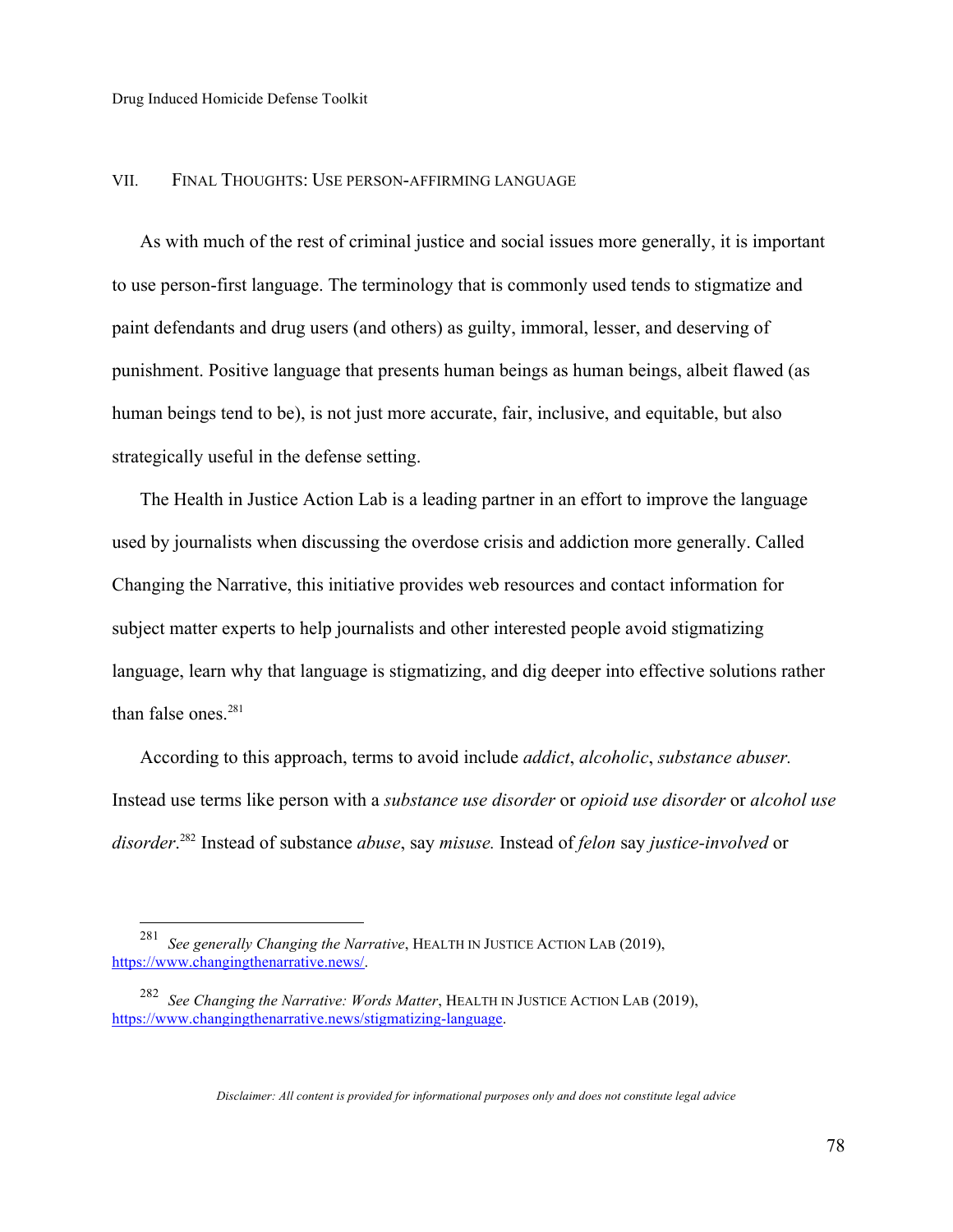*returning citizen* or *formerly incarcerated*; instead of *inmate* say *prisoner*, and so on.283 For more guidance on language, consult the Changing the Narrative website and explore its various topics and resources.

Similarly, defenders may be well advised to learn more about the science and psychology of addiction to help humanize defendants and SUDs.<sup>284</sup> This type of knowledge may also improve the ability of defenders to represent and communicate with clients suffering SUDs.

Additional fact-based rhetorical considerations are: (1) fentanyl is *poisoning* the nation's illicit drug supply;<sup>285</sup> (2) while we should not necessarily celebrate the use of recreational use addictive or illegal drugs, psychoactive substances have been a part of human life as long as civilization has existed, and so there will always be people who use them, and accordingly society should recognize that and try to reduce rather than increase the risks of harm; (3) prosecutors who are trying to "send a message" to kingpins are actually sending a message to users to prompt them to use drugs alone, *increasing* their risk of death from overdose; (4) drug users understand the risks, and to label decedents as homicide victims is to demean their memory; (5) where the defendant is a mere co-user (rather than a major trafficker), consider

 <sup>283</sup> *Id*. *See also* Eddie Ellis, *Open Letter on Language* (last visited Oct. 2, 2019), http://prisonstudiesproject.org/language/; *and* Blair Hickman, *Inmate. Prisoner. Other. Discussed*. (Apr. 3, 2016), https://www.themarshallproject.org/2015/04/03/inmate-prisoner-other-discussed.

<sup>&</sup>lt;sup>284</sup> For examples of how defenders might explain this type of knowledge in a briefing context, see generally the briefs drafted by Lisa Newman-Polk in Commonwealth v. Julie Eldred, SJC-12279, including the Brief for the Probationer on a Reported Question (June 2017) and Reply Brief of the Probationer (Sep. 2017).

<sup>285</sup> Bryce Pardo et al., *Treat the fentanyl crisis like a poisoning outbreak*, LA TIMES (Sep. 1, 2019), https://www.latimes.com/opinion/story/2019-08-30/fentanyl-opioids-overdose-deaths-treatment-sales.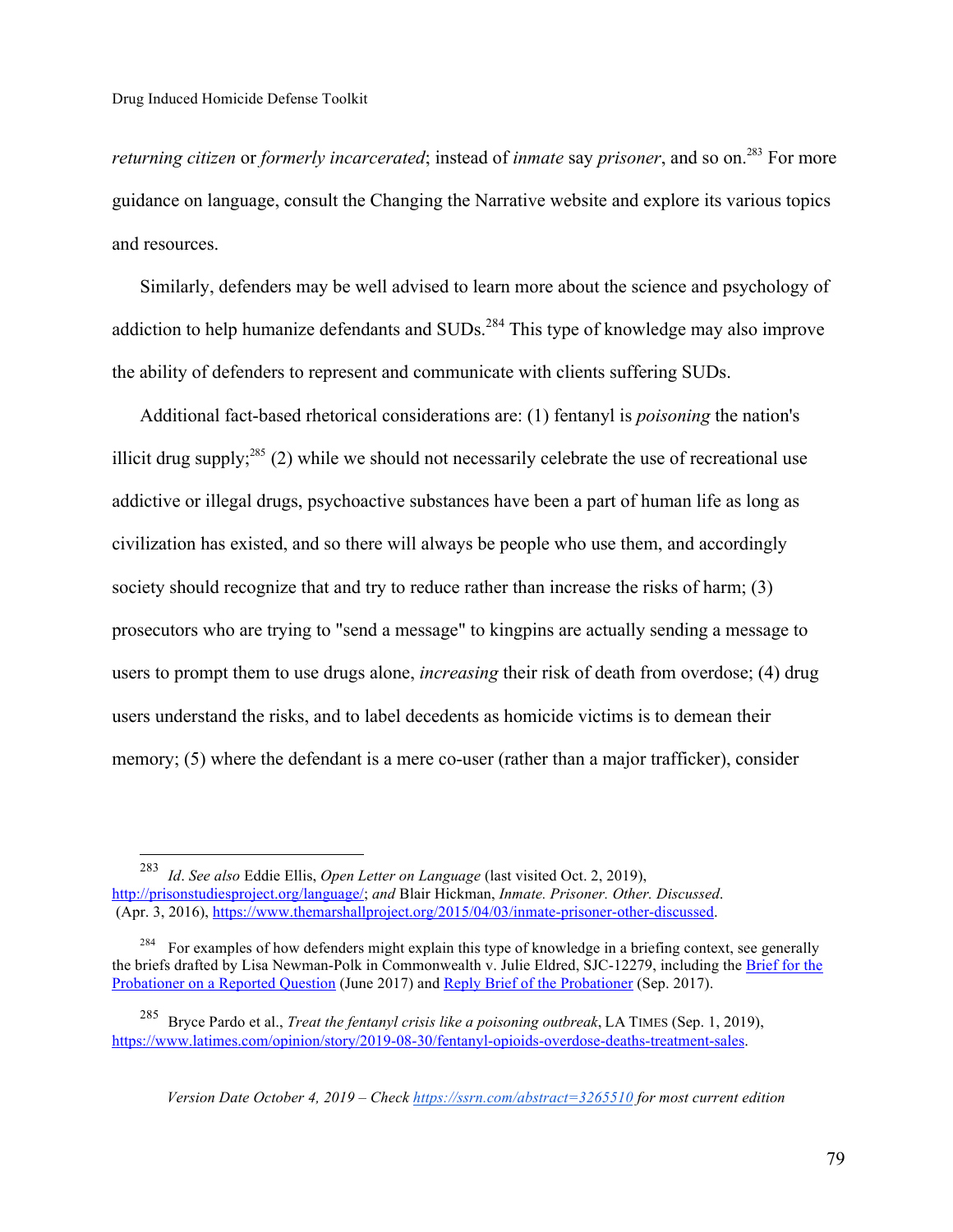using redemption- and rehabilitation-oriented language to offset the prosecution's use of the emotional appeal of "righteous" punishment.

#### VIII. CONCLUSION

The number of drug-induced homicide prosecutions continues to rise. This Toolkit is our effort to empower the defense to challenge these charges: as baseless in alleging distribution, as unsubstantiated but-for causes of death, as damaging to public safety, and as heightening the harm of the current opioid crisis. Our hope is to turn away from prosecutions to solve the crisis, and turn toward public health solutions.

#### IX. ADDITIONAL RESOURCES

*A. Allies*

Partnerships are critical in responding to the overdose crisis and counterproductive policy responses. Here is a sample of groups that are currently active. (Please contact us if you would like to be added to this list or connected with any of these groups.)

- National Association of Criminal Defense Lawyers
- Drug Policy Alliance
- Health in Justice Action Lab
- Legal Action Center
- Justice Collaborative
- Fair and Just Prosecution
- American Civil Liberties Union
- Harm Reduction groups, including the Harm Reduction Coalition
- Open Societies Foundation
- Drug user unions, such as the Urban Survivor Union and its #ReframeTheBlame campaign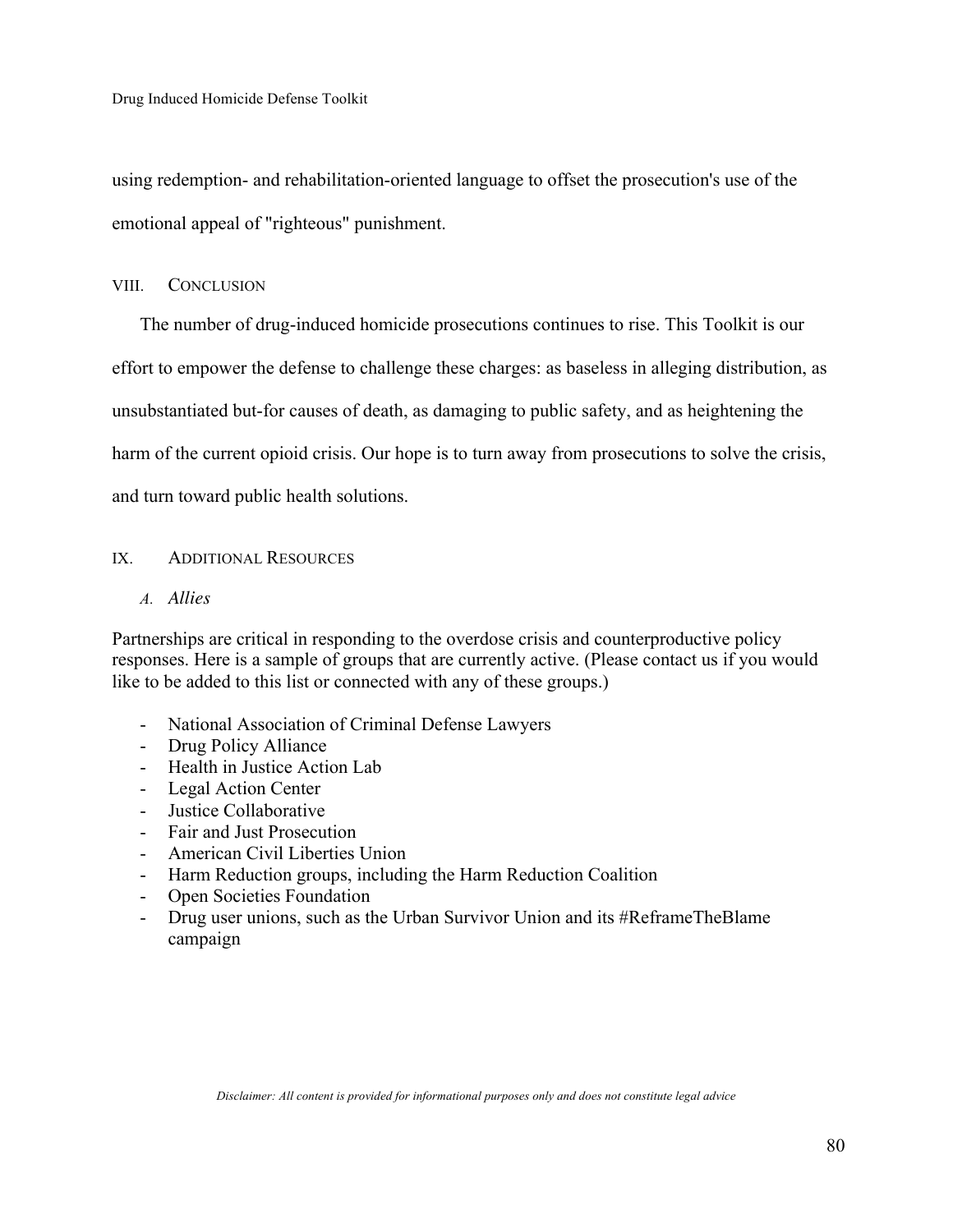# *B. General Resources*

For repositories of reports, white papers, and other useful resources, see:

- Health in Justice Action Lab (https://www.healthinjustice.org/resources)
- Drug Policy Alliance (http://www.drugpolicy.org/resources)
- Harm Reduction Coalition (https://harmreduction.org/our-resources/)
- RAND Corporation Drug Policy Research Center (https://www.rand.org/wellbeing/justice-policy/centers/dprc.html)

For media coverage, see:

- *Filter* (https://filtermag.org/)
- *The Appeal* (https://theappeal.org/)
- *The New York Times* (https://www.nytimes.com/)

For up-to-date guidance on appropriate language, see:

- Changing the Narrative (https://www.changingthenarrative.news/)

## *C. News Articles*

- Rosa Goldensohn, *You're Not a Drug Dealer? Here's Why the Police Might Disagree*, N.Y. TIMES (May 25, 2018), at https://www.nytimes.com/2018/05/25/us/overdosesmurder-crime-police.html.
- Rosa Goldensohn, *They Shared Drugs. Someone Died. Does that Make Them Killers?*, N.Y. TIMES (May 25, 2018), at https://www.nytimes.com/2018/05/25/us/drug-overdoseprosecution-crime.html.
- Zachary Siegel, *You Want to Get Them While the Teardrops are Warm*, THE APPEAL (Nov. 21, 2017), at https://theappeal.org/you-want-to-get-them-while-the-teardrops-arewarm-prosecutors-swap-strategies-for-turning-942a783ae87c/.
- Zachary Siegel, *Despite Public Health Messaging, Law Enforcement Increasingly Prosecutes Overdoses as Homicides*, THE APPEAL (Nov. 8, 2017), at https://theappeal.org/despite-public-health-messaging-law-enforcement-increasinglyprosecutes-overdoses-as-homicides-84fb4ca7e9d7/
- Leo Beletsky & Jeremiah Goulka, *The Opioid Crisis: A Failure of Regulatory Design and Action*, CRIM. JUST. MAG. (Jul. 15 2019), at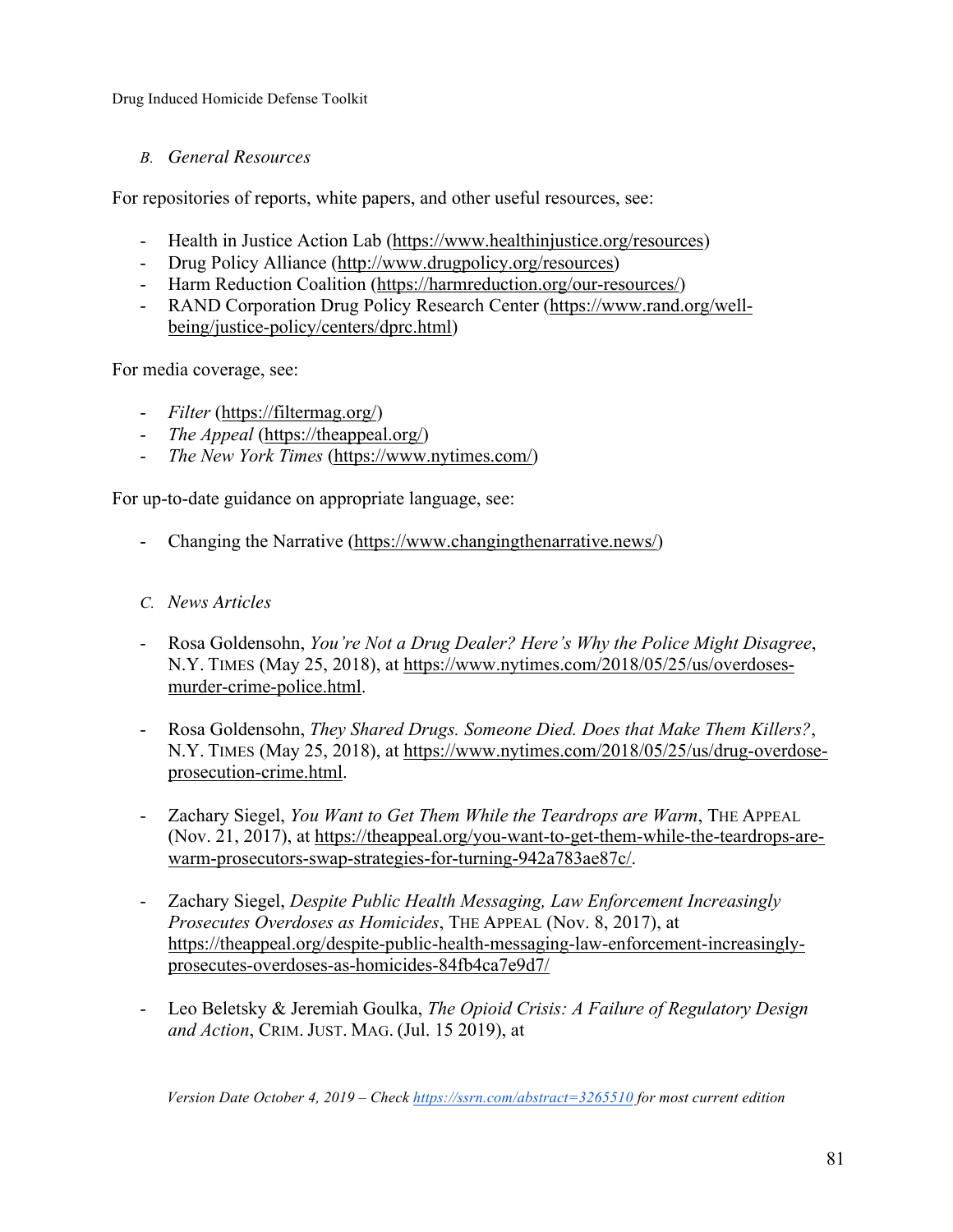https://www.americanbar.org/groups/criminal\_justice/publications/criminal-justicemagazine/2019/summer/opioid-crisis/.

- Leo Beletsky & Jeremiah Goulka, *The Federal Agency that Fuels the Opioid Crisis*, N.Y. TIMES (Sep. 17, 2018), at https://www.nytimes.com/2018/09/17/opinion/drugs-deadefund-heroin.html.
- Daniel Denvir, *The Opioid Crisis Is Blurring the Legal Lines Between Victim and Perpetrator*, SLATE (Jan. 15, 2018), at https://slate.com/news-and-politics/2018/01/theopioid-crisis-is-blurring-the-legal-lines-between-victim-and-perpetrator.html.
- Louise Vincent, *The Rage of Overdose Grief Makes It All Too Easy to Misdirect Blame*, FILTER MAG. (Dec. 5, 2018), at https://filtermag.org/the-rage-of-overdose-grief-makes-itall-too-easy-to-misdirect-blame/.
- Jack Shuler, *Overdose and Punishment*, THE NEW REPUBLIC (Sep. 10, 2018), at https://newrepublic.com/article/150465/prosecutors-reviving-reagan-era-drug-inducedhomicide-laws.
- James Buikema, *Punishing the Wrong Criminal for Over Three Decades: Illinois' Drug-Induced Homicide Statute* (April 15, 2015), at https://ssrn.com/abstract=2662312 or http://dx.doi.org/10.2139/ssrn.2662312
- *D. Law Review Articles*
- Leo Beletsky, *America's Favorite Antidote: Drug-Induced Homicide, Fatal Overdose, and the Public's Health*, 4 UTAH L. REV. 833 (2019), https://dc.law.utah.edu/ulr/vol2019/iss4/4/.
- Leo Beletsky et al., *Fatal Re-Entry: Legal and Programmatic Opportunities to Curb Opioid Overdose Among Individuals Newly Released from Incarceration*, 7 NE. U. L. J. 155 (2015).
- Valena E. Beety, *The Overdose/Homicide Epidemic*, 34 GA. ST. U. L. REV. 983 (2018), https://papers.ssrn.com/sol3/papers.cfm?abstract\_id=3176552.
- Amanda Latimore & Rachel Bergstein, *"Caught with a Body," Yet Protected by Law? Calling 911 for opioid overdose in the context of the Good Samaritan Law,* 50 INT'L J. DRUG POL. 82 (2017), https://www.sciencedirect.com/science/article/abs/pii/S0955395917302888.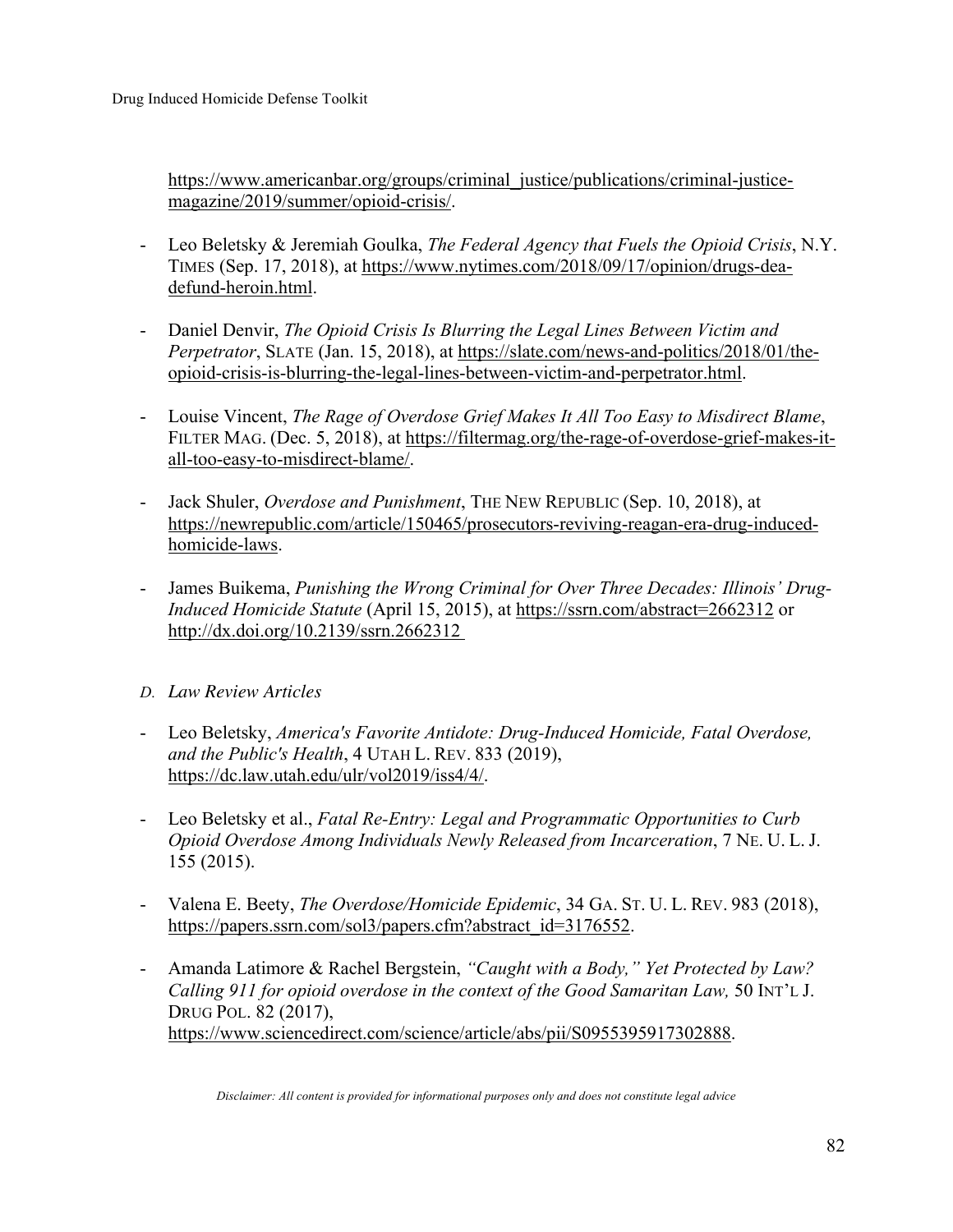- Mark Neil, *Prosecuting Drug Overdose Cases: A Paradigm Shift*, 3 NAT'L ATT'YS GEN. TRAINING & RES. INST. J. 26 (Feb. 2018), https://www.naag.org/publications/nagtriiournal/volume-3-number-1/prosecuting-drug-overdose-cases-a-paradigm-shift.php
- Commonwealth v. Eldred*: Massachusetts Supreme Judicial Court Holds Drug-Free Probation Requirement Enforceable for Defendant with Substance Use Disorder*, 132 HARV. L. REV. 2074 (May 2019), https://harvardlawreview.org/2019/05/commonwealthv-eldred/ (see also the briefs in this case, particularly the probationer's reply brief).
- *E. Reports, Briefs, & Other Articles*
- LINDSAY LASALLE; DRUG POLICY ALLIANCE, AN OVERDOSE DEATH IS NOT MURDER: WHY DRUG-INDUCED HOMICIDE LAWS ARE COUNTERPRODUCTIVE AND INHUMANE (2017), https://www.drugpolicy.org/sites/default/files/dpa\_drug\_induced\_homicide\_report\_0.pdf
- Legal Action Center, *Substance Use: Medication Assisted Treatment Resources*, https://lac.org/resources/substance-use-resources/medication-assisted-treatmentresources/.
- Bryce Pardo et al., *The Future of Fentanyl and Other Synthetic Opioids*, RAND CORP. RR3117 (2019), https://www.rand.org/pubs/research\_reports/RR3117.html.
- Beau Kilmer et al., *Considering Heroin-Assisted Treatment and Supervised Drug Consumption Sites in the United States*, RAND CORP. RR2693 (2018), https://www.rand.org/pubs/research\_reports/RR2693.html.
- Sean E. Goodison, *Law Enforcement Efforts to Fight the Opioid Crisis*, RAND CORP. RR3064 (2019), https://www.rand.org/pubs/research\_reports/RR3064.html.
- Amy Hawes and Denise Martin, *A Dose of Reality: Drug Death Investigations and the Criminal Justice System*, THE CHAMPION (June 2019), at 14, https://www.nacdl.org/Article/June2019-ADoseofRealityDrugDeathInvestigations
- Kevin Martone, Francine Arienti, Sherry Lerch, *Olmstead at 20: Using the Vision of*  Olmstead *to Decriminalize Mental Illness,* Technical Assistance Collaborative (Sept. 4, 2019), http://www.tacinc.org/media/90807/olmstead-at-twenty\_09-04-2018.pdf.
- National District Attorneys Association (NDAA), *The Opioid Epidemic: A State and Local Prosecutor Response* (Oct. 12, 2018), https://ndaa.org/wp-content/uploads/NDAA-Opioid-White-Paper.pdf.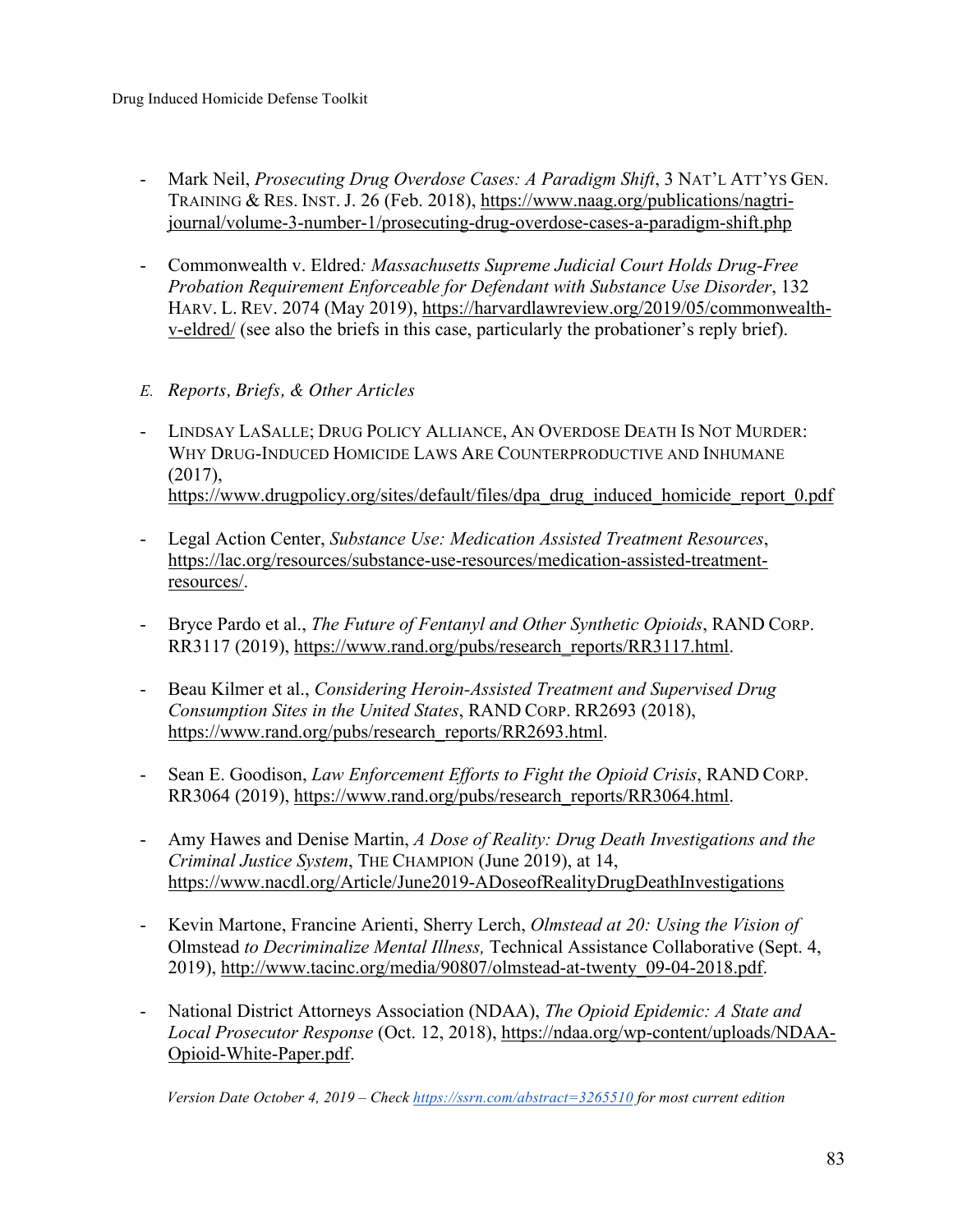- Andrea Harris, Lisa Lorish, *Litigation Strategies in Opioid Overdose Cases*, Federal Criminal Practice Seminar – Spring 2018 (Apr. 13, 2018), https://nce.fd.org/sites/nce.fd.org/files/pdfs/LItigation%20Strategies%20in%20Opioid%2 0Overdose%20Cases.pdf.
- Network for Public Health Law, Legal Interventions To Reduce Overdose Mortality: Naloxone Access and Overdose Good Samaritan Laws (Dec. 2018), https://www.networkforphl.org/\_asset/qz5pvn/network-naloxone-10-4.pdf.
- "Fentanyl and Related Threats" (dedicated issue), 66 United States Attorneys' Bulletin (July 2018)
- "Addressing the Heroin and Opioid Crisis" (dedicated issue), 64 United States Attorneys' Bulletin (Sep. 2016)
- Rachel L. Rothberg and Kate Stith, The Opioid Crisis and Federal Criminal Prosecution, 46 J. of Law, Medicine & Ethics 292 (2018), https://www.ncbi.nlm.nih.gov/pubmed/30147006.
- Sample direct and cross examination of a medical examiner in federal court (transcript).
- Brief for the Committee for Public Counsel Services, the Health in Justice Action Lab at Northeastern School of Law, et al. as Amici Curiae Supporting Appellant, Commonwealth v. Carrillo (argued Feb. 4, 2019) (No. SJC-12617) https://docs.wixstatic.com/ugd/dc612a\_c862345af8c14e9caa48e85bd052068f.pdf.
- Brief for the Probationer on a Reported Question and on Appeal from a Finding of Probation Violation from the Concord Division of the District Court Department, Commonwealth v. Julie Eldred, SJC-12279 (June 2017), https://www.dropbox.com/s/z0lqqf4zch60fbz/Eldred%20Probationer's%20Brief%20(reda cted).pdf?dl=0.
- Reply Brief of the Probationer, Commonwealth v. Julie Eldred, SJC-12279 (Sep. 2017), https://www.dropbox.com/sh/iu9uy3hk57jhsx4/AAA4UJLz\_JPPbR0p1GoDa46Va?dl=0 &preview=Eldred+Reply+Brief.pdf.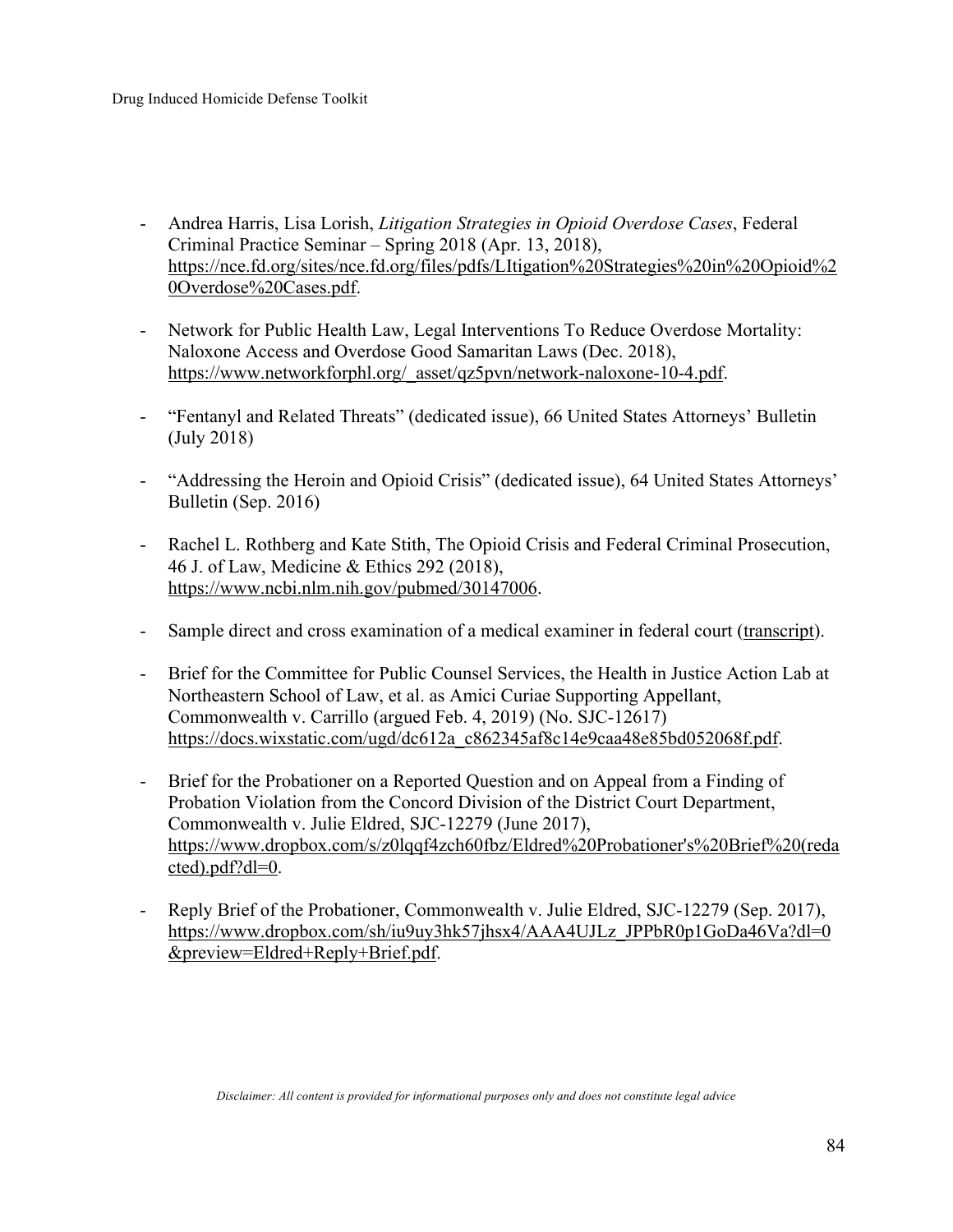## *F. Datasets*

- Health in Justice Action Lab & Legal Science, Drug Induced Homicide Laws (last updated Jan. 1, 2019), http://pdaps.org/datasets/drug-induced-homicide-1529945480- 1549313265-1559075032.
- Legal Science, Good Samaritan Overdose Prevention Laws (last updated Jul. 1, 2018), http://pdaps.org/datasets/good-samaritan-overdose-laws-1501695153
- *G. Visuals*



# **Figure 9. Opioid Overdose Deaths by Number of Drugs Involved, 2014**

Source: CDC, National Vital Statistics Reports, Vol. 65, No. 10, December 20, 2016, Table 5 (https://www.cdc.gov/nchs/data/nvsr/nvsr65/nvsr65\_10.pdf). Includes all deaths, unintended or otherwise.